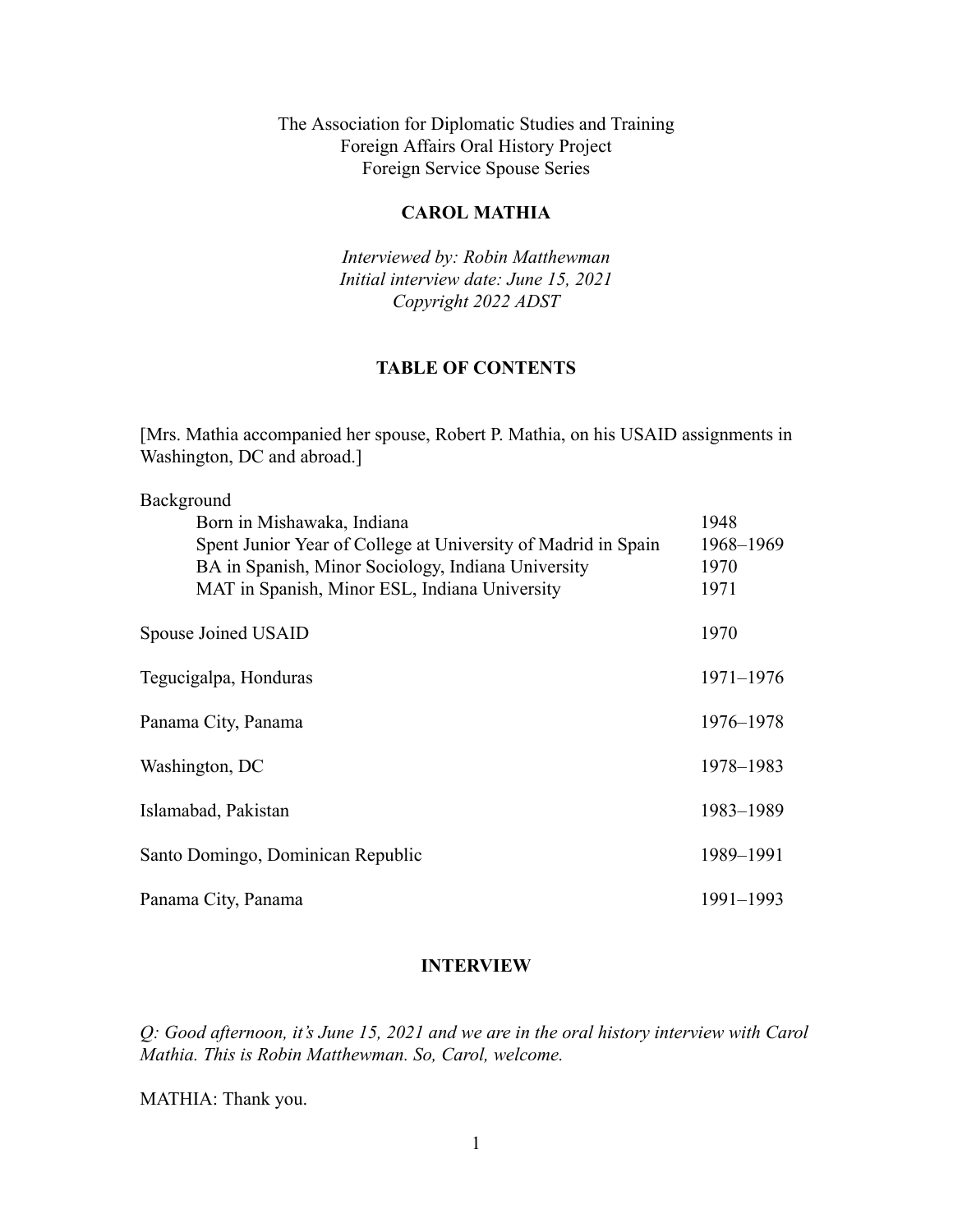*Q: Why don't we start at the beginning. Where and when were you born?*

MATHIA: I was born in Mishawaka, Indiana on August 10, 1948.

*Q: Okay, and tell me about your parents' backgrounds—so they were an immigrant family—*

MATHIA: No, my father's parents were immigrants. They first settled in Kentucky, and later on they moved up to Indiana.

*Q: And the name was Mathia?*

MATHIA: No, Mathia is my married name.

*Q: Oh, okay.*

MATHIA: Right. But this was my father, Paul Wagner.

*Q: Paul Wagner.*

MATHIA: His relatives moved from Kentucky up to Indiana where they had a dairy farm and chickens. My mother's father was from Belgium. He came over at the age of eighteen. His wife was born in the United States. My mother met my dad through a company where they both worked, Dodge Manufacturing Corporation. They make power transmission parts. My mother had been attending high school. She was a good student but since they were a poor family, she was made to go to work right after school. Because of this, she would always ask for eighth period study hall. Then she would ask to get out of study hall, so she could get to her job sooner. She would walk from school to her job where she did house cleaning and taking care of children. She never had time to do homework because of that. During her sophomore year, she failed, I think, her biology class, and her parents said, If you can't keep up in school you have to quit and get a full-time job.

*Q: Oh, no.*

MATHIA: She got a job as a secretary at Dodge. That's where she met my father and they ended up getting married.

#### *Q: What'd your father do?*

MATHIA: He worked in the factory in the shipping department, shipping out the products that they made to different places. My mother worked in the office that was in the middle of the shipping area. The workers would have to come into the office, so my dad met my mother there.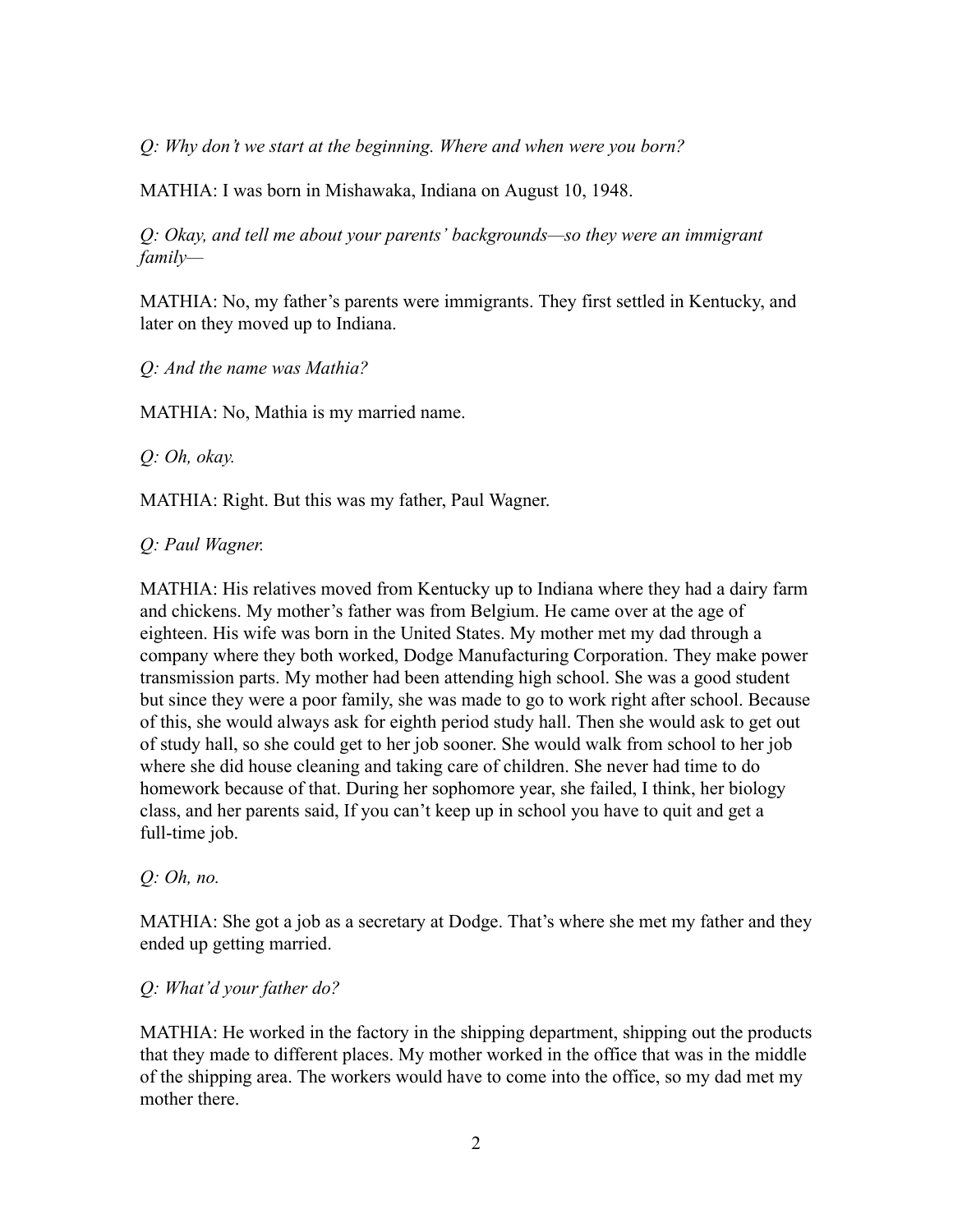*Q: And his father had been—oh no that was your mom. Her father had been from Belgium, so did they speak—*

MATHIA: Right, my mother's father was from Belgium.

*Q: Did they speak French or anything at home?*

MATHIA: No, my grandpa was from the Flemish speaking section of Belgium. My grandmother was second generation and only spoke English. I don't think grandpa ever spoke to them in anything but English, but it was very broken English. Like I said in my book, he was the first person that I met that I could tell English was his second language because he spoke it in a very broken way.

*Q: Aha, aha.*

MATHIA: He never drove. I don't know why he didn't, but my grandma always did the driving. He was in World War II, and when he came back, he wasn't yet a citizen. They weren't going to give him citizenship, and he said, "I fought for this country, you need to give me citizenship." So, he got his citizenship.

*Q: Good for him.*

MATHIA: Yes.

*Q: Back when there was somebody to talk to.*

MATHIA: Right, right.

*Q: So how old was your mom when they got married?*

MATHIA: My mother was nineteen. In fact, it was on her nineteenth birthday, and my dad was twenty-four because he was five years older.

*Q: Okay.*

MATHIA: My mother kept working until she had my brother. They got married in 1946, and in 1947 my brother was born and she stopped working. Then in 1948 my twin sister and I were born. We always jokingly say that she was twenty when she had us, so she had three children before she could even vote because back then twenty-one was the voting age.

*Q: But your father did not go to the war?*

MATHIA: My father was in the war, yes.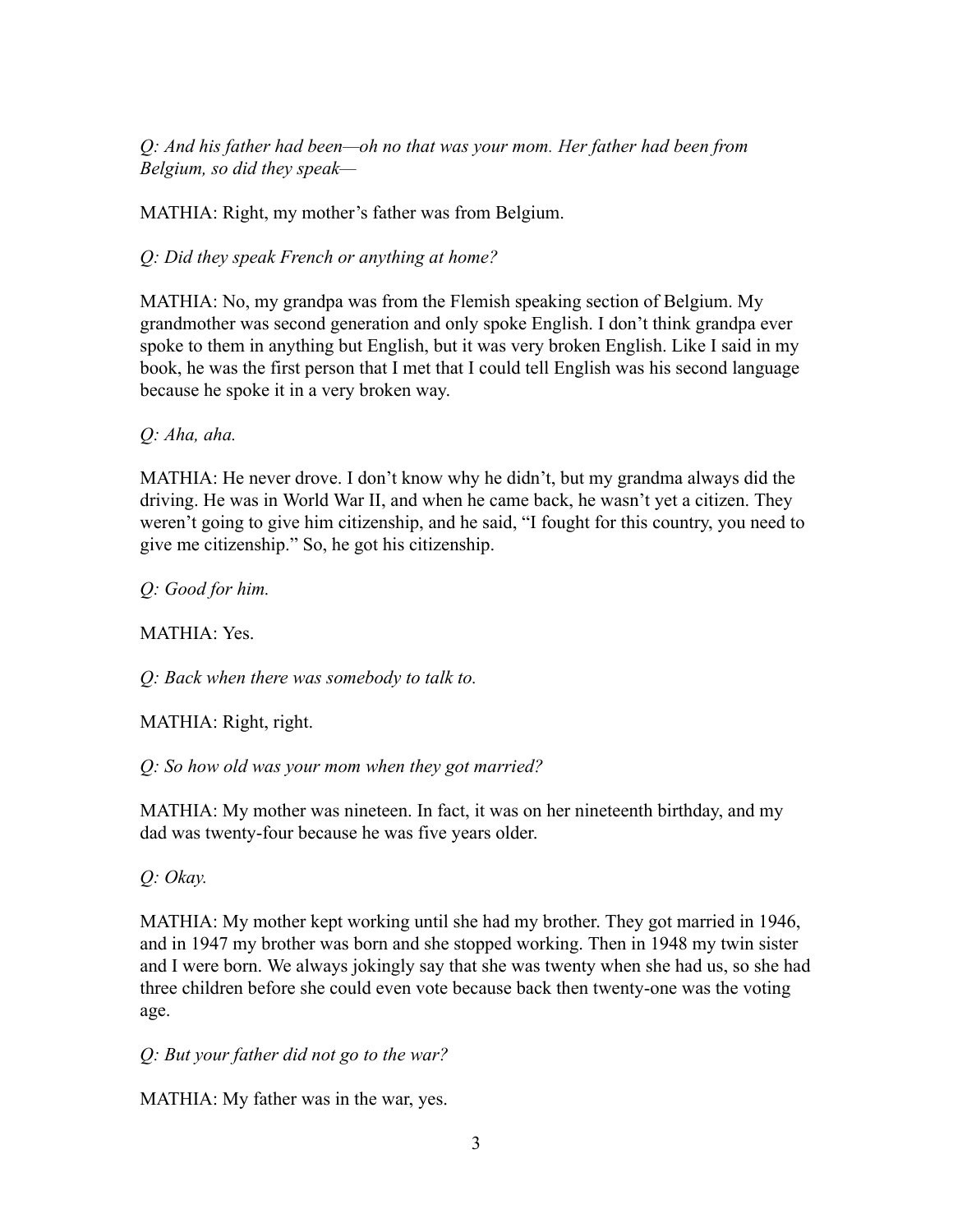*Q: Oh, okay.*

MATHIA: So, I'm thinking, then maybe my grandfather was in World War I.

*Q: Right.*

MATHIA: It would have to be.

*Q: And, your dad, was he stationed overseas, was he in the war fighting?*

MATHIA: Yes, yes. He never talked much about it, but he was in the air force. I don't know if it was called the air force then. I think that they didn't have a separate air force yet. I think he loaded things onto the planes. I always thought that he, from what little he said, because he never really talked about it, that he was somebody that was in the plane helping drop the bombs. But just a year or so ago my younger sister said something to the effect that he just loaded items into the plane. So, I don't know, I don't know which one he did.

*Q: Right.*

MATHIA: I'd like to find out.

*Q: And do you know if he was in the Atlantic? If he was in Europe or Asia?*

MATHIA: I believe he was in Europe. I think he was in Germany, but I'm not positive.

*Q: Okay.*

MATHIA: I don't know.

*Q: Right.*

MATHIA: What was unusual was when he got Alzheimer's towards the end of his life. One time we came home to Indiana for Christmas. The girls—my girls were probably three and five at the time, and his Alzheimer's was pretty bad. He had never ever talked about the war, but this time when I came home, he was sitting on the couch with me, and he got out these books that he had that were, I guess, memories of the war. I don't know who published them or anything, but he would sit there with me and point to different men in the book and would say, "He was my friend, he was my friend, he was my friend." That's the only time he ever talked about the war with me. Unfortunately, I didn't think to ask him exactly what he did. I probably should've but I think I was just in shock that he actually was talking about it.

*Q: How interesting. So, your parents got married and how many children did they have?*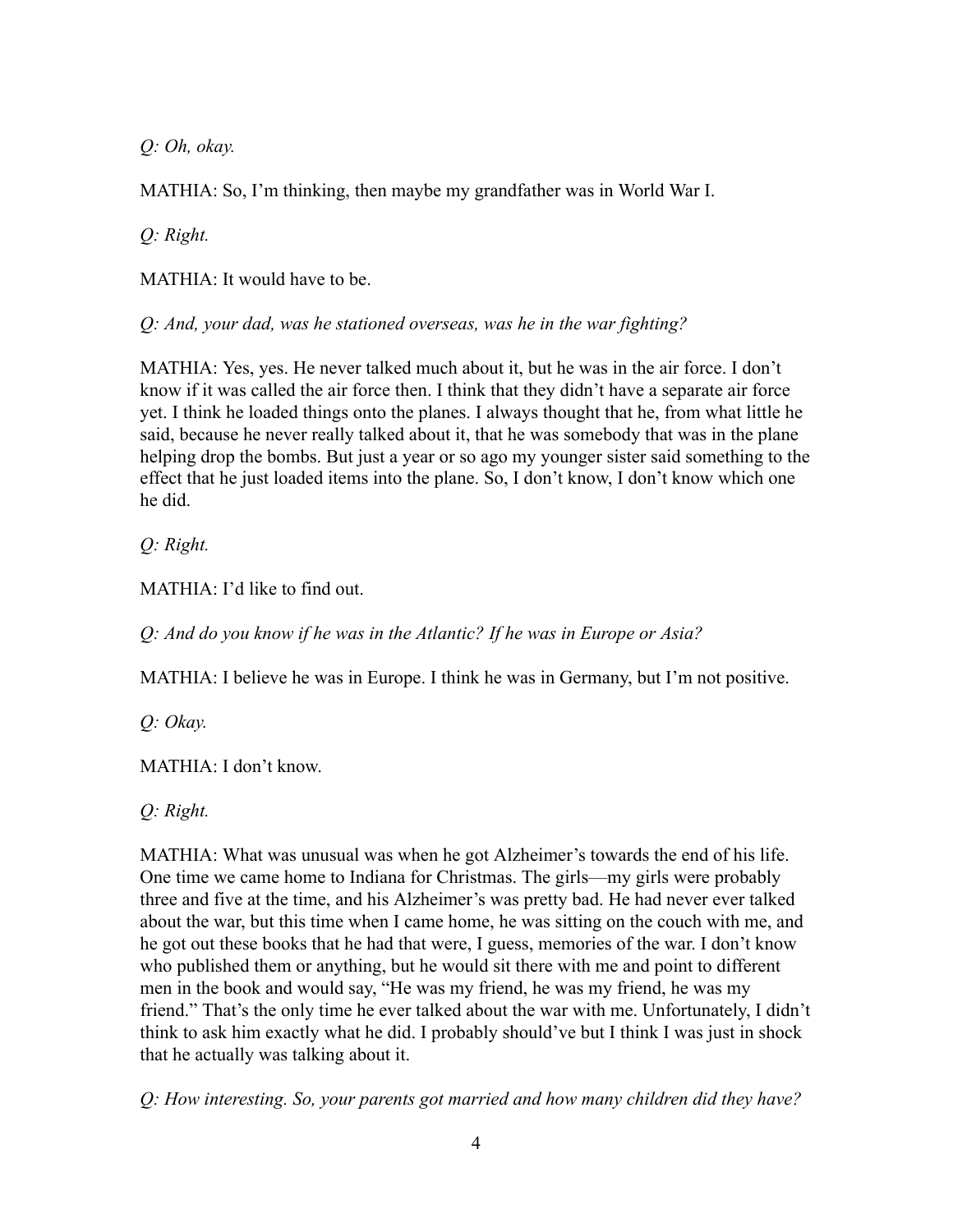MATHIA: Seven.

*Q: Seven.*

MATHIA: Seven all together.

*Q: And you're a twin.*

## MATHIA: Right.

## *Q: And were there other twins in the family?*

MATHIA: No. There was my older brother, then my twin sister and me, and then three years later another sister, and then after Nancy came Tom. He was a little bit later because my mother had a miscarriage in between Nancy and Tom. After Tom came Frances. Two-and-a-half years after that, Annette. Annette had a lot of medical problems. She passed away when she was fifteen.

## *Q: So that must have had a big effect on the family?*

MATHIA: Yes. We were living in Reston, Virginia at the time. Bob was stationed in DC When she passed away, my mother allowed them to do an autopsy of her. They let her see the autopsy, but they would not give a copy to her. My mother was not very formally educated. She earned her Graduate Equivalency Diploma [GED] in 1970, the same year Karen and I graduated college with our bachelor's degrees. I don't think she knew enough to ask for a copy. I don't think she knew her legal rights. Annette had something called Hypoplastic Anemia. She also developed Kearns-Sayre syndrome. Kearns-Sayre syndrome causes your eyelids to droop. It got so bad that eventually a doctor had to perform surgery by cutting away some of her eyelids, so she could see. Then when she slept her eyelids would not completely close. She had to have a pacemaker when she was thirteen. When they put in the pacemaker, the doctors said her organs looked like an old person's. They predicted that she would only live for about two more years because her organs looked so aged. She did pass away two years later. My mother said that when they talked to her about the autopsy they kept asking, When Annette was born and in the nursery were there any chemical spills? My mother told them she did not know. I'm thinking that possibly they think there was a chemical spill and Annette inhaled something and that maybe ended up giving her some of the problems that she had.

*Q: Wow.*

MATHIA: But we never pursued it.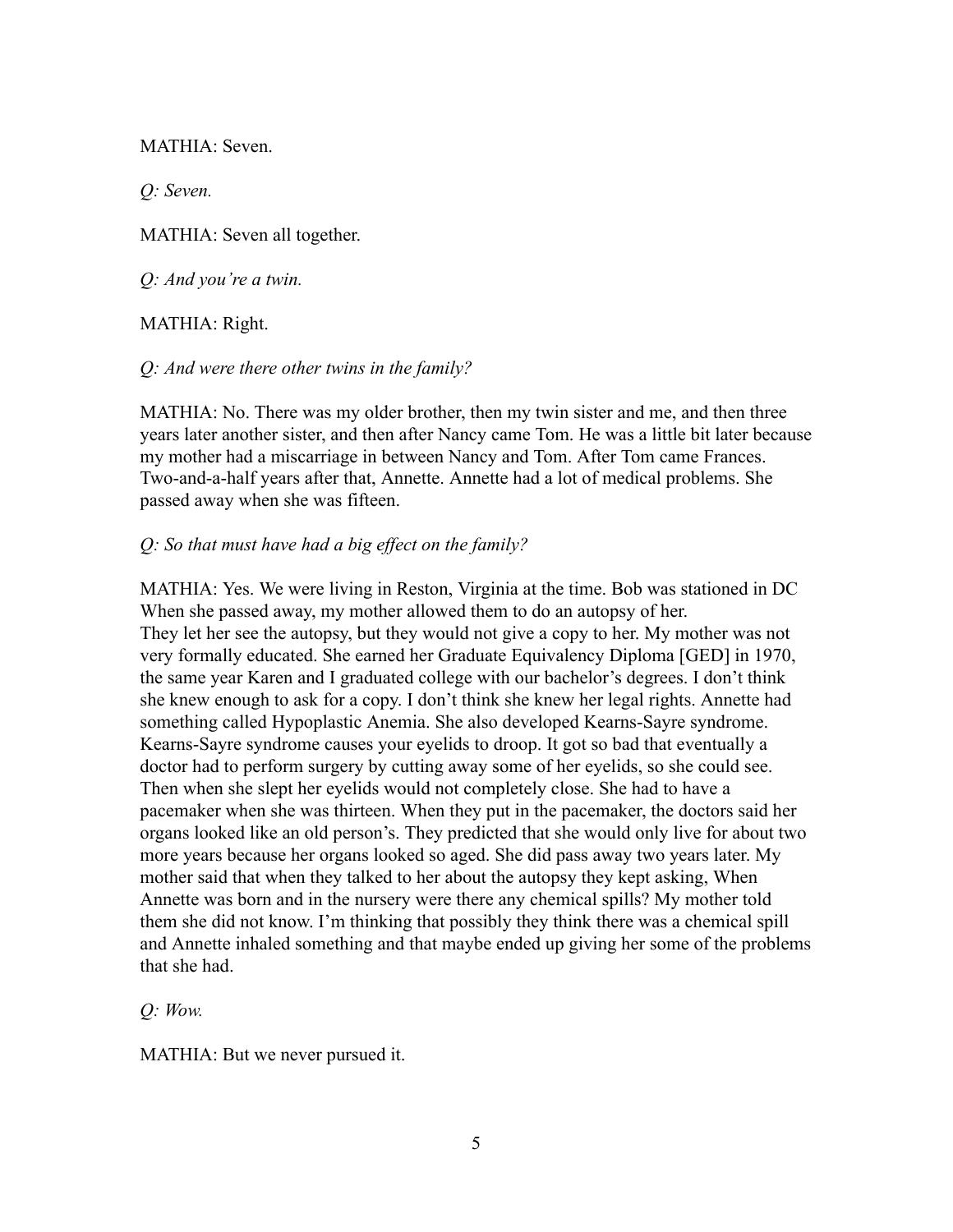*Q: Right, right. I'm sorry, that must have been quite a tragedy. So, you were born in 1948. And tell me about the town that you grew up in.*

MATHIA: It was a small town, only about thirty thousand or so people. It had only one high school at the time. I went to a Catholic school for elementary, first through eighth grade. In kindergarten I went to the public school because there was no kindergarten at the Catholic school. The reason we were able to go to a Catholic school, even though we were poor, was that there were four Catholic schools in Mishawaka, and the one that was in our area had the philosophy that every child deserved a Catholic education, so they didn't charge any tuition, and we were able to go.

## *Q: And your family was Catholic on both sides?*

MATHIA: Well, no my father wasn't. He had to convert so that they could get married in the church.

*Q: Ah.*

MATHIA: He didn't practice Catholicism. He never went to church with us. I remember that almost every one of us children were taught in our Catholic school catechism class that it was a mortal sin to miss church on Sunday, a holy day of obligation. We were taught that if you had an unforgiven mortal sin when you died, you would go to hell. Almost every one of us went through a period where on Sunday when we were getting ready to go to church, we'd beg our dad to go to church with us. We didn't want him to die and go to hell. We believed it back then, and we were very upset that he wouldn't go with us.

*Q: You had a house that you grew up in?*

MATHIA: Yes, yes.

*Q: Okay.*

MATHIA: In fact, it was built by my father and my grandfather. When my parents were first married, they lived with my great-grandfather on my father's side. Then my father and grandfather built our house in Mishawaka. When the house was finally built, my mother said that she couldn't be carried across the threshold because she was pregnant with Karen and me. So, I said, "Then I guess we got carried across the threshold."

*Q: So, you liked growing up as a twin, right?*

MATHIA: Yes, I enjoyed it. In fact, people would always say, Well what's it like being a twin? And I would say I did not know how to compare it because I hadn't ever been a singleton so I didn't know.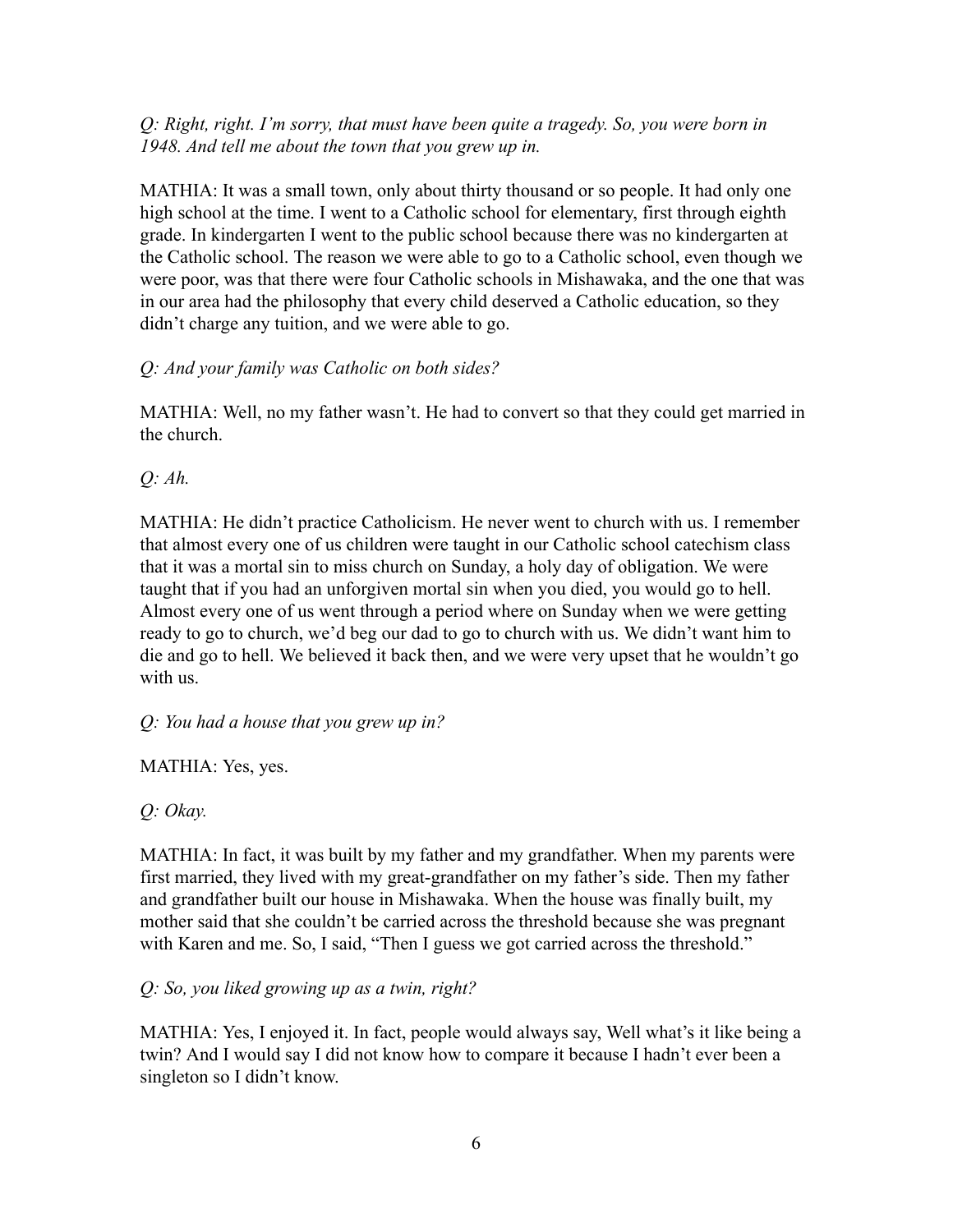## *Q: Right.*

MATHIA: Yes, I enjoyed being a twin. We were alike in many ways but different in many ways too. In first grade the elementary school that we went to had two of every grade. They put A-M in one grade and N-Z in the other, so Karen and I were in the same class in first grade. She would get up and walk around the room sometimes, and I would tell her, "Get back in your seat, you're not supposed to get up. Get back in your seat."

One time after recess she realized that she didn't have the belt to her dress because she had taken it off to use to play with some of her classmates. She went up to the nun and said, "I need to go find my belt that I left on the playground." The nun got really upset with her because she was going to have to leave the room after just getting back from recess. The nun then said to me, "You're her twin so you go out and help her find it too." Then another time, this was in first grade, she went up to the nun after we had just had our bathroom break. She hadn't gone at the assigned time but had to go. She went up to the nun and said, "I need to go to the bathroom." The nun angrily said, "Well, why didn't you go with the rest of the class when you were supposed to?" This frightened Karen, and she wet her pants right there in front of the classroom. The nun got really upset with her, berating her in front of everyone. It was so bad that I started to cry because she was embarrassing her and yelling at her. I became hysterical, and I started crying. The school called my aunt to come take my sister home. They made her take me home too because I was so upset. Finally, they decided that for second grade they would separate us.

*Q: So that you could—*

MATHIA: They thought that Karen was too dependent on me.

*Q: Okay.*

MATHIA: Yes.

*Q: And then—*

MATHIA: I was really happy because she got to stay in our old class that had all the same classmates, and I got to go to the new class. Therefore, I knew all the people from the new class and those from the old class. I felt really cool because I knew everyone.

*Q: And was it a small enough town that you could walk to school?*

MATHIA: Yes, we walked to school.

*Q: Okay. Alright. And did you like school? Did you like reading? Did you like math?*

MATHIA: Yes, my sister and I both, we loved school. Being from such a big family, it was hard to get individual attention. My mother wasn't educated enough to know she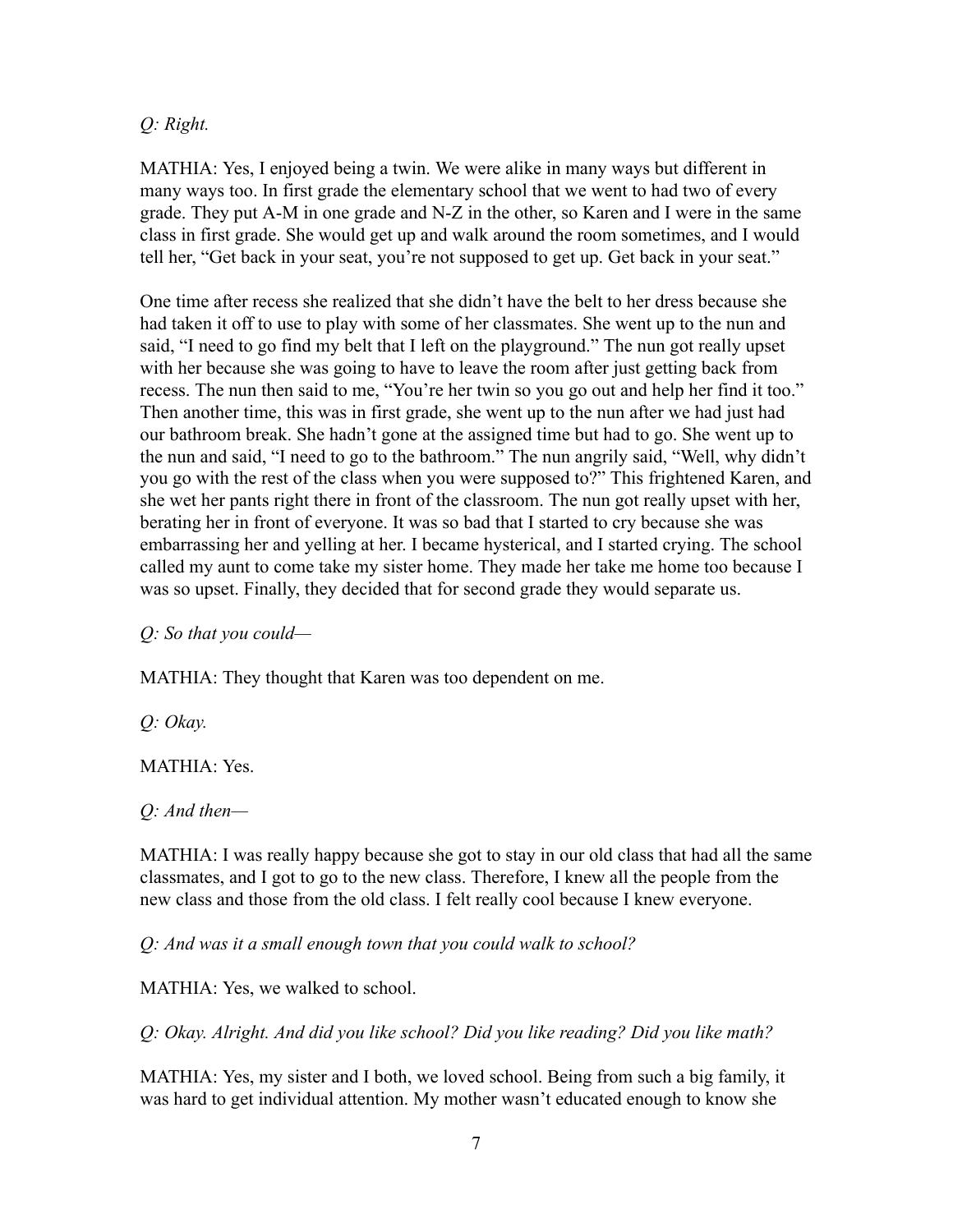should read to us. She did teach us how to play hopscotch and board games, but she just didn't know that much about how to help us along academically. In school the nuns favored the kids that were smart. We figured that out early on. We knew that if we did what we should and did well, we'd get praised. I liked getting that praise, so I did well in school because of that. I liked learning too, but the praise from the nuns was the initial reason I did well.

*Q: And, so did you start—I think I saw something that you studied Spanish in school—was that in high school or did they have—*

MATHIA: That was in high school.

*Q: Okay. And sports, was that in high school too?*

MATHIA: In grade school, we had the opportunity to be on the school's volleyball team. There were four Catholic grade schools. Each had a girls' volleyball team. We would play each other throughout the volleyball season. In high school, they hadn't yet passed Title IX, so the only way we could do sports was through the Girls Athletic Association, GAA, and so we participated. One time we had a volleyball tourney that we got to go to. And then in the summertime the parks had volleyball for the girls. In the morning in the summer, we had a list of chores taped to our bedroom door. Our mother had written different chores we had to do, such as make our bed, before we could go to the park and play. We'd come home for lunch, and then after lunch we'd go back again to the park. We would practice volleyball, and in the afternoons we would go to different parks and play against each other for tourneys. We got our athletics that way.

*Q: Okay. So, when you went to high school, what year was that?*

MATHIA: From '62 to '66.

*Q: Okay. So––*

MATHIA: Title IX was passed in 1972. Once I taught high school in the States in the '90s, I would remind my female students to appreciate the fact that high school sports were open to them as I had not had that privilege when I went to high school.

*Q: So, in the '60s we're talking about John F. Kennedy being assassinated and just starting—*

MATHIA: I was a sophomore when that happened, yes.

*Q: And Vietnam just starting, right? So, were any of the boys in your—was the draft and Vietnam on anybody's mind?*

MATHIA: My sister and I didn't really date in high school, so I don't really know what—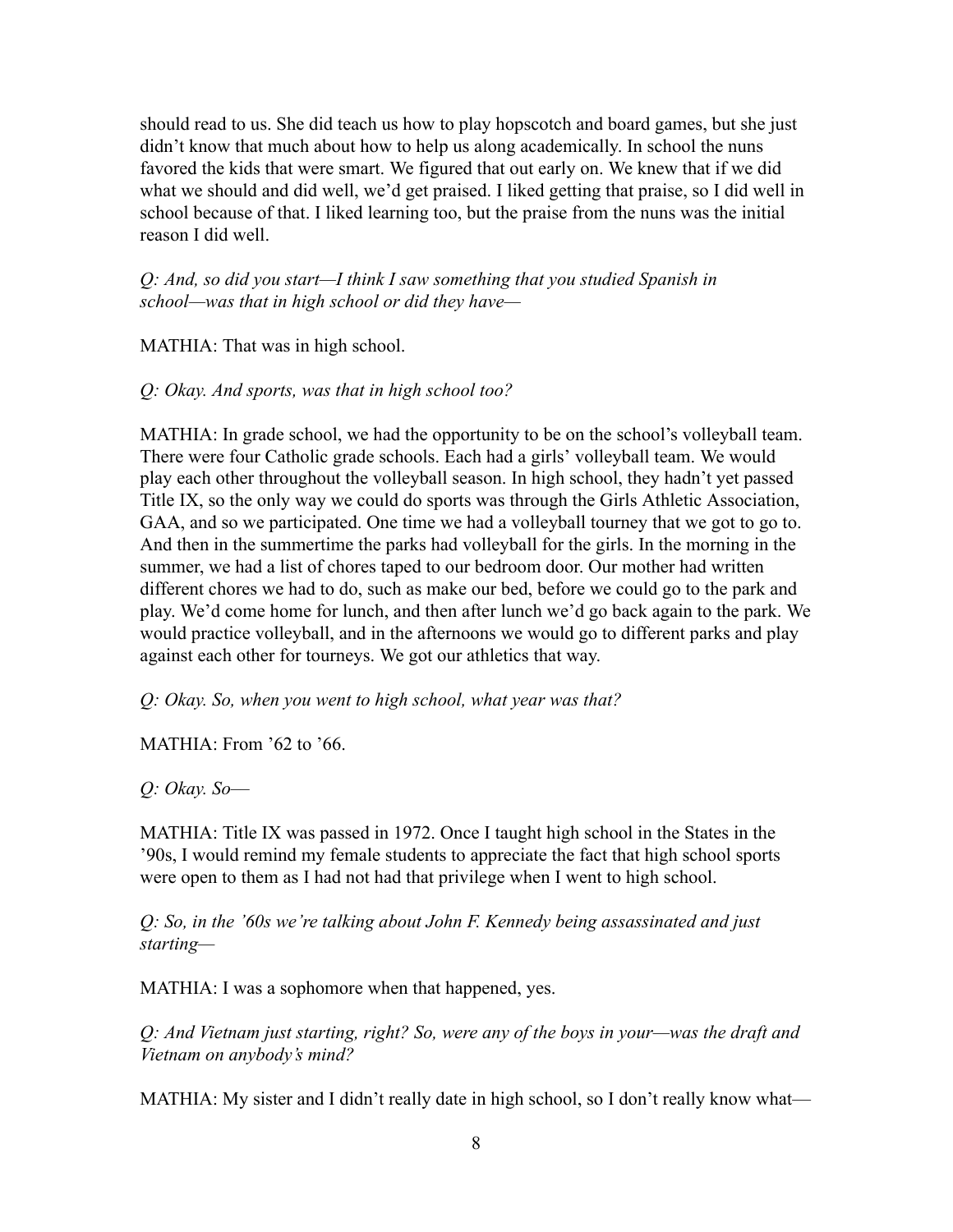*Q: A boy's thoughts about––*

MATHIA: —the boys were thinking about.

*Q: But your—*

MATHIA: In college I can remember walking to class at Indiana University [IU]. I had to go to Ballentine Hall, which was the tallest building on campus. There were all these Vietnam War protesters sitting around the building. I didn't approve of the war, but I also was on scholarship so I couldn't afford to skip class and protest. One day I was crossing the protesters to enter Ballentine, and my purse accidentally hit one of them. I was frightened. I said, "Oh, I'm so sorry I didn't do that on purpose—" I was really upset, and apologetic, and nothing happened.

*Q: And your older brother? Was he caught up at all?*

MATHIA: Yes, he went to Vietnam.

*Q: Oh, he did?*

MATHIA: Yes, but he didn't have to see combat. He was in, I think, radio communications. He would go up and fix radio towers. He told us that he had heard gunfire while he was up on the tower, but he was never in actual combat.

*Q: But he was in Vietnam itself?*

MATHIA: Yes, he was in Vietnam.

*Q: For a couple of years?*

MATHIA: Yes.

*Q: And then you had younger brothers.*

MATHIA: I had my older brother that went to Vietnam and then just one younger brother, ten years younger than my older brother, so he had no experience with Vietnam. We were five girls and two boys.

*Q: Okay. So, the outer world was—when you were in high school—was sort of just your—*

MATHIA: Foreign to me. Yes, I never would've thought I would someday become a Foreign Service wife because I was just in my small little world back then.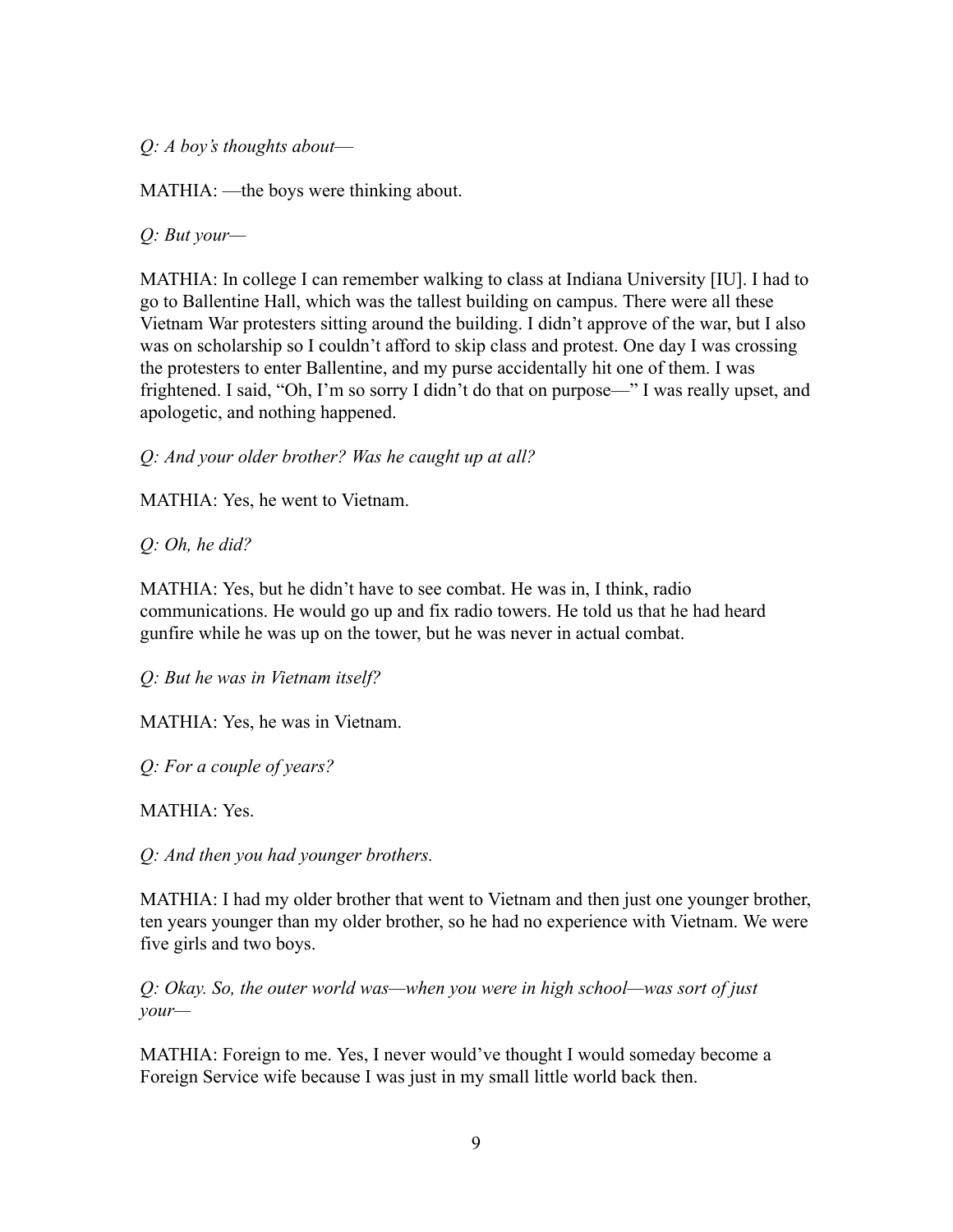*Q: Okay. Very good. And relatively happy.*

# MATHIA: Yes.

*Q: So, it sounds like you also were very diligent and you very much valued education.*

## MATHIA: Yes.

*Q: And it must have been a lot of work to get scholarships.*

MATHIA: I don't know if it was a lot of work because we just enjoyed doing well in school. I think we got the scholarships because there were guidance counselors that realized that we had potential and looked out for us. Before we knew we were going to get scholarships Karen and I announced to our dad that we were going to go to college. My brother already was a freshman at Purdue University when we said that we were going, and he said, "Girls don't go to college, I'm not paying for you guys to go to college." We both said, "Well, we're going to go and you don't have to give us any money, we'll find a way." We had originally thought that after high school, we would get jobs as secretaries to earn and save enough money for college. Then scholarships came without our even applying for them. We were lucky that we were in the right place at the right time because it was easy to get a scholarship, especially when the guidance counselors were looking out for us. Also, school was not nearly as expensive as it is now.

*Q: That's right. When they started the student loan program, I'm about nine years younger than you, so–– And I had some family help but they had work study and the loans didn't seem so expensive compared to, you know—*

## MATHIA: Right.

*Q: —what loans were for other things, so. It was a different time. I hope we get back to that.*

MATHIA: I know, yes. I agree.

*Q: For the kids. So, you and your sister went to different colleges?*

MATHIA: My freshman year I went to Purdue University in Lafayette, and she went to Indiana University, in Bloomington, both in Indiana. I was going to be a math major. In high school, I took just two years of algebra and one of geometry. I really liked math. The math teacher I had, I think, was very impressed because I was a female and there weren't very many females in the class. I decided I was going to be a math major. But the summer between my senior year in high school and my freshman year in college, Purdue University sent me a booklet of math problems that I should look at and see if I could do. I did not understand most of the problems in it. I was very naive, and I didn't realize until then that I didn't have enough math to be a math major. I only had three years of math in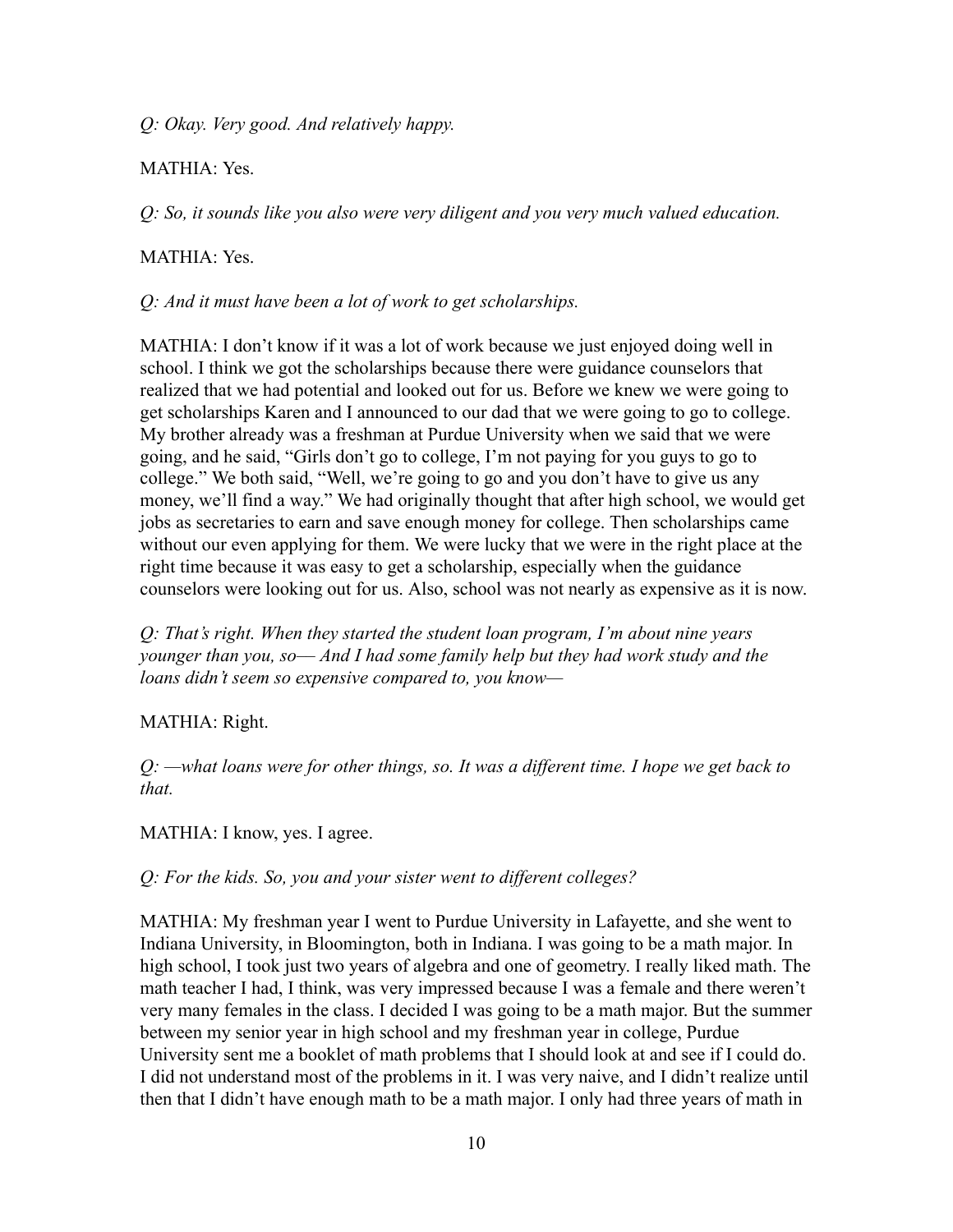high school. No pre-calc, nothing like that that I know about now, and so I thought, Well, I can't be a math major.

When I got to university, I changed to Spanish because I always liked Spanish, and I thought, I can do that, I can be a Spanish teacher, so I'll do that. Because of this change in majors, they changed the math course that I would be taking to an easier math course for my math requirement. But they kept me in a biology class that I think was for math majors—or maybe people studying pre-med. I didn't understand what was going on. The professor would say, "If you're having a hard time go to the library and read these books to help you." I did go and read them, and I still couldn't understand. I thought, I don't know, I don't have the background, I cannot do this. And being a first generation college student, I didn't know anything about dropping a course. Once I found out that you could drop a course, I went through the process, and the form I had had to be signed by the professor whose course I was dropping.

I set up a meeting and went to see the professor. It was humiliating. He just kept grilling me and saying, "Why don't you want to take this class? Are you lazy?" And I said, "No I'm not lazy. I've done all the things you said to do if you're having problems, and I still don't understand this. And I'm on scholarship, and I don't want to lose my scholarship if I fail this course." He did a little more berating, but he finally signed the paper, so that I could drop that class.

# *Q: He doesn't sound like he knew how to teach it very well.*

MATHIA: He may have known how to teach. I really think it was because it was just beyond my level of science.

# *Q: Background—*

MATHIA: In grade school we never had science. At that time, our Catholic school didn't have science, art, or home economics. Those courses weren't offered. High school was when I really had my first science class. I took biology and chemistry. That was it. I just didn't have the background I think for that college biology class. Just like I wouldn't have had the background for the math class that they had originally put me in.

Coming from an elementary Catholic school that was inferior to the public elementary schools in our town put us at some disadvantages. When I took sewing class, I didn't even know how to thread a sewing machine; whereas, the girls from the public schools had already sewed some items like aprons. When I took the first sewing test, we were given a piece of cloth and a pattern that looked like a bell. I followed the instructions and finally realized the test was to sew a sleeve. During the test, I exclaimed, "Oh, this is a sleeve!" The teacher smiled and said, "You must be following the instructions correctly."

## *Q: Okay. So why did you end up changing universities?*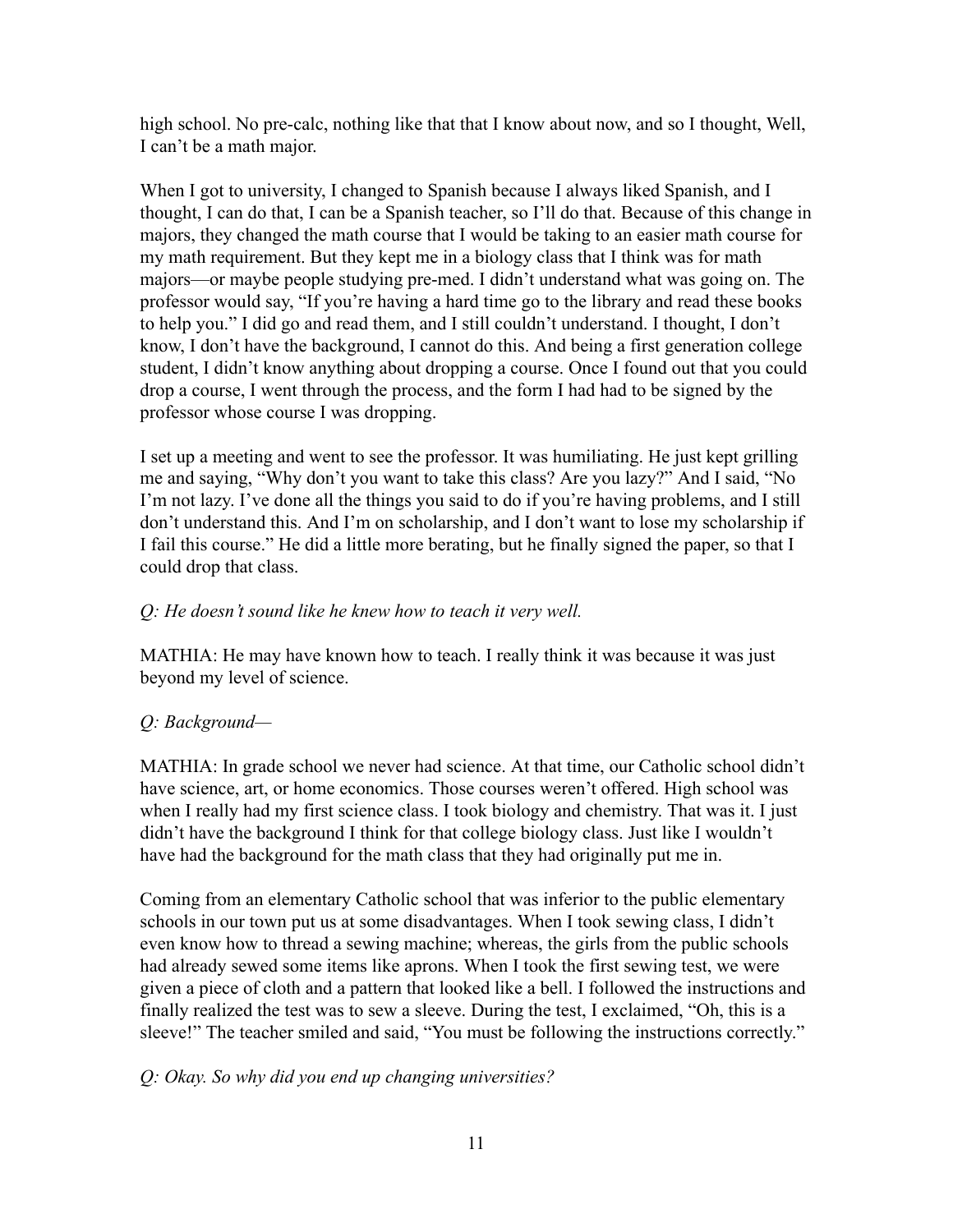MATHIA: There are three reasons I changed. One: Purdue is an engineering school and it's noted for math and engineering, liberal arts. I thought, If I'm majoring in Spanish, I'd be better off at Indiana University. Second: I also missed my sister, and she was there. Third: one of the requirements at Purdue was to eventually take a speech class, and I've always hated giving speeches. I did not want to take that class, and it wasn't required at Indiana University. Those were my three reasons to transfer, so I did.

*Q: Very good. And you missed a little bit of the first year of college when you went on to Indiana. People had made their own friends and––*

#### MATHIA: Yes.

#### *Q: But you had your sister.*

MATHIA: Right. And I was very lucky because they put me in the same dorm that she was in. I was on the fifth floor, and she was on the sixth floor. We had different scholarships. Her major scholarship was called a resident scholarship. All the people on her floor were resident scholars. They had to be a resident of Indiana to get the scholarship. They earned money by cleaning their rooms themselves and changing the sheets themselves, even cleaning the hallway and the lavatories. Her whole floor was only students from Indiana. It was nice because she already had all those friends, and they were only a floor above me. I got to meet them. Because of that, it wasn't nearly as difficult as it could have been for me to change schools.

#### *Q: So, did people get you mixed up? If you walked by, they might call you her name?*

MATHIA: One time my sister was in a dorm elevator. A person there thought she was me. The girl wanted some help with Spanish. My sister was an elementary education major. She had only had two years of Spanish in high school. She told the girl, "You think I'm Carol, but I'm Karen, and I'm her twin, and I can't help you because I don't know Spanish." The girl did not believe her. She thought—

*Q: That you were being rude.*

MATHIA: Karen just didn't want to help her, and so she was making up this lie.

*Q: Aw. So where is the University of Indiana? What town?*

MATHIA: Bloomington, Indiana.

#### *Q: Okay. So, what's Bloomington like?*

MATHIA: It's a university town. There's a movie called *Hoosiers* that gives you a little bit of an idea what it's like because every year Indiana University has a bicycle race and different dorms have teams that enter the race; also, sororities and fraternities have teams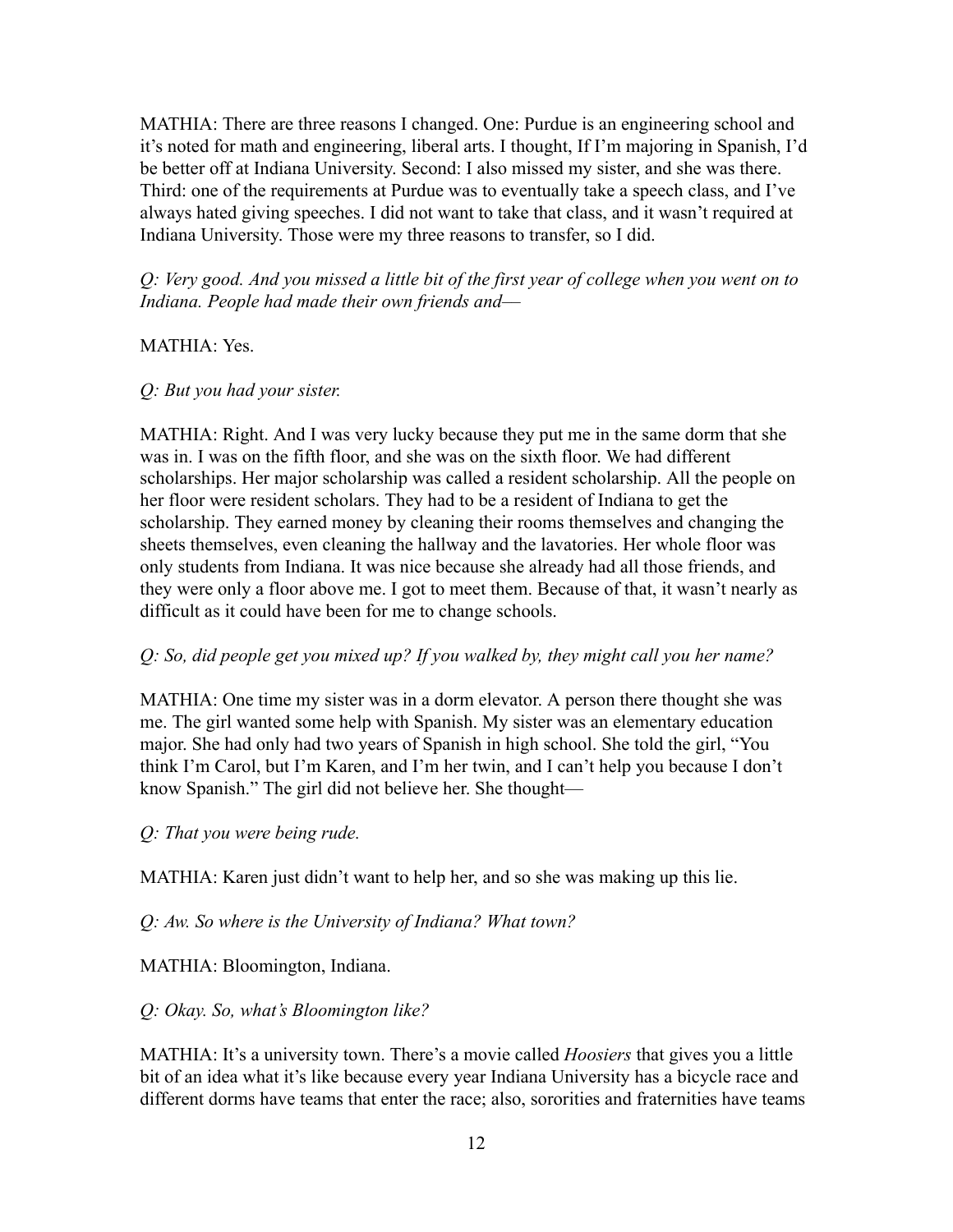that enter. I think that there are even some townies that come and race. And so, that—it isn't *Hoosiers*, that's––*Hoosiers* is the one about—

*Q: Oh, no, that's the one about the guy—the one about the cycling is Breaking Away.*

MATHIA: Yes. I'm thinking—*Hoosiers* is the one about the basketball team, I believe.

*Q: Right. We just watched it—we watched it many times in my family, but we just watched it over the holidays last year again and my nephew who teaches—coaches basketball came over with his girlfriend at the end and we're like, Wait, wait we're in the middle, they're just coming and they're going to see this big stadium. Which, when they've come from this little small town and never seen such a big stadium, so that was where we were in the movie when my nephew arrived.*

MATHIA: We were living in the Dominican Republic when that movie came out and I was a member of the IU [Indiana University] Alumni Association and they sent me a copy of the tape *Hoosiers*.

*Q: That's a lovely movie. It's well-done—about small towns. Your sister was studying education, and you were studying Spanish? And what did you think you were going to do with it? Teach Spanish or––*

MATHIA: Yes, I was planning to be a teacher, but I was so naive about college that I didn't even know when I first went that there's more than a bachelor's degree. That you can get a master's and then you can get a doctorate. I had no idea about that. Also, when I decided I wanted to be a teacher, I just went through the School of Arts and Sciences rather than the School of Education. I majored in Spanish with a minor in sociology, and then I realized that I needed to meet special requirements to get a teaching certificate. So, I made sure I got all of those. But I was not in the school of education like most students are who are going into teaching.

*Q: Okay. And what do you think, did that give you a different perspective or did you feel like you missed a lot?*

MATHIA: The required education courses I had to take at the School of Education, I didn't think much of. There was one called Psych 280, the psychology of education, and we used to call it "Puke" 280 because it wasn't very good. With the School of Arts and Sciences to be a Spanish teacher, you had to take a Spanish linguistics course. It was considered the most difficult course in the curriculum for a Spanish teaching certificate. It was very difficult. I had to work very hard at it, but it was not a requirement in the School of Education. I can remember I had classmates that were taking it, and they knew they weren't going to pass, so they dropped out of the course and switched to the School of Education to avoid the Spanish linguistics class. My younger daughter also went to IU and was a Spanish teaching major. She went through the School of Education, but by then, they also required the Spanish linguistics class.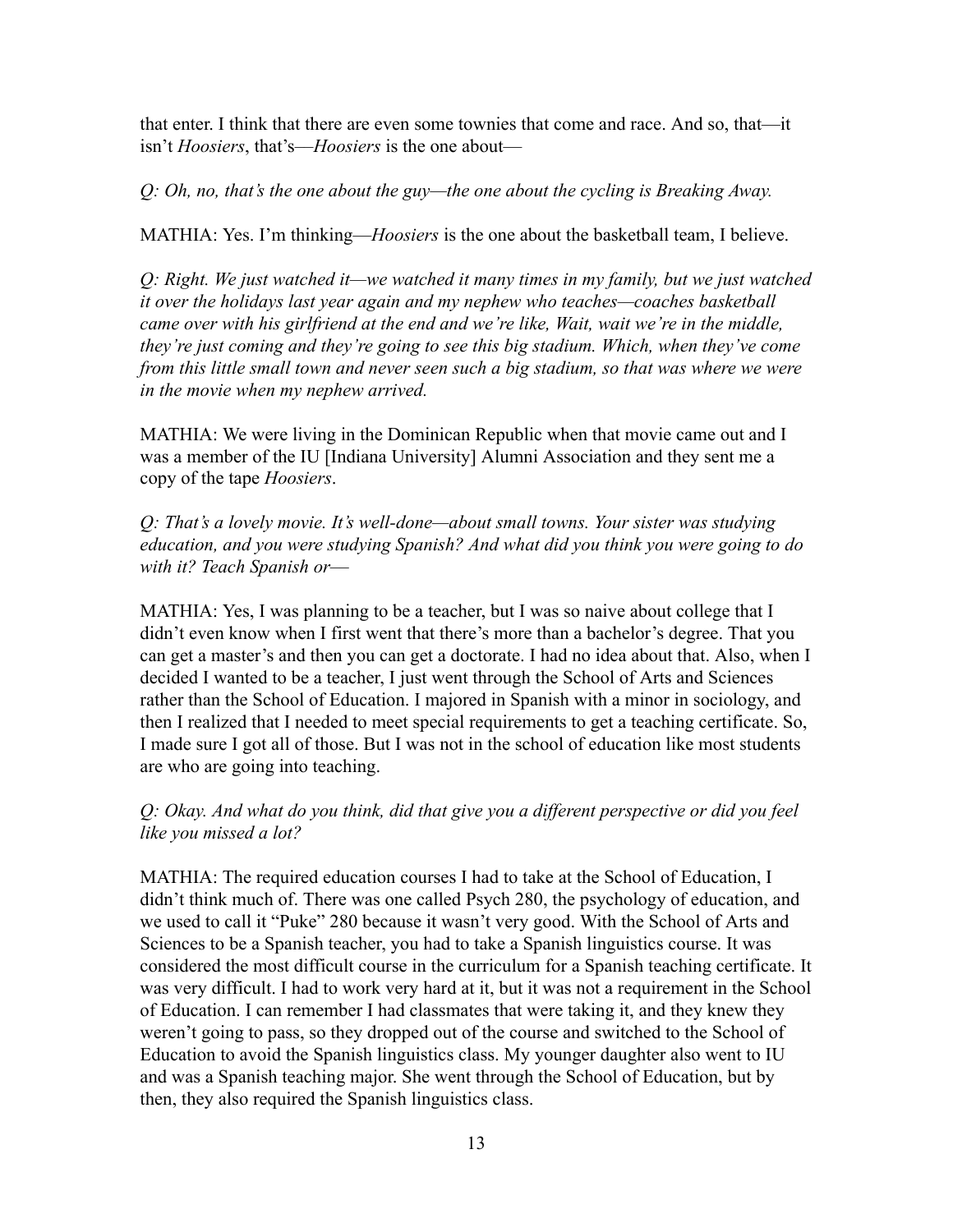## *Q: Did they have native speakers in the Spanish department?*

MATHIA: There was––I remember one, Mr. Beltrán was a native speaker. There were also semester guest lecturers. There was one from Spain, Julian Marias, that I took a class with in graduate school.

# *Q: And sociology, did you like that?*

MATHIA: I liked it very much. In fact, I thought at one time I might want to go into social work rather than be a teacher, but then I realized that I probably couldn't hack it mentally because I would get too involved with the people I helped. It's bad enough getting involved as a teacher, so I stayed with teaching.

## *Q: And in that liberal arts program, then, did you get student teaching experience?*

MATHIA: Yes, yes, I did. It was one of the requirements in order to get your teaching certificate. I did mine for half a semester of my senior year. It was different for elementary teachers and secondary teachers. Elementary teachers did a whole semester of student teaching.

I remember going to the auditorium where we were going to receive our teaching assignments. They started out by explaining the program to us. I just naively thought that I would get my teaching assignment to maybe go to Mishawaka High School, so I could live with my parents. After the introduction to the program, they gave us our assignments. I was assigned to a school in southern Indiana. I realized I couldn't student teach there. I did not yet know how to drive. I didn't have a car. And I couldn't afford to rent a place in southern Indiana while I student taught.

I was a nervous wreck until they were done handing out all the assignments. I then hurried up to the stage, and I told them, "You have to give me a teaching assignment in northern Indiana because I can't do this." I explained why, and they changed my assignment to a high school in South Bend [next door to Mishawaka], but it was with a woman that I'm sure was not a certified teacher. I think it's because there weren't any more certified Spanish teachers in Northern Indiana by the time they realized I needed a position there. From my records, they knew that I was a good student, and they made an exception. I think I kind of went under the radar or something to be able to do that.

## *Q: And was it student teaching in Spanish or general?*

MATHIA: It was teaching Spanish, high school Spanish.

*Q: Okay. Very good. By this point you hadn't been out of Indiana yet.*

MATHIA: No, no. No.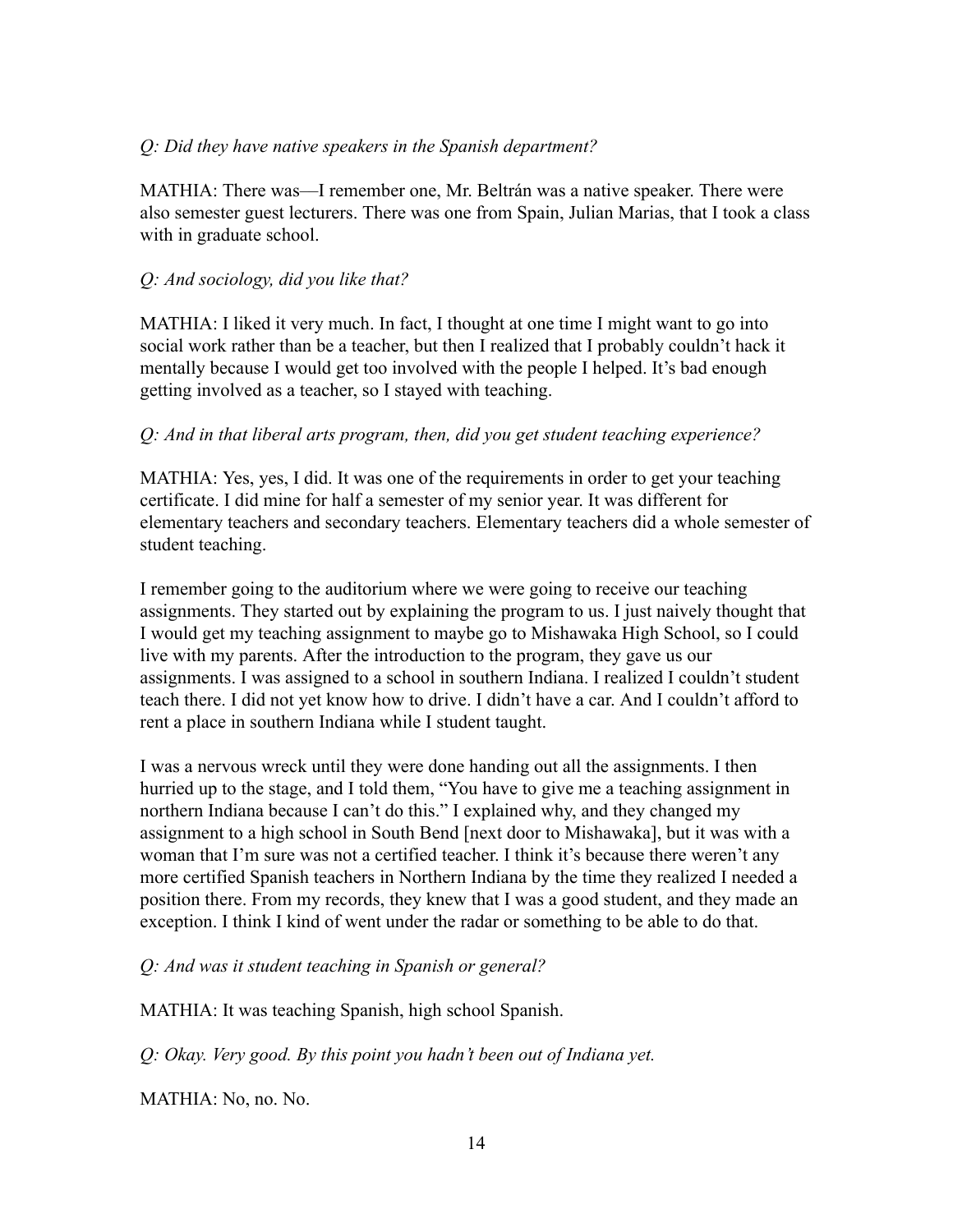## *Q: Very good. And did you study Latin America—*

MATHIA: No, I had been out of Indiana because my junior year I decided I was going to try out for the Junior Year Abroad program. I thought that way, I would get to see the world, not knowing that I was going to get to see the world in the future anyway. I thought I could see Europe on my school breaks while studying at the University of Madrid. The cost for a school year in Spain was not much more than if I were to stay on campus and take my classes. I thought I'd apply. I did and went through the interview and was accepted, so I spent my junior year in Spain.

## *Q: Madrid?*

MATHIA: In Madrid, yes. The University of Madrid.

*Q: So, I've heard mixed reviews on that because sometimes the host families are not that warm and cuddly and other times it's a wonderful experience and they're fast friends for the rest of their lives. Did you have a good one?*

MATHIA: I had a good one. My family was a widow with two children still living with her. I was with three other girls in the program. We shared a sitting room and then there was a bedroom on either side of the sitting room. I roomed with another girl from Indiana University. In the other bedroom were two girls from another university. We became pretty good friends during that year, but with the family itself, we weren't that close.

#### *Q: Did you get to travel around Spain?*

MATHIA: Yes, and other countries too. My first trip was with a friend I made during the orientation program we had. She and I went to southern Spain. We hitchhiked because back then it was okay to do. It was still kind of iffy, but we didn't have enough money so we hitchhiked.

*Q: So this was in the late '60s or early '70s?*

MATHIA: This was '68 to '69.

## *Q: Okay.*

MATHIA: While I was in Spain, I thought it would be a good idea to meet the relatives of my grandfather that had come from Belgium to the States when he was eighteen. He was one of nine children. When his mother passed away, his father remarried, and he had nine more children with his second wife. That meant my grandfather left a lot of relatives back in Belgium. I wrote to him and said, "I'd like to go to Belgium and meet your relatives." He wrote to them. They were in the Flemish speaking section of Belgium. He wrote to them in Flemish and told them that my friend and I were going to be visiting. In that way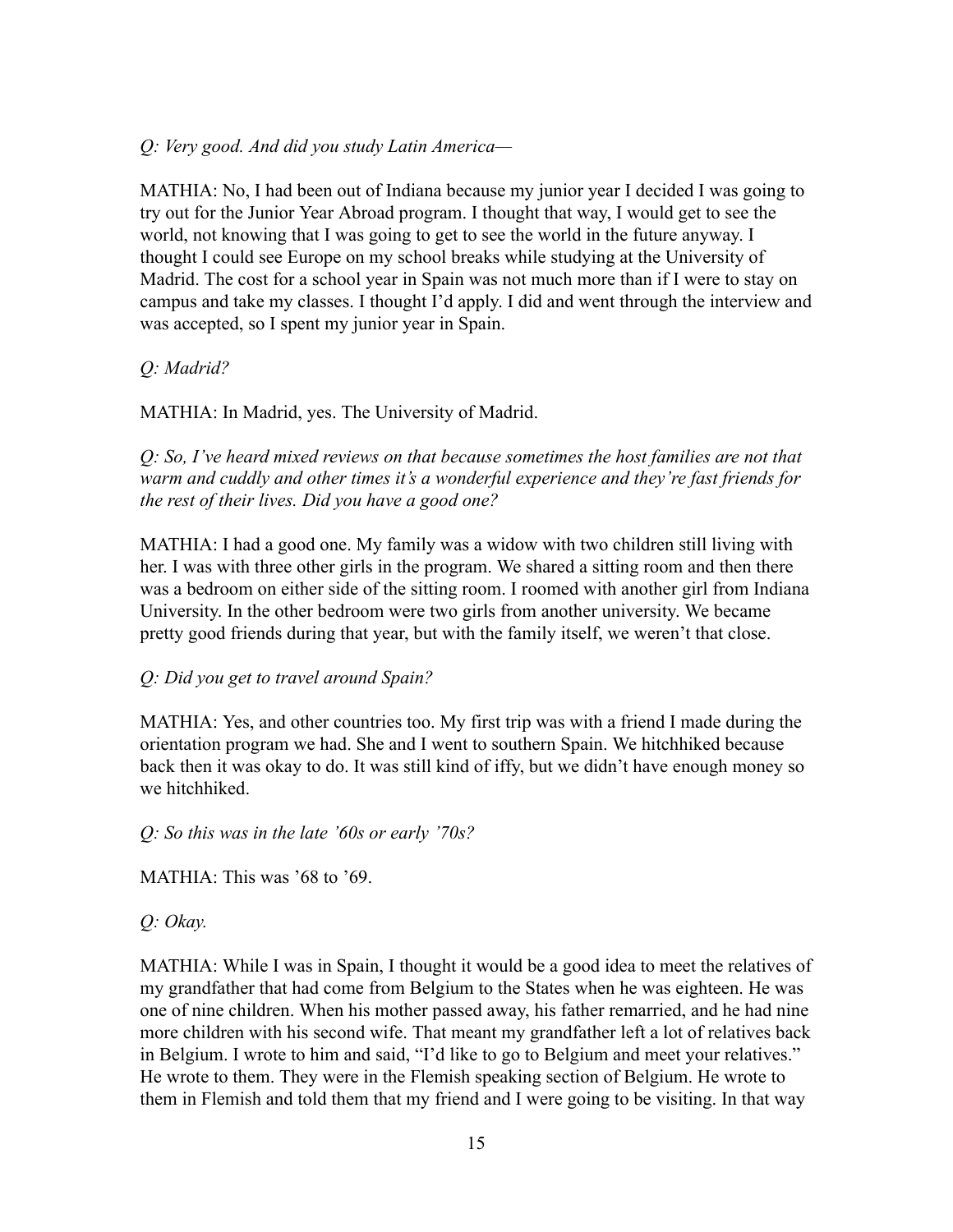they would know when these people showed up and didn't know any Flemish, they would be his granddaughter and her friend.

Luckily my friend, the girl that I traveled with, had taken German and Flemish is a lot like German. Also, one of the relatives spoke good English, so she did a lot of interpreting for us. We decided to get there by hitchhiking. The first day we hitchhiked all the way up to just across the border into France. The next day we thought, Well we're going to try to get all the way to Paris today. And we were in luck. We found a ride with a man who was going to Paris. The way we let a prospective ride know where we wanted to go since we didn't speak French was rather unrefined. We had a map on which we pointed to where we were and then to where we wanted to go. If they shook their heads, yes, we got in the car. We were very foolish to do the things we did, but, fortunately, we were okay.

On the second day, we were so happy we were going to get to Paris and we were going to make our goal for the day. Then we realized we didn't have our passports. The custom was that when you got into a hotel, you would give in your passports at the front desk. Then when you checked out and paid, you would get your passports back. But that time we forgot to get them back. We were so upset with ourselves. We then had to try to explain to our ride that we had to get out, we had to go back. He finally understood us, so we got out of the car and started trying to hitchhike back. We were able to get a ride from a French businessman. He was returning from a business trip, and he lived in the border town where we had left our passports. He spoke English, so we explained our problem. He took us back to his house. The look on his wife's face when he walked in with two young American girls was priceless. Fortunately, she understood the situation. The hotel where we left our passports was called The Voyagers in French. I guess in this town, there were quite a few hotels called The Voyagers. He called them up until he found the one where two silly American girls had left their passports.

He had his son take us there, and we retrieved our passports. By then it was early afternoon, and we thought, Oh gosh, we've wasted a whole day. We started hitchhiking again. Serendipitously, we got a ride from a man who was Belgian. He spoke English, Flemish, German, and Spanish. We told him what our goal was, and he was able to take us to one of my relatives' doorsteps and introduce us to them in Flemish. I thought, Well, we were supposed to lose our passports.

#### *Q: So, what was the family like?*

#### MATHIA: The Belgian family?

#### *Q: Yes, your grandfather's family?*

MATHIA: They were very eager to please us. They understood Mary, my hitchhiking partner's German due to being Flemish. They would ask us how we liked the food and other aspects of Belgium. I asked Mary, "How do you say 'this is very nice' in German?"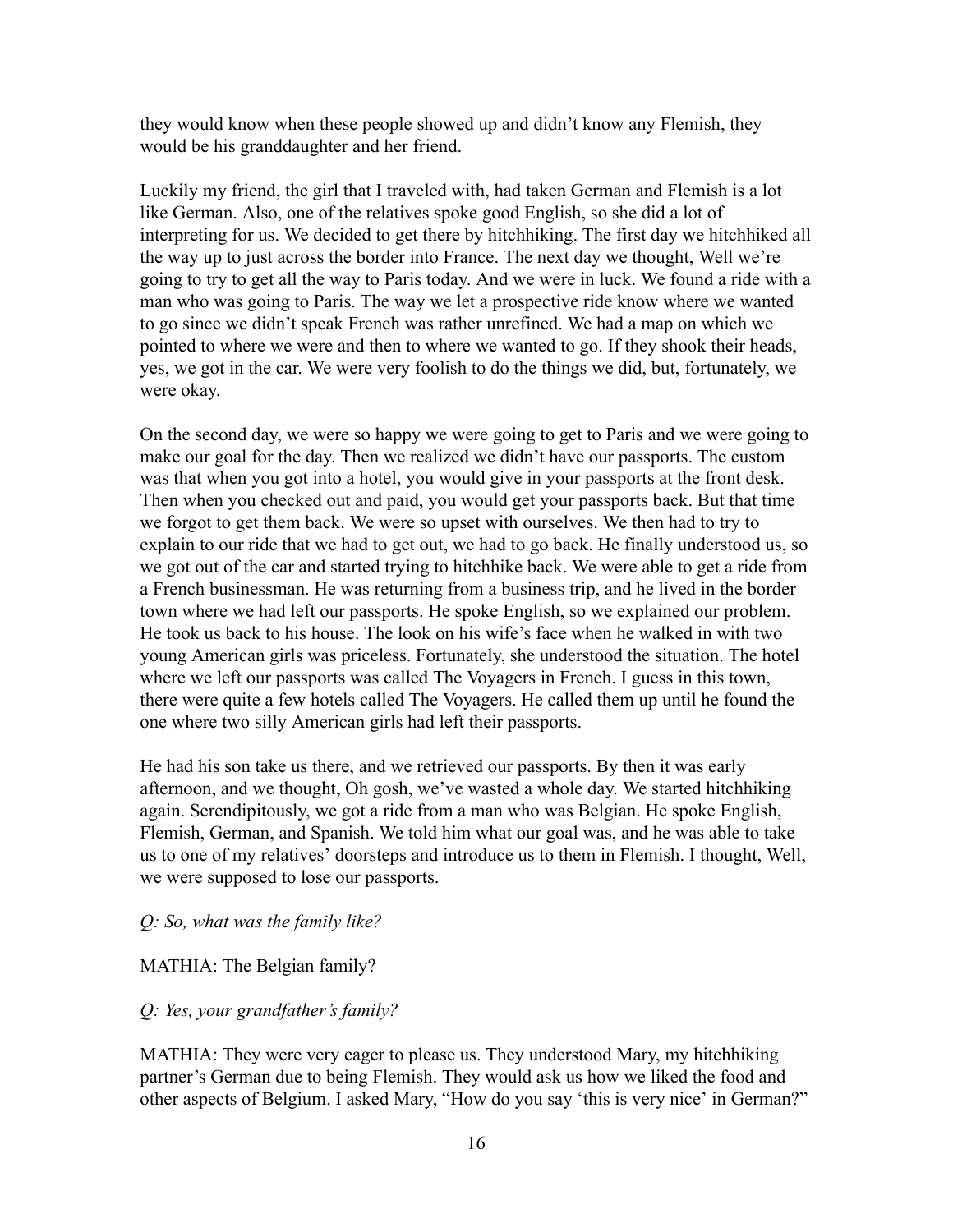She said, "*Sehr schön.*" And so, I would look at something and say, "*Sehr schön.*" Then they would say, "Do you want it?" And I thought, "Better not say that anymore." They would feed us these wonderful meals. Then we would go to another relative's house, and they would feed us wonderful meals. Afterward they would ask, "Do you like my meal better or do you like their meal better?" I thought, What am I supposed to say?

The relative's house at which we stayed had no indoor toilet. The weather was fairly cool, and I remember hating to use the outhouse whenever it was necessary.

The relatives were always trying to please us. They let us ride their bikes around the area. On the weekend they took us to the Netherlands. They took us to a cookie factory where we were gifted with a big box of cookies. One of my relatives was a seamstress whose specialty was wedding dresses. She showed us an album of all the different wedding dresses she'd made. She kept saying, "If you stay long enough, I'll make you an entire outfit." We really would have liked to have done that, but Mary had relatives in Germany that we had said we were going to go visit. We had to leave, so we didn't get to have those outfits made.

#### *Q: Very good. And then where did you go in Germany?*

MATHIA: I can't remember the names of the cities we went to. At our first stop we stayed with a woman, probably in her mid-fifties. Mary had an uncle who had married a German woman during World War II. He stayed in Germany after the war. That's why she had relatives there. I think this woman was perhaps the sister of the woman that he had married. We stayed with her for a couple of days, and then from there we went up to Switzerland because she had some relatives there. We took a train from the German place up to Switzerland.

When we got to Switzerland it was night time and dark. We got out of the train and were met by the couple who took us to their home. They showed us around the house and showed us to our bedroom. Then they gave us towels, and I asked Mary, "What did you say to them?" She said, "I told them that we're dirty." They gave us the towels, so we could take a bath that evening. Mary must have impressed them with how dirty we were! We bathed and were very tired from our traveling, so we went directly to bed after bathing. The next morning when we got up, we went down to breakfast. The mother said, "I'd like you to do me a little favor and go to the corner store and get me some items." We did and when we went out the front door, I was amazed. I saw a mountain in front of me. Then I turned to the left with a mountain there. I turned all around and there were mountains everywhere. I didn't realize Switzerland was that lovely. It was a nice shock seeing all those mountains.

They took us to Vevey. They were very tan because they were skiers. They had two young children, a boy and a girl. I don't know if their children went skiing, but you could tell that the parents had been skiing because they were so tan. The husband worked for Nestlé. When you buy products from Nestlé in Switzerland, they come with coupons.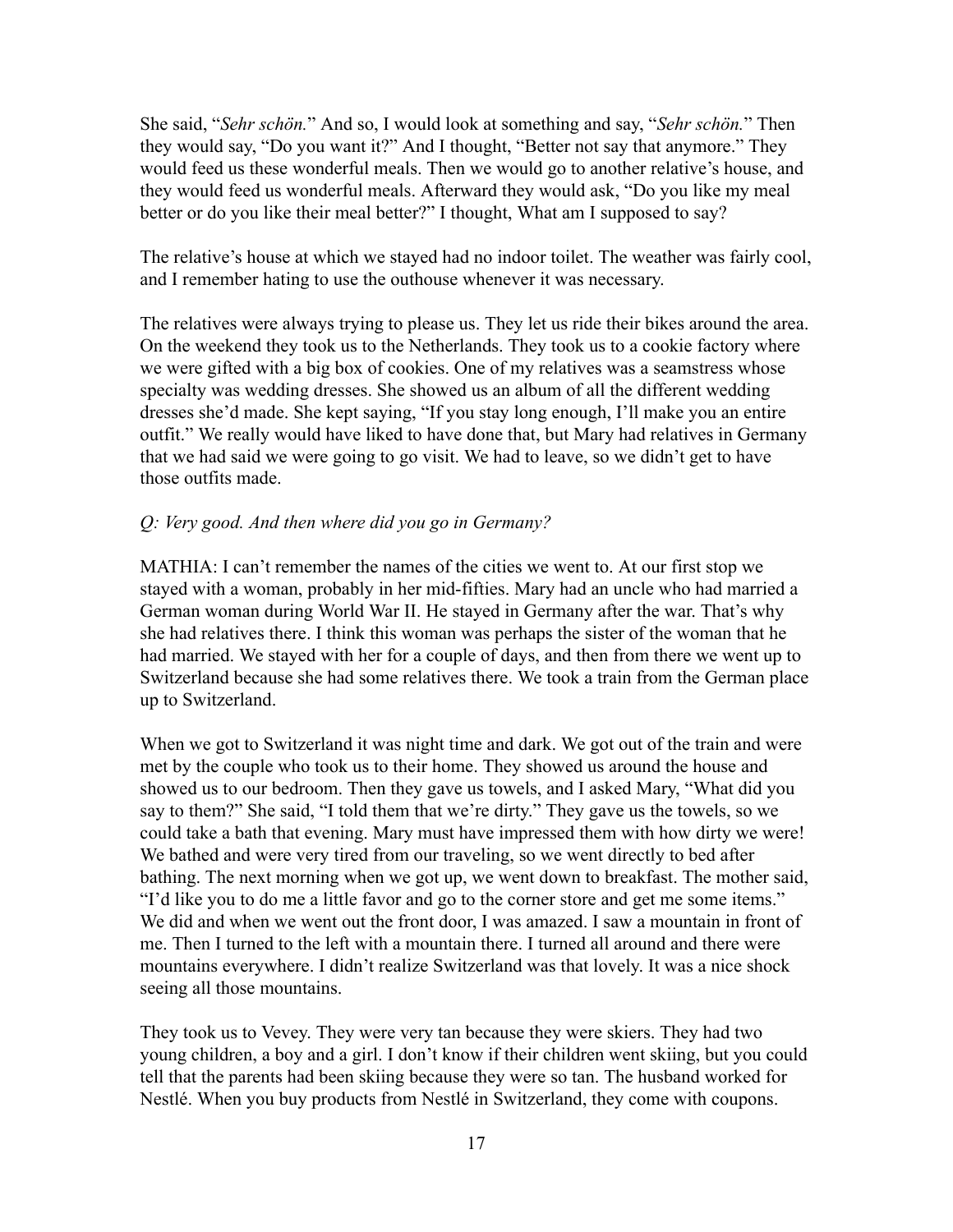You can save up those coupons and when you get enough you can redeem them for books. The husband worked in the division where they made the books that you would get with the coupons. This was Easter time, and they had Nestlé candy all over the house. They kept telling us, "Eat whatever you want. Eat whatever you want." We had a good time.

*Q: Very good. And then you went back to Spain and continued your studies—*

#### MATHIA: Right.

*Q: —And I understand that when you go to university in a language you really learn it.*

#### MATHIA: Yes.

*Q: It really makes a big difference. Did you do some essays and writing and learned how to write in Spanish?*

MATHIA: Yes, I think our vocabulary expanded. When we went, we were told we were going to have classes with Spanish students, but this was during the time of Franco and there had been a lot of rioting at the university. In fact, when I was interviewed for the program, one of the things they asked me was, What would you do if you were at the university when rioting was going on and they were shooting at you? And I said, "Well, I'd duck." And they said, That's a good answer.

But when we got to Madrid, they told us the current university situation was bad enough that they didn't want us to have any classes with the Spanish students. Instead, we had all of our classes with other American students in the program. We had the same professors, but we didn't get to be in classes with the Spanish students. Then the rioting at the university increased so much that the program administrators decided our classes would be taken off campus. We had to meet in a business building on the other side of town. We were on the seventh floor of the building. We could take a bus to get to classes, but I usually walked. We were not allowed to use the elevator. We had to climb up the seven flights to get to our classes.

To get to our new "campus" when walking, we passed right through the main shopping center of Madrid. Once my roommate Cheryl and I were walking to campus and were in the center of the shopping district. We were walking right behind two young men. They were speaking in English. From their accents we surmised that one of them was Spanish and the other British. In the late 1960s, *Rowan and Martin's Laugh In* was a popular comedy show that often used the phrase, "Sock it to me, baby." These two young men were discussing how one would say this in Spanish. Idioms are very difficult, if not impossible, to translate, but they finally decided on *Pégame, cariño*. Cheryl and I had a good laugh listening to this important, intellectual conversation.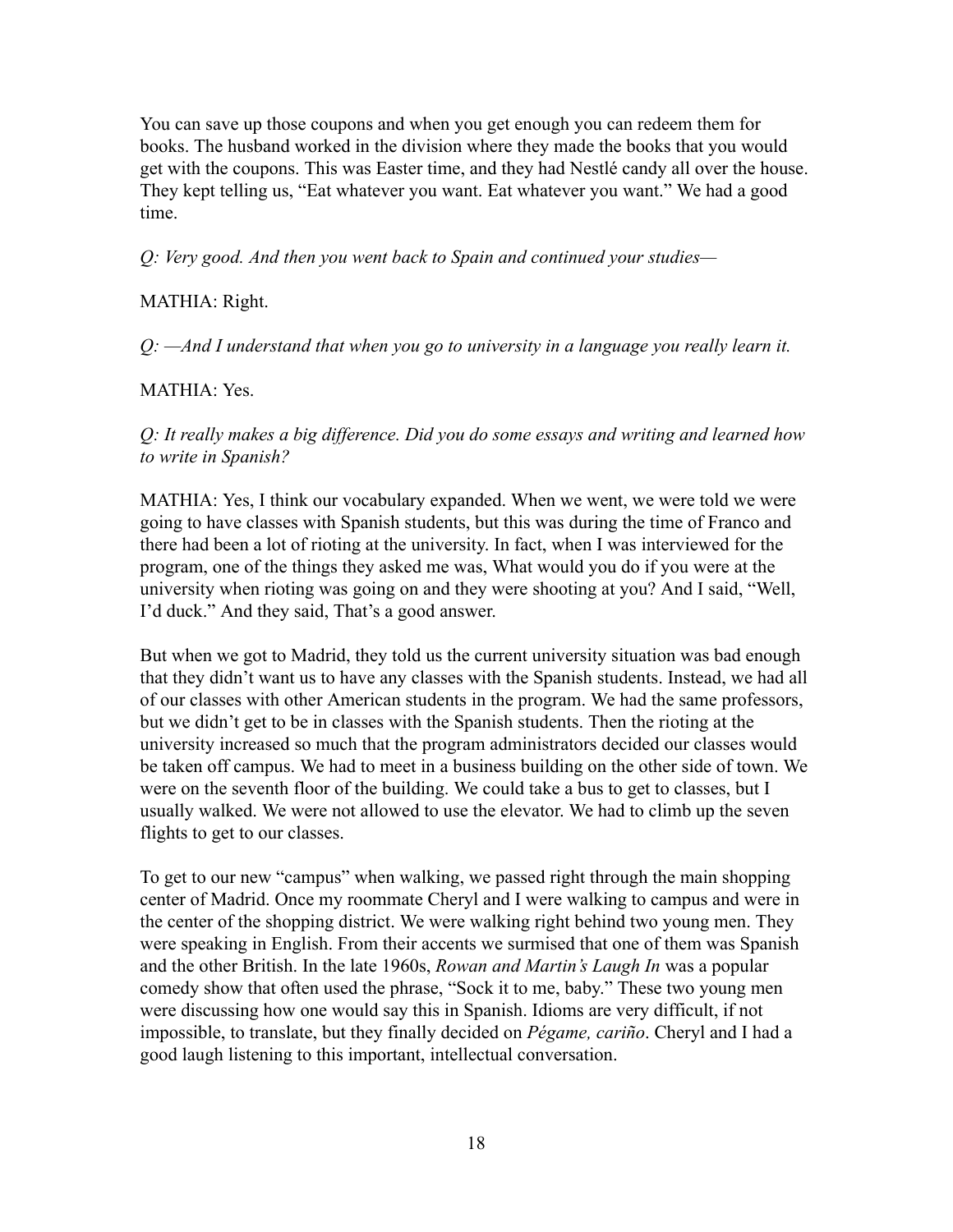*Q: And 1968–69, they were periods of turmoil in universities around the world I think, right?*

MATHIA: Yes.

*Q: But you enjoyed your time?*

MATHIA: Yes, very much. I got to see a lot of Europe.

*Q: And then you mentioned in your stories that while you were in college you were working in the same company that your dad had worked at, Dodge?*

MATHIA: Correct, my major scholarship was a Dodge scholarship which entitled me to six hundred dollars per year plus a summer job. The summer job was my major source of income for college. The first three summers that I worked there I worked in the sales department. Then when I came back from Spain, going into my senior year I worked down in the factory where my father was still working. I worked in the office area where my mother was when she met my dad.

# *Q: And you met your husband there?*

MATHIA: No, my mother met my dad there.

*Q: Right.*

MATHIA: I didn't meet my husband there. The first summer that I worked there I met a young lady who worked in the Sales Department. Her name was Ellen Hartman. She became Ellen Mathia when she married Bob's brother. By the time I got back from Spain, Ellen was engaged to Ron. She took me to his house to meet him. At that time I also met Bob, my future husband, for the first time since he had just come back from Korea. Right after graduation from Indiana University, Bob was drafted. This was during the Vietnam war years. He graduated with a degree in accounting, so the army chose to put him in the Finance Corps to work in Korea. He had just come back from Korea and was planning to go to Indiana State University in Terre Haute that fall to work on a master's in economics. We started dating and ended up getting married. So, I had three things that were good about Dodge. First, I wouldn't have been born if it weren't for Dodge because my parents met each other there. Second, I wouldn't have been able to go to college if it weren't for Dodge because of the scholarship I got from them. And, third, I wouldn't have met my husband if it weren't for Dodge.

*Q: So it's a very important company to you.*

MATHIA: Right, right. It no longer exists, but it did fine for me.

*Q: So how old was Bob when you met him?*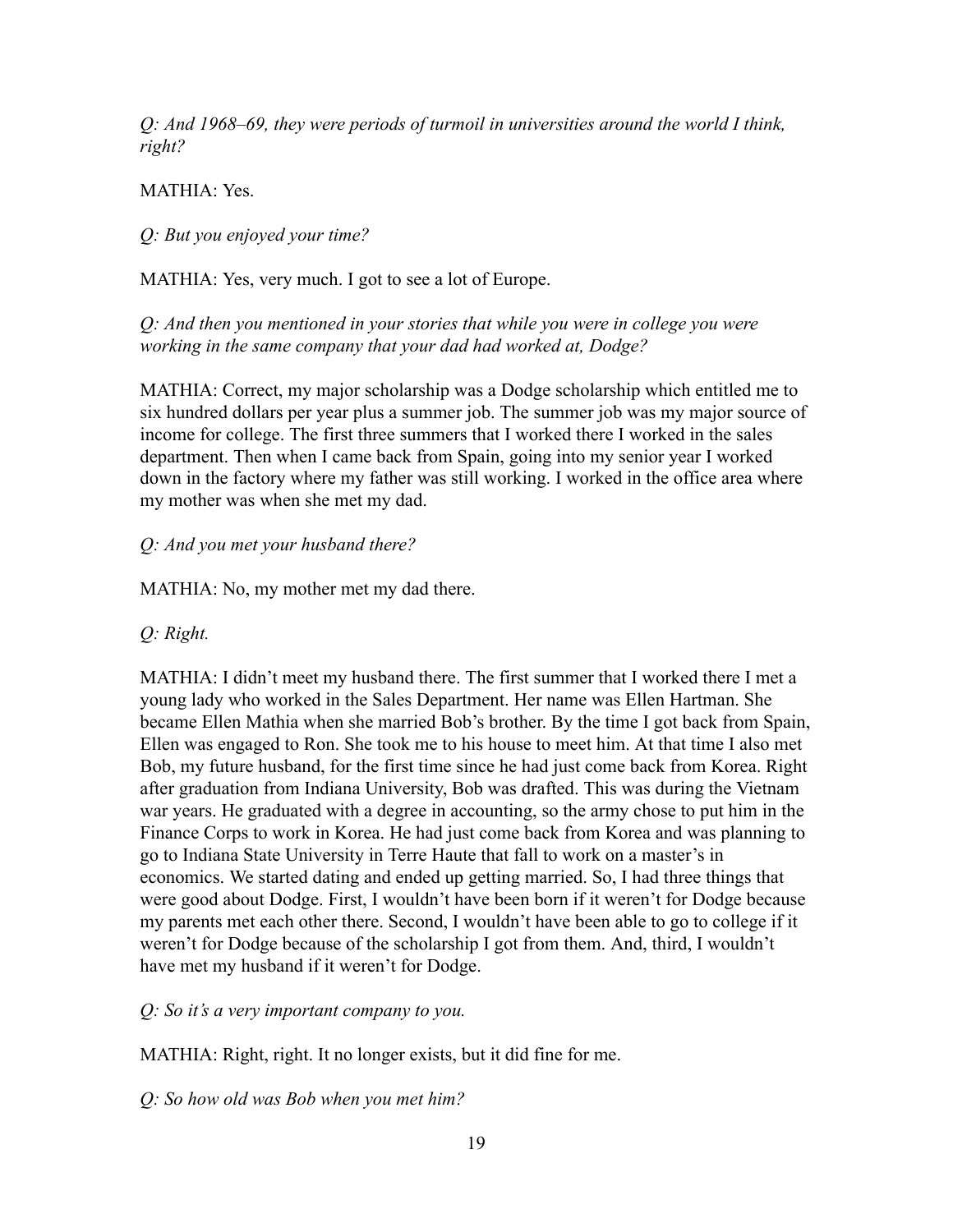MATHIA: I married him when I was twenty-two, so I was probably twenty-one and he was four years older, so he was twenty-five.

*Q: He had gone to college and then he had gone to—*

MATHIA: Korea.

*Q: —Korea, the military, the draft.*

MATHIA: Yes, he'd gotten his bachelor's degree and then he was drafted. He had a job in accounting waiting for him in Michigan right after graduation, but he got drafted before he could take it.

*Q: Okay.*

MATHIA: When he got back from Korea, he decided to go to graduate school and get a degree in economics.

*Q: Okay. And was he going to school there in the same university?*

MATHIA: No, he went to Indiana State University in Terre Haute. I was at Indiana University in Bloomington.

*Q: Okay. Alright. But you met him that summer before your senior year?*

MATHIA: Right, right.

*Q: And then when you got out of school did you end up teaching?*

MATHIA: No. Eventually, I would teach. I was studying at Indiana University, and he was at Indiana State. To date each other meant we were going back and forth every weekend from Indiana State to Indiana University or vice versa, so we decided to get married and live on the IU campus where I attended classes. He then commuted to Indiana State, a trip of about an hour and fifteen minutes. He got his degree before I did and started looking for a job. In addition to classes, I worked part time at the Spanish department in Ballentine Hall. It happened to be on the same floor as IU's economics department.

After I was done working one day, I was waiting for the elevator. Next to the elevator was a bulletin board for the economics department. On it was a notice that USAID [United States Agency for International Development] was looking for economists. Since Bob would soon be looking for a job, I tore off one of the notices and took it back to our trailer apartment that was on campus. He filled it out and went through all the processes, the security clearances, and everything else. He was accepted for the Foreign Service, so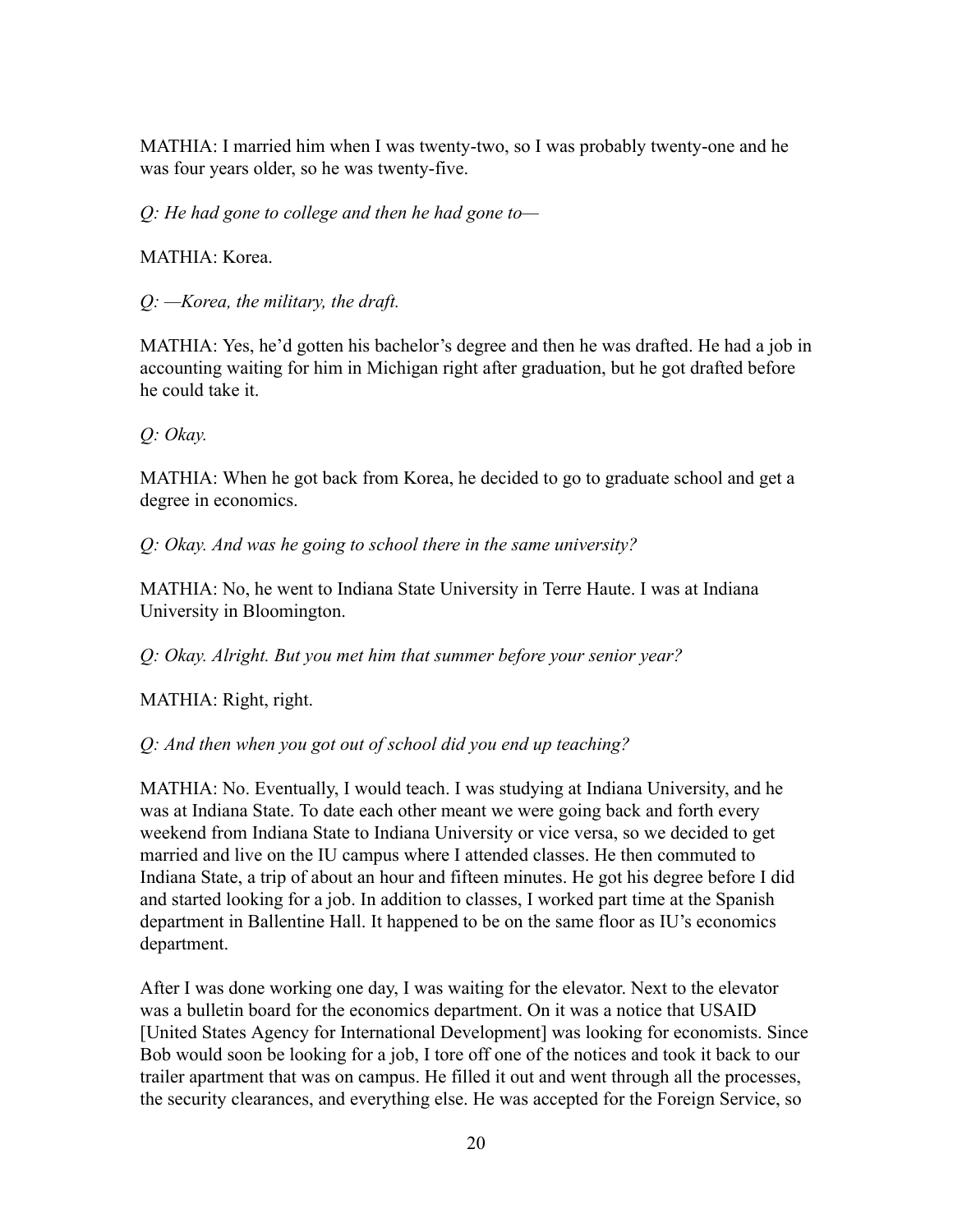he went to DC for his orientation while I was still finishing work on my master's. I stayed back in the trailer where we had been living.

*Q: So you got a master's in Spanish or education or––*

MATHIA: I got a master's in Spanish. It was called a Master's of Art for Teachers [MAT]. I didn't have to write a thesis but did have to take orals and a written exam. You could also have a minor, so I majored in Spanish with a minor in English as a second language, not realizing how good it would be for me in the future.

*Q: So what did you all know about USAID when he joined?*

MATHIA: Nothing.

*Q: This is now in like 1970?*

MATHIA: Yes, 1970.

*Q: Okay, so AID, there had been a predecessor but AID's about—*

MATHIA: Alliance for Progress.

*Q: It's about nine years old at this point, right?*

MATHIA: Yes.

*Q: —it's still a pretty new government organization.*

MATHIA: Right.

*Q: When he got to Washington for his orientation, what did they have him working on?*

MATHIA: I know that he did language training. He also interned in the Latin American Bureau. He was living in Arlington Towers in Arlington, Virginia. The summer of 1970 I finished all my coursework for my MAT. All I had left were my written and oral exams. I went to live with him in Arlington Towers until it was time for me to return to IU for my exams.

When I got there, a lot of his time was spent at FSI [Foreign Service Institute] taking his Spanish classes. I would go with him every once in a while in the evening when he went back to the lab to practice. I did not approve of the way FSI taught foreign languages at that time. They hired only native speakers and followed the philosophy that you learn a second language the way a child learns it. They didn't teach any grammar. And they didn't let—at least at that time, I have no idea what it's like now—the students write anything in their books. They were made to practice by memorizing dialogs.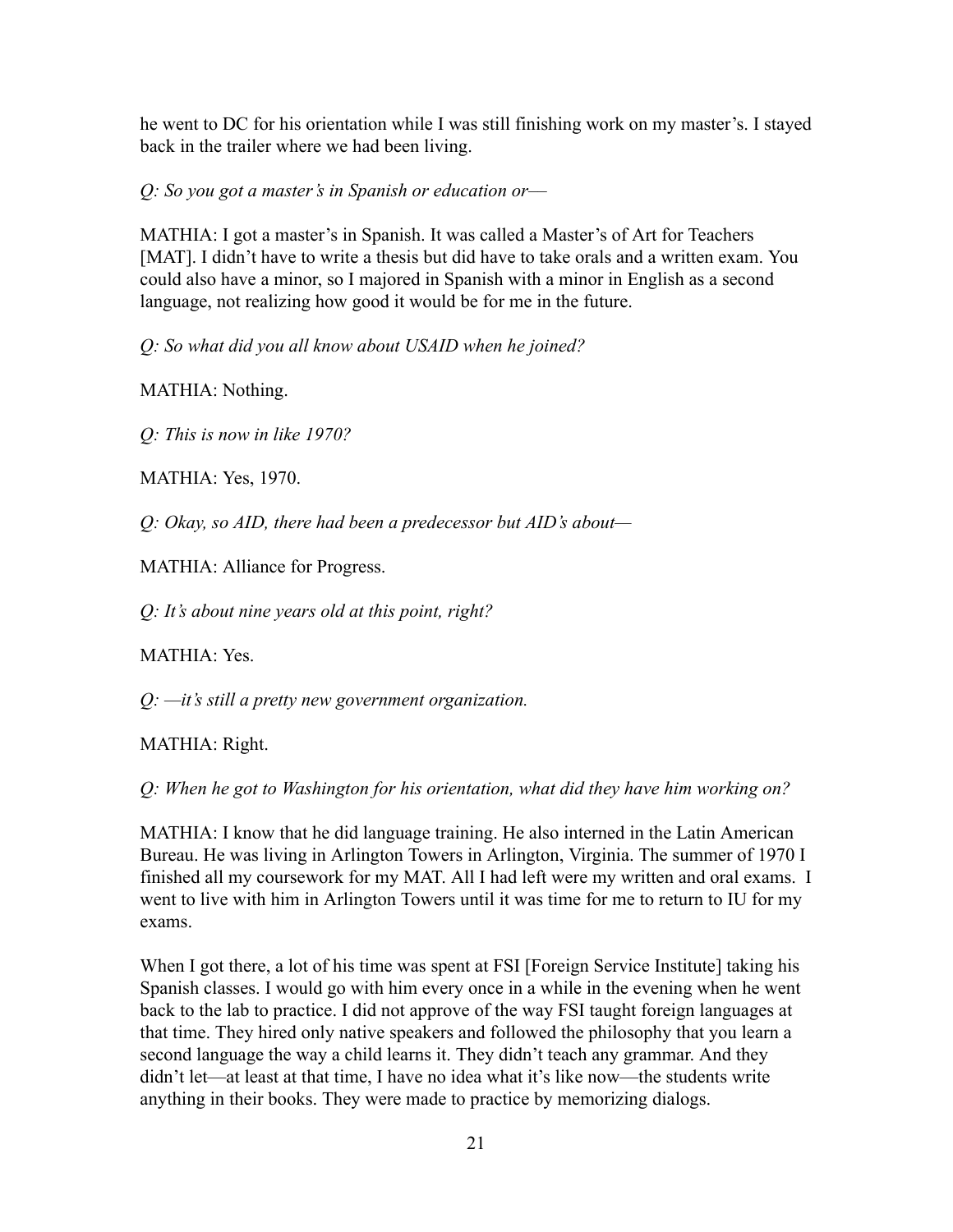*Q: Let's see, this was 1980* [it was 1970], *so I was there about eight years later and it was a—what they did was they made you memorize dialogues and there was a lot of grammar, but you were supposed to memorize those dialogues and really incorporate into your subconscious, I guess, how—you know phrases and things so that you didn't end up— Their philosophy on that was so that you didn't end up translating literally, you know. You just started to understand. And then later you would learn why you say, "tengo sed" for, "I have thirst" instead of—*

## MATHIA: Right.

*Q: —but we say, "I am thirsty." But they would try to teach you the phrases first. But I don't know if they—I don't remember if they—grammar was pretty painful, so I don't remember not learning grammar but I do remember the pain of having to learn things without knowing why you were learning them.*

MATHIA: Right. Not knowing why you were learning them. One time when we went to FSI in the evening, Bob happened to mention, "My wife has a master's degree in Spanish except she hasn't taken her writtens and orals." When some of the fellow students found that out, they came up to me and said, Will you teach me the difference between *ser* [to be] and *estar* [to be]? Will you teach me the difference between *por* [for] and *para* [for]? So, I sat there teaching them those lessons because they wanted to have them. They weren't allowed to write them down in their book. They told me the professor would be upset if he saw rules written down in their books.

*Q: Some people like to learn that way—*

MATHIA: Yes.

*Q: But for a lot of adults, it's very hard, right?*

MATHIA: Yes.

*Q: We wanted to know why.*

MATHIA: Yes, Bob's classmates that evening definitely wanted to know why.

*Q: And just to go back, ser [to be] and estar [to be] are the two words for––*

MATHIA: To be.

*Q: Right. But you use them in different—*

MATHIA: Right, different situations. You could say, "I am a teacher, *soy profesora*," but "I am sad, *estoy triste*."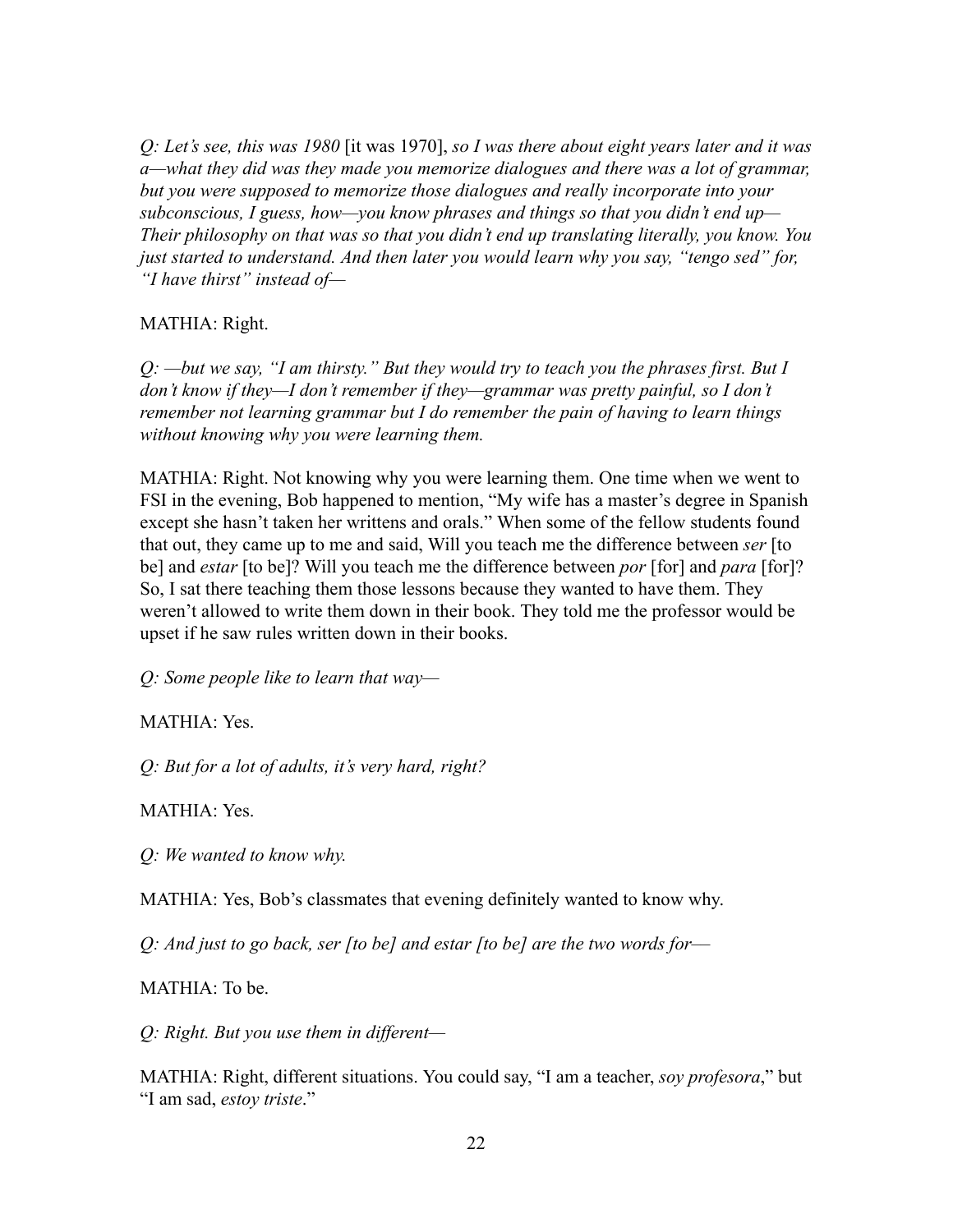*Q: Right, right. So he was studying Spanish because he already knew he was going to be working in—*

MATHIA: In Honduras.

*Q: —In Honduras, so––*

MATHIA: His first post.

*Q: Okay, and so was he a good language student?*

MATHIA: Compared to me, no, but I think for someone who had taken German in high school and did not like learning a foreign language [and was dyslexic but didn't know it at the time], he did well. When we were in Honduras, he was able to understand conversations and speak a little bit in Spanish so I think, yes, for the most part, he was good at Spanish.

*Q: So, you were married about a year or two—*

MATHIA: We got married in October of 1970 and then in the late summer of 1971 we went to Honduras.

*Q: Okay, I was off a little, I'm about twenty years behind him then. Okay. Well––*

MATHIA: He's seventy-seven right now.

*Q: Well, so, Honduras 1970–71. So, the embassy was probably small, the AID mission was probably big, and the city was probably very sleepy.*

MATHIA: Yes, it was. In fact, the AID mission was in the embassy.

*Q: And was the embassy downtown then?*

MATHIA: Yes, it was downtown.

*Q: Okay, so what was it like when you arrived?*

MATHIA: I remember coming into the airport, and Bob's immediate boss picked us up. He took us into town to the Hotel Honduras Maya where we stayed until we found a place of our own. Since I spoke Spanish, they expected me to find a place for us, and I wanted to find one that would be covered by our housing allowance. On the way from the airport to the hotel, I kept seeing these signs that said, "*Yankee fuera*" (Yankee out) and I thought, What kind of a country am I in; this is scary. I asked Bob's boss, "Why does it say '*Yankee fuera*'?" He answered, "There was an American consortium on education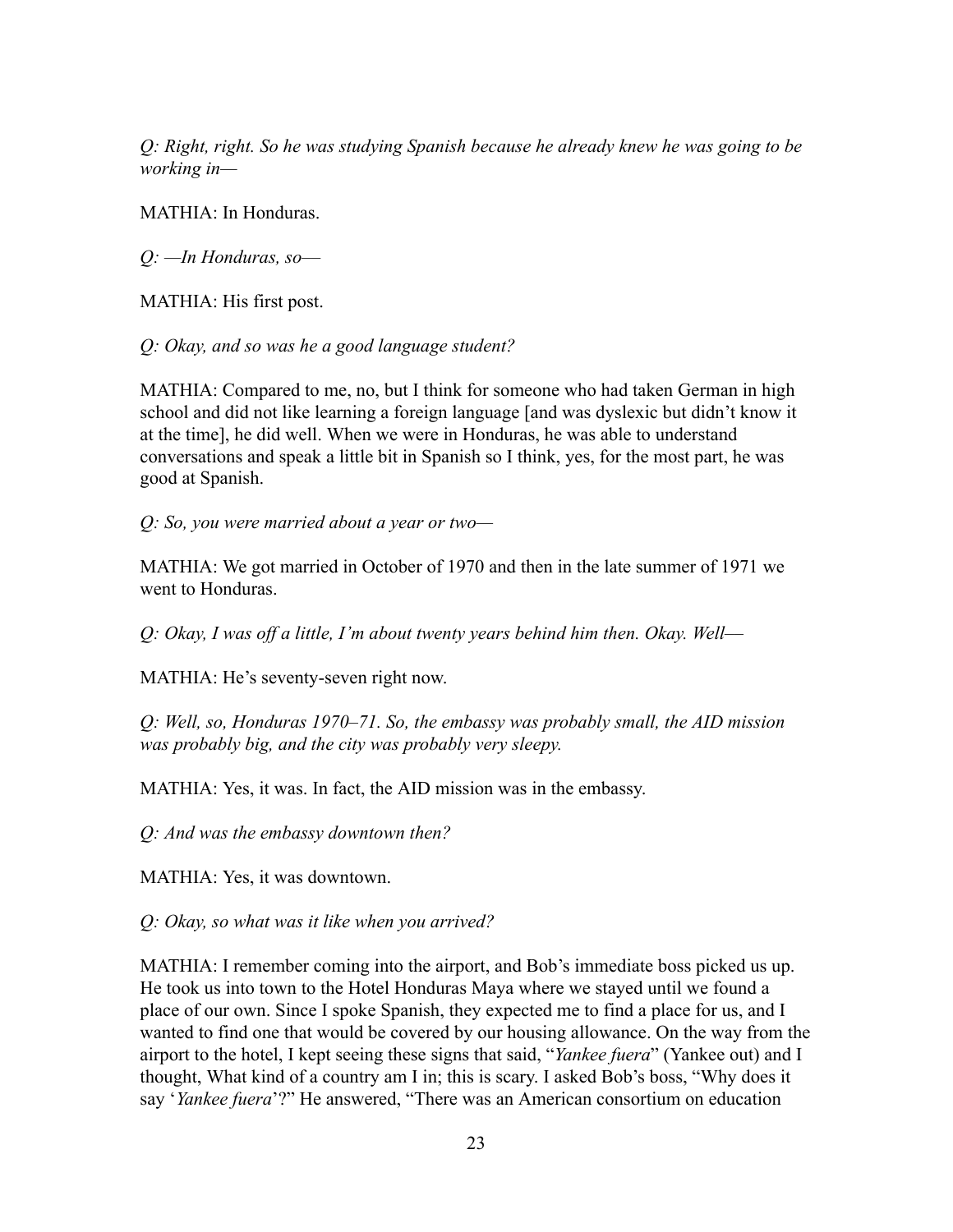that came to Tegucigalpa. They were trying to force their ideas on the Hondurans who didn't want to have any part in it. Those signs are in protest of it."

That was my first introduction to Honduras, but it turned out to be a very friendly place. We made some very good Honduran friends while we were there. It wasn't what I was expecting from just seeing the *Yankee fuera* at the beginning.

*Q: Was your home near the university or––*

MATHIA: We were in three different homes when we were there, and I think you could, from our last house, see a little bit of the university.

*Q: Okay. But did you live near other American embassy folks?*

MATHIA: They were dispersed throughout the community. Our immediate neighbors were always Hondurans.

*Q: And the ambassador's residence was on the other side of town, like up a mountain?*

MATHIA: You know what, I'm not even sure where the ambassador's residence was. I don't remember that.

*Q: Okay.*

MATHIA: I remember in the Dominican Republic, but I don't remember in Honduras, where it was.

*Q: Okay, so what kind of job did he—did Bob––*

MATHIA: Since he had a degree in economics, he was in the Project Development Office, referred to as PDO. At this first post Bob was an international development intern [IDI]. When I was asked what my husband did, I would jokingly reply, "He's an IDI in PDO for AID." The government does like its acronyms.

*Q: And was it a big office? Or was AID a sizable mission?*

MATHIA: I think it was just he, a Honduran that eventually became a really good friend of ours, and his boss. I don't think there was anybody else, I think it was just a three-person office.

*Q: Okay. And were they doing a lot of agricultural development or education or––*

MATHIA: They were doing all kinds of projects. I think they were working on housing and education while we were there. They were also doing a cadaster and working with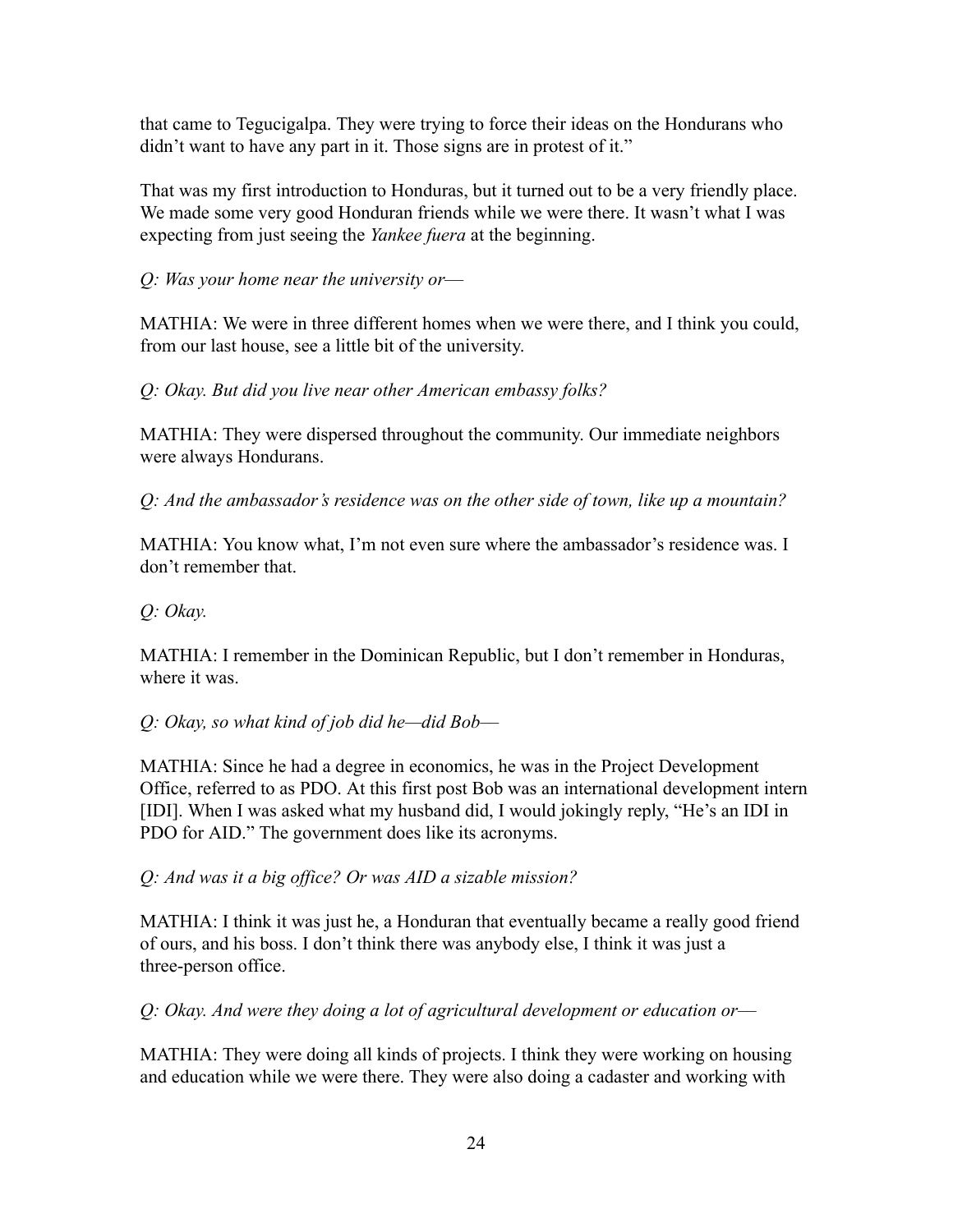the police. Bob has recently mentioned they need to once again help on how to police due to all the problems Honduras is currently having.

*Q: Right, right. Yeah, so they had huge land problems—land disputes and they had a land reform when I was working there, but––*

MATHIA: Oh, so you were still working on something like that when you were stationed there?

*Q: I worked in 2001 as the economic counselor and we had a whole spade of American citizens who had bought land and someone said, "Oh, no, your title's not right and that's my land."*

MATHIA: I guess they didn't do a good cadaster back then, did they?

*Q: No, the cadaster was useful if they followed it but they didn't always show them. I remember going to the San Juan islands and visiting the office and they would show us how some of the maps—some of their deeds and things were crumbling. You know, they were the old Spanish, you know. But they were trying to get the cadastral information. I think on the internet maybe.*

MATHIA: So, this was—

*Q: Two thousand and one.*

MATHIA: We were there from '71 to '76 so that means twenty-five years later, and they still didn't have it solved.

*Q: Well, no, I don't think certain countries in Latin America—I don't know they'll ever be solved, right?*

MATHIA: That's true.

*Q: The land reform brought some problems, so––*

MATHIA: Yes.

*Q: And Honduras is a tragedy that way, because it was really the only thing they had, so—and it was a very mountainous country so—arable land. Yeah, no I—this is more about you than me, but the—I had an opportunity to have a higher-level job as a counselor in either Nicaragua and Honduras and I chose Honduras to apply for because I knew they had a lot of expropriations in Nicaragua and I didn't want to deal with it.*

*Well, I got to Honduras and I found out that was half my job. But, yes, everything that AID did was always useful. But they were apart—I don't think they were—I got to know*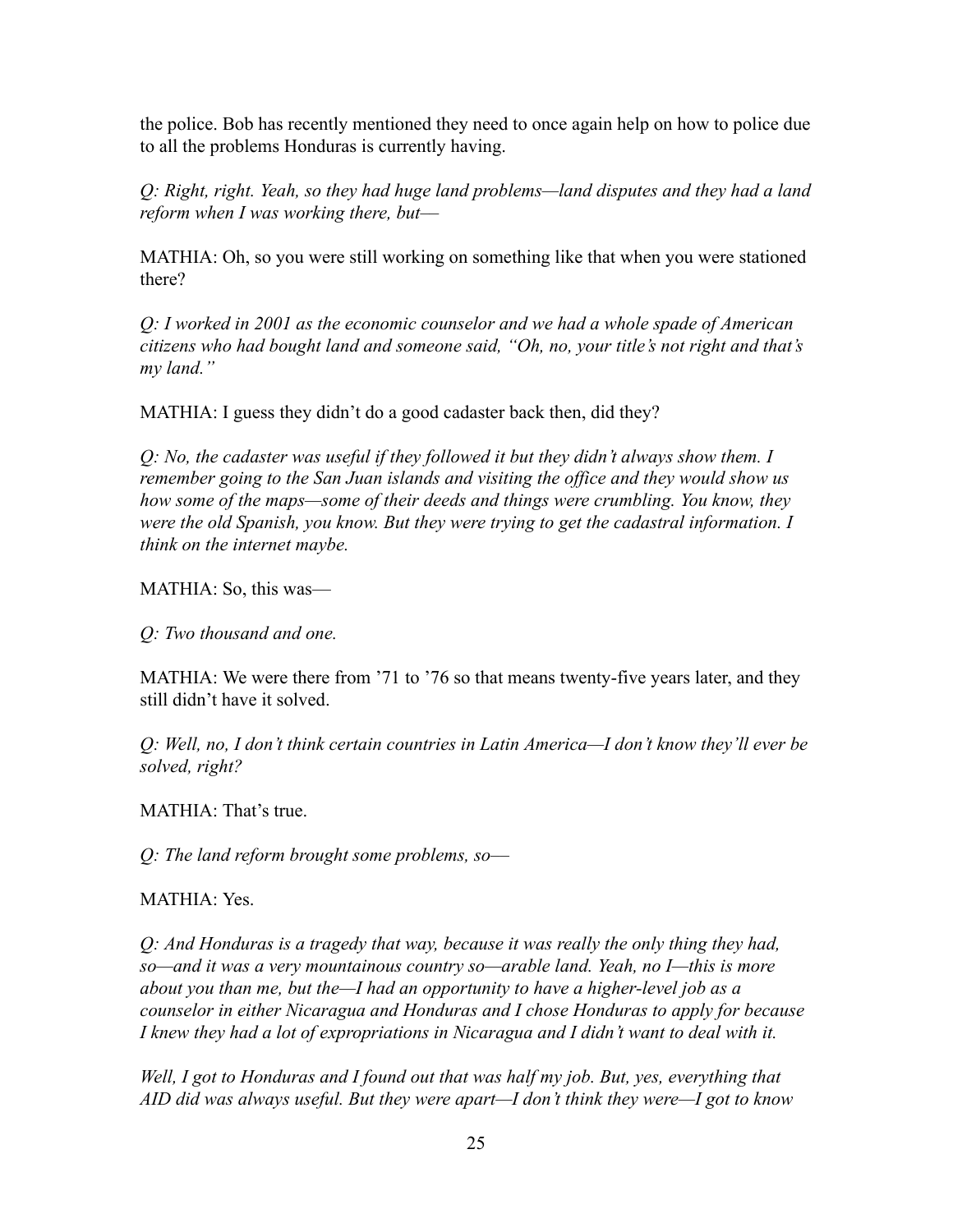*them pretty well. I'm mixing it up a little bit with—yeah, no I worked with them very, very closely when I got there. And I was there after Hurricane Mitch, so the development agencies had—you know there was a lot of activity that was just winding down. So, I guess my question was, were you in shock? Were you happy? Were you saying, "What have I gotten myself into?" It was a very undeveloped place.*

MATHIA: I didn't feel like the town itself—Tegucigalpa—didn't seem undeveloped to me. It just seemed like it wasn't any different than living in Mishawaka. It had everything that I needed, so I wasn't shocked to be there. And I think knowing Spanish helped. But I wasn't in shock with the country, I think I was in shock with the Foreign Service.

#### *Q: Okay, tell us about that.*

MATHIA: We were still living in the hotel when I found out I had to have calling cards printed up and make social visits to the spouses of those in higher positions in AID. I never realized that I would have to make visits to those wives and go to teas and leave my calling card. I had no knowledge of any of that, so I kind of learned about it as it happened to me, and I committed quite a few faux pas during that time.

For example, I was told that I was going to go to the mission director's house for a tea, and it was going to be all the spouses that were new at the time, and that they would have a driver come and pick me up to take me there since we didn't yet have our car. There was a woman whose husband was an NGO [non-governmental organization] that was at the hotel too, and she had some experience so I asked her, "What should I wear for this?" Her answer, "Well probably not pants," because in the early '70s pants weren't yet appropriate. I also asked if I needed to wear nylons. She said, "No, probably not," and I was happy because it was very hot and humid with no air conditioning. And I thought, "It will be nice, I don't have to wear nylons."

I went to my first tea, and I was the only one there who wasn't wearing nylons. I realized I hadn't been given very good advice, and I felt very exposed. Later on, there was another tea for me to attend, and on the invitation was a note reminding me that I should wear nylons!

I lived through it. Our first dinner was at the deputy mission director's [DPM] house where he and his wife were entertaining the new arrivals at post. Once we arrived, the DPM introduced us to other new arrivals, and then he asked me what I would like to drink. I didn't imbibe much. All I'd ever had were screwdrivers that Bob's friend served us at his house back in Indiana. I was embarrassed to ask for a screwdriver and didn't know the names of any other alcoholic beverages. Fortunately, the post had a new executive director who was very nice and came to my rescue. She said, "Oh Carol, you would probably like a Cuba Libre, it's just rum and coke." So, I asked for that. Because of this incident, the DPM's wife realized I was a neophyte that doesn't know the ropes. When we were seated for dinner, I was seated right next to the mission director. They were serving lamb, which I, of course, had never eaten. The DPM's wife looked right at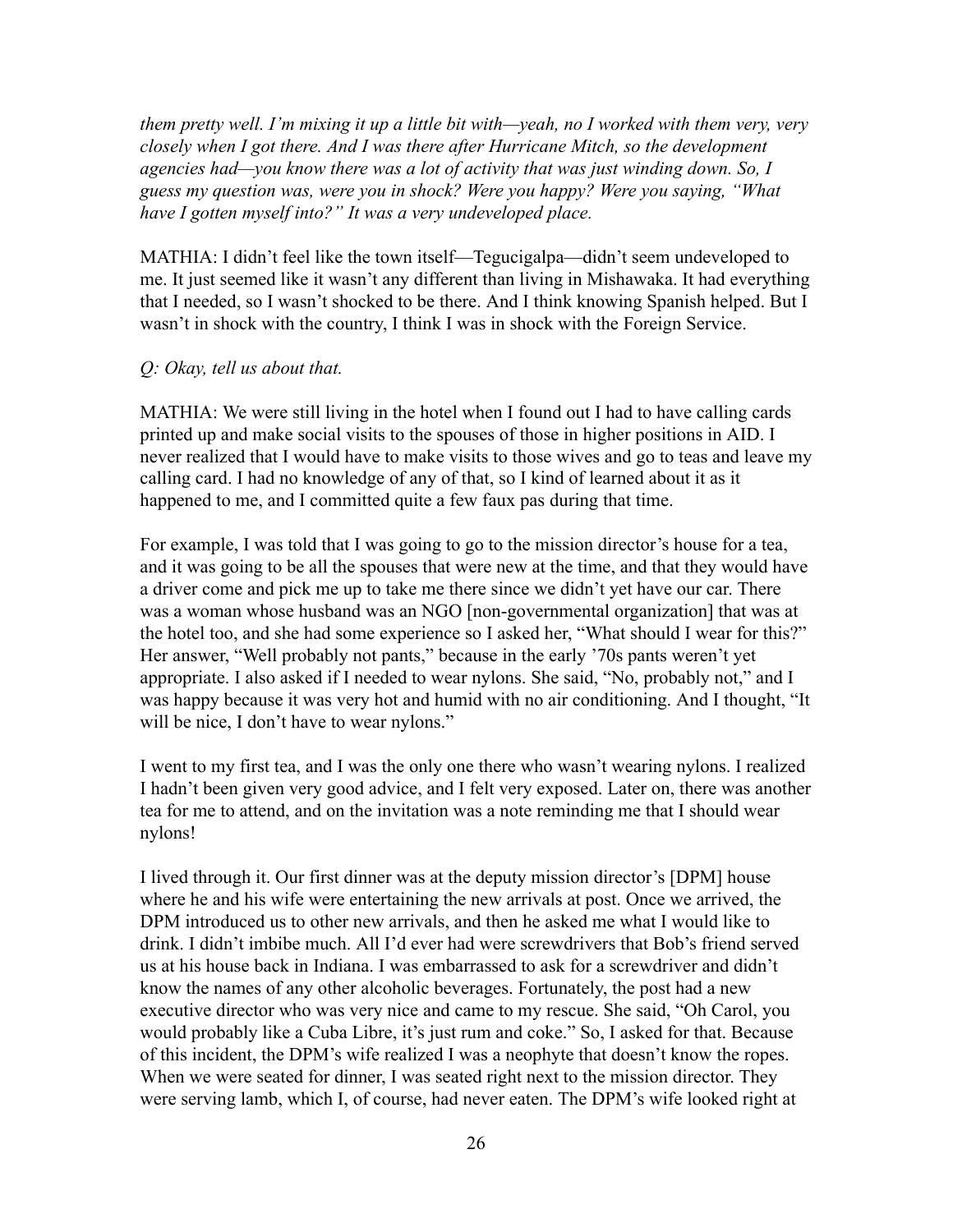me and said, "Carol, the green is the mint jelly that goes with the lamb, and the red is for the rolls." I thought, Well that's real nice. She realizes I'm ignorant, and I need to be told that.

# *Q: Aw.*

MATHIA: Karma came to the rescue. Honduras is known for its monsoons which we were experiencing that evening. A leak appeared in the dining room, right above the mission director's head, so that he had to be reseated. Later on at post, I told this story to a friend. Her reply was, "Didn't you know that we say 'Don't––[the last name of the DPM and his wife]? The wife is a snob."

*Q: I think that changed in—at least in the Foreign Service at least ten years later with the—there were suits about how women were treated in the Foreign Service and their—*

MATHIA: No, I specifically remember that it was 1972 for the directive that spouses were no longer to be evaluated on their husband's annual performance appraisals. I've always felt that was the saving grace for Bob because he didn't have to worry about me being part of his evaluation. I have been reading some of the ADST spousal interviews, and I was surprised to see that not all spouses felt as I did. Some of those a generation before me were upset with this directive. They felt important and useful being part of their spouse's evaluation.

# *Q: And you didn't have children yet?*

MATHIA: No, no. But they were both born while we were in Honduras. I went back to the States for Michelle, but then I stayed in Honduras for Jenny.

*Q: Okay.*

MATHIA: Jenny was born in Comayagüela, at the hospital there.

*Q:* So how many years were you there?

MATHIA: We were there from 1971–1976.

*Q:* Okay. And did you get to travel around the coast and see different things?

MATHIA: Yes. We flew to the Bay Islands once on AIDs five or six-seater plane. We also visited Tatumbla, Zamorano, and San Pedro Sula. We went to a beach in southern Honduras, Cedeño, with Luís and Erlinda, our good Honduran friends. We got bad sunburns there!

*Q: And Zamorano was an agricultural school.*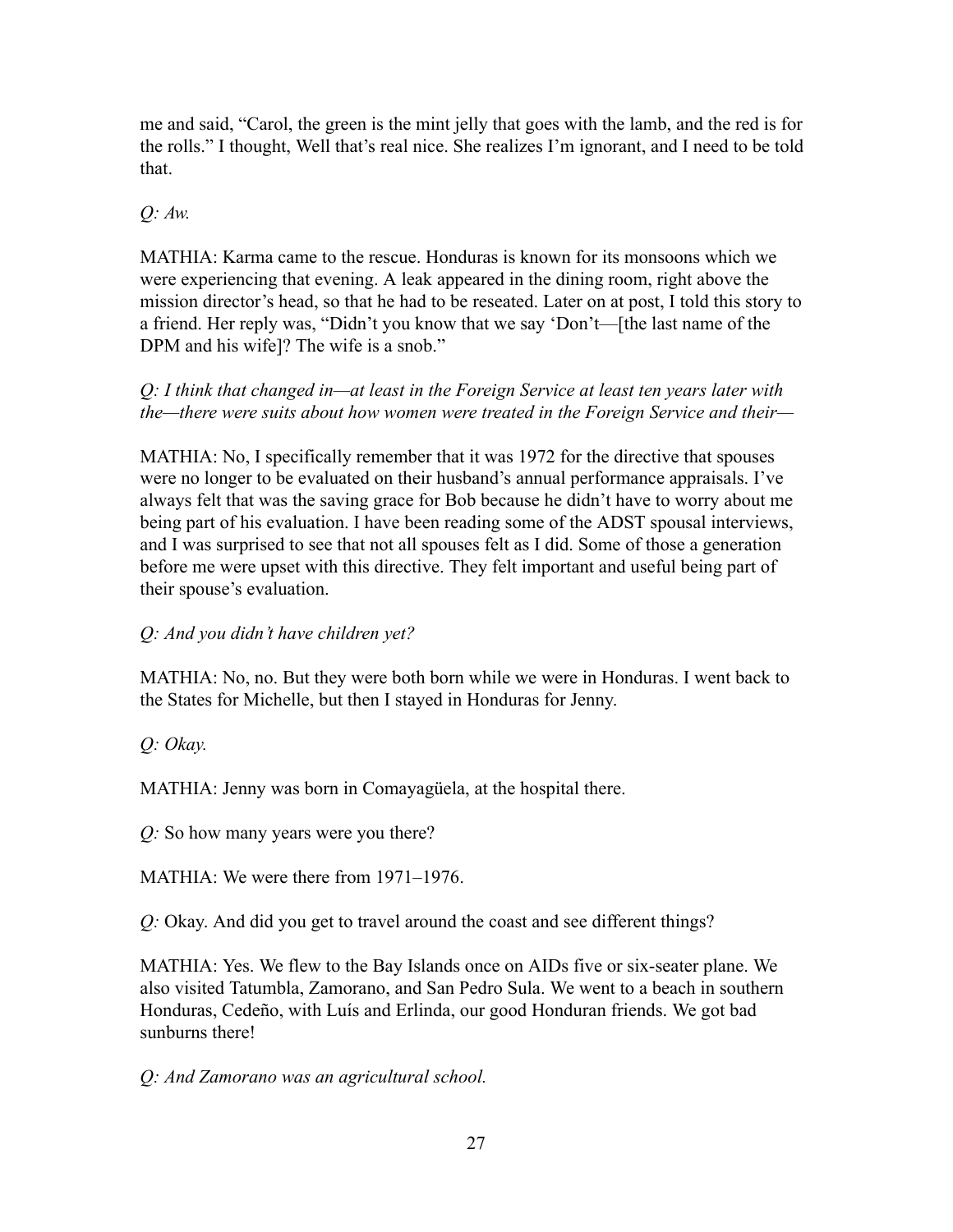## MATHIA: Right, right. It was interesting touring that.

## *Q: So, did you apply for a teaching job?*

MATHIA: When we first got there, I wanted to teach but I got there too late for the school year. They had already hired everyone. I did substitute teaching and then a position opened up teaching English to seventh and eighth graders. A teacher who had been a guidance counselor at the school had had a heart attack, and for some reason he thought that teaching would be easier on him than counseling, so he took a job as a teacher instead. His teacher's salary was less than the salary he got as a guidance counselor. When he discovered there was a Honduran law that you can change positions in a company, but your pay could not be lowered, he quit. He took the school to court because he said, "You've been giving me a teacher's salary and you should have kept me at the salary I had as a counselor." He quit working during the court case, and they hired me to take his job. I had no idea that all this had transpired before I got hired.

I was teaching his classes, middle school English. One day I got a note saying go to the office as soon as possible. My first planning period I went to the office, and they told me, Mr. Morris won his court case, so he's being reinstated, so we no longer need your services. I said, "Are you firing me? I signed a contract, and you're firing me?" And they said, "Well we're not firing you, it's that the court says he had to have his job back. But, would you mind teaching until he is able to return. We're not sure exactly when he is coming back." Being the naive person that I was, I said, "Sure I will."

I continued teaching for about two more weeks. Then one day—I walked to school, because our house was within walking distance—I walked to school and the director of the school met me in the entryway. He said, "Mr. Morris is back today so we won't need you." I got to turn around and walk back home! A few days later a member of the school board who worked for the United States Information Service [USIS] came to my house and apologized for how I had been treated. He said, "This whole situation should never have happened to you, and the very first position that opens up that you're qualified for, you will get." Eventually, I was able to take over for another middle school teacher that had gone back to the States.

#### *Q: Is this the Honduras American School?*

MATHIA: The American School, yes. The American School of Honduras.

#### *Q: Okay. So, what percentage of the children were expats?*

MATHIA: I would say at most 10-20 percent. It was mostly Honduran.

*Q: Okay.*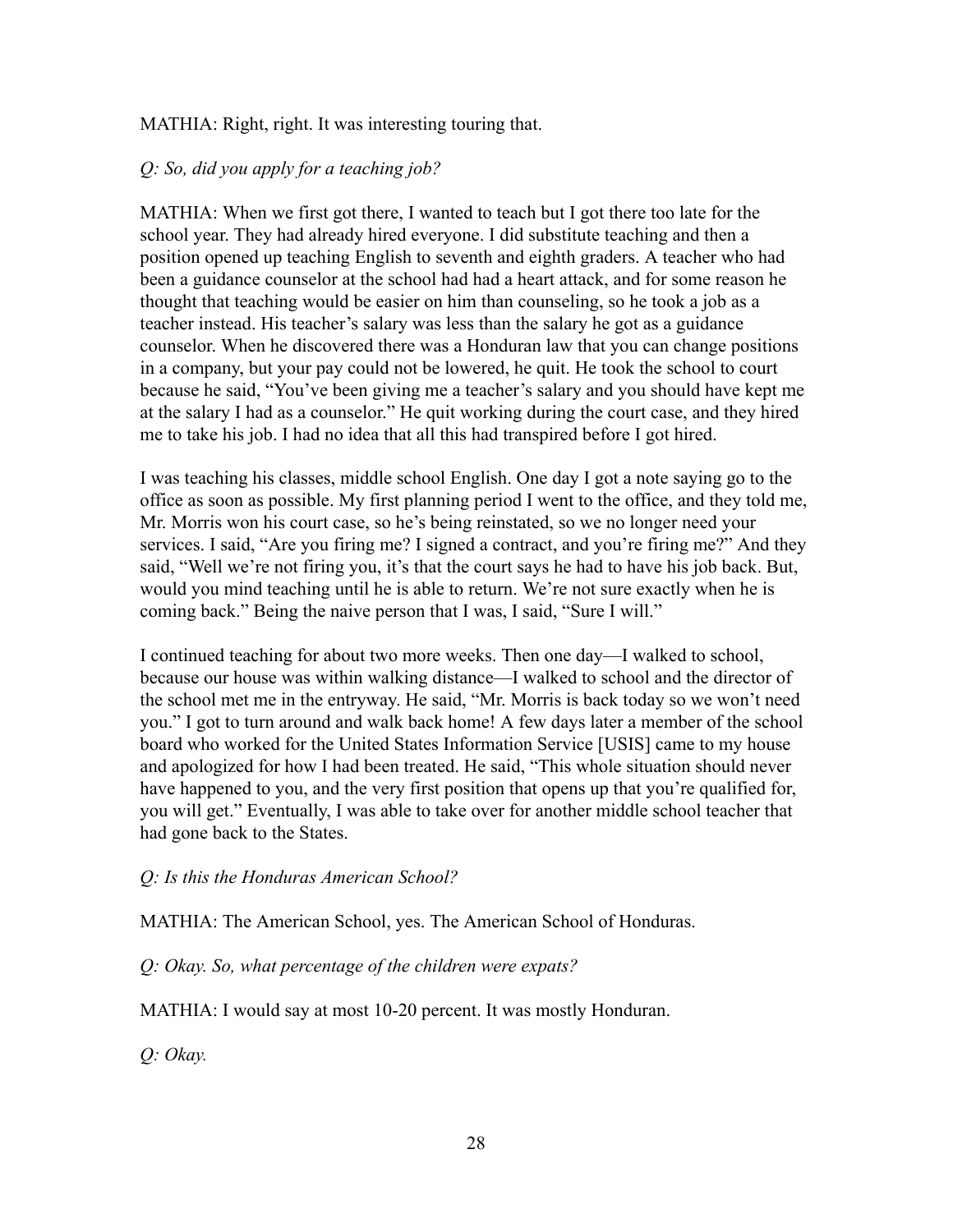MATHIA: Yes, about 20 percent. I know because one semester they, the Hondurans, had to take a course called Honduran Civics. They called it *Moral* in Spanish. It was taught only in Spanish, and the American students didn't know enough Spanish to be able to take the class. I was asked if I would teach an area studies class to the six Americans while the around twenty-four Honduras were taking *Moral*. I agreed and was given six booklets, each one dealing with the history, culture, politics, and geography of a different country. I taught using those books. I thought, I'll just read a chapter ahead of them, and I'll be able to teach it.

That's what I did, but I let the six students know that I was not trained to teach that subject matter. They would come up with questions sometimes, and I would say, "I don't know the answer to that, but I'll get back to you tomorrow with it." I would go home and ask Bob the question and he'd be able to answer it. I'd come back the next day and give them the answer. One day in class I asked the students, "Would you like to meet your other teacher?" And they said, "Sure," so I got permission from the school and from their parents for them to come to our house one night for sloppy joes and, more importantly, to meet their other teacher, my husband, Bob.

Maybe it was a year later, I was teaching a class, and I walked into the room and on the teacher's wooden desk somebody had drawn a penis the size of the desk. And I thought, "How do I handle this?" I had never had any classes on handling discipline problems in teaching, which I think Schools of Education now offer. I just said, "Who did this?" like an idiot. "Who did this?" as if one of them would admit, "I did it, I did it." Of course, no one replied, so I spent the period just erasing the penis since it was drawn in pencil and saying if no one admits to doing this then they all were going to have detention. It turned into a very, very long class of just silent students watching their teacher erasing the penis on the desk. When the bell rang, I said, "Okay, everybody's going to be assigned detention, since no one would admit they did this." On the way out a Honduran boy stopped by my desk and asked, "Mrs. Mathia, do the Americans get detention too?" I replied, "Well, yes, because I don't know who did it. It could have been an American, so everybody gets detention."

And for years I thought, "Why would he ask me that? Why would he think that the Americans wouldn't get detention if I don't know who did it and it could have been an American too?" Then I realized that the semester before was when I had those six Americans over to my house, and I think maybe the Honduran students thought I was showing favoritism to the American kids, not realizing that it was just that they were meeting their other teacher. It was a mistake I made as a teacher. It was not a good idea to do that because the Honduran kids misinterpreted it.

*Q: Well, it also means it was probably a Honduran who did the drawing.*

MATHIA: It didn't matter.

*Q: So, this was your first real teaching, right?*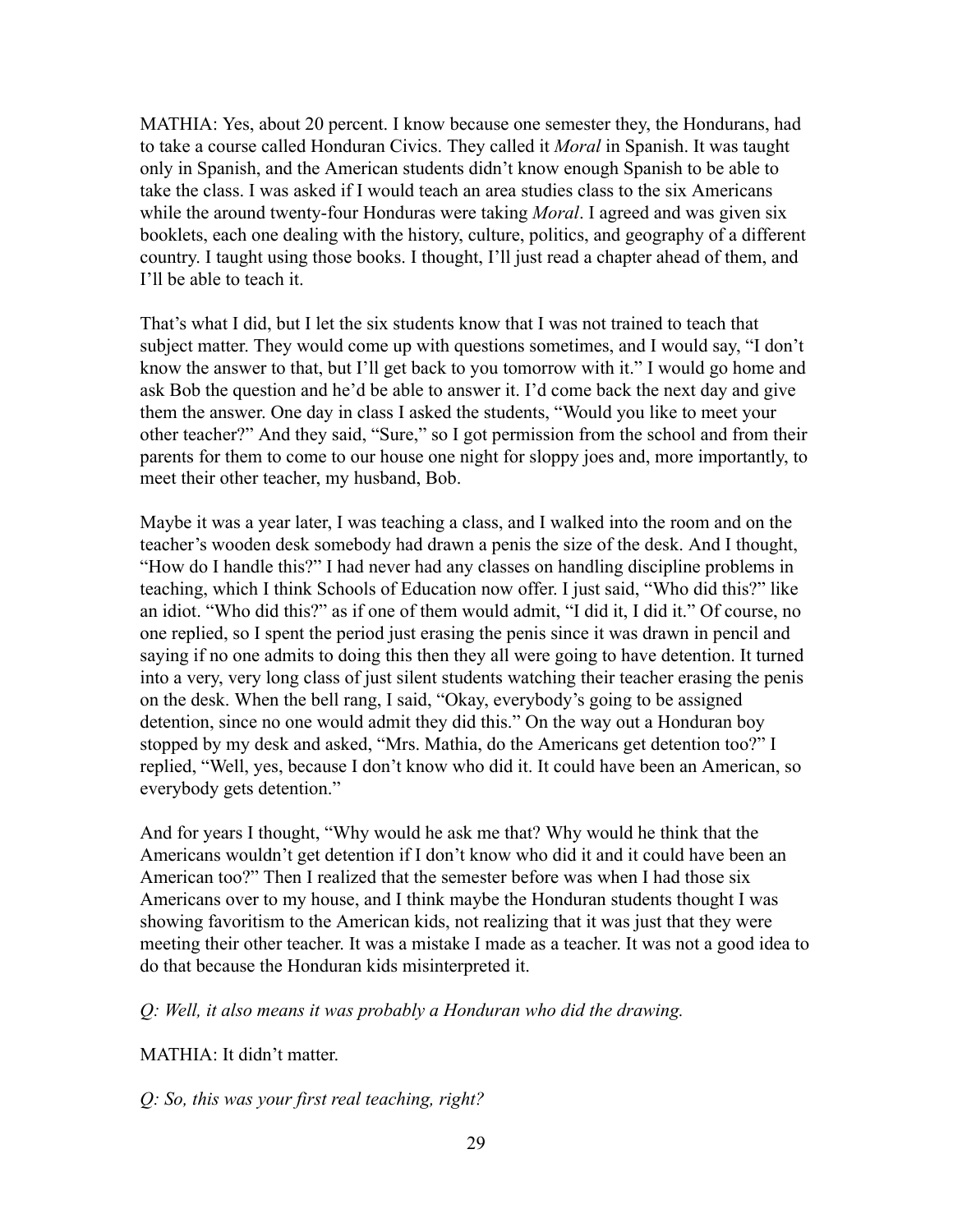MATHIA: This was the first time I ever really taught, yes. I taught at Indiana University, but that was college students, so that wasn't a problem.

*Q: So, was it a good way to get started?*

MATHIA: I think so, I think it was. I don't think it would have been any different if I had taught in America in a high school. I think it would have been the same.

*Q: And you were teaching English?*

MATHIA: I was teaching mainly English, yes. But—

*Q: So––*

MATHIA: —regular English, they did not have ESL [English as a second language]. But I would incorporate ideas of ESL to the kids because for most of them, English was a second language.

*Q: So, you were teaching like English literature or something?*

MATHIA: I taught grammar.

*Q: Grammar. Oh, and writing.*

MATHIA: —And I also taught literature. Yes, I taught both. I can remember that sometimes the kids would say to me, Well when you're spelling and you make a noun plural, how do you know when you add an "s" or you add "i-e-s"? How do you know that? And I didn't know how to answer because I had learned it intuitively. There was another teacher at the school who was French, married to a Honduran. I would go to her and ask the same question. She told me that if there's a vowel before the "y," you simply add "s." But if there's a consonant before the "y," you change the "y" to "i" and add "e-s." She had learned the rules because English was a second language for her. None of my ESL courses in college taught those rules, and I hadn't run across a book that taught the rules either. Instead, I would always go to her for the rules as students asked for them. I was learning how to teach ESL through the French lady who also taught English at the school.

## *Q: And the school was run fairly well? There were––*

MATHIA: I would say, no. They had quite a few problems. By law the assistant—at least the assistant—had to be a Honduran. And so, this one woman was hired, and she did not have good English. I remember going to faculty meetings where she would say something and she was trying to tell us we couldn't do that, and she'd say what we couldn't do as a positive statement, and then she'd end by saying, "No can do, no can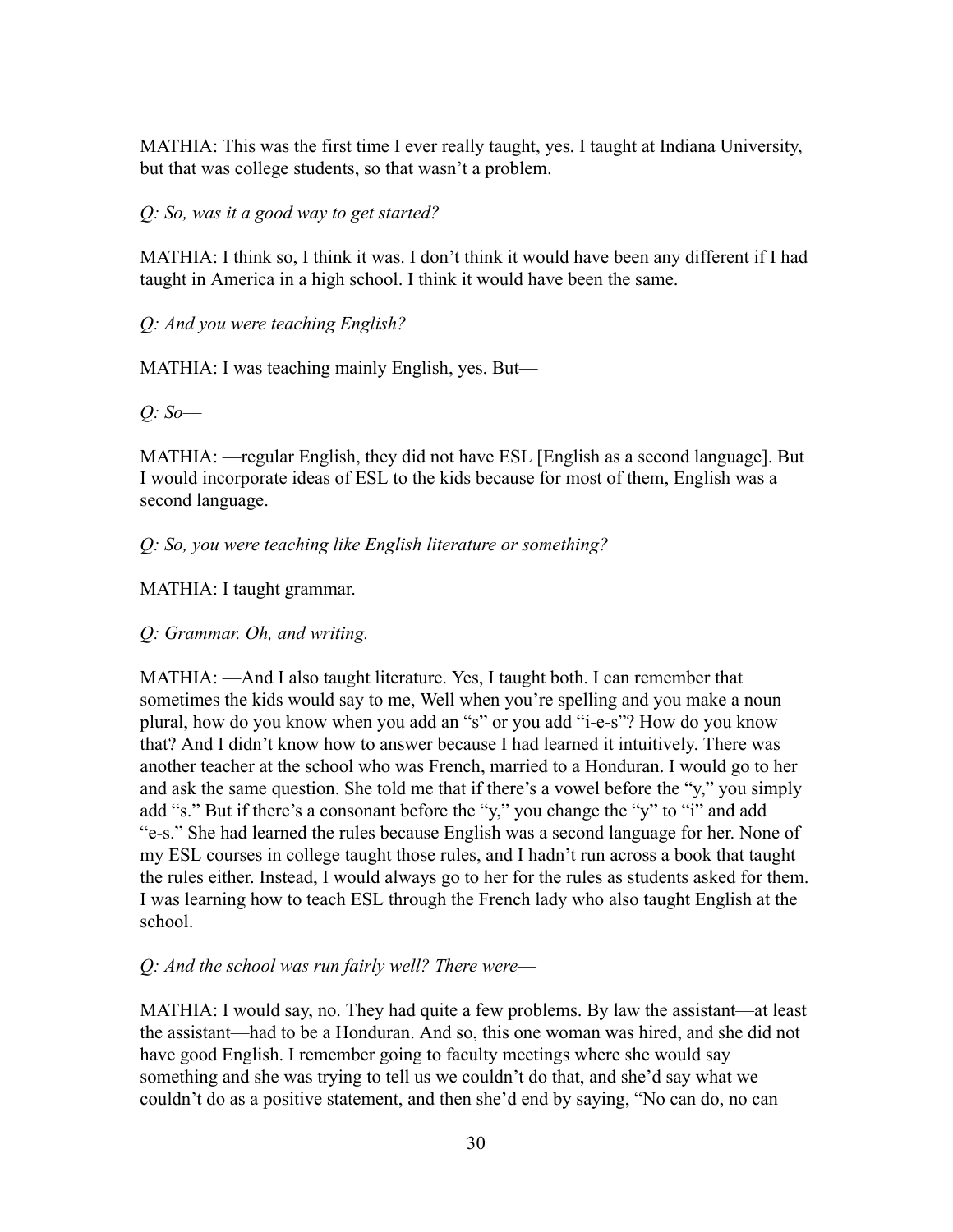do." So, she had very poor English. Then they also had the problem with Mr. Morris who was rehired. I can't remember specifically, but they had other problems, too.

*Q: I remember in our little school thirty years later, my kids were struggling a little with Spanish, and the Spanish teacher they had just didn't really know how to teach it. And so the principal at that time—this was Discovery School—said, "Well, I just don't think at those teaching schools they don't teach them those usual concepts of—I forget what they were, but you know, including evaluation. All the different stages of a curriculum. They didn't really have that kind of training so he felt like he was teaching pedagogy while he was managing this little school without any resources, but–– And then some of those kids came from very wealthy—*

## MATHIA: Yes.

## *Q: —families and they didn't have much discipline, right?*

MATHIA: Yes, yes. I can remember there was a boy at the school that had a big scar on his neck. Another teacher told me that for his fifteenth birthday he was given a sports car and he was racing it and got into an accident. The very noticeable scar was from the accident. I was told he was lucky he survived the accident. In spite of this, you'd still see him coming up to school to park his car and he'd be driving really fast and squealing his tires as he parked his car. I thought, Well that didn't teach him anything, did it? He almost died, and it didn't teach him anything. So, yes there were very wealthy kids that had a very different lifestyle than ours, but most of them were just typical teenagers, I think.

#### *Q: Okay, and then did you keep teaching after your daughters were born?*

MATHIA: Yes, yes. I had a six week leave of absence after I had Michelle, but then I went back and I taught. Even after Jenny I taught. Yes, I kept teaching. I had the advantage of having a maid that lived in and was there for my daughters. I had my own, you know, built in daycare, so I was lucky.

*Q: Right. Yes, it's pretty affordable in Central America to have some live-in help.*

#### MATHIA: Yes.

*Q: And live-in housekeepers and nannies. So was there anything happening in the country or in the mission that was notable? I think it was probably a military government.*

MATHIA: Oh, there was a coup when we were there. It was when my husband was duty officer. We had this habit of just turning on the radio when we were getting ready for work when all of a sudden one morning they were playing martial music and we wondered why. When it stopped, they mentioned that the ruler had been overthrown and he was no longer the leader. I said—Bob didn't understand it, they were speaking too fast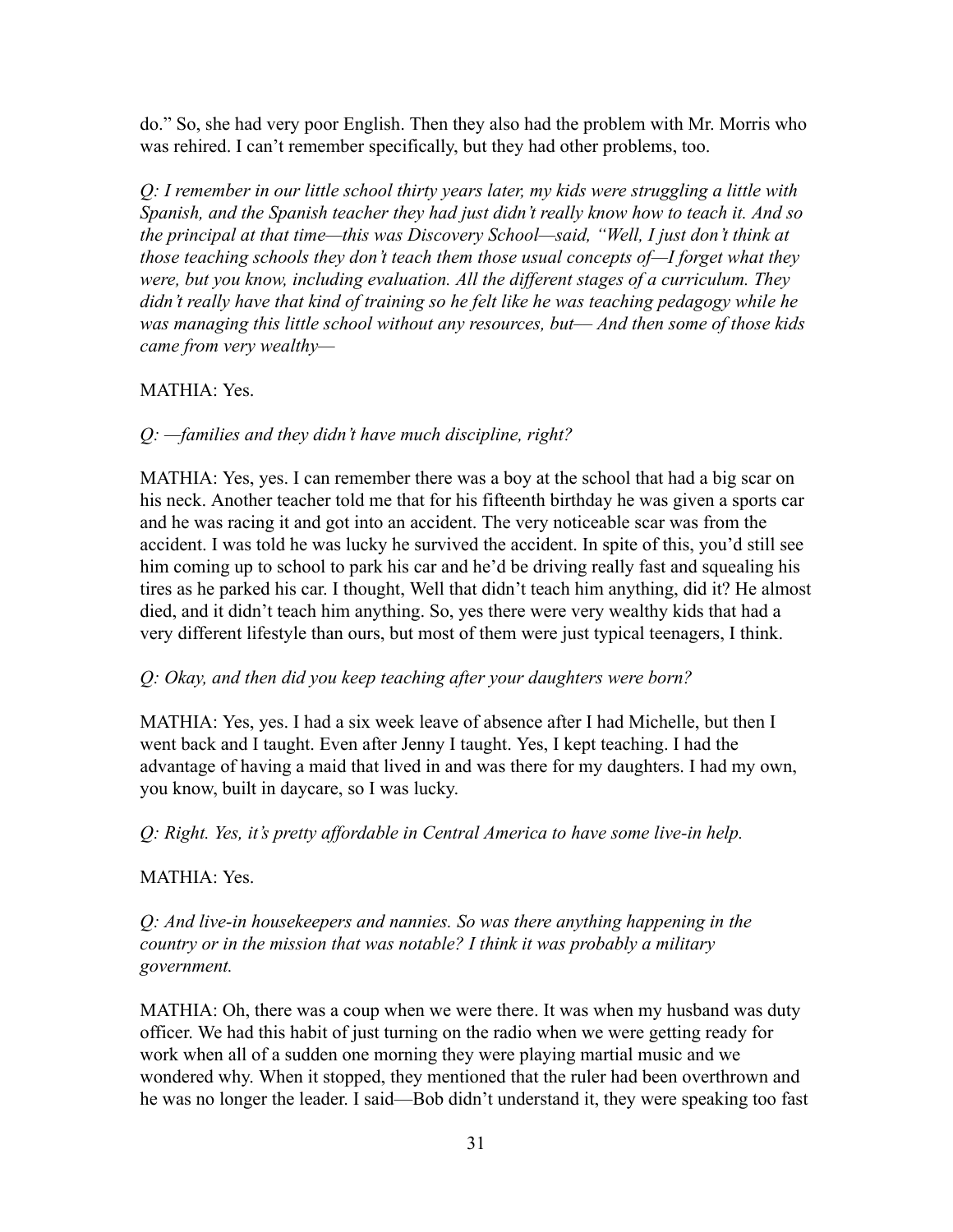for him—and I said, "Oh, they said there's been a coup." And Bob said, "Well I'm the duty officer, I better call and see what I'm supposed to do." He called the embassy and was told, "No, everything's under control, you're okay." I guess they'd done it so well—they'd had so many coups—that they just knew what to do, because they went to the current leader's house and just—he answered the door and he was in his pajamas still and they just told him he was no longer the leader.

*Q: I just—I was just going to look up who the ambassador to Honduras was at that time, and I saw a friend of mine's name pop up, because she's the chargé, she's not a confirmed ambassador. So, let's see, so 19—*

MATHIA: Seventy-one to '76 is when we were there.

*Q: I'm just curious about one thing. So someone named Hewson Ryan and then Phillip Sanchez, because there was a lady named Jaramillo at one point––but she must have—*

MATHIA: I don't really remember who the ambassador was when we were there.

*Q: Yeah. So, you were—AID was very separate from the embassy, it sounds like. Even though it was in the embassy you didn't really feel—you didn't go to the ambassador's house or things like that.*

MATHIA: No, we didn't. I did inappropriate things during our tour in Honduras, just like I did when we first arrived at post. I was having problems with the birth control pill that I was on. I had to stop using the pill, and we were making trips to El Salvador to get an IUD [intrauterine device] since they weren't available in Honduras. I was called up by one of the embassy wives to make cookies for some to-do that the ambassador's wife was having, and I replied, "Oh, I'm sorry, I'm too busy, I can't do that." And I don't even remember the name of the ambassador or anything, but when they were scheduled to leave post, they had three really big parties to say goodbye to everybody, including our Honduran friend and his wife since he had worked for AID. But Bob and I were never invited, and I think that was her way of saying, you don't say no when you're asked to make cookies for me.

*Q: Aw. But you were traveling. I was looking because there have only been two ambassadors—lady ambassadors, and Mari-Luci Jaramillo, she was from New Mexico, and she was appointed in—*

MATHIA: I think it was a male ambassador when we were there.

*Q: Right. It was later, 1977. Mari-Luci. But she was a very lovely lady, but she was the first female ambassador, so––*

MATHIA: Talking about the coup earlier reminded me of something comical that happened. The president that was overthrown lived across the street from a very good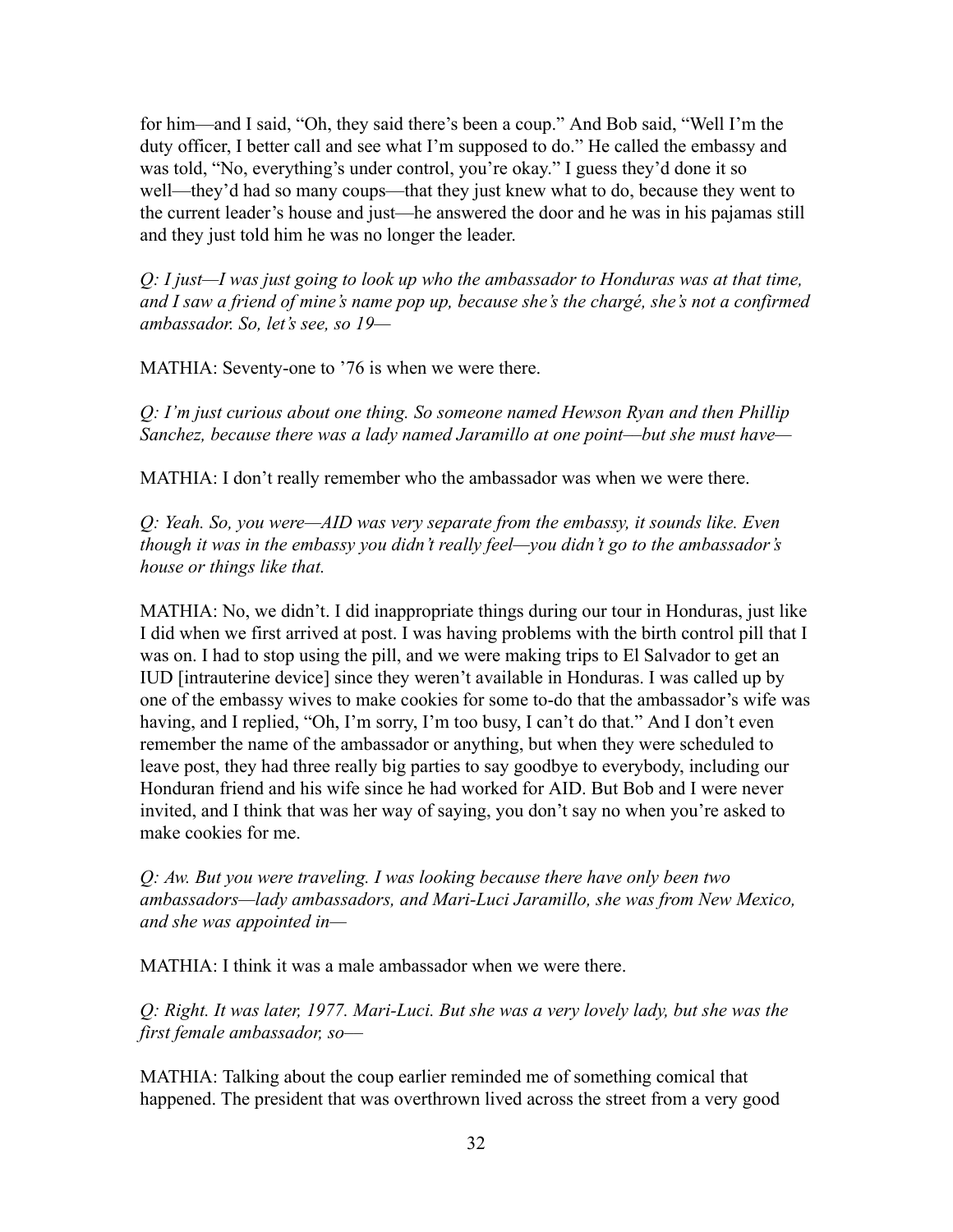friend of mine. One time I was going to visit her in the morning, early in the morning. Bob drove me to her house on his way to work. I knew she wasn't yet awake, so I sat down on the sidewalk in front of her house and waited for her. As I said before, the president lived across the street from her. [That's how we knew that he was in his pajamas when they came to his house and announced to him that he was no longer president.] Of course, he had a body guard stationed in front with a pistol in his holster. I was young and relatively pretty at the time, and he tried to impress me. He took his pistol out and started twirling it around his finger, but then it fell onto the ground. So, I immediately looked the other way and acted as if I hadn't seen what happened to save him the embarrassment.

*Q: No. Something like that happened when my parents were visiting me, I think in Guatemala, and—or we went to Guatemala and they never got over that, yeah. How policemen acted. So, did you write letters home? Did your sister visit? Your parents?*

MATHIA: I did write letters home, but I would write with carbon paper because this was before word processing or email. I didn't want to have to write separate letters to everybody living in different places. The solution was to write with carbon paper pressing really hard so I could make enough copies to send them to everyone. To even make a phone call, you had to book a time at this special building. You then went there at your specified time to make your long-distance phone call. We did not do that very often since it was such a bother.

My twin did visit one summer when we were in Honduras. We went with her to Santa Rosa de Copán, some Mayan ruins.

#### *Q: So, how did Bob feel about his job? Did he like it?*

MATHIA: I think he liked it very much. He very much enjoyed his whole time in the Foreign Service. In fact, I believe he really misses that period in his life.

*Q: Okay. And what about you? Were you wondering what you had gotten into or was it just an adventure?*

MATHIA: No, no, I saw it as an adventure, and to me it was a cheap way to see the world. You got paid for it and you got to experience the country in which you were living but also travel to the countries near your post.

*Q: Okay. Alrighty. And, so, how does it work in AID, it's not the same schedule that we have in the State Department, right? How do you know how long you're going to be at a post, or what your next post is going to be?*

MATHIA: Right. A tour is usually two years, but you can re-up if you want. And we had early on decided that we would always stay at a post as long as we could because we felt once we had children it would be good for them to stay as long as possible to make it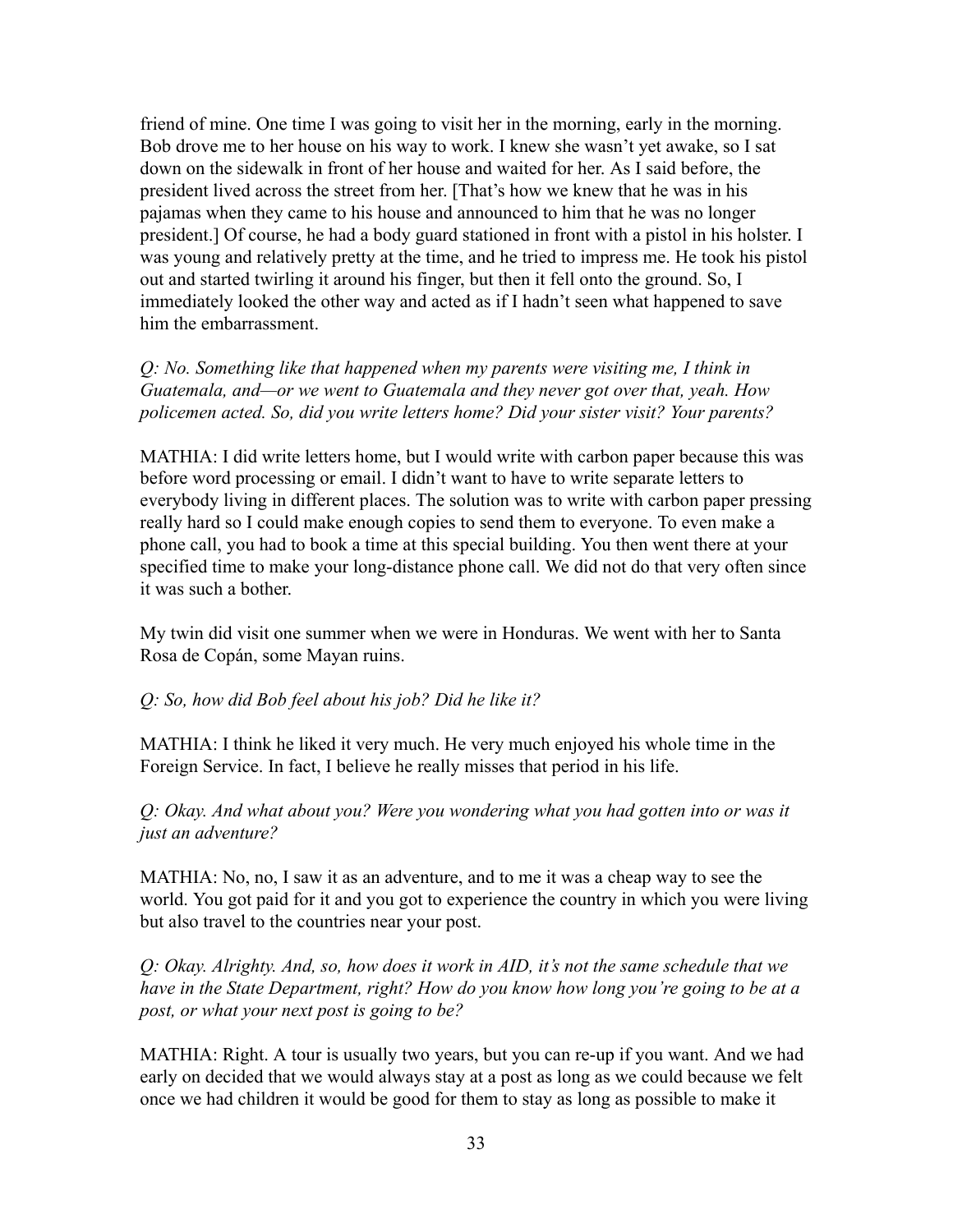seem more like home. We were able to stay in Honduras for five years. That was, you know, ideal for us because it let us really know what the country was like and feel like it was home.

*Q: And then what process was it to find out that he would be going to––*

MATHIA: When your tour is up you fill out a wish-list saying which countries you would like to go to. You give your top three, and then hopefully you get one of those top three.

*Q: And so, what did he end up getting next?*

MATHIA: After Honduras we were sent to Panama.

*Q: Okay. Were you happy about that?*

MATHIA: Yes, I was happy in Panama.

*Q: Okay. Well, I think we'll break there, and then we'll do it next time. So, I'm going to stop recording now.*

MATHIA: Okay.

*Q: So good afternoon, it is June 30, 2021. Don't know how that happened and we are continuing our conversation with Carol Mathia. So, Carol, we were talking last time about your time in Honduras. Both of your children—your daughters—were born there, or born while you were there.*

MATHIA: Right. One of them was born back in the States.

*Q: And in fact, maybe we could start off as we resume—I think it was Jenny, who was born in Honduras, so—*

MATHIA: Yes.

*Q: —that was a bit of an adventure, I'm sure. And then after she was born and trying to document everything, I'm sure was an adventure too. So, let's hear about it.*

MATHIA: Since Jenny was born in Honduras, the Consular Office told me that in order for her to get a birth certificate proving she was a U.S. citizen, there was a form they would give me that I had to take to a Honduran government office to be filled out. I did so and returned to the Consular Office with the form. I was told there were too many errors on the form. They gave me a new form to go try again. I went back a second time, did the same thing, and took the form back to the Consular Office. Once again, I was told there were still too many errors. The third time I took it back, I had to once again wait in line a long time to get to the government official who would fill in the blanks in the form.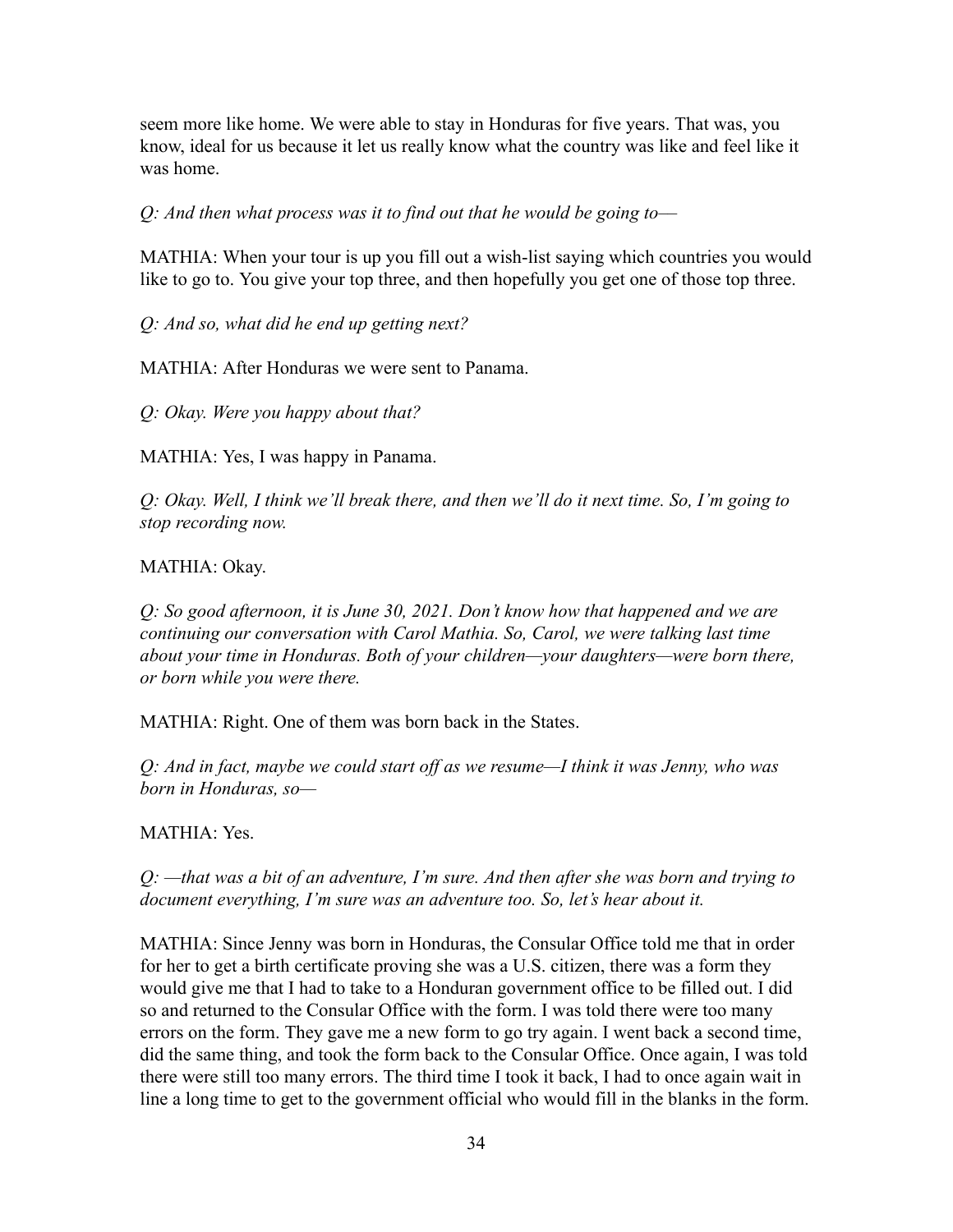This time, I asked him if I could type it up for him, but he said no. The typos they made the previous two times were mainly with Jenny's and our names, and I thought it might be better if I typed it. I don't think the official was very happy with my suggestion. He felt insulted. But, fortunately by the third time it was typed with few enough errors that they were able to take it and issue her a birth certificate.

Then I decided that just as a novelty for her, I would get her a Honduran passport since she was born in Honduras. I went through the whole process of getting her the passport, standing in many lines. Doing this, doing that, and everything. Very bureaucratic. And then finally it was completed, and they said since she's a minor, it would have to be signed by a parent. I was getting ready to sign it and they said, "No, no, no. You can't sign it; the father has to sign it." That was the law there. I was rather upset because I thought, I'm the one that went through all this process, stood in all these lines, waited all this time, and I can't sign it. Grrr.

# *Q: That's right.*

MATHIA: It was good that I did it because when she was in kindergarten, she loved taking it to show and tell and saying, "I was born in Honduras, and I have this passport because I was born in Honduras." It was worth the effort.

*Q: I'm trying to remember, because I think I told you I served there, my kids were in elementary school when we were there. But it seemed to me that in a lot of countries, the kid's passports and visas were actually part of the parent's passports, so I don't know if it was like that—if it was a big deal to get her to get her very own.*

MATHIA: That part didn't give me a problem, just that the male really does dominate there so that even if you want to take your child—you have passports and you want to take your child out of the country, you have to have the permission of the father. It was very frustrating.

*Q: That's fascinating. That I—*

MATHIA: It was very male-oriented back then.

*Q: Well, no, even later, because I remember—and that's for protection, I think, so it's probably still like that today. So, when I served there, 2001–2004, my husband was in Washington and for me to bring them out of the country to Washington where he was—I can't remember what I had to do, but it was always complicated. But the day I left and I had to take not only the kids, with all their paperwork, but the dog and the two cats, and all their paperwork, I really think that was more stressful than divorce or changing jobs, or anything else. It just happened to be Honduras—doing it in Honduras, on a hot day.*

MATHIA: Yes. Oh, yes. I can empathize.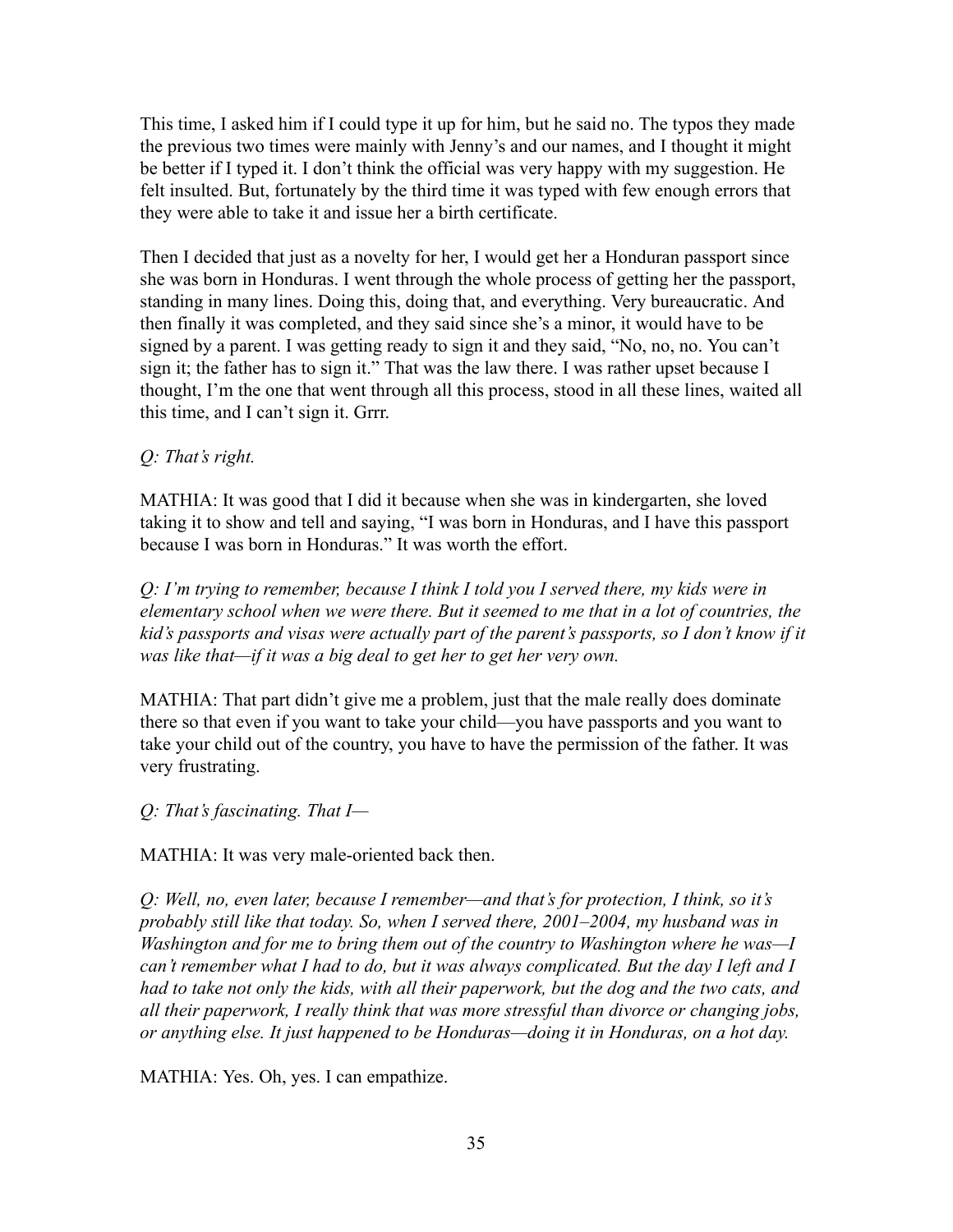*Q: But, the idea of making sure that both parents okay their departure from country I think is a protection for the kids, and I think for the moms, I think too.*

## MATHIA: Yes.

*Q: So, one thing about your experience is that you weren't immersed all the time with events with embassy folks, so I imagine you made—and you were teaching, so, I imagine you made some good Honduran friends?*

MATHIA: We had one couple we did many, many things with. It was the one post where we really got to know local people do things with them. It happened kind of serendipitously. Our air freight did not arrive in a timely manner. It had gotten sent to Singapore or Thailand by accident. When it finally arrived, you could see it had been broken into and some of my things—some of my clothes had been taken from it. My sewing machine was also in the container. It had gotten ruined in the shipping and needed to be repaired.

Bob was working in the Project Development Office, and there was a Foreign Service national [FSN] there, Luis Zelaya, who was also working there. Bob told him the story about our air freight. Luis was soon to get married, and he told his soon-to-be-bride, Erlindq, about what had happened. She was a very good seamstress and without even knowing me, she had Luis bring her sewing machine to my house to use while she was on her honeymoon. She gave it to me, and I had not yet met her. We were invited to their wedding. That's when I first met her. At the reception, they came to our table and I told her, "Thank you for loaning it to me."

After they were married and settled, they had us over, and then we had them over, and we just started really doing a lot of things with them.

After I knew Erlinda fairly well, she told me the story of her life. She was born in a small town that was a banana town—banana plantation. There was an American man whose family lived in Tegucigalpa. He would go to Erlinda's town and work as a crop duster for the banana plantation. Sometimes his wife would go with him when he went, just for something different, I guess. Erlinda was part of a really large family, and her father worked on the banana plantation. He was a bit of an alcoholic and from the little Erlinda revealed about him, he wasn't very nice to his family. She was about five and the wife of the crop duster observed that she was a bright little girl. She convinced Erlinda's mother to let her take her to Tegucigalpa and raise her, so she could have a better life. Erlinda knew nothing about this upcoming arrangement. The day that they came to visit, Erlinda said she was dressed up in her Sunday best. They told her that this lady was going to take her to Tegucigalpa for a trip, but she didn't know she was going to stay.

She ended up staying and going to a local school—a Catholic school for girls—and once she graduated eighth grade, they decided that they were going to have her go to school in the States. The lady had a friend in, it was either Arkansas or Kansas, and they sent her to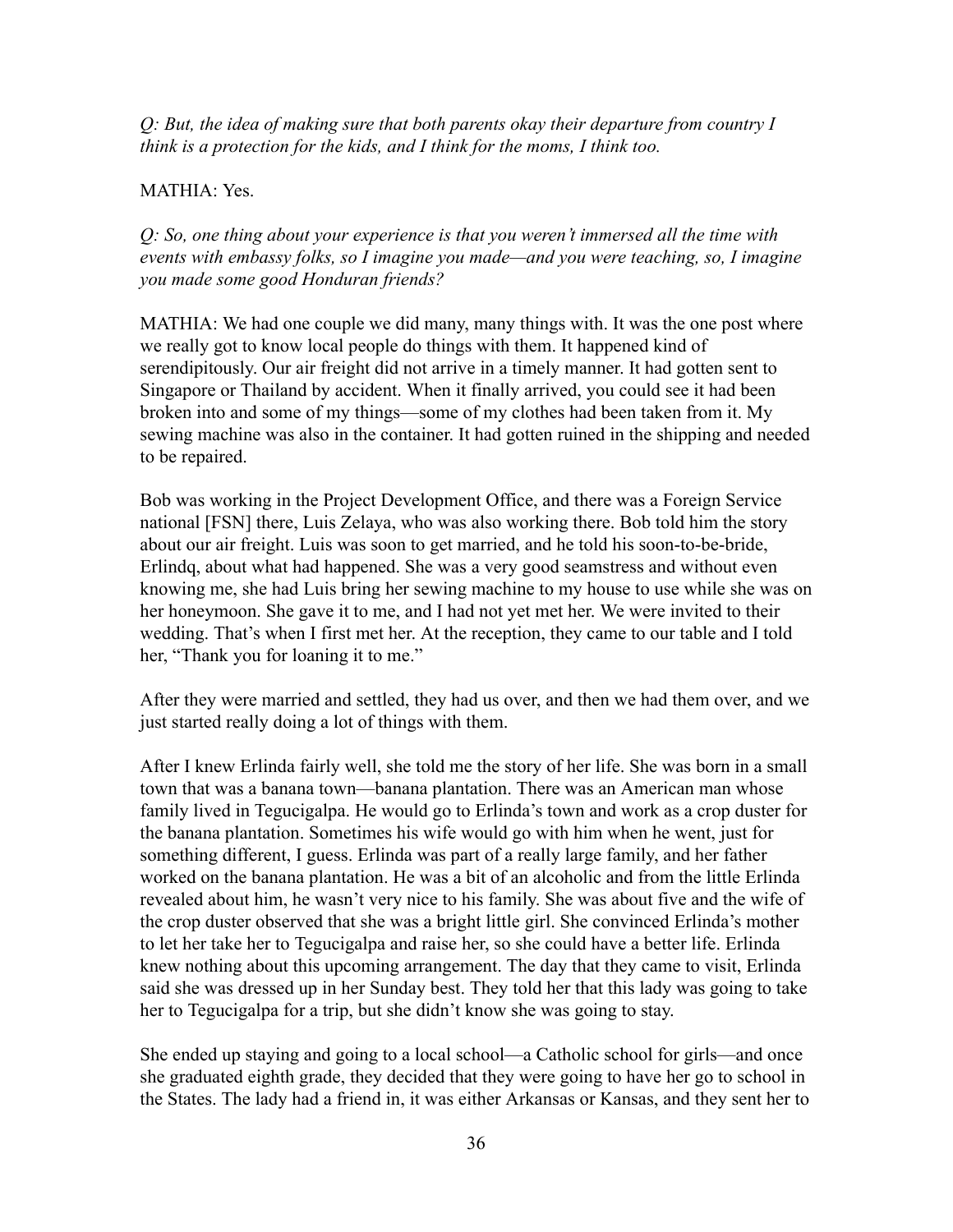that family where she did four years of high school. After high school, she came back to Tegucigalpa and got a job with SAHSA [*Servicio Aéreo de Honduras* (Air Service of Honduras)], the Honduran airlines. When she met Luis and they dated, she told him that she was not going to marry him until she had her mother really settled. She earned enough money to bring her mother to Tegucigalpa and put her in a house. She told Luis, "I still want to put a fence around it and some other things. Once I have that all done then I'll marry you." And that's what she did.

One Mother's Day, Erlinda told me, "Mother's Day is always difficult for me. I really have three mothers. I have my biological mother, and I have the woman that raised me in Tegucigalpa, and then the one I was with in the States." So, I told her that she needed to write a book about her life because it was a pretty interesting life.

### *Q: And so when you met her was she—did she stay working?*

MATHIA: Yes, she was still working but I don't think she was working for SAHSA anymore. She was working for some American, she was a secretary for him. I remember because Thanksgiving came around, and I needed a dressing recipe. She got one from her boss. The dressing recipe I use to this day was from Erlinda's boss via Erlinda. Every Thanksgiving when I make dressing, I think of her.

When they would have us over for meals, we would never have drinks with ice in them. Erlinda once took me aside and said, "I notice that when we eat at your house you put ice in your drinks, but when you come to our house you never put ice in your drinks. Why is that?" I explained it this way: "We have weaker stomachs than you guys, and we have to have boiled water for our ice cubes or we might get sick." Then the next time they had us over, they were very happy and they said, "We're going to give you ice cubes in your drinks this time because we boiled the water and we made the ice cubes for you." We said, "Okay, that's very nice of you to have gone to that bother for us." Luis took the ice cubes out of the freezer and ran them under the un-boiled tap water to make it easier to release them. Bob and I looked at each other and thought, "Hmm, well we really can't drink with those ice cubes because they've been contaminated, but we don't want to hurt their feelings." We decided to take the risk and drink with their ice cubes.

### *Q: Yes, there's a lot of risk of getting sick. It's an operational hazard of the lifestyle, I think—*

### MATHIA: Right.

### *Q: —Because we––lots of other different microbes and things.*

MATHIA: Yes, I think some people are more susceptible too, because my husband was always much more susceptible than I was. We'd go to a restaurant and I'd have the salad even though I wasn't supposed to, and I'd be okay, but he took all kinds of precautions and he'd still get sick.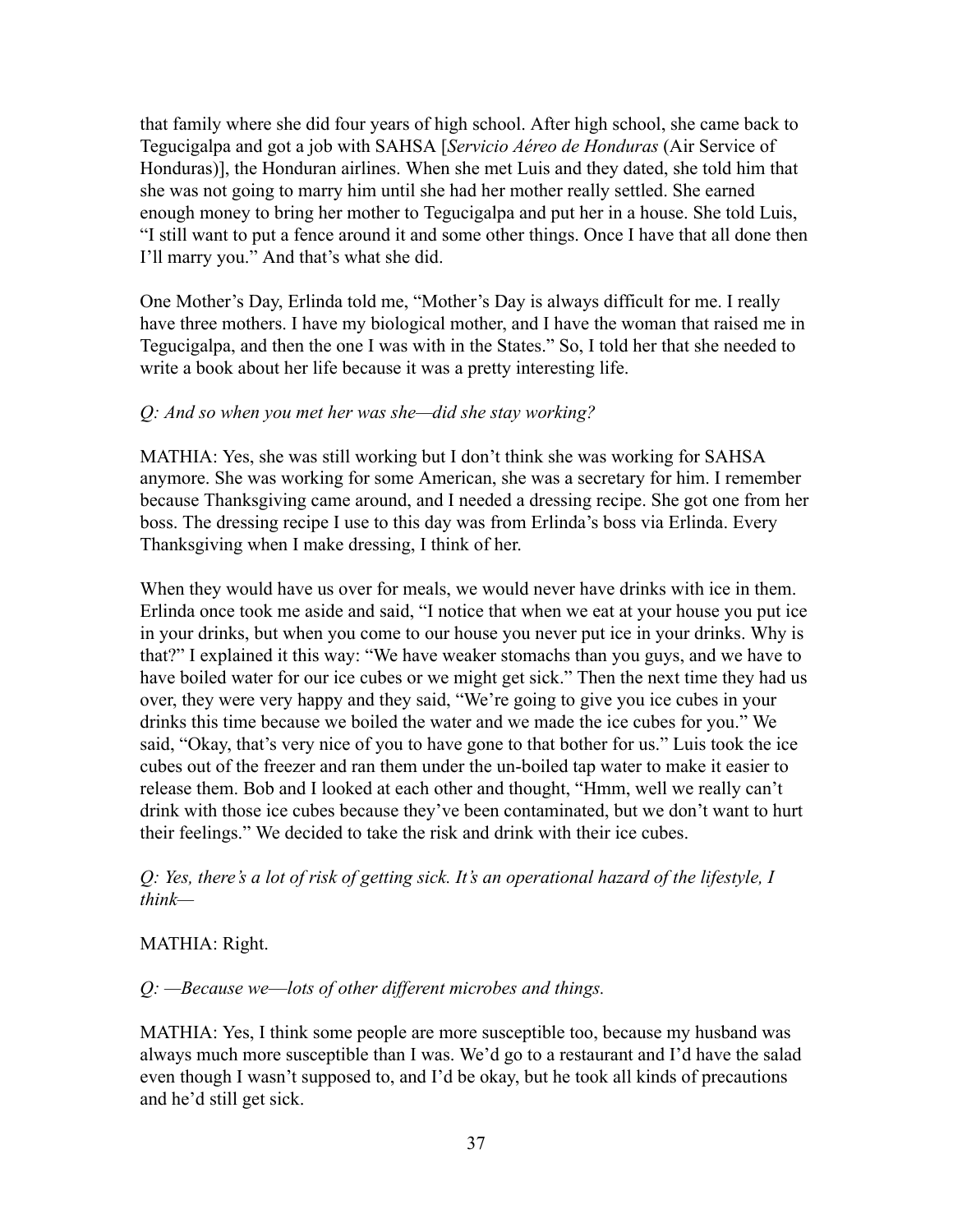*Q: This biggest thing for me was in my first posting they had wonderful fruit in Mexico and I wasn't allowed to eat the strawberries, right.*

MATHIA: Oh. We would eat the strawberries, but we would soak them in Clorox water first.

# *Q: Yes. It makes a little bit of a difference.*

MATHIA: Yes, and if I did clean the strawberries that way, I usually ended up making jam with them instead because they just didn't look nice to eat.

But then later on, I can't remember which country we were in—maybe it was Pakistan—where the British were talking about how they used something called "pinky" and I don't know what it—it was a pink color—and they just said that they soak their vegetables in pinky first, just so long, and then you don't have to rinse them off or anything, you just eat them after they've been in the pinky. So, I got some at, I guess, at a drugstore. I would use that instead of clorox. If it worked for the Brits, I thought, "It will probably work for us too," and it did.

*Q: Excellent. And then you had an encounter with robbery and dealing with the police at one point?*

MATHIA: Yes, yes.

# *Q: Do you want to tell us about that?*

MATHIA: Yes. In the second house that we lived in, we had a shed in the back that was full of Bob's tools. It was July 4, and we went to the American school for fireworks because they were having a fireworks display for the Americans there in celebration of July 4. When we got back home, we saw that our shed had been broken into and some of the tools were stolen. Our insurance company told us that if we wanted to file a claim, we had to have a police report. We went down to a police station and told them that we needed to file a report for our insurance company. The first thing the policeman told us was that he had to write the report on special paper called *papel sellado* (sealed or stamped paper), but he said we had to go buy it. He told us where we could get some. We went and bought it and came back with it, so he could fill out the report.

While filling out the report, he asked us, "Did anything happen that day, did anybody come to your house, any strangers or anything?" We said, "Yes, well, come to think of it, somebody did come to the house that day and was trying to sell us something and we said, 'No we're not interested.'" He said, "Could you describe that person?" We told about how tall he was, and then we said, "He was Black." The policeman replied, "Black?" And we said, "Well, yes, Black, he was not white. He was Black." He then asked, "But was he *moreno* (dark-skinned), *café* (brown), *trigueño* (olive-skinned)?" And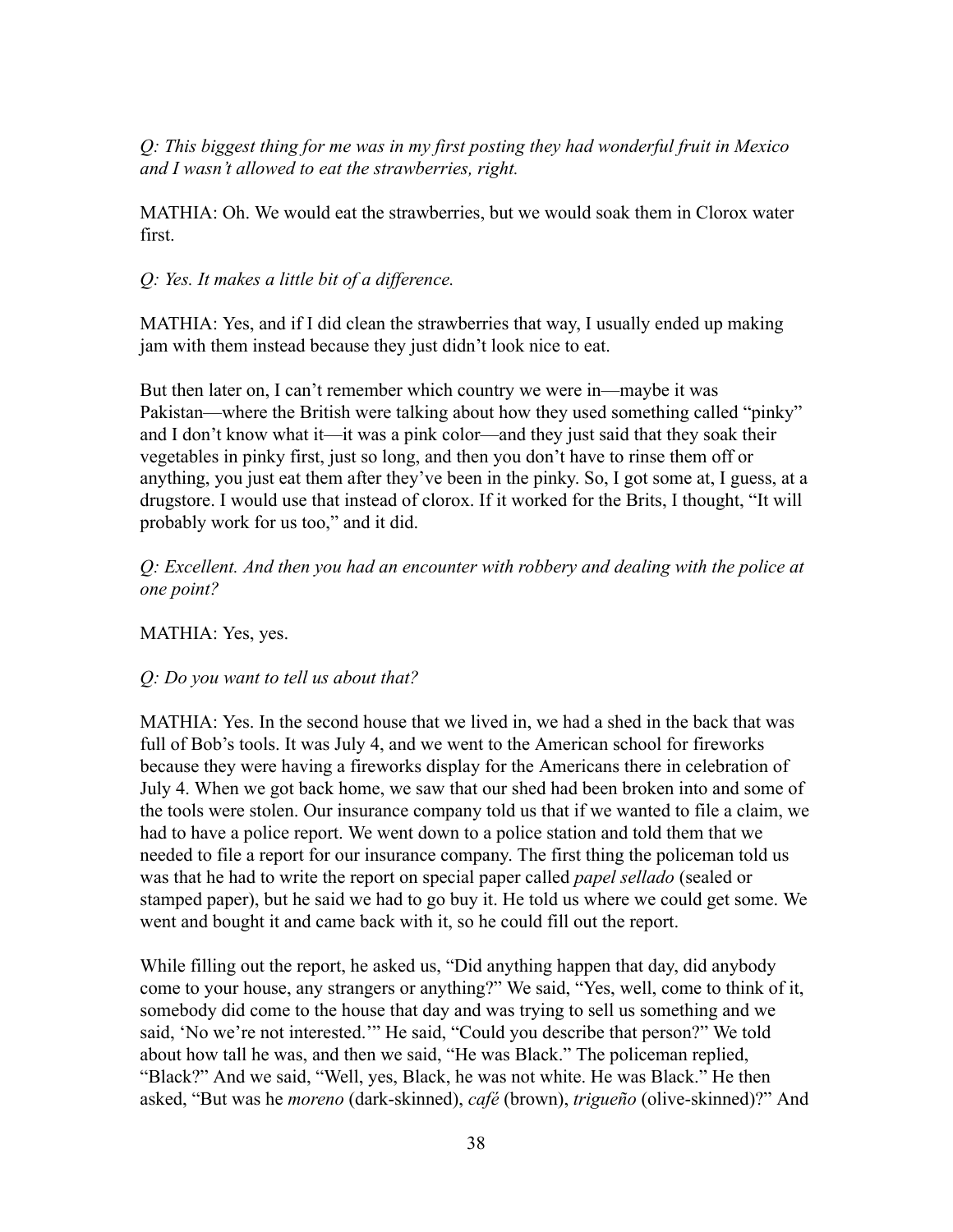I thought, Are there that many different shades of Black? I see a person as a Black or white, I didn't see any varied shades. We told him we were unable to be that exact.

Then I realized that on Honduran passports, an identifying mark besides height and weight is skin color, exact skin color. At least back then they had that category. We had some Hondurans tell us, We're not prejudiced like Americans, and I thought, Hmm, maybe you're a little bit, but you just don't realize it.

*Q: It was also sort of a heritage of Spanish-speaking countries that they tended to—or even non-Spanish-speaking—but in the western hemisphere that was a part of colonial rule, I think. So, yes. Any other kind of lifestyle things that are different? This time there weren't chains, many American hotels, or restaurants, or–– No fast food yet, I know, but––*

MATHIA: No, they didn't have any chains back then except right towards the end of our tour, they got a McDonald's, but it didn't last. I don't know why, but it didn't. It must not have been popular.

We did so many things with Luis and Erlinda. They taught us to play dominoes and poker using frijoles as our betting chips. We taught them how to play euchre, it was always the women against the men. When we won, Erlinda would always say to Bob, "I won you, I won you!" And I would say, "No, my husband is not your prize, you beat him." That's because in Spanish *ganar* can mean to win or to beat and she would mix it up, and she would do that continuously every time we would play.

# *Q: Because it was a literal translation from Spanish, right?*

MATHIA: Yes, *ganar* can either mean to win or to beat, and she would use the wrong one when she beat him in the game. She would always say, "I won you." And I said, "No, you don't get my husband as a prize." Every time, she'd do that.

### *Q: Well in the meantime were there a lot— Oh, go ahead.*

MATHIA: Luís got a scholarship from AID to go to New Mexico and get a degree in economics to get a masters. We had been with him for about two years and then they had to leave. We were very, very sad, because we really—they were our best friends, and we really did a lot with them. We would write back and forth, Erlinda and I, and when I was pregnant with Michelle, I wrote her a letter saying, "I'm pregnant with my first child." And then a couple days later I got this letter, and she was saying she was pregnant with her first child. She was in New Mexico when her son was born, so her first child was born in the States, and I went back to the States and had my first child. And then when they came back, we both got pregnant and our second children were both born in Honduras.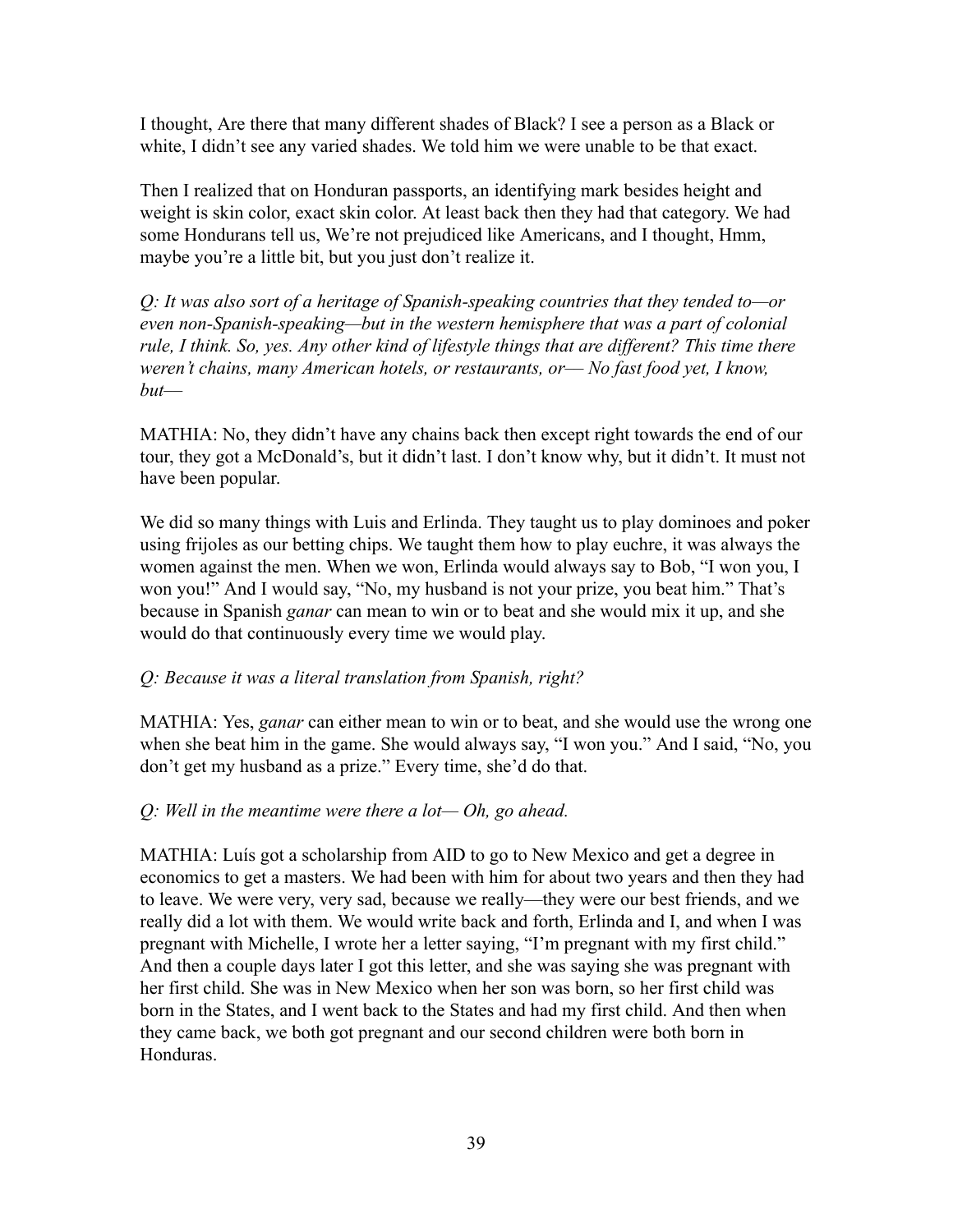One of Luis' aunts once said, "I don't know about the Mathias and the Zelayas. They do everything together. They even get pregnant at the same time." So, it was a funny joke amongst them. And then after Luís came back—they came back after two years, so we got to spend another year and a half with them. When he came back, he got a job with CABEI, the Central American Bank for Economic Integration. He was traveling for CABEI on a trip to the States once. When he came back at the airport in Miami, he bought some McDonald's french fries. When he got to Tegucigalpa, he had his wife take him directly to our house from the airport. I was pregnant with Jenny at the time. He knew I liked french fries, and he brought these french fries from Florida to me. We didn't have microwaves back then, so they didn't taste very good, but the thought was what counted.

### *Q: That's right.*

MATHIA: That's what they did, that's how close we were.

*Q: That's right. And, so in 1976, you moved to Panama. Did you go home first, to the States?*

MATHIA: No, it was a direct transfer. We went from Tegucigalpa to Panama City.

### *Q: Did you drive?*

MATHIA: No, we sold our cars to Hondurans before we left, so we flew, and the girls were one and two and a half at the time, and both of them happened to have diarrhea on the day we were supposed to have the flight. Before the flight we had to hold them down and hold their noses and fill them with Kaopectate in hopes that it would help. It didn't help, so the whole flight Bob sat in his seat holding one of our daughters. I never sat down. I spent the time taking Michelle and going to change her diaper, bringing her back, putting her on his lap, then taking Jennifer, and changing her diaper. The whole flight I went to the lavatory and back, to the lavatory and back. I never sat in my seat the whole flight. It was just one of those things that happens when you're in the Foreign Service.

### *Q: When you got there, you did end up teaching, but it was a different kind of teaching? Is that right?*

MATHIA: Yes, the only American schools they had were Department of Defense [DOD] schools. I went to see if I could get a job, but I was told that they don't hire from within the country, only from overseas, and those people are then required to go teach in whatever country to which they are assigned. They would not hire me, but they would let me do substitute teaching. Once I substitute taught at the Canal Zone College [CZC], the only Department of Defense school that is post-secondary. Then the head of the English Department at the college offered me a full-time position teaching ESL. I guess they were exempt from the rule that all employees must be hired from overseas. Anyway, they hired me. I very much enjoyed teaching there. It was in the evening. Unlike in Honduras, our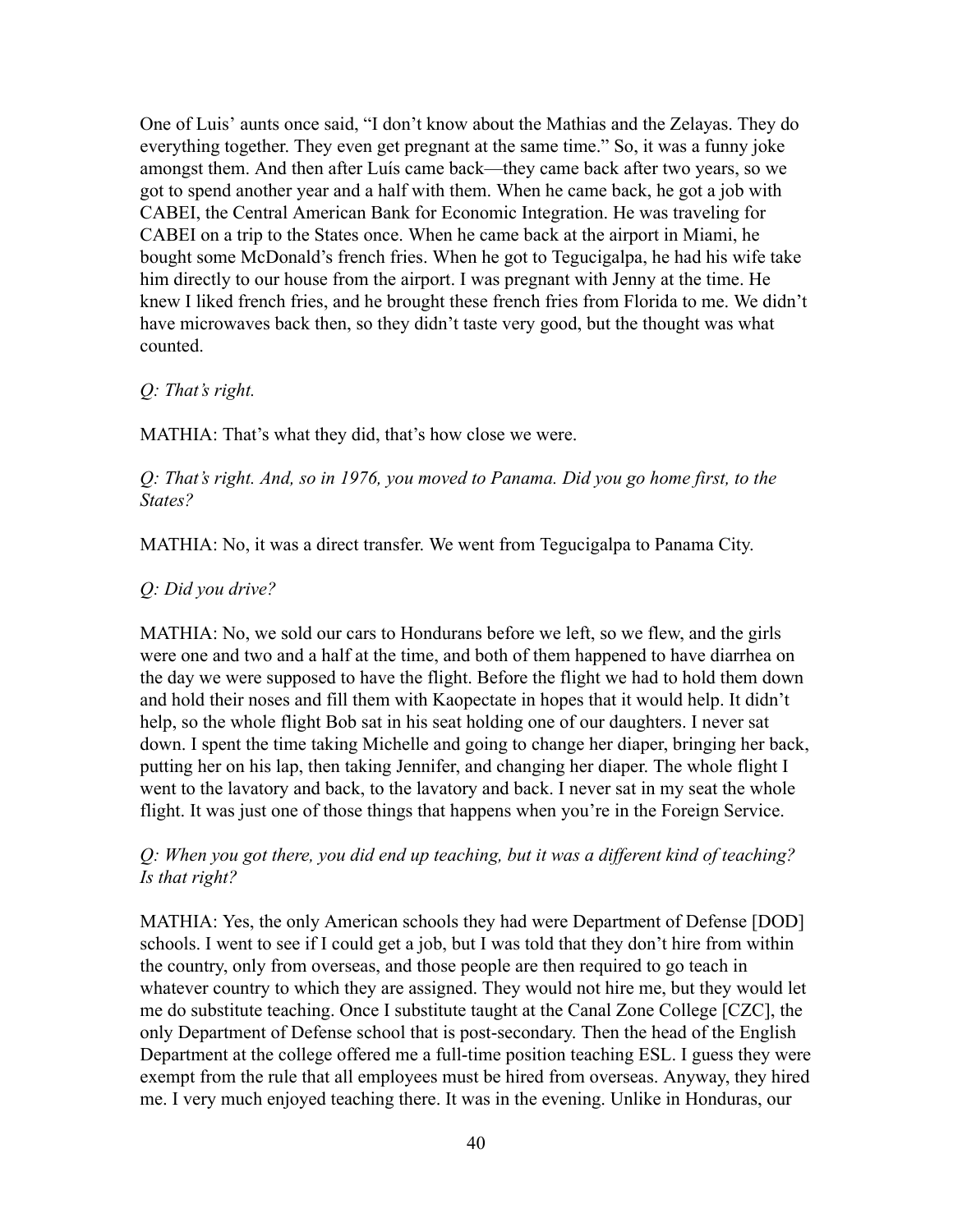maid did not live in Panama. When Bob came home from work, I would leave to go teach at the Canal Zone College.

When the treaty between Panama and the U.S. was passed returning the Panama Canal to the Panamanians, the Canal Zone College no longer existed. It became the Panama Canal College. It was no longer part of the U.S. government. Eventually when we got posted to Panama a second time, I once again taught there but it was no longer CZC. It became Panama Canal College and was no longer part of the DOD system. So, I taught there under both systems, which was kind of a neat thing to be able to say. Probably most people couldn't say they did that.

# *Q: So, how was the salary for—it was a part of DOD—I mean, was it decent or did you feel like it was really low?*

MATHIA: You know what, I really don't remember, so it must not have been that bad if I don't remember.

# *Q: Right, exactly.*

MATHIA: I know when I taught in Honduras it was low compared to what teachers made in the States.

# *Q: Right.*

MATHIA: Always when I taught overseas, the pay for those employed from within the country was not as much as it was for direct hire employees. Even in Pakistan when I taught at the International School of Islamabad since I was not a direct hire, I did not get paid as much. It was still a fairly good salary, but it was not as good as people who were direct hires. For some reason if they don't have to recruit you, they don't pay you as much.

# *Q: Was this the first time—I'm sorry if I'm forgetting something—was this the first time you were teaching ESL, English as a Second Language?*

MATHIA: Yes and no. I did teach English at the American school in Honduras. It was supposed to be regular English, but almost all of my students were Honduran, so I used a lot of ESL knowledge when I taught them because they needed that to help them with the kind of mistakes they made. When I taught ESL in Honduras, I noticed the kind of mistakes my students made because of Spanish interference. For example, students would say to me, "I'm late because I lost the bus." And I said, "You mean you missed the bus," because *perder* means to lose or to miss and they used the wrong form. So, I started keeping track of all of those mistakes, and over time I made a workbook with eight different chapters, and each chapter covered twelve different kinds of errors that students made.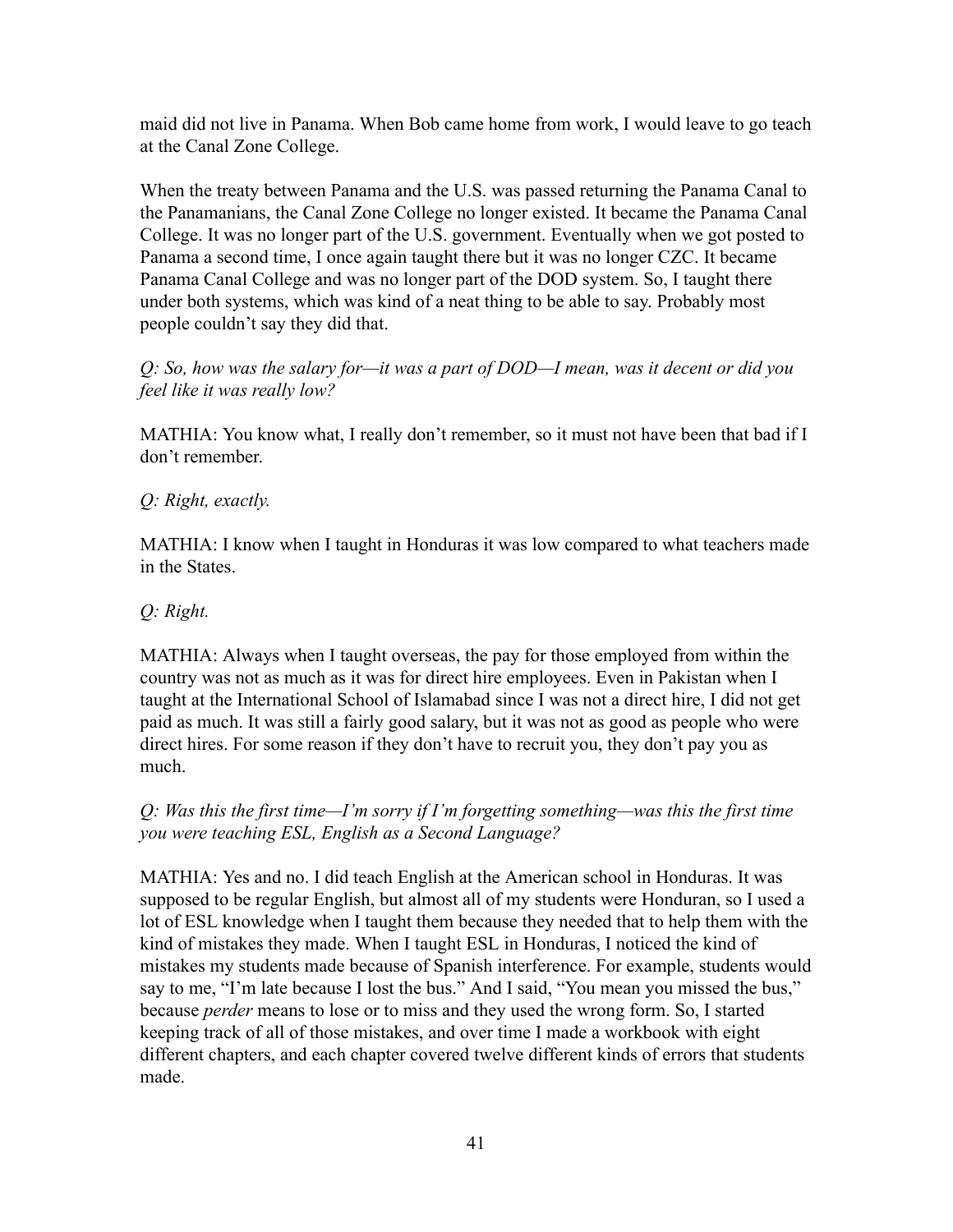When I taught at CZC, I gave handouts to my students from the workbook I'd made. We would go over those mistakes, and then I would collect those worksheets to use with another class that I was also teaching. But I realized not all the worksheets were being returned. I thought, I think they're taking them home because they want to use them and keep them for themselves. I complained to the two other ESL teachers about that and they said, What are these sheets that you're using? I showed them to the two teachers. They wanted to use them in their classes too. One of the teachers had a military spouse, while the other was married to a man that worked for Xerox in Panama. She got her husband to run off booklets of the lessons, and we would use the booklets in class. Sometimes the booklets didn't come back either.

*Q: But now you're teaching at the university student level?*

MATHIA: Yes, this was university students that I was using this with.

*Q: So, how did—was there a big difference between teaching children and young adults?*

MATHIA: Well, the big difference was there weren't any discipline problems ever.

*Q: That's good. Tell us a little about the Zone—the Panama Canal Zone—and what it was like. And you didn't live in the Zone, I think, you probably lived somewhere—*

MATHIA: Yes. We had to live in the city, but I was in the Zone a lot because I taught there, and also, we had commissary privileges and PX [post exchange] privileges. I would do all my grocery shopping—virtually all my grocery shopping—there and then other shopping that I needed from the PX would be there.

*Q: So, what was it like?*

MATHIA: One thing I remember is that when you went to the commissary to buy groceries, you never should buy ice cream or anything that was frozen on the day after all of the military—the lower military ranks got their paychecks. Most of them did a big shop the day after payday. You would be way back in line waiting to pay for your groceries and if you had ice cream, it would be melted by the time you got waited on.

And then something that was different there too was that once you left the grocery store, you still had the things in your cart, and there would be Panamanian children that you would pay to take your cart to your car and unload it. It was just the way that some of the poor Panamanians made money. They would let them come in and do that.

*Q: But there were—so the Panama Canal Zone was basically a little piece of American inside—*

MATHIA: Yes, yes.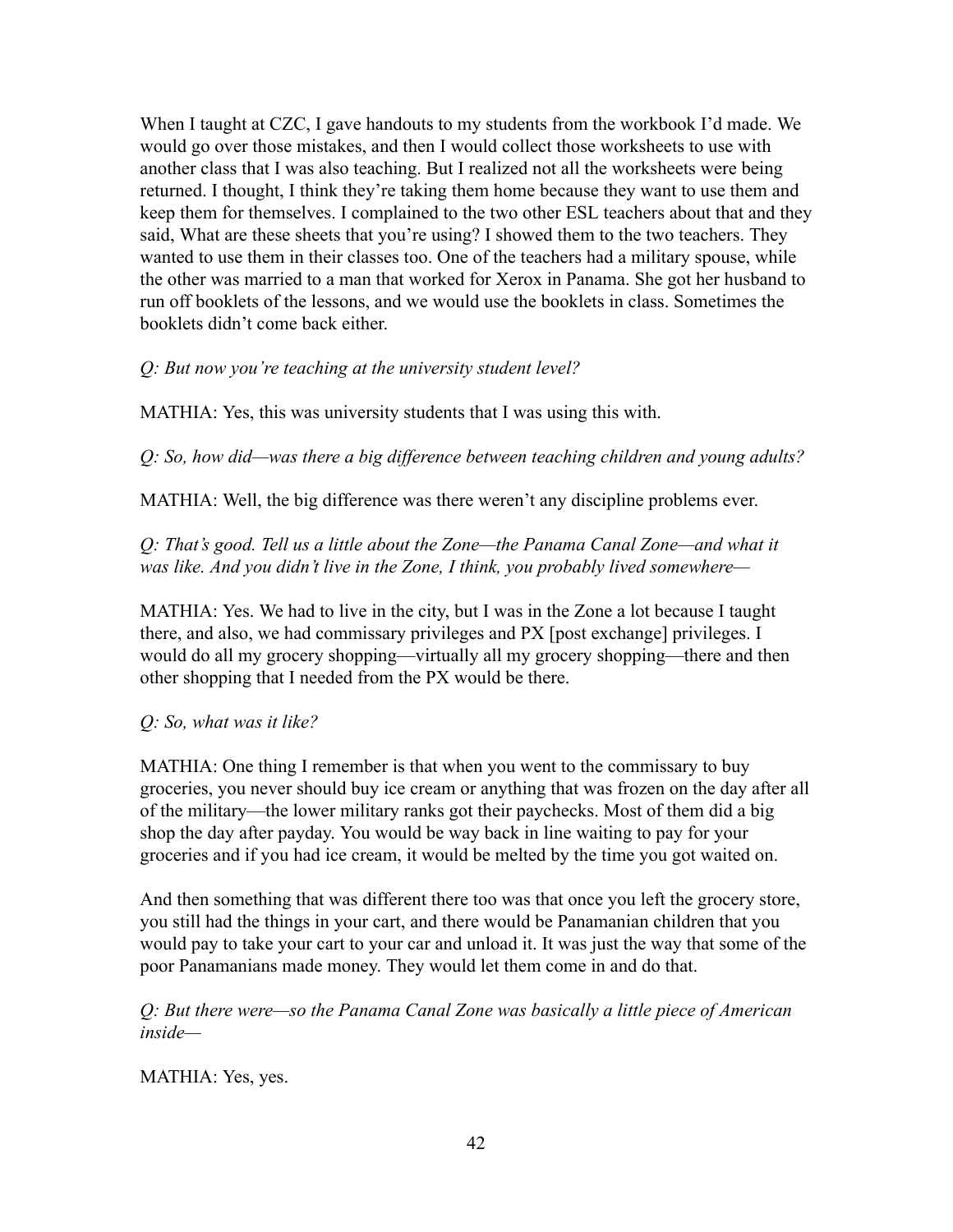### *Q: It wasn't just like a military base, it was more, colonial almost, right?*

MATHIA: There were people called "Zonians" there too. They were Americans, not military, that worked and lived in the Zone. Some of them had been born in the Zone and they only went back to the States when their parents went back. They didn't grow up in the States at all. During the time that we were in Panama, they were re-negotiating the Panama Canal treaty, giving the canal back to the Panamanians. A lot of the Zonians were very worried because of this. Some of them had never, ever, lived in the States, and they didn't know what was going to happen when it went back to the Panamanians. They were very nervous and just didn't know what to think about it. I think that maybe our government didn't do a real good job of keeping them apprised of what was going on and how it would affect them.

When we were on home leave, we bought a twenty-four-foot Sea Ray, a boat that we took back to Panama to use while we were there. My husband was a real boat person, and he wanted to do that. We also bought a trailer hitch that we put in our air freight, so it would arrive before the boat, and we could attach it to our car so that once the boat arrived, we would have a way to get it to our house. Unfortunately, the boat arrived before our air freight, so we had no way to get the boat to the house. When the boat arrived, we were called and told to come pick up our boat. Bob told them, "I don't have any way of getting it home, I don't have a trailer hitch yet." They told us, "We'll keep it on a box car in the zone here on the train tracks."

It looked a lot bigger sitting on the box car rather than floating on water. On the boat was a sign that said, "Robert Mathia, USAID." Because of the whole Panama Canal treaty being negotiated and the fears of the Zonians, rumors were started that the U.S. government had bought a boat for Torrijos so that if things ever got bad for him, he could escape to the island of Contadora using this boat. It became a really big rumor. It was so bad, it got back to the State Department in DC. Strom Thurmond, a senator from South Carolina at that time, even sent a cable to the USAID mission in Panama asking about the boat. Bob and Irving Tragen, the mission director, wrote a reply cable to Thurmond explaining that the boat belonged to Bob and his credit union and was in no way intended for Torrijos' use.

### *Q: Torrijos did leave Panama, some point after you left, I think. Or maybe he was killed.*

MATHIA: Right, right. He never used our boat. He died when a plane he was in crashed close to Penonome, Panama. He was only fifty-two. People at the mission jokingly said we should name our boat *El General*.

# *Q: Did you?*

MATHIA: No, but we did name the boat *Ted & Alice* since we were Bob and Carol and when we were dating, that movie, *Bob & Carol & Ted & Alice* was a very popular movie.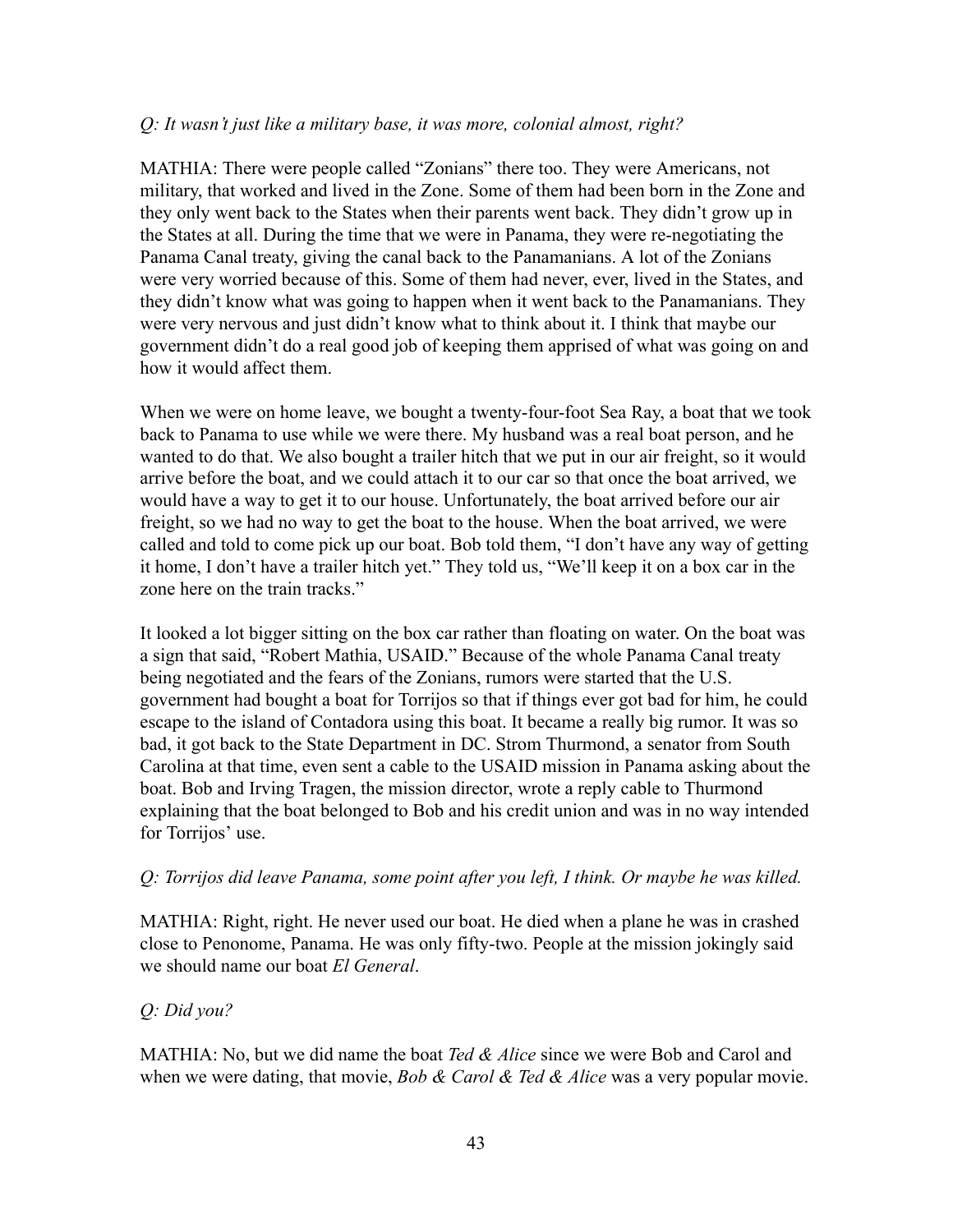When people first met us, many would say, You're Bob and Carol. So, where's Ted and Alice? We could then answer, "They're down at the dock."

# *Q: So, explain the geography. So there's the Panama Canal, which had locks, and then there's a lake that's part of—well the canal was built to kind of connect to the Gatun?*

MATHIA: Gatun Lake? Yes, when we would take the boat out, we kept it on Gatun Lake. We would be out in the middle of the lake, and you could see big ships passing by that were going to transit the locks. Once I was in the boat making lunch for everybody else who were out in the water. A big boat was going by but I couldn't see it. It made some big waves, and our boat started rocking like crazy. I started screaming because all of the food was falling off the counter and I didn't know what was causing the boat to rock. Everybody else was laughing because they knew what was causing it.

# *Q: Were you the only one in the mission that you knew of that had a boat?*

MATHIA: No, there were other people that had boats, but a lot of them took theirs out on the ocean. We took ours out on the ocean one time. Bob didn't like it because he had to wash it off really well to get all the salt off. He also said the boat felt awfully small out in the big ocean, and he preferred being on the lake with it.

In fact, there was an awful accident for one man that had a boat. He stored the gas for his boat in his laundry room in their apartment. The water heater was next to where he stored the gas. It started a fire, and he got badly burned.

*Q: Oh no.*

MATHIA: I know they sent him to Texas—to the burn unit in Texas—because of that.

*Q: Oh, how terrible.*

MATHIA: It was an accident.

*Q: And then there's some nice beaches, an island. I imagine it wasn't as developed as it is now, but there's one island which had a nice resort, even thirty years ago, it's called Cantadora? Did you go there much?*

MATHIA: We never went, no. We just always stayed on Gatun Lake when we went out. We didn't go to any of them.

*Q: I think you had another exciting hospital stay when you were in Panama.*

MATHIA: Yes, I decided that I was going to have my tubes tied, so we made plans for that. I was told that when I checked in we could bring my daughters up, and they could say goodbye to me there on the floor. The day I was supposed to have the operation we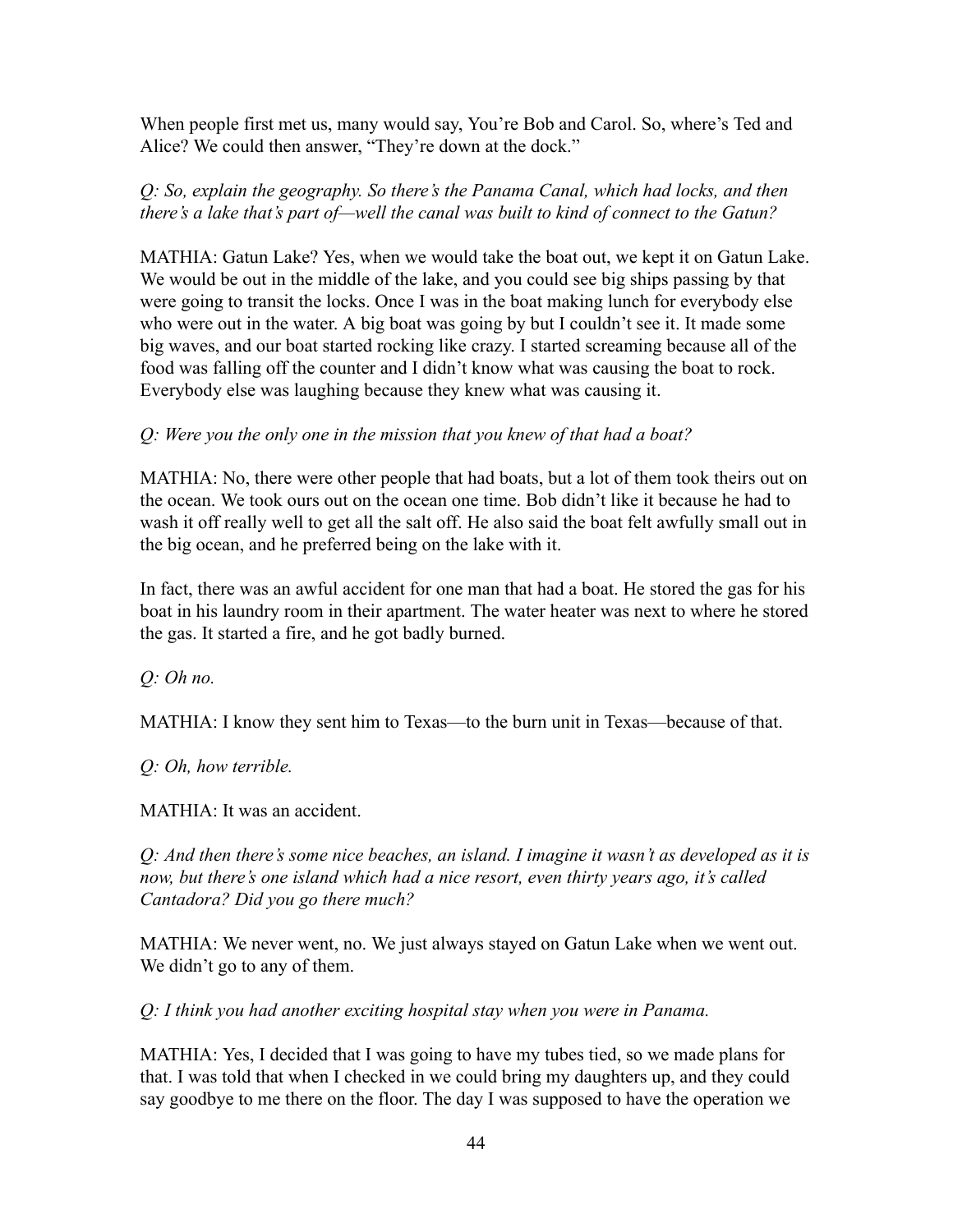went up to the floor—I think it was the fourth floor, I don't really remember for sure—but we got in the elevator and went up to the fourth floor. As the door opened it was Bob and I and the girls. There was a nurse that saw us and she shouted, "Get those kids off the floor! Kids aren't supposed to be on this floor!" I knew they told me otherwise, but we said our goodbyes on the elevator, and Bob and the girls then descended while I went to be checked in.

For my check in, a woman took me into a room and started to weigh me. The scale was the old-fashioned kind where they have to move the weights around. She was having a difficult time maneuvering it. When she finally figured out what I weighed, she proceeded to measure me. Then she measured me, using the rod attached to the scale. It read, "64," but she wrote six feet, four inches on the paper. I said, "No ma'am, I'm not six feet, four inches. That's 64 inches, so I'm five feet, four inches. You need to put five feet, four inches on the paper." Then she was taking me to my assigned room. There was a Mrs. Montero and a Mrs. Mathia on her sheet with two different room numbers. She took me to the room number that I could see on the sheet was for Mrs. Montero, and I said, "No, I'm Mrs. Mathia. You need to go to this room with me."

I was a little worried. Then right before the operation the doctor came in and said, "The way you're having your tubes tied [they were going to put Teflon rings on them] is a new procedure for Panamanians. We have some doctors from Panama City that want to observe the operation. Is that okay? Do you give your consent?" I said, "Sure, that's fine, I don't mind if they watch." I remember coming to after the operation and there were all these men around me and I thought, I guess they're observing this part now, too.

But the first thing I did after the operation was to feel my breasts and breathe a sigh of relief thinking, "They're still there, they did do the right operation, probably." I had been a little worried.

*Q: Well, sounds like you handled that a lot calmer than my husband who at our last Spanish-speaking post got very, very agitated when they didn't check his—they hadn't really explained the operation to him, he wasn't—he just wasn't confident. And I think part of it was that it was in a different language. And it was very interesting, I said, "We can leave if you need to, but—"*

### MATHIA: Oh, wow.

*Q: "—it's a good time to do it, I'm sure the doctor will speak English," but it made him very nervous.*

MATHIA: Oh, yes. I'm sure it would—me too. I can remember the year I went to Spain, I went on a student ship, the *MS Aurelia* and the first or second night out, I was taking out my contacts, they were hard contacts. When I took out the left one, it scratched my eye. It hurt really bad. It felt like somebody was sticking a razor blade in my eye. I had to go to the ship's doctor, and he only spoke Italian—it was an Italian ship. It was very disturbing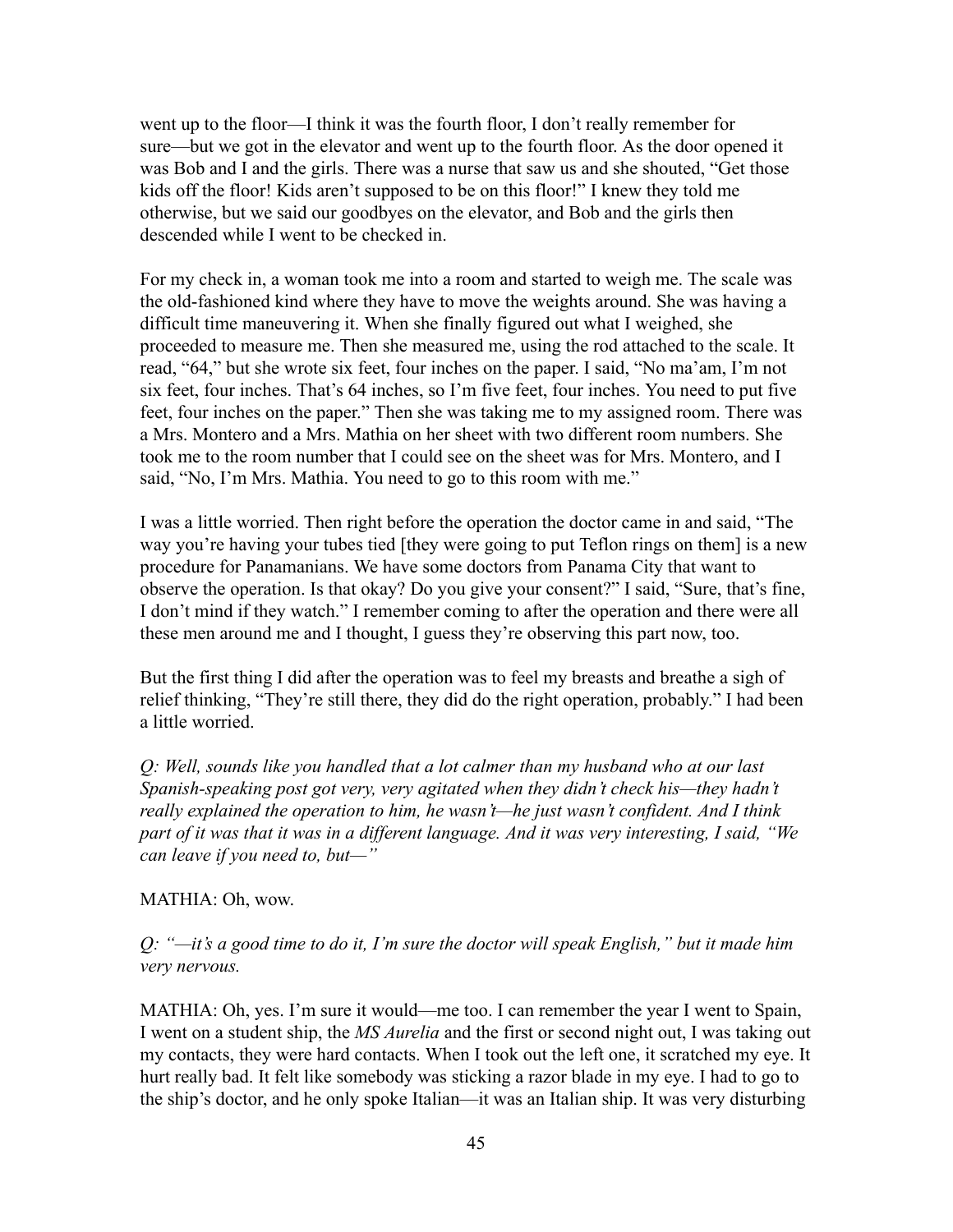to me to have to have an interpreter, you know, tell me things back and forth. I can see why he might have been nervous when it's not his own language.

*Q: Sometimes there's exciting things that happen when we buy and sell cars. It's another adventure we have in these countries. Sometimes you can get a very good deal, a very inexpensive car that's being sold by somebody that's leaving, and a couple of times I bought cars that had, you know, twenty years of different diplomatic owners and there's a lot of interesting stories that come with that, including lack of maintenance. So, did you have a couple of cars like that in Panama?*

MATHIA: Well, we did buy one car brand new there, and that was the car that Bob used. There was an American that was leaving Panama, and he was selling his Pinto that was then about four years old. We bought it and that was my car. He didn't tell us that the gas gauge was not calibrated correctly. One Thanksgiving, we were going to take the car in to have the oil changed because it was a good time to do it since the Panamanians were still working since they didn't get the day off. Early in the morning on Thanksgiving day, I followed Bob in his car to go to the place to have the oil changed.

I hadn't gone more than, probably three or four blocks, and the car stopped. I just took it to the side of the road, and I thought, "Well, I guess I'd better walk back home." We didn't have cell phones back then, so I walked back home and I was hoping that Bob would discover that I wasn't around. He finally realized I wasn't following him. He came back to the house and I told him what had happened. That's when we realized it had run out of gas even though it said it still had one-fourth of a tank. We never got it fixed. We just realized when it said one-half, it's really one-fourth and you'd probably better get some more gas. That was the first problem with it.

And then we took that car back to the States with us, and the first time we were going to go on a trip with it, Bob said, "You probably should get the tires rotated." Jenn and I took it to a K-Mart to have the tires rotated. We dropped it off in the garage, and then we went into the store and did some shopping while we were waiting. All of a sudden over the loudspeaker we heard, "Will Mrs. Mathia please come to the garage." I went back with Jenny, and the man said, "There's something wrong with your car." He said, "There's all kinds of rust on the undercarriage. I've never seen a car this rusty." I replied, "We lived in Panama for two years and this car was there for four years before, so it's had six years of really humid and salty air. I'm sure that's why it's all rusty. So, it's nothing to worry about. That's just a natural thing for this car." And he said, "I know but I've never seen one this bad. I just really wondered about how this car could get this bad."

### *Q: Was he trying to tell you that it was dangerous to drive?*

MATHIA: No, he didn't. He did not try to convince me that I had to have anything done. I think he was just concerned because he had never seen that rusted of an undercarriage. We never had any problems with that part.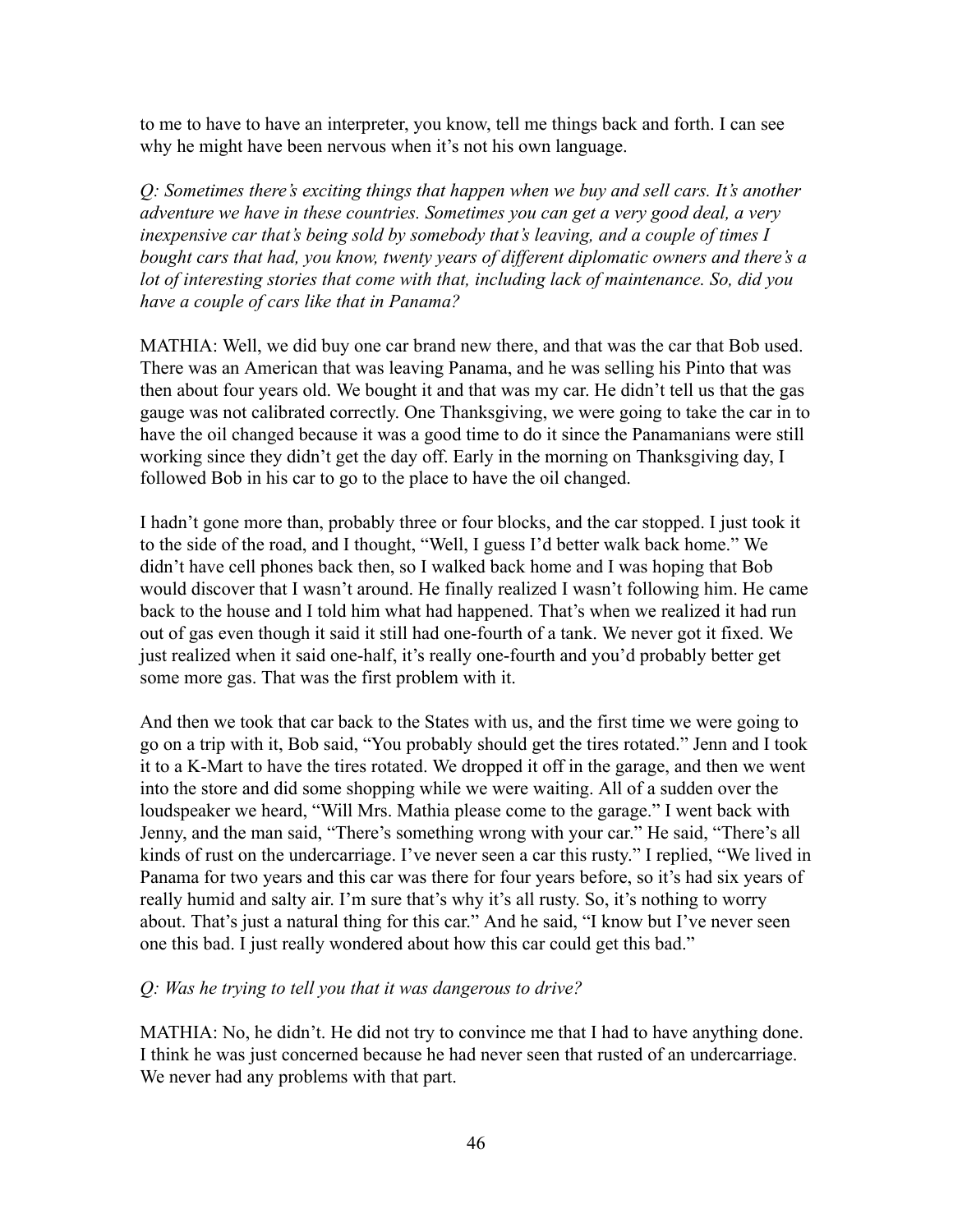*Q: So, the Ford Pintos are a pretty famous case of a car that shouldn't have been on the road.*

# MATHIA: That's right.

# *Q: Did you have any problems—*

MATHIA: The gas tank was in a bad position so that in a car wreck it could—if you hit it, start a fire. We were aware that there was going to be a recall to put a shield around the tank. We decided I would just use that car with me in the front seat. Once the recall was fixed, I could then take the girls with me. But one Friday evening I was going to go get some carry-out food. I told Bob I'd use the Pinto, and Michelle asked if she could go along. Bob and I had talked about using the Pinto until the recall by only using the front seat. We wouldn't put anybody in the back seat until after the recall.

Michelle came with me. Back then they didn't have rules about children under eight not riding in the front seat. So, she was sitting in the front seat with me with her seatbelt on. As I started driving, she said, "Well, Mommy, when are we gonna blow up?" and I said, "What do you mean, 'When are we gonna blow up?''' And she said, "Daddy said that this car can blow up." I explained the whole thing to her, "It can only blow up if we get hit from the back end and it was a crash that could start a fire, but chances of that happening aren't very big. Also, we're in the front seat, so that if that happened, we wouldn't be as bad, you know, we wouldn't be damaged." She answered, "Okay." She just misunderstood and thought that her mother would put her in a car that would blow up!

# *Q: Well, it was—I think it was probably—it wasn't as common, but I think it was still a pretty dangerous thing that could have been fixed with like a ten-dollar part, I think.*

# MATHIA: Yes.

*Q: It was a famous ethics case, you know, with the car.*

# MATHIA: Yes, yes it was.

# *Q: But I think you described in one of the essays you wrote that—in Panama, it got so hot and humid, that pieces of the car would fall off. Is that right?*

MATHIA: No, the heat and humidity ruined a Radio Flier wagon that we had gotten in Honduras and brought with us to Panama. Stokely Van Camp had a deal where if you sent in one hundred labels, they would send you a wagon. We did but close to the time when the offer was going to expire, we still did not have one hundred labels. We had to take the labels off of a few of our pork and beans cans that were still full, so we had enough to send in. Stokely Van Camp sent us a really nice Radio Flier wagon through the APO [Army Postal Office], and we took it with us to Panama.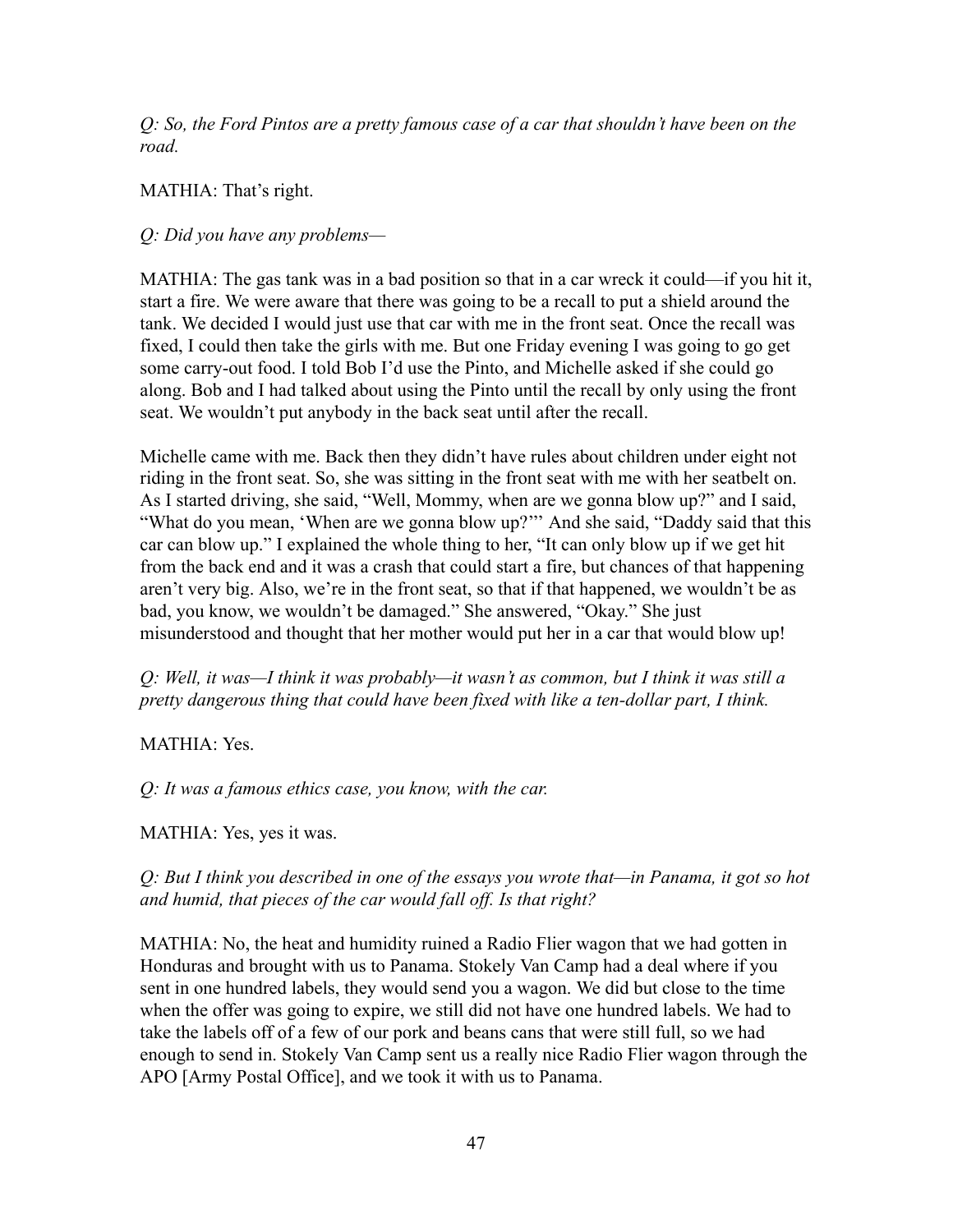While we were in Panama, we decided we were going to get the girls a sandbox in addition to their other outdoor play toys. We told some friends, and one of them told us they could get us some beach sand for the sandbox. She brought it before we had the sandbox, so we stored it in the wagon. By the time [only two weeks or less] we took the sand out of the wagon to put it in the sandbox, the wagon was all rusted caused by the salt in the beach sand.

The Pinto itself we had problems with because it was just getting old. One time I was opening up the car, the driver's side, to get out, and the handle came off in my hand. That's when I realized the handle was made of plastic, not metal. So, it broke and I had to get a new one. The steering wheel was a metal rod, encased in plastic. I think because of the heat, the plastic became brittle and pieces would break off as I was driving. In the end it was mostly a metal rod that would be hot to the touch on a warm summer's day.

Luis and Erlinda came to visit us the first summer that we were in Reston, Virginia. We planned to go with them to Knoxville, Tennessee for a World's Fair. Luis was going to drive the Pinto with his wife and two sons while we took our station wagon with our two daughters. He had to contend with the steering wheel that was coming apart. He complained about it quite a bit. When we came back from the World's Fair, they were still with us for a while longer. It was close to my birthday, and Luis bought me a new steering wheel as a birthday gift. We never got around to installing it. Instead, when we sold the car, we advertised that it came with a new steering wheel that the new owner could install. I was so used to the metal rod, I didn't mind not having a good steering wheel.

*Q: You guys sounded like you were pretty comfortable with living a little rustically.*

# MATHIA: Yes.

*Q: It didn't sound like—you know, very often for American families overseas, all of those kinds of things are very upsetting every time. But those are usually the people that maybe don't decide to stay living overseas in rustic conditions.*

MATHIA: Yes. It just comes with the territory. Especially with USAID because you only get third-world posts. You just get used to it.

*Q: How did the size of the mission, the AID mission in Panama compare to Honduras?*

MATHIA: I think it was bigger, but I don't really know for sure.

*Q: Were you more—was it more cohesive? Did the families stick together more than they did in Honduras?*

MATHIA: I think maybe since Honduras was a much smaller city, that it was more cohesive in Honduras than it was in Panama. In Panama there were so many other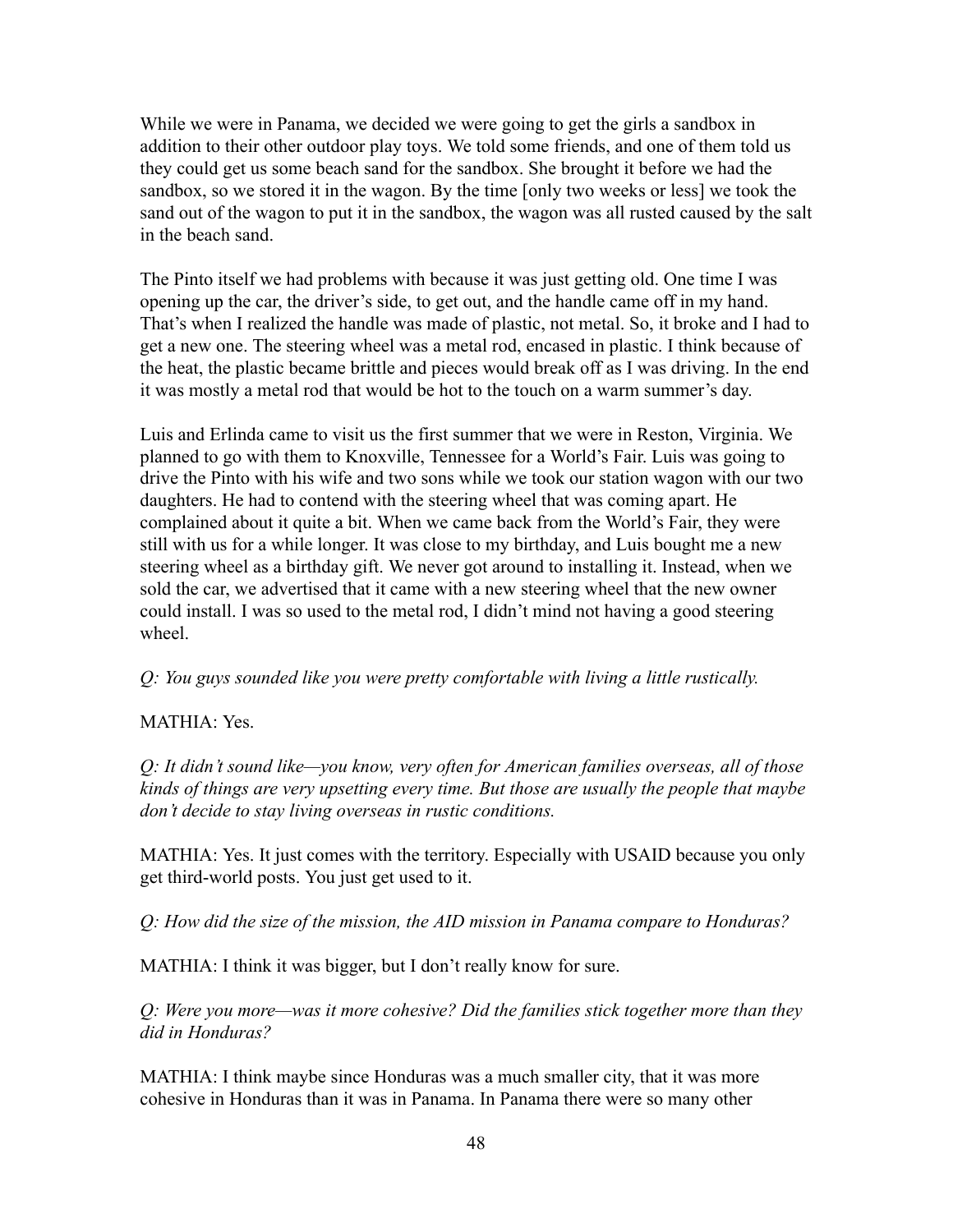Americans and there was the Canal Zone, so a lot of our friends were not even mission people. I took Michelle for swimming lessons at The YMCA [Young Men's Christian Association] that was in the Canal Zone, and I met some mothers there. One was the wife of a doctor who was interning at the Gorgas Hospital. We became very good friends. They were living in the Canal Zone. They had a son and a daughter. The daughter was adopted from Korea. One day we got to talking, and I realized that her daughter was adopted from an orphanage in which Bob did volunteer work while he was stationed in Korea for his military service. We had them over for dinner, and Bob showed them slides of the orphanage that she came from. It was just very serendipitous that that happened. We did things with mission people, but then also with other people there.

### *Q: And there were no demands to bake cookies, or wear gloves, or anything old fashioned?*

MATHIA: No, I didn't get in trouble there. Those requirements no longer existed.

*Q: Were a lot of your college spouses—were they usually at home? And were you an outlier in working?*

MATHIA: I think most of them still did not work outside the home yet.

### *Q: Yes, but there was no stigma involved in working either.*

MATHIA: No, not like it was in Honduras. There was only one other woman when we were in Honduras that worked, and she worked at the college, the University of Honduras. When we first got there, I didn't want to have a maid, so we didn't have one. Luis' sister had married an American. They were living in Maryland while stationed in DC. One time when we were visiting them, she happened to mention, "You know, you were the talk of the town when we were in Tegucigalpa because you made all the other wives look bad. You didn't have a maid, you worked outside the home, and you didn't spend your days playing bridge." I said, "It's a good thing I didn't realize it at the time because I would have felt bad about it." But I was oblivious to the fact that they were not happy with me.

*Q: Was it just financial, not having a maid? Or was there something—*

MATHIA: No, we chose not to since we hadn't even been married a year when we were first there. I told Bob I didn't want somebody else living in my house, that I wanted our privacy. Once I got pregnant with Michelle, I had to have a maid/nanny. If we wanted to go anywhere, to do anything outside of our home without taking Michelle, we would have needed a babysitter. Getting a babysitter wasn't possible in Honduras, so we had to hire help.

*Q: Right.*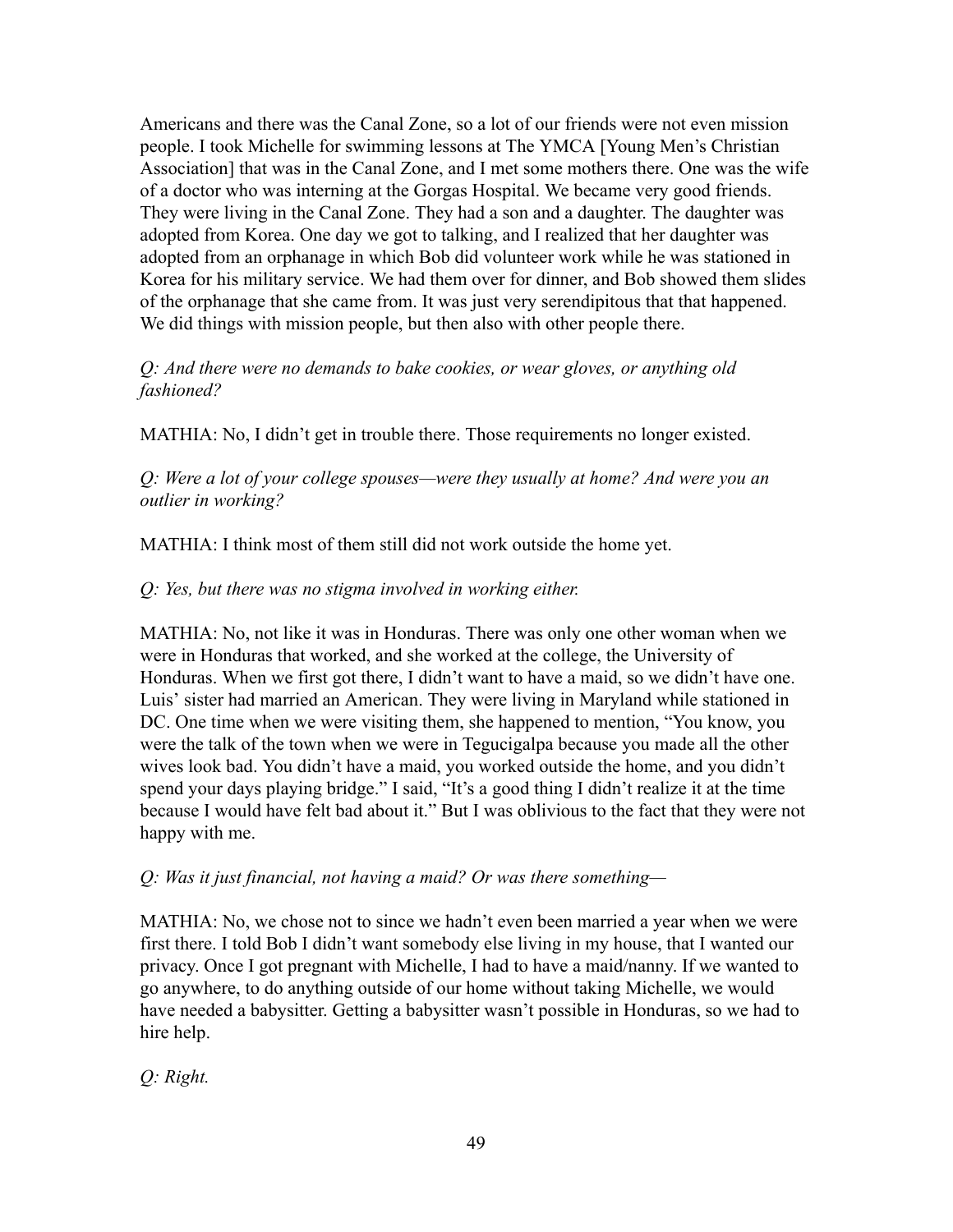MATHIA: Plus, if I worked, I would need someone to take care of her.

*Q: Some people, not that many, but some people decide not to do it with kids because they can see the effect on the kids not, you know, thinking that somebody's going to be picking up after them or spoiling them. And I've had friends who have tried really hard to get the house keepers and the nannies—I have too—to not spoil them too much, but it's really hard, because of the different cultures, it's a very loving way to treat them.*

MATHIA: Right. When we were in Honduras and then Panama, the girls were too young to learn this. Then Bob was stationed in DC when they were three and five, so I started giving them easy chores to do. We moved to Pakistan when they were eight and ten. While we were there, they were supposed to keep their own room clean and make their beds themselves. I told the servant that if their room [they shared a bedroom] was a mess, he should neither dust nor mop in it. Also, he was not to make their beds. They were very bad about keeping their room messy. One summer break the first thing they had to do after getting dressed and eating breakfast was go to their room to work on cleaning it up. I sat in the doorway, instructing them on how to straighten up the mess. We did this for twenty minutes each morning until the room was back in good shape. I told them, "Someday you're going to be in the States where we don't have servants and someday you're going to be in college and you need to know how to do these types of things."

I cannot remember what post I was in, but I was visiting at a friend's house and one of her children was there. There was a servant busy cleaning the house. The son of the woman I was visiting called the servant over and told her he wanted her to go fetch him a soda. The maid had to stop her work to serve that boy. This greatly disturbed me, and I thought to myself, My children will never do that!

*Q: So—*

MATHIA: Some servants would be hard to convince. In Pakistan I had to repeatedly remind Abdul not to clean the girls' room since it was so messy.

# *Q: Just out of love, I think.*

MATHIA: Oh, yes. I'm sure Abdul thought I was being mean to them.

# *Q: They're helping.*

MATHIA: Yes. I remember one time I came home from teaching when we were in Honduras, and the maid said to me, "You know, Michelle is so smart. Whenever you give her something to eat, she knows to eat it." And I said, "No, did you ever notice that whenever you give her anything, she puts it in her mouth, and if it happens to dissolve, she'll swallow it. So, she's not really that smart." And the maid looked at me like, "Oh, I thought Michelle was really smart, I wish you wouldn't say that about her."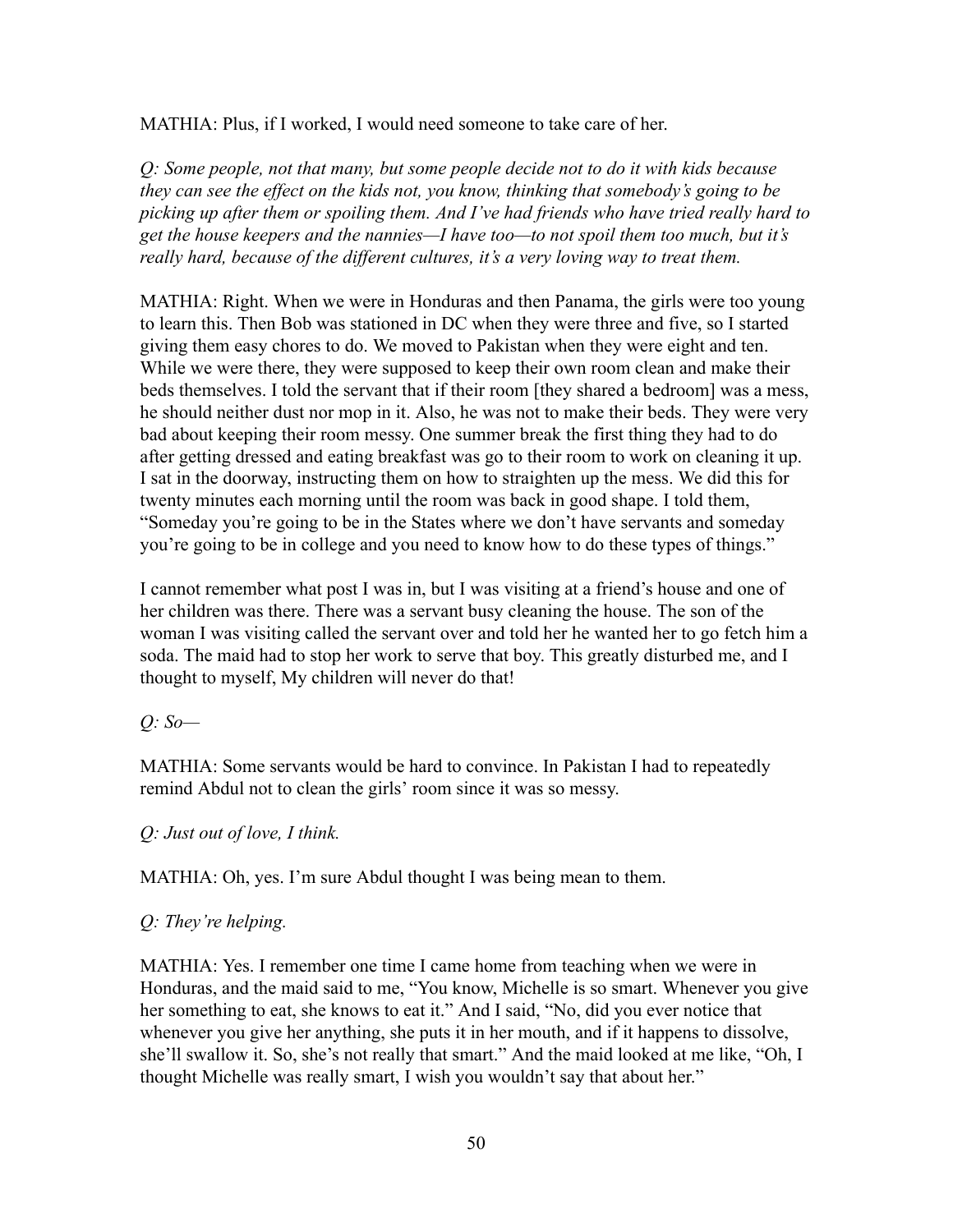*Q: When I lived in Honduras, I had a housekeeper, and I had brought a nanny with me, so she was a good cook. But I tried to get the housekeeper to do some cooking, and it was not a very happy result. And I—*

# MATHIA: Did you bring the nanny from the States?

*Q: I did. Well—yes, what had happened was my first tour had been in Russia, and I had met this Philippine nanny and we—when my husband was visiting at the end of the tour, he talked her into coming back with us. And she was with us for eleven years, and she came to Honduras. I was only home for two years when the opportunity to go to Honduras came up. He had some trouble teaching her to drive—it took a while—but she was very good.*

MATHIA: Where was she from originally?

*Q: Philippines.*

MATHIA: Philippines.

*Q: Yes, but she was a very, very good cook. We had brought her with us and there was a little bit of rivalry between the servants, a little bit uncomfortable.*

MATHIA: Yes, I'm sure. Our first maid in Honduras was also a very good cook. We were lucky to find her. But she ended up getting pregnant and stopped working for us after the baby came. We had been on home leave and arrived back in Honduras a day earlier than she expected us to get there. We had been gone over a month and upon our arrival, she ran up to our bedroom to put clean sheets on the bed. I thought it odd that she had waited until then to do so. Shortly after our being back, she announced that she was pregnant, so I put two and two together and realized she and the prospective "father" must have conceived the baby in our bed. Shortly after that our pet Dalmatian, Mancha, got pregnant and ended up having nine puppies. Then I discovered I was pregnant with our second child. I told Bob, "This certainly is a fertile house!"

*Q: But I tried to have the housekeeper cook, and it was a very unhappy result. I realized later, that very often they don't have experience—like she told me when she got a refrigerator or a stove for the first time. They don't have a lot of the—*

MATHIA: Oh, so she didn't have the opportunity to learn because she had no experience with a refrigerator or our kind of stove.

*Q: She didn't have a lot of—she didn't have much of a kitchen.*

MATHIA: Right.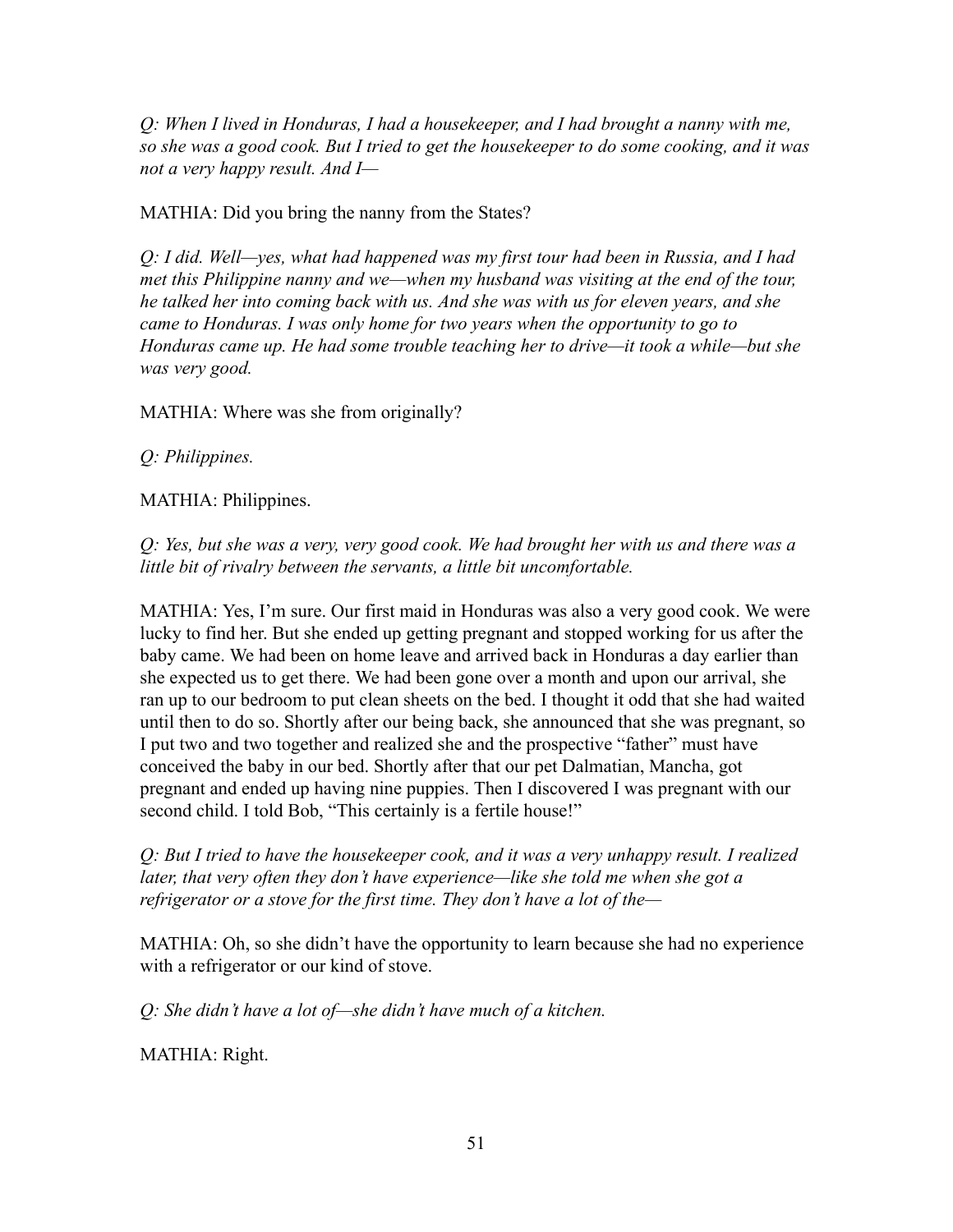*Q: So, she never really—even though she had raised six kids, she really hadn't, you know, cooked much of the type we were used to.*

MATHIA: And was it the Philippine lady that was teaching her how to cook too, or were you?

*Q: No, I didn't teach her. I just asked her to make a few things and then I realized—because I just assumed she could cook. Right? She had a family, six kids, you know. But—*

MATHIA: Our first maid did a lot of the cooking. She was a very good cook.

*Q: Yeah. So, but Josie was with us, so she just did the cooking for me and then I guess I would cater. I don't remember actually entertaining too much in the house. But, it was a wakeup call in that a lot of the time we just make assumptions about, you know—*

# MATHIA: Right.

*Q: —the people who are going to be working as your housekeeper come from pretty humble backgrounds and—*

MATHIA: Yes, I remember some people telling me some stories they had with servants in Honduras. One friend said that she asked the servant to set the table. There was a stick of butter, and she stuck it vertically rather than horizontally on the butter plate because I guess she'd never seen stick butter, so she had no idea. And another friend told me that one time she was having the maid vacuum for the first time, but when she finished, it still wasn't clean. She couldn't understand why. She finally realized it was because the maid didn't know that she had to plug the vacuum in to make it work. If they are coming really from the *campo* (countryside), and they really haven't experienced any of that, they just don't know.

*Q: Right, or maybe she was good at being a housekeeper but not necessarily as a cook.*

# MATHIA: Right, right.

*Q: But you really have to, you know, step back some of your assumptions. I was remembering that, though my kids went to a different school, my house in Honduras had been near the American school. And it was a big campus, so we used to put the little bicycles in the car and ride over there to have the kids ride around—ride their bikes there. Because riding on the street wasn't done, and it was a hilly town anyway. But it was also a time of great danger where a lot of people—there were a lot of kids and young people that were being kidnapped at the time.*

MATHIA: When we were there, we were lucky because it was safe then. But one of the things that I remember about teaching at the American school in Honduras was that when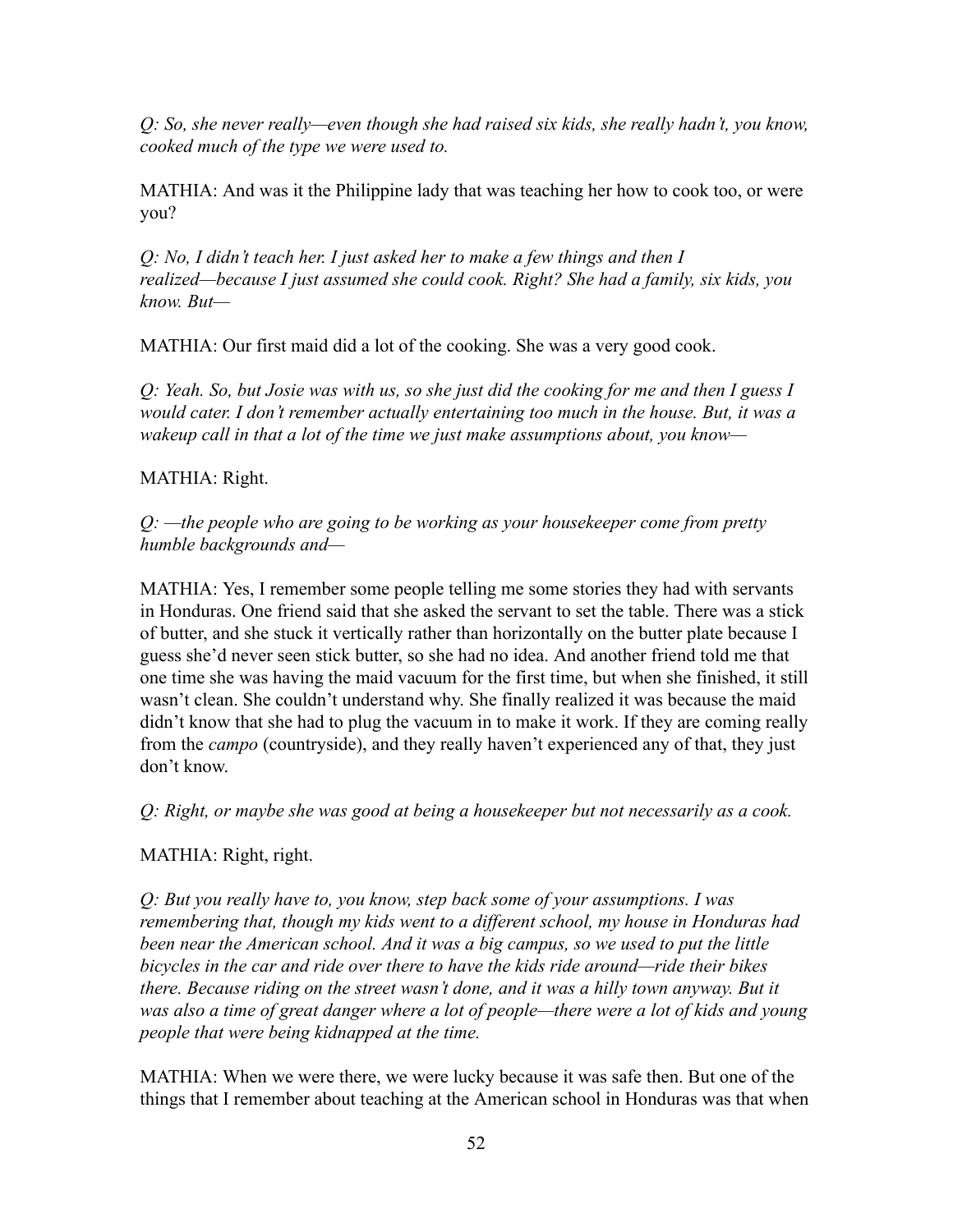I was pregnant with Michelle, so many times my female students would say, "What do you want? A boy or a girl? You want a boy, don't you?" And I'd say, "No, I just want a healthy baby. It doesn't matter whether it's a boy or a girl."

On the last day of school before I was going to go back to the States to have Michelle, these four Honduran girls came with a present for me that was for Michelle. It was a little stuffed bunny that Michelle really ended up liking. [She still has it with her in Australia.] We were talking, and they said the same thing to me, "You hope you have a boy, don't you?" And I said, "No, I just want a healthy baby." They said, "But boys are better," and I said, "Do you realize that you're saying boys are better, and you're a girl? Do you really think boys are better?" And they looked at me as if they'd never thought of that before. They'd always been taught boys were better, they believed it, and they had never really thought about it. They were shocked when I said, "How can you say boys are better when you're a girl?" It had never entered their mind.

*Q: In either Honduras or Panama, did you get involved in any charitable organizations? There was in Honduras, there were some Franciscans that used to do some food packing and things like that for the poor. They were up near—they were up closer to the air base, I think.*

MATHIA: No, not that I remember.

*Q: So you had planned on staying in Panama a while and things were going very well with your career. You were—I think I read in one of your essays that not only were you teaching ESL, but you might have started teaching ESL teachers?*

MATHIA: Yes, the head of the ESL department at the Canal Zone College, Marie Rosenwasser, wanted to teach some Panamanians at the Instituto Panamericano (Pan-American Institute) in Panama City. The institute had asked her if she could come and give some ESL pedagogy. She asked me if I would go with her and help. We put together a whole day's conference where we taught them different things. I did get to do that, but it was only a one-time thing. I did feel honored that she asked me, of all teachers, "Would you come and help me?" So, I did.

# *Q: Very good.*

MATHIA: I did feel very successful in my career there. Then we had to leave sooner than planned.

# *Q: Sooner than planned?*

MATHIA: Yes, sooner than planned. We had always wanted to stay in a post as long as possible, so it would seem more like home for the children. We had planned on staying longer than that, but somebody from Washington came to visit. We had known him and his wife in Honduras. He asked me all kinds of questions about Panama. He had two girls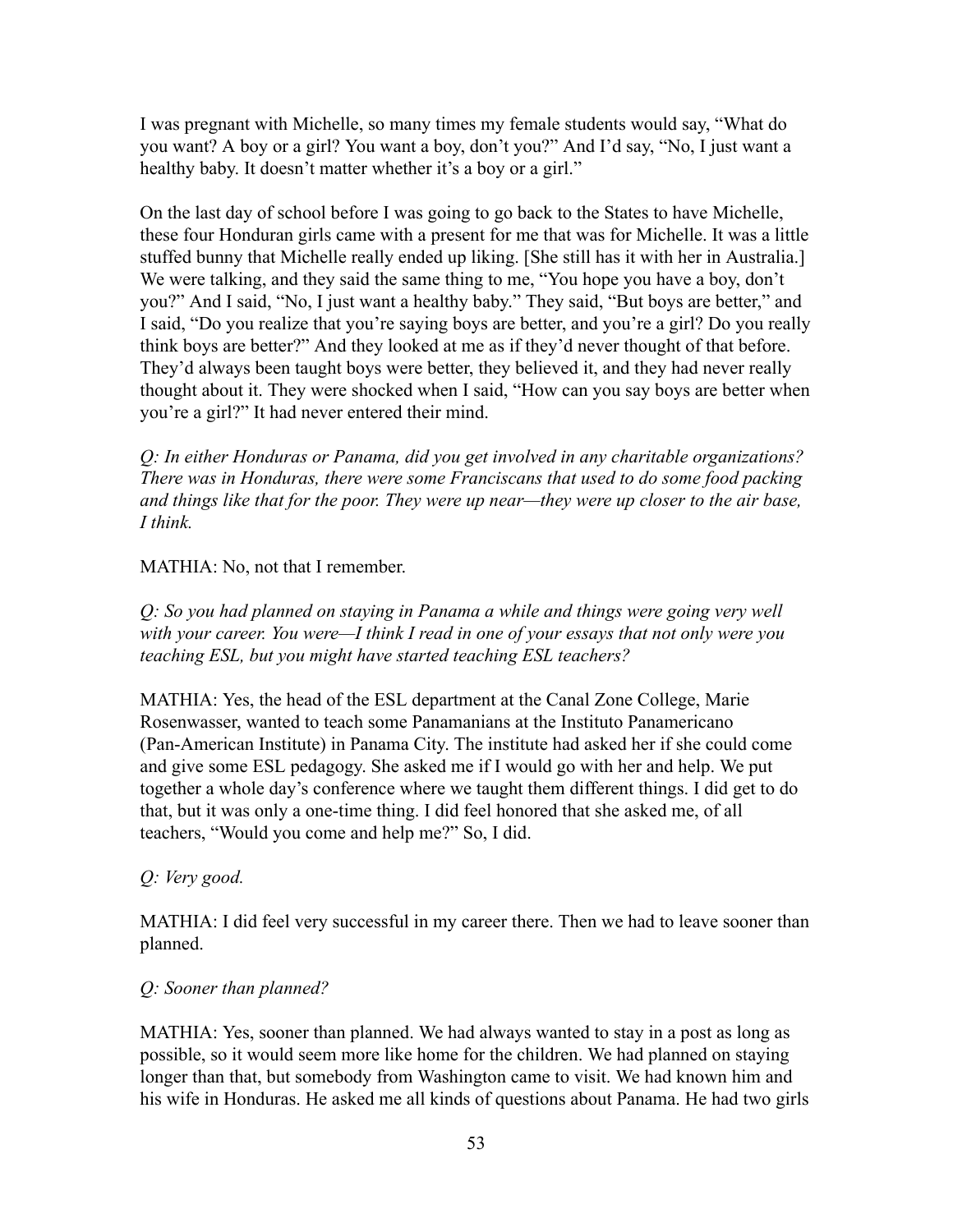of his own, and he asked me about day care and other questions about living in Panama. We took him out on our boat where he asked me all these questions. I told him about the really good nursery school that Michelle had gone to and how much I liked it. I was giving him all this advice, not knowing that he was planning on coming and taking Bob's place. They switched positions. Bob went to DC and took his position, and vice versa. While doing this interviewing I have been reading some of the other ADST interviews. One I read was by this man's wife. She became an AID employee, and she and her husband were some of the first tandem couples that AID hired. Upon reading her interview I realized that Panama was the first post they went to as a tandem couple. The man was able to fill Bob's position and the wife was able to fill a position in the education department that was vacant.

### *Q: But this time he didn't have a choice, he was just told to do it?*

MATHIA: Yes, he didn't fill out a wish-list or anything. We were just told that we were going to do this. He was reminded that he had been out of country for seven years, so it would be a good idea to have a DC posting.

#### *Q: Okay. So, that was 1978?*

#### MATHIA: Yes. 1978.

#### *Q: And you came back to Washington, and you had not really lived there before much?*

MATHIA: No, I had never lived there. When we were in Honduras and Michelle was a baby, we came back to the States and stayed in the DC area to look for a house because we knew that eventually we would be stationed there. We did buy one before it was even done being constructed. Once it was finished, we rented it out so that we could make the payments by having it rented out.

#### *Q: So, where was that? Where was the house?*

MATHIA: In Reston, Virginia.

#### *Q: Oh, that's right.*

#### MATHIA: One of the first planned cities.

#### *Q: Reston is just a suburb now, but at the time it was considered very far away.*

MATHIA: My husband used to commute, but now they don't probably even see it as a commute because it's considered so close. When he commuted, there was the incident of a plane crashing into a bridge that Bob crossed on his commute to DC. It was winter. The plane had been de-iced before takeoff, but it had to wait so long on the tarmac before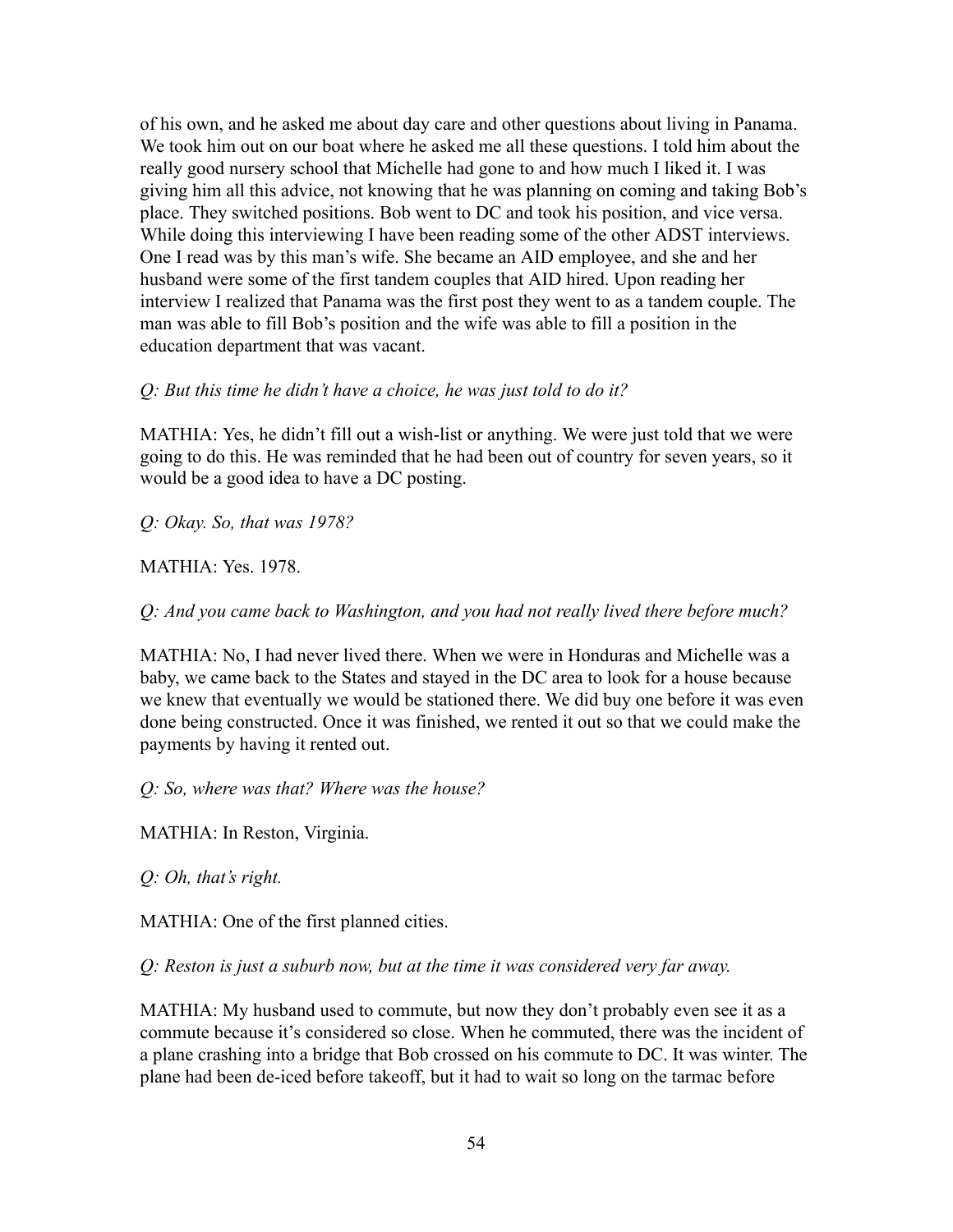takeoff that its wings once again iced up. It ended up crashing into the bridge shortly after takeoff.

# *Q: Fourteenth Street Bridge?*

MATHIA: Yes, the Fourteenth Street Bridge. I knew that Bob crossed that bridge going to and coming back from work. I saw it on TV. He wasn't home yet when I saw the news of the crash on TV. They showed cars on the bridge damaged during the crash. They showed a glove lying on the ground next to a damaged car. I remember thinking, "Bob doesn't have a glove like that. Thank goodness." I was really worried that he was one of the people that had gotten hit. Finally, he arrived home hours later. He said it was because they had to take a different route due to the crash. It was a scary moment before cell phones and instant communication.

*Q: So, you came back into your house. So, this is another element or adventure of Foreign Service life, renting out your house when you don't know how long you're going to be away.*

# MATHIA: Right.

*Q: Many diplomats have a diplomatic clause in the rent agreement and you had to call the family on it, and it was difficult, right?*

MATHIA: Right, right. We let the renter know well in advance of our return. We had rented to a couple, but they had gotten divorced while we were renting to them, so the husband was the only one left in our house. We let him know we were coming back and gave him a date as to when he had to be out of the house. Unfortunately, he was not out by the designated time. We had to stay in a hotel in DC until he left. He finally left, but he stored quite a bit of his furniture in our garage. It was full, so full, we were unable to park our car in the garage.

We asked the rental agent what to do, and she said, "I'll send him a letter saying that he has to have those items out by a certain time or they are going to the dump." And that upset me because there were some really nice things there. The renter did not come in time, so his items were sent to the dump. A few days later, he showed up. We heard his car and saw that he was there. He didn't come to the door. Instead, he went to the garage and looked inside. He saw that it was empty of his things and our car was in it. He returned to his car and drove away. We had done what we legally were allowed to do, but I felt bad for him.

# *Q: So, how old were your kids when you arrived?*

MATHIA: Michelle was almost five and Jenny was almost three. Michelle went to kindergarten the first fall that we were back.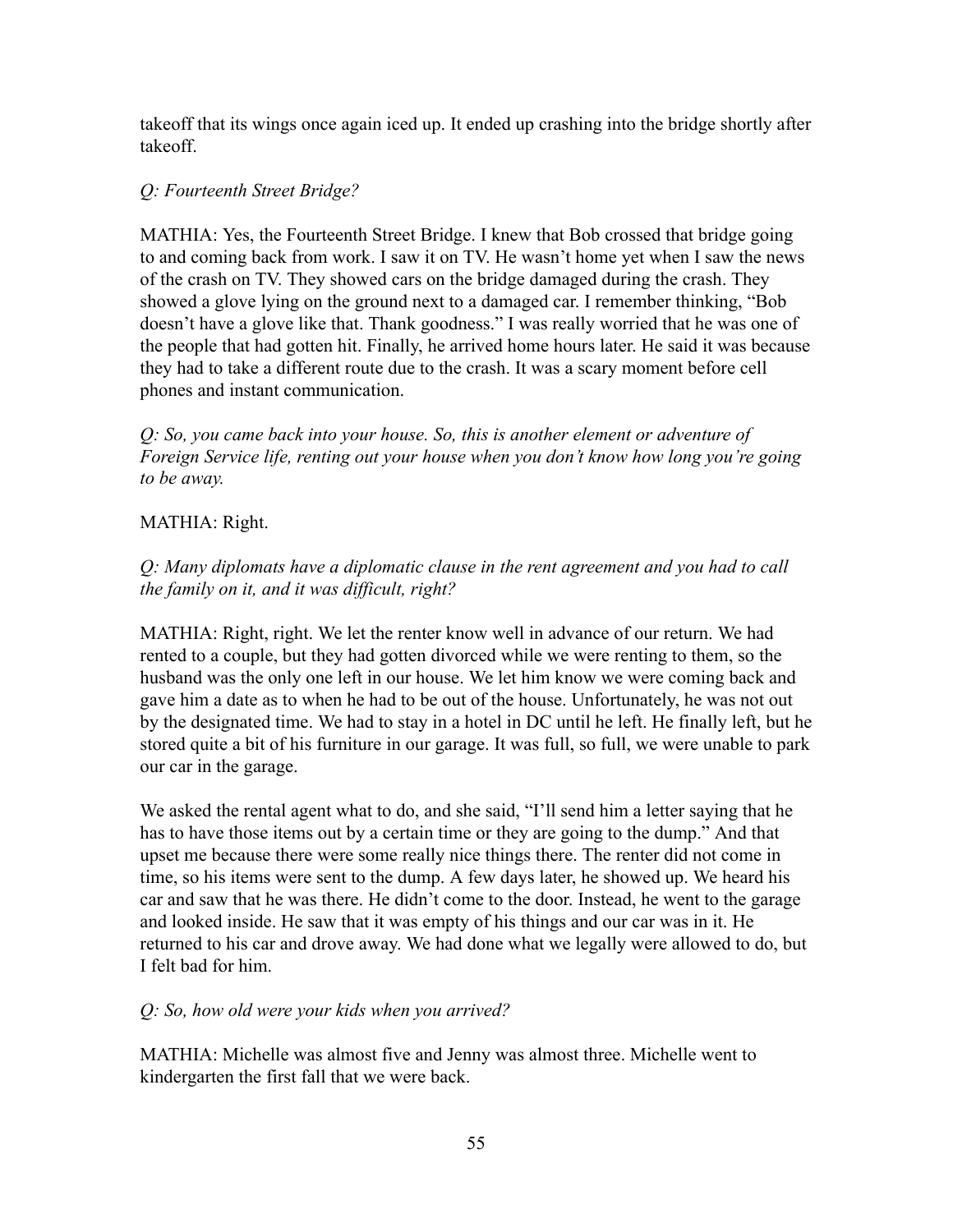*Q: So, I'm trying to think. My kids came back from an overseas tour at that same age—exact same age. But I think at that age it was okay. I think it was the next move when they came back in the middle of elementary school or the end of elementary school and they thought they were hot stuff. And the other kids didn't agree.*

MATHIA: They were too young to realize because they hadn't really been in school.

# *Q: Right.*

MATHIA: The day that we left Panama to come back to the States was the day that Carter was coming into Panama to formally sign the treaty to give the Canal Zone back to the Panamanians. Since we left early in the morning and he was coming in later in the day, there was bunting and other decorations up in the airport to welcome Carter later in the day. Our daughters were very young at the time, so I told them, "See, they know that an important family is leaving today, so they decorated it for us."

# *Q: And they believed you.*

MATHIA: They believed me, yes, they were young enough to believe me. We brought the Pinto back with us. We had Panamanian plates on it for quite a while before we went to the DMV [Department of Motor Vehicles] and got new plates for it. The day that we went, we took the girls with us—and that's another thing—after having been overseas with my children, only overseas, I was used to just leaving the house whenever I wanted because there was always a maid there to take care of them. There were a couple times when we were first in DC that we got in the car, Bob and I, to go somewhere and we started backing out and we realized, "Oh no, we can't leave the house. We have to get the kids with us because we don't—"

There were also other things we forgot to do such as leaving the windows open and leaving the house. A couple times it rained while we were gone, and we had a water mess to clean up when we got back. We were just used to having servants to do all that, and we had to really retrain ourselves. We were back in the States where we had to do those things ourselves.

*Q: Cut your own grass and––*

MATHIA: Right. In fact, I used to always say, "The real hardship post is DC. It's not the other posts. It's DC."

*Q: That's right. A lot more expensive, right?*

# MATHIA: Right.

*Q: So, especially for Latin America.*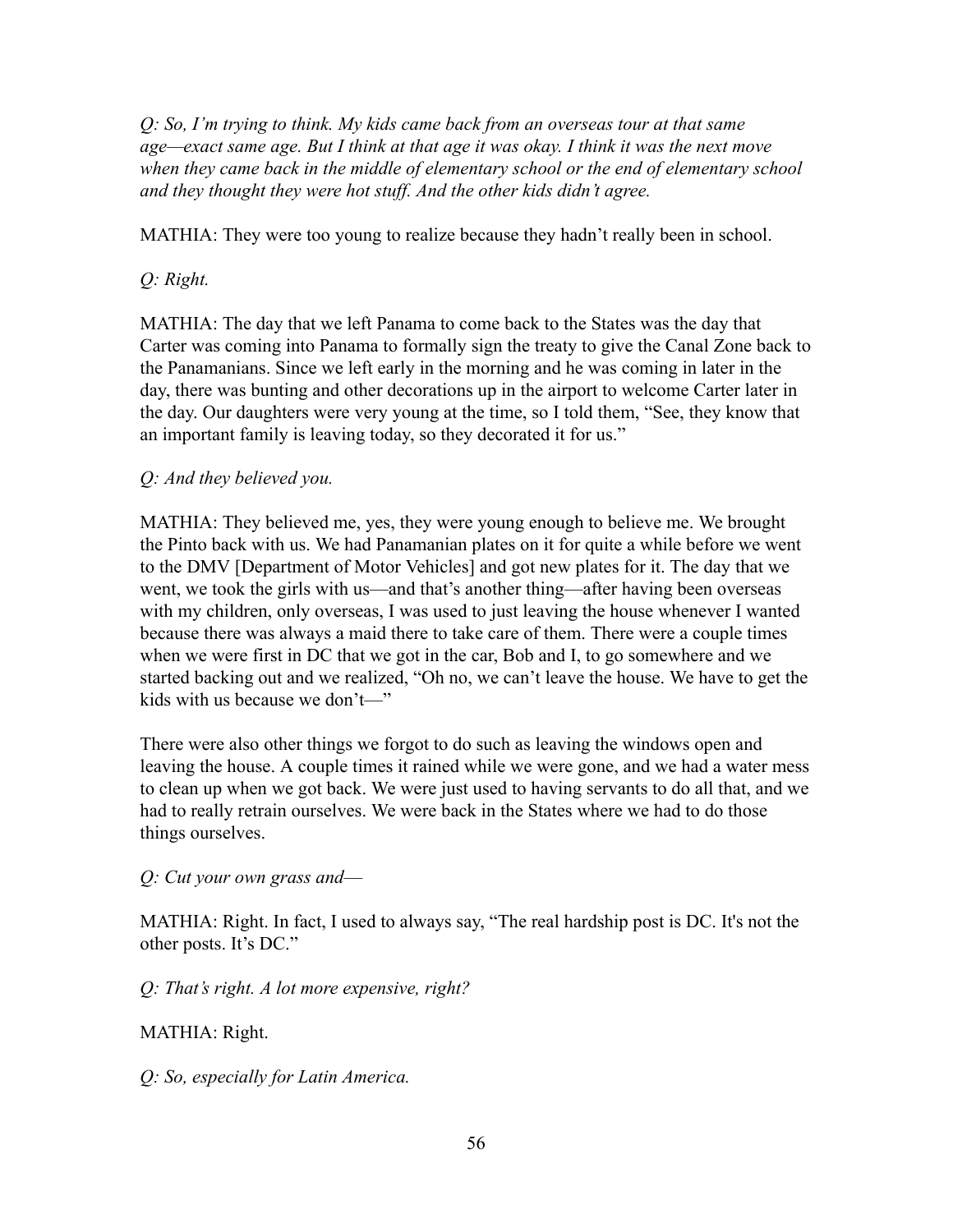MATHIA: Yes. But getting back to the Pinto. We had to go to the DMV to get our new plates for it, our Virginia plates. We chose to go when there were these two elderly ladies working there. We gave them our Panamanian plates and they said, Oh, you were in Panama. I answered, "Yes, and we need to get Virginia plates. They were talking to the girls, and one of them said, "Were you born in Panama?" Michelle answered, "No, I was made in Honduras, but produced in the United States. But Jenny was made and produced in Honduras." We had always jokingly said that to them, not knowing that they would ever repeat it. I was so embarrassed. The ladies giggled, and Michelle said, "What's so funny?" She didn't think it was something funny at all. Out of mouths of babes, right?

*Q: Right. I used to have, you know, little euphemisms. I would say, "Oh, you have a bad sniffle today," so then my son would go to school and say, "I just didn't do my homework because my sniffle was so bad." So, you never quite know what's going to come out of their mouths. So, how long were you in Reston at this point?*

MATHIA: We were there for five years.

*Q: And was Bob working with AID?*

MATHIA: He was working with AID for the first two years. Then circumstances with Michelle required him to change jobs.

Michelle would come home from kindergarten and complain about what was happening in school. She didn't like it, and she would complain. I found out that she was in the getting ready to read program. Back then they didn't push you as much as they do now about reading readiness. But they saw that she knew the alphabet, so they put her in a special group where they were advancing their reading readiness. She was not happy in that group. The main reason she knew the alphabet was that when we were in Panama, she went to a really good nursery school that was in the Zone. It was run by this beautiful Jewish woman that believed that children should learn to be responsible for themselves.

She started out the school day by meeting at the Y [YMCA] where they would go swimming for the first hour. They would play in the water, and then they would walk from the Y to the nursery school, which was very close by. I told her teacher, Leah Barkowitz, "I'm very happy that you do that. Michelle really enjoys it." She told me she had a special reason for doing so. The majority of her students were children that were raised by nannies. They didn't know how to dress or undress themselves. Her goal by the end of the year was that the children could do so because they didn't have their nannies around to do it for them.

Once they got to the nursery school, the first thing that she had them do was sing the alphabet song. She had the alphabet taped across one of the walls, and a child would get chosen each day to pick out a stuffed toy and use it to point to the letters of the alphabet as the other children sang it. In this way Michelle learned the alphabet. That's why she was put in the getting ready to read program. They thought that she was advanced. But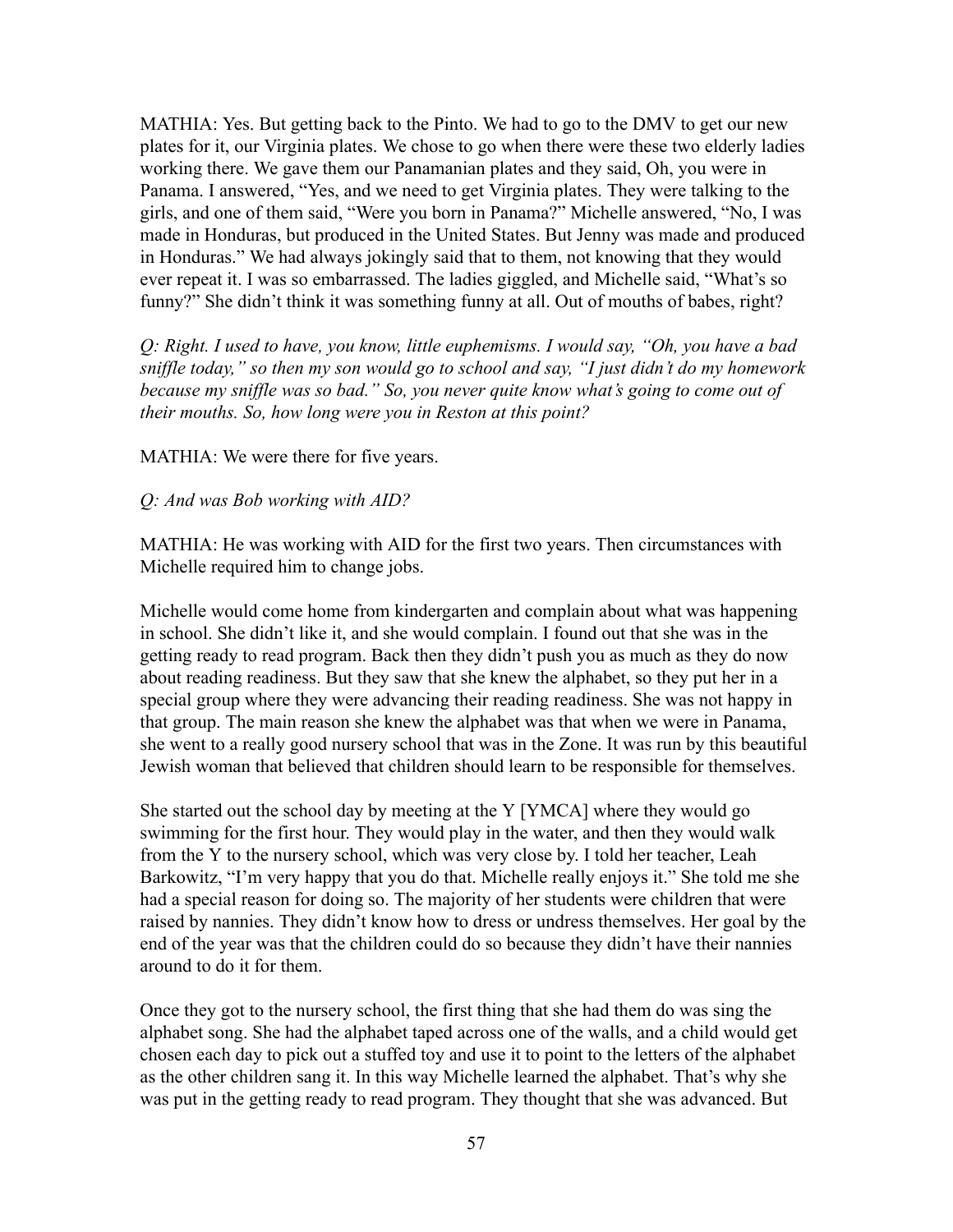she was having a hard time, so I finally went to the kindergarten and asked them to remove her from the special class. I told them I did not think she was ready for the special program, and it was just frustrating her.

They did. Then the next inkling I had that she was having problems was when she joined the Bluebirds [like Brownies but for Camp Fire Girls]. We had a meeting at one of the Bluebird leader's houses. All the little girls were sitting around with their mothers when we were told that they were going to have to memorize the Bluebird wish. The leader passed it out and asked that we all read it together for the first time. I then noticed the other little girls were reading, but Michelle wasn't reading. She was stumbling with it. That's when I first realized, "She's not reading." And then she came home from school one time, very upset because the kids got to take turns reading the lunch menu over the loudspeaker, and it was going to be her turn. She didn't want to do it, and I realized it was because she had difficulty reading it.

I convinced her to practice it with me, so that when her day came, she would know it well enough to be able to read it. After that her second grade teacher called me in to talk to me about Michelle. She told me that she thought Michelle was a slow learner. I said, "That's a euphemism for retarded, and I don't think my daughter's retarded because she seems smart in many ways. But I realize, too, she's not reading." That's when her teacher told me about PL-94-142, the public law that children are supposed to be given help if they need it. She said according to that law, the school could test her to see if she would be eligible for extra help. But she told me that from experience she knew that such a request would take a long time for the school system to answer. She advised me and Bob to have her tested at our own expense to speed up the process.

Bob and I decided to do so. We were given the names of some psychologists who could test her. Before she got tested, we had a meeting where we answered questions regarding Michelle. At the meeting I told them that I had been discussing this with Michelle, that she was going to have these tests. She kept telling me, "It's because I'm stupid," and I'd say, "No Michelle, it's not because you're stupid, it's because you learn differently and they're going to find out what's the best way for you to learn so that we can help you." She was not looking forward to the testing. The psychologist asked me more questions about Michelle. I don't know why, but I mentioned that she loved the color pink. She was really into pastel colors and especially pink. [Currently, she's an architect and she likes black, but pink was her thing back then.] The day I took her in for the first day of testing, the psychologist met us, and she was wearing a pink dress. I appreciatively thought, "She really listened and she knew that Michelle was nervous and she did this. This was very, very nice of her to do that."

She had her first day of testing, and on the way home in the car from that first day, Michelle said, "I really liked that. When's the next time I get to go and do that?" The psychologist did a very good job of helping her. She had her second day of testing. Then the psychologists met with Bob and me once again. That's when they explained about her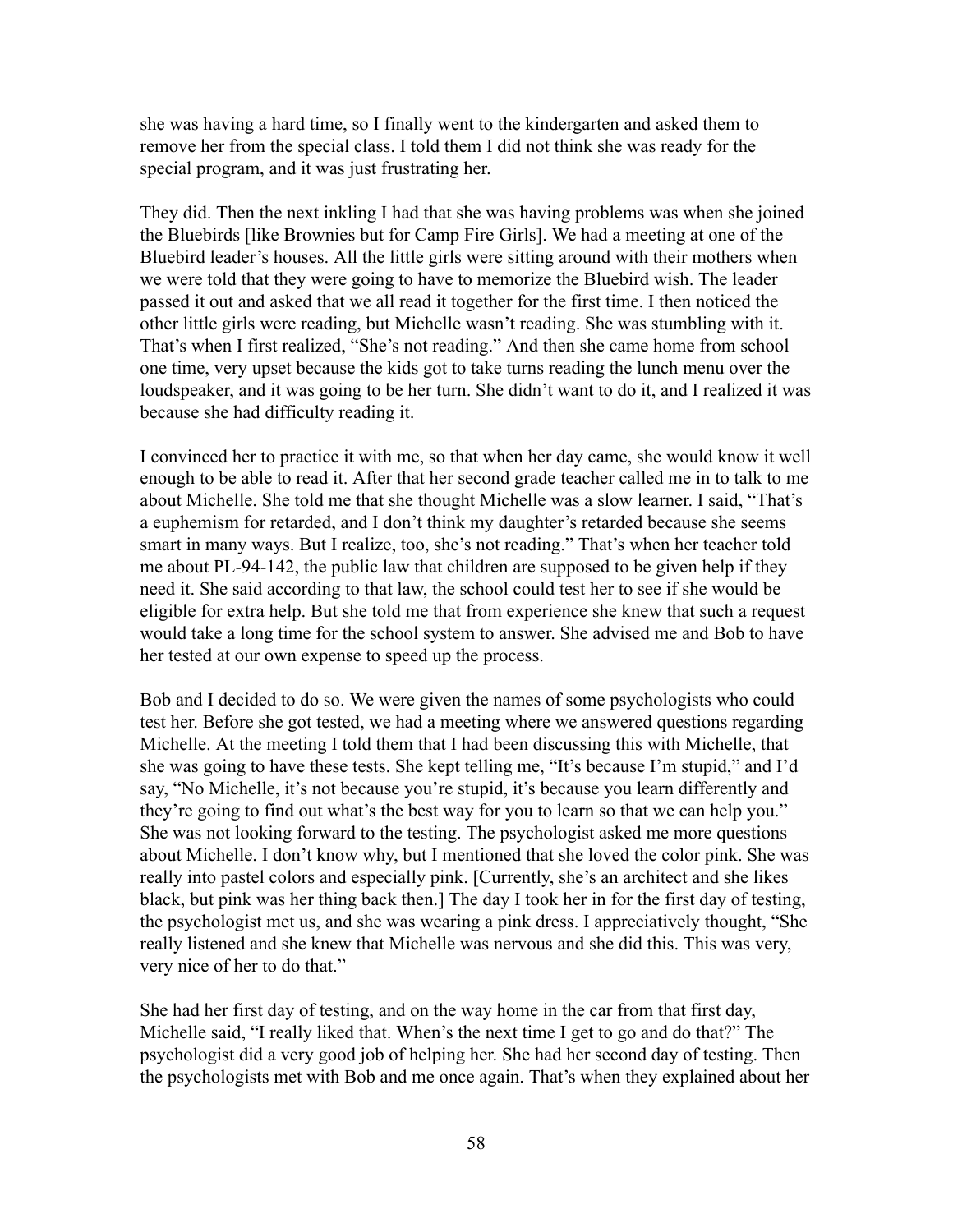dyslexia. I thought, "Here I'm a trained teacher, and I never knew anything about there being such a thing as dyslexia," but I started learning about it after that.

She was then put into the special ed classes. She was called out of her class, one hour a day, and it did help her. We had meetings with the special ed teacher regularly, and at one of those meetings, Bob asked, "How is Michelle doing? Do you think she could work on her own and she could live overseas where she wouldn't have this extra help?" Bob had quit AID when we found out that she had dyslexia. He found another job working for the Department of Agriculture in Farmers Home Administration [FHA] since he knew that, from experience, that the schools overseas did not have any kind of special ed programs which she needed. [They do now, by the way.] The teacher told him that she was doing very well with the special ed help but that I helped her a lot too, and she thought that with my help and how well she had learned to compensate already that she would be okay. So, Bob re-applied for employment with USAID, and we were assigned to Pakistan.

*Q: Oh, that's great. Yes, my son also—the testing I ended up doing for my kids was a little later. Third grade for one—or second grade for one—and fifth grade for the other. And I had to push for the testing. But, you know, the State Department at that time had some funding for that. They had a program that––*

MATHIA: Were you in the States when you had them tested, then?

*Q: Well, the first one I was stationed in Honduras for my older son, he was nine—had just turned nine. And I came back for the summer—I had taken R&R [rest and relaxation], but the kids had been there. And I had put him into a gifted program and he couldn't—he was very verbal but he couldn't write. And so, it just didn't feel right and it was hard to get appointments with specialists on your own and fast. But I did. A friend helped me get an appointment with one guy—he was a really quirky guy—I don't think he had licenses, or he had revoked licenses, but he had him try to stand on one leg and things like that. And he looked at me like I was the worst mother in the world and he said, "How'd you let this happen?" So, it turned out he had sensory integration and balance issues, and that was affecting a lot of things, including writing because you're sitting on the chair trying to––*

# MATHIA: Yes.

*Q: But the younger one—and so that was done, and since I had a special—for speech I had a special allowance for him, and so we were able to use that funding for the trip and for the—trip back to Washington for this comprehensive testing. But the younger one we were here; it was when we came back from Honduras, and I was very concerned about his reading. And it took me a long time to get, you know, to really dial in on that it was reading problems. And we had some comprehensive testing done, but when it came to that it wasn't dyslexia, he literally had vision issues. One eye was 20/50 and it's really—you can see everything, but it's really hard to focus to read.*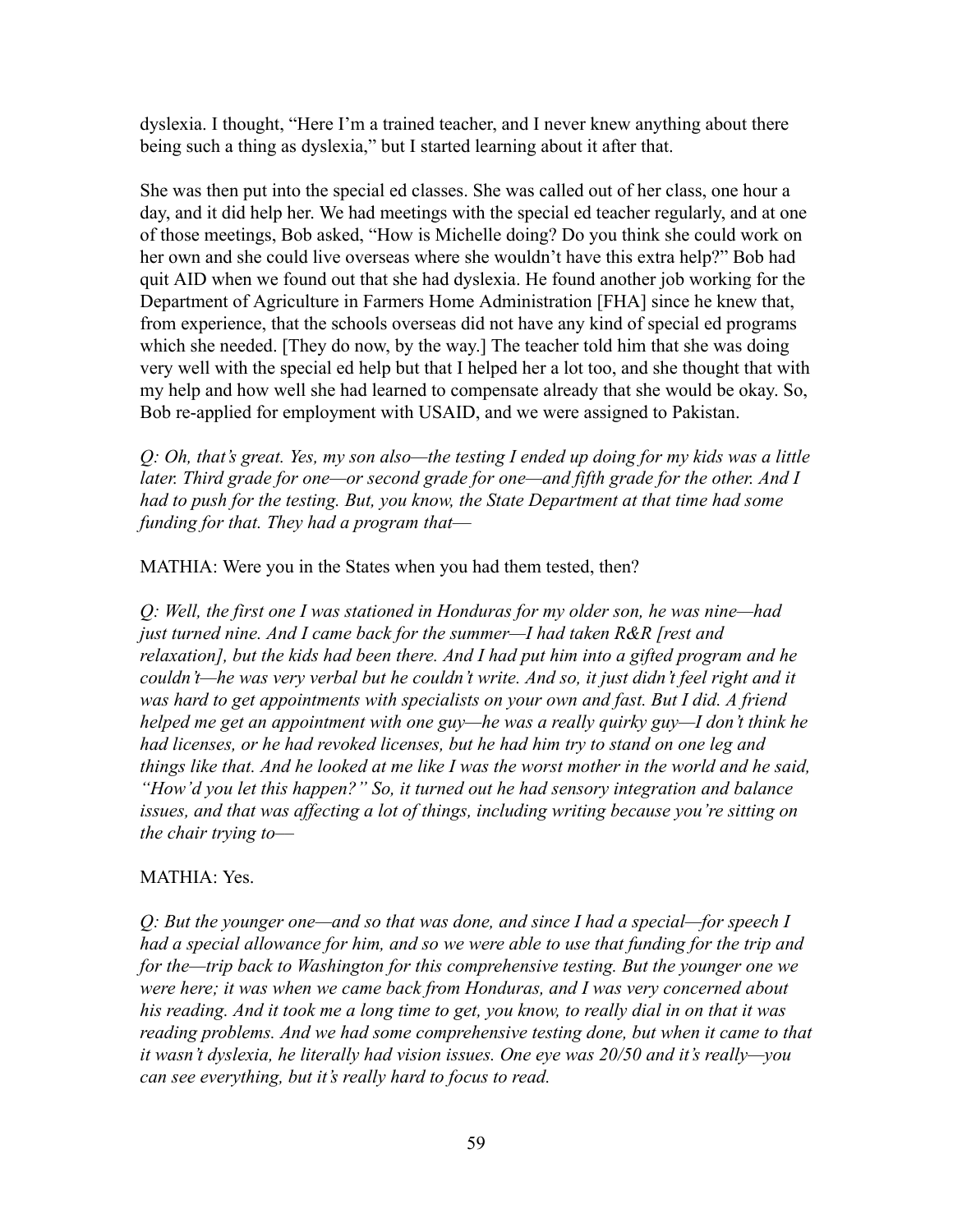MATHIA: To focus on the letters, yes.

*Q: And of course, he wouldn't wear the glasses because at that age he was starting to be stubborn. And so, we had to deal with that for a long time, and I had to start asking for accommodations—is it 504—something. Special plans, because he was very forgetful. The teachers had all been telling me he was—we had to cut all this out later, of the tape, but anyway he—the teachers were telling me that he had attention issues and things like that. And they wanted him to go on ADD [attention-deficit disorder] meds and I'm like, "No, no, no. This is the happiest little boy in the world, but I need some accommodation. I need an extra set of books at home so we don't have to worry about not remembering. I need you to sit him up front so he doesn't get distracted with his friends." And so, you know, but in order to do that we had to sign something that basically said he was retarded, you know. We're all looking at each other because it was hard to do, but he needed the accommodations and I just wasn't–– Even the neurologist—they made me go to a neurologist—and, "There's nothing wrong," he said. "You know, just do the meds." And I'm like, "We're not doing meds with a kid like this." You know?*

MATHIA: That was one of the things they suggested to me too that if Michelle wanted to take medicine, she could. And I thought, "Well, I'll ask Michelle." And I'm very fortunate that she was wise enough to say, "No, mom, I don't want to." I was glad that she didn't because I don't think that's good. It's quite something we mothers have to do to fight for our children.

### *Q: Oh, he really resented me for making him do the test thing too, you know.*

MATHIA: Yes, but I still had to continue the fight. After they told us that she had dyslexia, I went back to the school system with the results. They had a meeting with me, and at the meeting one of the people said, "Well, we don't really think she needs any special training, because according to her testing she's so many levels above in math already and so many levels above in reading." And that's when I think something kicked in for me and I said, "Yes, but according to her IQ [intelligence quotient] she's this many years behind in math for what her IQ is and this many years behind in reading according to her IQ." They then said they would schedule another meeting for me where they would make the final decision.

The day came that I was supposed to go to the meeting. I was walking out the door to my car to drive to the meeting, and the phone rang. It was a man from the scheduled meeting. He said, "We've decided that your daughter can be in special ed. You don't need to come to the meeting." I think they realized, "This woman knows her rights and her daughter deserves to be in special ed." I know it's a lot more money for schools to have to do special ed with the kids, so they probably work hard to try to keep them out if they can. I feel sorry for people that do not have an education background and don't know how to fight for their kids. I think a lot of children probably need help, and they're not getting it because they don't know the system and they don't know how to use it to their advantage for their children.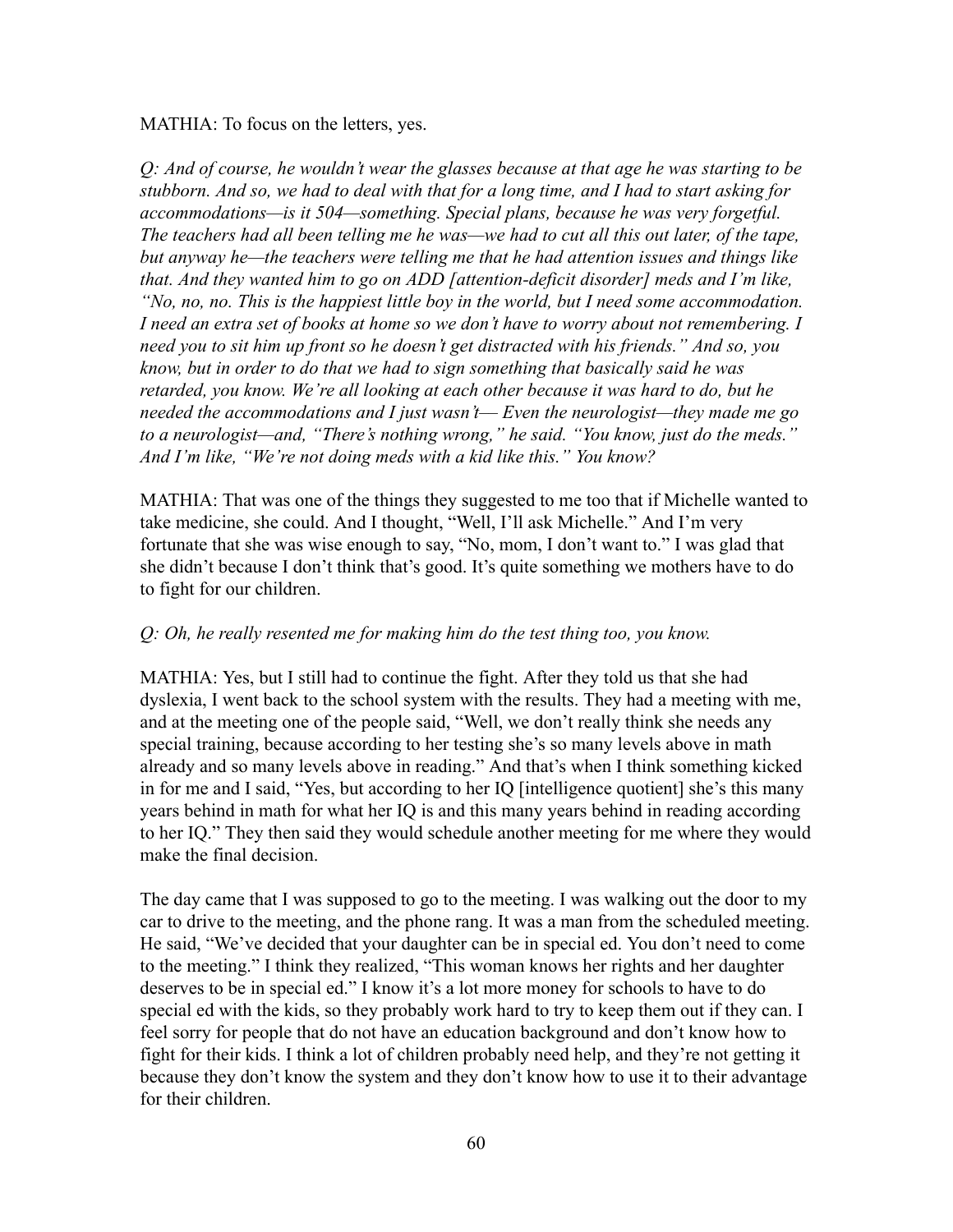*Q: But I think also part of it is, as we come and go back and forth overseas, it's harder and harder to not let them drop through the cracks. Because they always want to drop through the cracks. They don't want to work on their math minutes harder or their–– But one thing that happened for us is he, because of these vision issues, he—and just maybe the way his mind worked—he couldn't ever finish a math minute in a minute.*

### MATHIA: Yes.

*Q: And when it came time to do multiplication tables, I think I read that one of your girls had to really work hard. The nanny and I, we were just frantic. We didn't know how he would ever do the multiplication tables, but somehow, he was good at memorizing and that was nothing like trying to do a math minute. And that you do in kindergarten, first, and second grade. But fifth grade teaching, they were all telling me, "He's gifted in math." And I was like, "No, no, no, you mixed him up with the other one. No, no." He's gifted in math. So, I think—but, you know, he never really kept up, I guess, in a way that would have allowed him to take advantage of some of the gifted programs that others—my younger son—tha–– So, that's a—*

MATHIA: Did he finally wear the glasses then, so that he'd get better?

*Q: No, he didn't. And I think later—*

MATHIA: Did he know how to compensate?

*Q: Right, and, you know, I had to really—you know he just didn't do well. He couldn't read fast enough and so, you know, he'd get into standardized testing, SATs [Scholastic Aptitude Test]—even SATs and he would just try to read the questions and figure it out instead of reading. And I said, "You're going to drown in college."*

# MATHIA: Yes.

*Q: But, anyway, part of this back and forth, and if the kids are engaging, and they charm everybody out of it, and so we finally had to—at the end of this—we had to put him into a private high school for an extra year—two years—of private high school to kind of get him more ready for college.*

### MATHIA: Yes.

*Q: But we had in the State Department—I don't think, maybe AID is not as well-developed on this—but for State Department over time from the time my son—we first went to Honduras in 2001, where there was just one woman in the med part of State that had responsibility for okaying all these programs for everybody all over the world. So, then it became a very elaborate group.*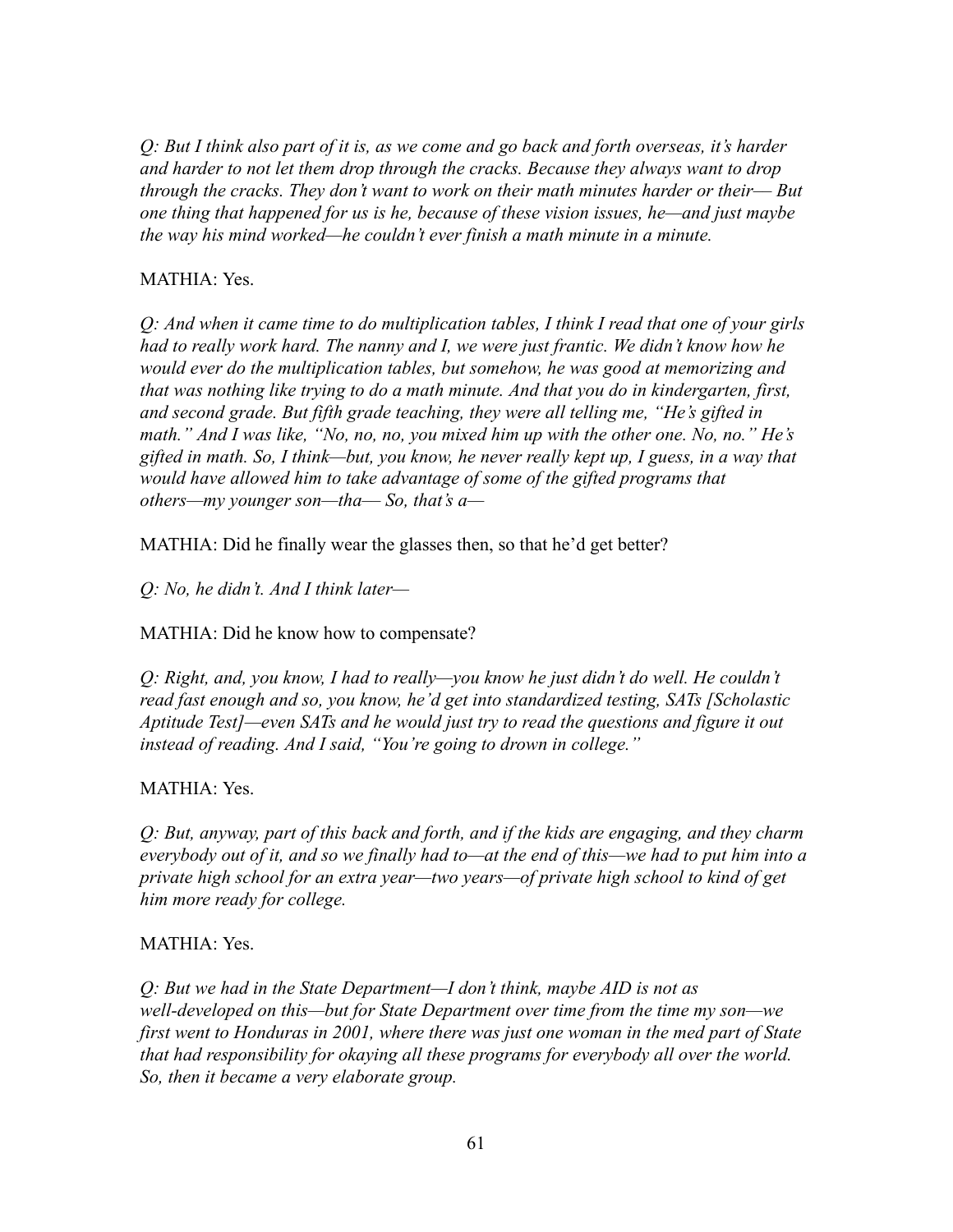MATHIA: That wasn't available back when Michelle had her problems.

*Q: Right. Well, I—how are you doing on time?*

MATHIA: I'm fine. It depends on you.

*Q: Okay. Well, let's go for another fifteen minutes. So, we should cut out a lot of this when we get to your transcripts because this is about you, not about me. But I just wanted you to know that it's part of a pattern.*

MATHIA: No, but I don't think you should cut it. I think it should stay in.

*Q: Okay.*

MATHIA: That's my opinion.

*Q: Well, you'll be in charge.*

MATHIA: Interesting things, you know.

*Q: You'll be in charge when you get the transcripts. So, anything else that you wanted to talk about during your time in Washington? How was your adjustment?*

MATHIA: Oh, it was very hard at first because I didn't really want to leave Panama, because I felt very successful in my career and everything. I came back and tried and tried to get a job. I interviewed at this one school with the principal. During the interview, he said, "You know, we can hire a graduate straight from college in their first year of teaching, and you're with a master's degree and five years teaching experience." They pay teachers by the amount of education they have and the years of experience that they have, so they would have to start me out at a much higher salary than a beginning teacher. I thought, He's saying, "Volunteer to go back to a level one, first year salary," but I'm not going to do that, I'm just not going to do that.

Then I interviewed at another place that was in a sketchy part of town, and as I went in for the interview there was graffiti on the walls of the school. I walked into the reception area to let them know that I had an appointment with the principal to interview for a job. I saw the sofa that they had me wait on had been slashed, and I thought, "Hm, they haven't even replaced it?" I went into the interview, and he asked me, "What would you do if the police came in and asked for one of your students while you were teaching?" I answered the question, but I thought, "I don't think I'm going to do well in this interview. I just don't want to because I don't want this job. I don't think I want to teach at this school."

Anyway, I could not get a job teaching. I just tried and just could not get one. Bob said, "Well, you're going to have to probably reinvent yourself." So, I went back to Northern Virginia Community College and started work on a degree in accounting. And then, in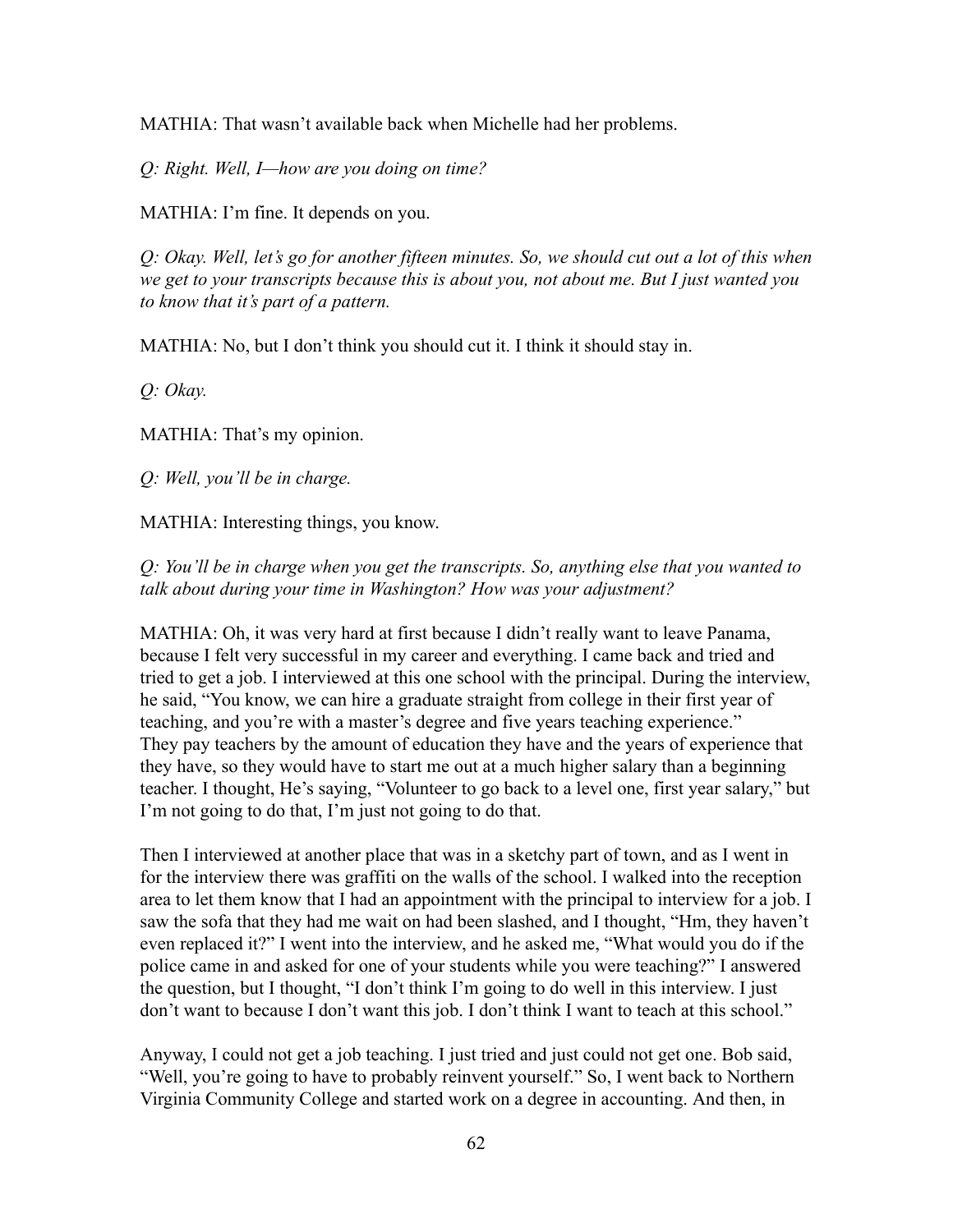the meantime, I got a phone call from another campus of Northern Virginia Community College. They needed a Spanish teacher. They must have lost their Spanish teacher all of a sudden. I had put in resumes everywhere. Mine must have been the last one in, so that it was the first one out. They saw it and called me and I ended up getting a job teaching at the Manassas campus, teaching Spanish at the Manassas campus. I taught there and I took classes at the Loudoun Campus—the accounting classes at the Loudoun campus. [By the way, Northern Virginia Community College is where First Lady, Dr. Jill Biden, teaches.]

I was always reading the want ads in the paper, and I saw there was a job at the American Alliance for Health, Physical Education, Recreation, and Dance [AAHPERD]. AAPHERD was located in Reston. They wanted someone to do accounts receivable. I thought, "I could use some of the accounting I've learned. I'll apply for this job. It's full-time. It will pay a lot better than just this part time work I'm doing." I applied, and got the job. I kept reading the want ads and saw a job for a corporation called COMEX. They sold video equipment, mainly to Central and South America, and they wanted somebody to do accounts receivable, payable, and bank reconciliations. And knowing some Spanish would be good. I thought, "This is the job I want. This is the job that uses all my skills." I applied for that, and I got that job.

It turned out that the company was less than honest in its handling of different situations, and they were asking me to fudge some records. I kept refusing and finally, one day, I came into the office and before I could even take my coat off, the vice president said, "I want to see you in my office." I knew the same thing was going to happen that was happening before. He would say, "Why won't you change these invoices?" And I would answer, "Because I don't think it's legal. If you think it's right, you change them." He said, "That's not my job, it's your job." I answered, "But I don't think it's right, so if you want them changed, you change them." I thought, "I've been through this conversation so many times." I left his office, put my coat back on and left the building. I drove back home and called Bob and said, "I just quit the job. Because I just can't do it anymore. It's just—they're harassing me too much." And then he talked to an AID lawyer at the State Department, and they agreed it was probably best that I quit.

So, I did. Fortunately, at the company that I had worked for before, AAHPERD, I had made friends with a coworker. She knew what had happened and told them. AAHPERD had an opening in another department then—it wasn't accounts receivable—it was something I could do that was more secretarial. They offered me the job, and I went back and worked there.

*Q: Good. And then you were—so you were two-income? Well, you were both working, and you were juggling the kids and you didn't have anybody in the house with you, so, just a little. But you guys figured it out.*

MATHIA: Yes.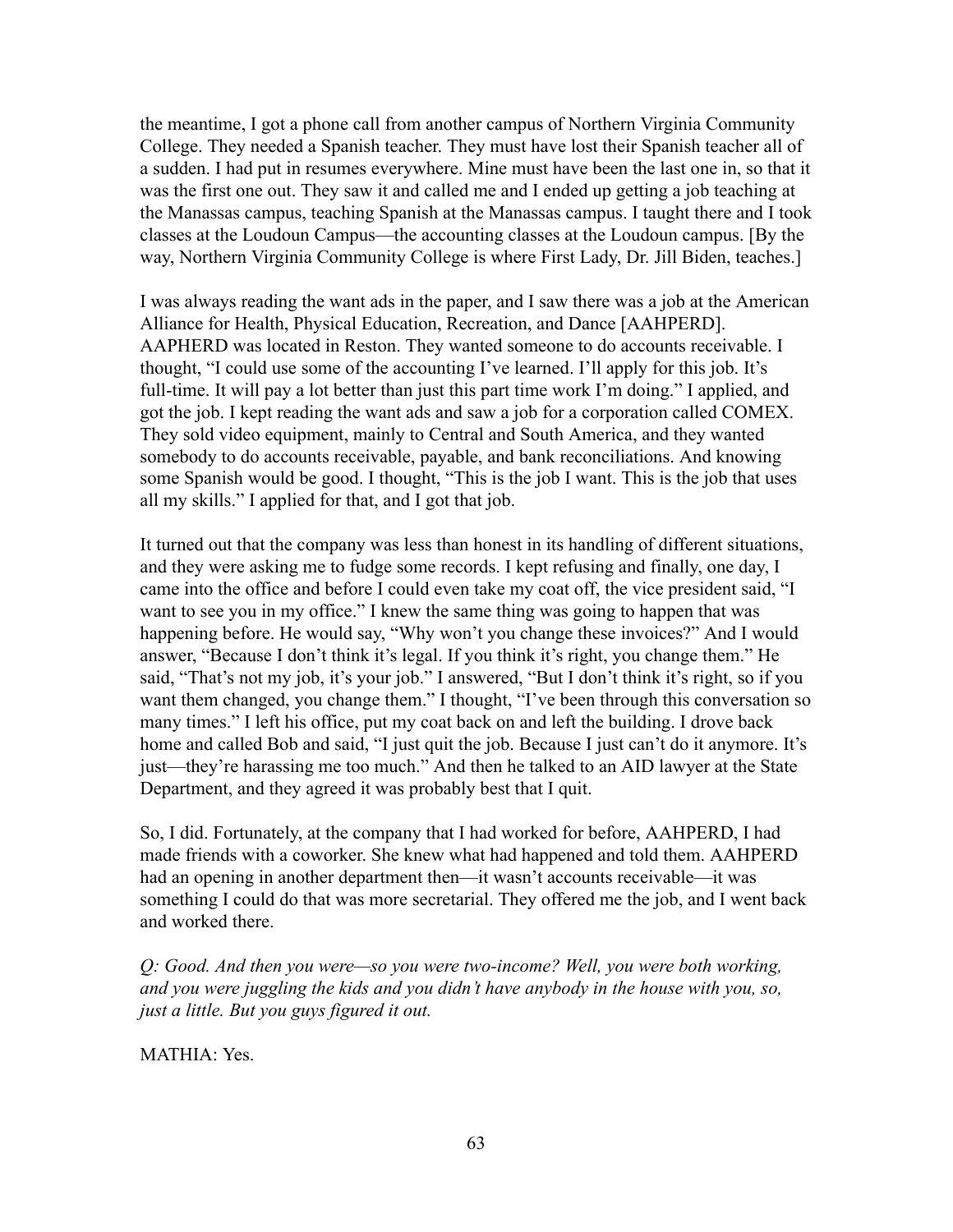*Q: Alright. Anything else notable? How did it come up that you were then going to go to Pakistan?*

MATHIA: Once Bob was told that it would be okay for Michelle to be in schools overseas—that they thought she would do okay—he put the feelers out that he was interested in being in USAID again. The very first mission to respond was Pakistan, and he accepted. After his acceptance, Costa Rica offered him a position. I told Bob, "You need to take the position in Costa Rica. That'd be much better for me. I know Spanish. I think Costa Rica could be a really good post for us. We've already visited there, and we really liked it." He told me he couldn't do it. He said, "I have to earn my way back into AID. I can't tell these people that I'm not going to go to Pakistan, I've got a better offer. I can't do that." I was really reluctant to go to Pakistan. But, in hindsight it was one of the best posts we ever had. We really, really liked it.

*Q: Good. So, we'll cover that next time, and I am dying to hear all about it. What year was it that you went to Pakistan, do you remember?*

MATHIA: Eighty-three. We were there from '83 to '89.

*Q: Okay.*

MATHIA: That was the post we were in for the longest time.

*Q: Okay, well I'll have to look back at my notes, because I've interviewed an AID person who spent a lot of time in South Asia and a woman named Beth Jones, a state department officer who considered—*

 $MATHIA: I'm$  all mixed up in your—

*Q: So, I'll just go back and look and see what dates that they were there. So, anyway, I'm going to stop the recording now. But I do want to thank you, we have been covering a lot of these lifestyle issues that affect families so much, and the officers too and it's not something that people really think about when they think about the career. They don't realize the cost or the complications or the, you know—for the families. So, I think it's a nice thing. But also, the opportunities, so––*

MATHIA: Right. That's much more important, I think.

*Q: Okay. Good afternoon, it's July 7, 2021, and we're continuing our conversation with Carol Mathia. And so, Carol, I think we're in the '80s and you're leaving Washington and you're going to a—what turned out to be one of your longest tours—in Pakistan. Is that right?*

MATHIA: Yes.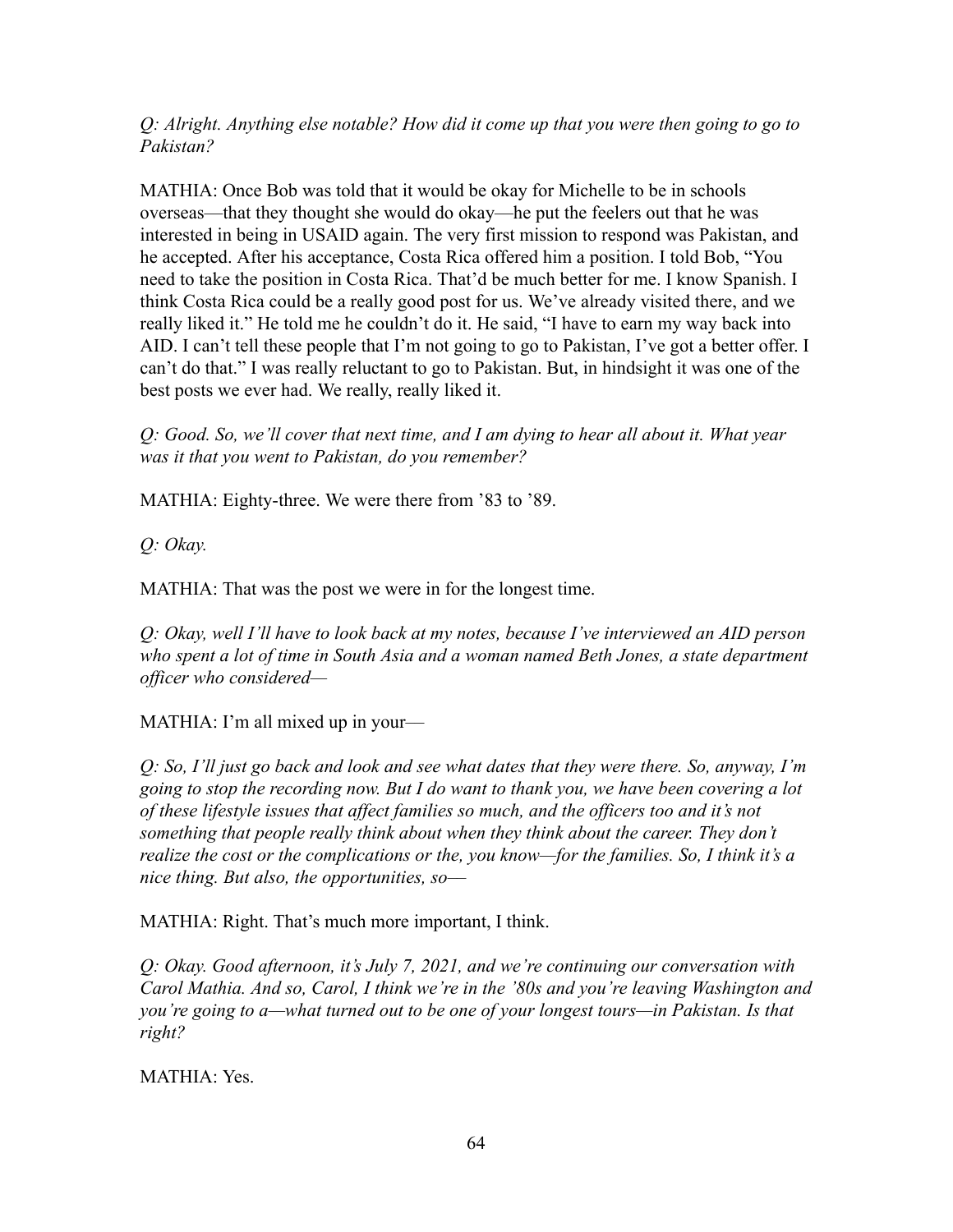*Q: So, why don't you go ahead, and I know that it was—at that time Pakistan was a fascinating place, there was a lot going on next door in Afghanistan there was a longstanding aid mission. And people have described living there in the—earlier too—in the '70s, '80s, '60s, have described it as being really a fascinating tour. But, really wonderful for families so—*

#### MATHIA: Yes.

#### *Q: So, why don't you go ahead and set the scene for us.*

MATHIA: Okay. At first, I was very reluctant to go. We were going back into the Foreign Service, and I was used to being in Latin American, and I knew Spanish, no Urdu, and was not looking forward to going.

#### *Q: You. I'm sorry, you froze a little. You said you knew Spanish.*

MATHIA: Yes, and so I really would rather have gone to another posting in Latin America. But then in hindsight I'm very glad that we got this post. I think it was really good for our daughters to be there at that time. It gave them a really good cultural experience and experiences with kids from all over the world. It made them learn to be very tolerant women, and it made them learn to be very happy that they were U.S. citizens when they saw how women were treated in other parts of the world. It made them be very tolerant of other cultures.

When we went there, I wanted to try to get a job teaching as I had at our other posts. I interviewed for a job at the International School of Islamabad [ISI]. By the way, it is now referred to as IS of I because of the current political implications of "ISI." It's a K-12 school. I was able to get a job teaching ESL to middle schoolers. There were only four classes, so I was told that if I wanted to be full-time, I'd have to also teach a typing class. It was with old, black, manual typewriters, and the book that we used for our timed typings was so old that a selection said, "When man someday lands on the moon-"

That's what we used, and the typewriters were always breaking down. It wasn't pleasant, but I only had to teach typing for one year. What is funny is that in high school I got all As and Bs, except for one C, and that was in typing because typing just came hard for me. If somebody at that time said, "Someday you're going to be teaching typing, and it will be in Pakistan," I would have thought, You're out of your mind, that's the strangest thing I've ever heard. But I ended up doing that. A couple years later—we were there five and a half years, and I taught the whole time—they asked me to teach typing again. They didn't have someone to teach it, and I said, "Oh, I will not teach typing again. Those machines are horrible, and nobody types on typewriters anymore. That's really silly. I'll teach keyboarding and word processing on computers, though." They agreed to my conditions, so I once again taught typing.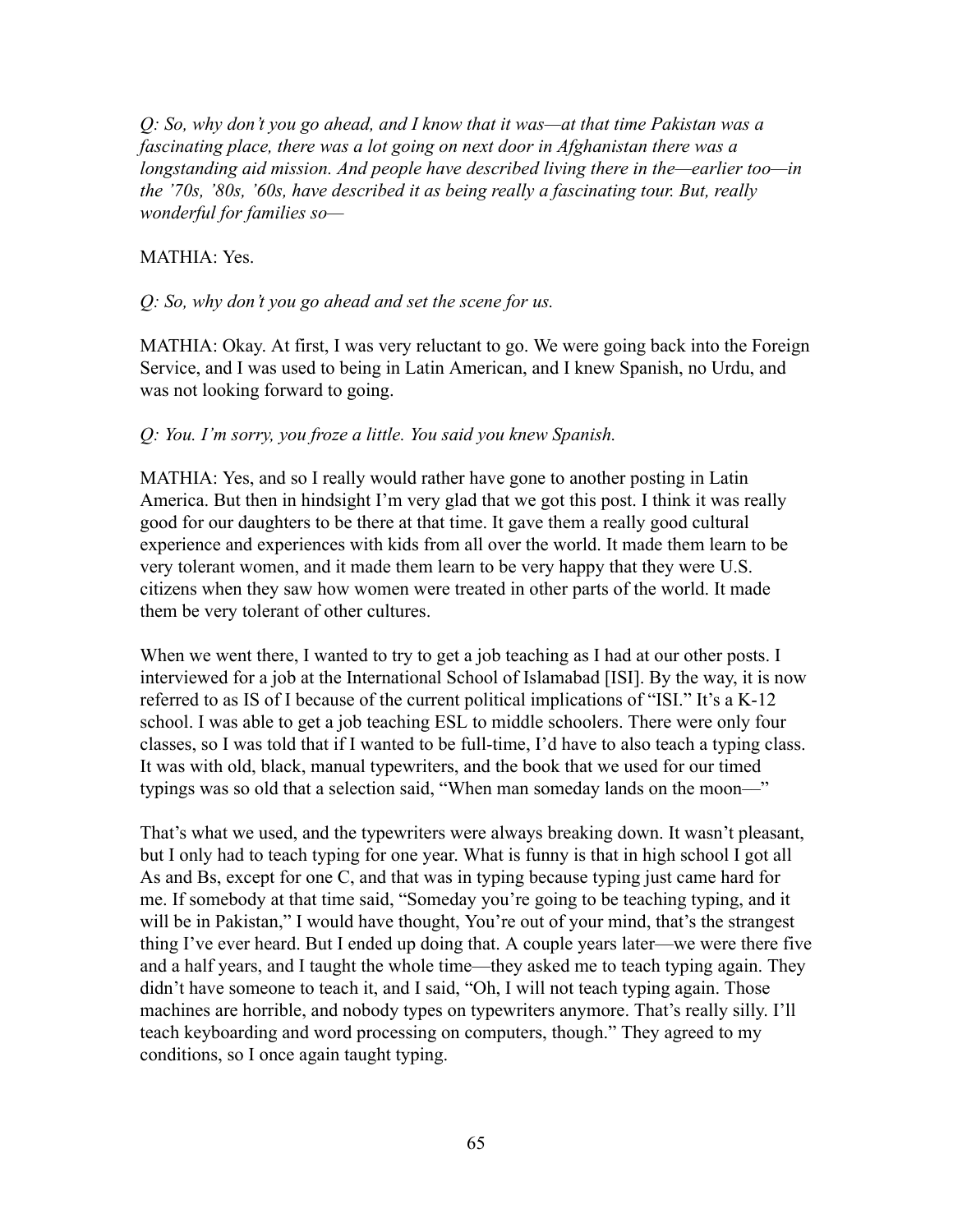It was an interesting situation because I taught in a classroom that had a plywood partition down the middle. We had computers on both sides. On one side the teacher, Doris Mohr, was teaching programming. On my side, I was teaching keyboarding/word processing. We would have electrical outages once in a while during class. When we had them, it was interesting to see how each class felt about them. Doris' students who were programming would get very upset because they hadn't saved as they were going along, and they'd lost all of the programming that they'd been doing. They would be very upset. Some would even swear. On the other hand, my students would be very happy and go, "Yay, yay! No timed writing today!"

I was very lucky in that whatever I taught, I was given free reign. When they had me teach ESL, they really didn't have any materials for me to use. I had to find my own and develop the curriculum for the classes. I was told that the Binational Center might have some books that would be useful. I visited there, and they supplied me with some very good textbooks that I found to be very useful. One of them was called, *Developing Writing*. The book had twenty chapters. Each chapter started with a reading about U.S. customs or places in the U.S. Sometimes the reading was in the form of a dialogue. Each reading was followed by grammar and mechanics lessons based on the chapter reading. Exercises were presented with each lesson. Once we were done with a chapter and all its exercises, I developed a chapter test to see how well the students had integrated the lesson. I used the book and tests I developed for a few years when I realized the tests I had developed to go along with the chapters might be valuable to other teachers who were using *Developing Writing*. I sent a copy of them to the English Language Programs Division of the U.S. Information Agency in Washington, DC. They decided to publish it as *Chapter Tests for Developing Writing* by Carol A. Mathia. I was pleasantly surprised to see that they put a nice "About the Author of the Tests" blurb on the first page of the booklet.

Sometimes teaching ESL was really a challenge. One year I had a class of only four Japanese students. They had virtually zero English, so I was starting from scratch with them, just pointing to different things, naming what they were and making elementary sentences about them. One day we were going over the color words. We'd been practicing them, so I said, "Today I'm going to give you different items, and you're going to tell me what color they are." I said, "Grass," and they replied "Green." Then I said, "The sun," and they said, "Red." And I said, "No, the sun is yellow." They all looked at me like, "No, the sun isn't yellow." Then I thought, "Oh, the flag, the flag. Their flag," And I said, "Oh, okay. The sun—you can consider the sun red and some people consider it yellow, just depending on the way they're looking at the sun. So, it's okay to say red too." I realized the culture you come from definitely determines how you use the color words.

Another time I was teaching my students the difference between "much" and "many." I taught them that you say, "We don't have much information about this." You can't count "information," so you say "much information." But we do have "many facts," and you can count "facts," so you say "many." I then gave them a series of words and said, "Tell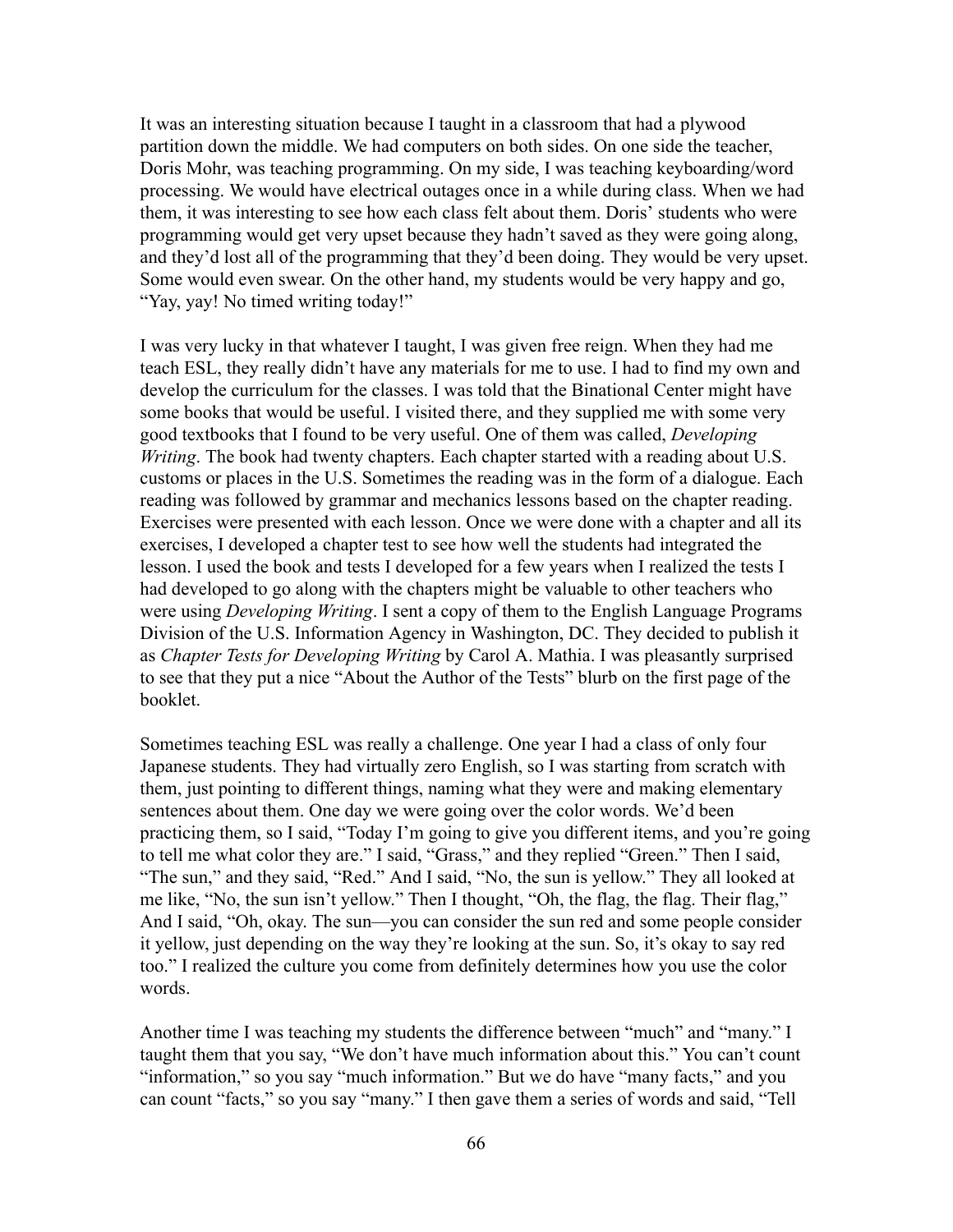me whether you use 'much' or 'many' with them." When we came to "rubber," a student said, "Many, many rubbers." And I said, "No, you can't count 'rubber.'" I said, "You could say, 'Brazil is a country that produces much rubber.'" And she said, "But Mrs. Mathia," and she took her eraser and she said, "you can say rubbers. Everybody in this class has a rubber. There are five rubbers in this class." My answer, "Oh, yes, if you're using British English, that's okay, you can say rubber and rubbers. But if you're in America and you want to buy a rubber, alway ask for an eraser, don't ask for a rubber." I didn't give any more information because I thought that was enough. They can eventually, on their own, learn the other meaning.

Something not too well thought out on the school's part was one year having me teach sixth grade through twelfth grade in the same class. They gave me all the students that were available at that period that needed to have ESL. That presented problems because sixth through twelfth grade is too large of an age span to be in one class. I had a twelfthgrade boy that was always trying to, I think, impress the younger kids and challenge me. He would come up with things that would be inappropriate. For example, one time he said, "I need to know the definition of a word, Mrs. Mathia. Could you tell us what 'fag' means?" I thought, "What do I do?" Then I said, "Oh, it's a slang word for cigarette. It has other meanings too, but that's the only one that you need to know."

One time I decided I was going to teach them about something we do in America, April Fools' Day. I always had written, in the upper left-hand corner of the board, when their next vocabulary test would be, and different important things they needed to know. I decided on April 1 they were going to have a vocabulary test, but it was really scheduled for a later date. I changed the date on the board so it said, "April  $1 =$  vocabulary test." The students came into class and I said, "Get seated quickly because we want to start the vocab test so we can then get some other things done." They insisted, "There's no vocab test." I said, "Yes, there is, look at the board. It says that there is a vocabulary test today. It's been scheduled." "No, there isn't," they insisted once again. I said, "Yes, there is." I handed out the papers and said, "Wait until everybody has theirs and then you can turn them over." They were very upset, but they did as I told them. Once everyone had their quiz, I said, "Okay, you can turn them over now." On the other side it said, "April Fool." I then explained to them what it meant. I thought that was a good way to try to teach them something from U.S. culture.

One year the administration came to me and asked me if I would be willing to teach a consumer math class. There were some students that were not able to pass the geometry or trigonometry classes, and they needed to have math credits for graduation. I said, "Sure, I can do that." At that time, they knew I was only two courses away from getting my AA in accounting. I was taking those two classes by correspondence. They then asked me if I could also teach an accounting class at the same time as the consumer math class. They had a programmed textbook that the students would use. They would sit in the back of the consumer math class and study it while I taught the students in the front of the class consumer math. If the accounting students had questions, I was available to answer them, and I would periodically give them unit tests.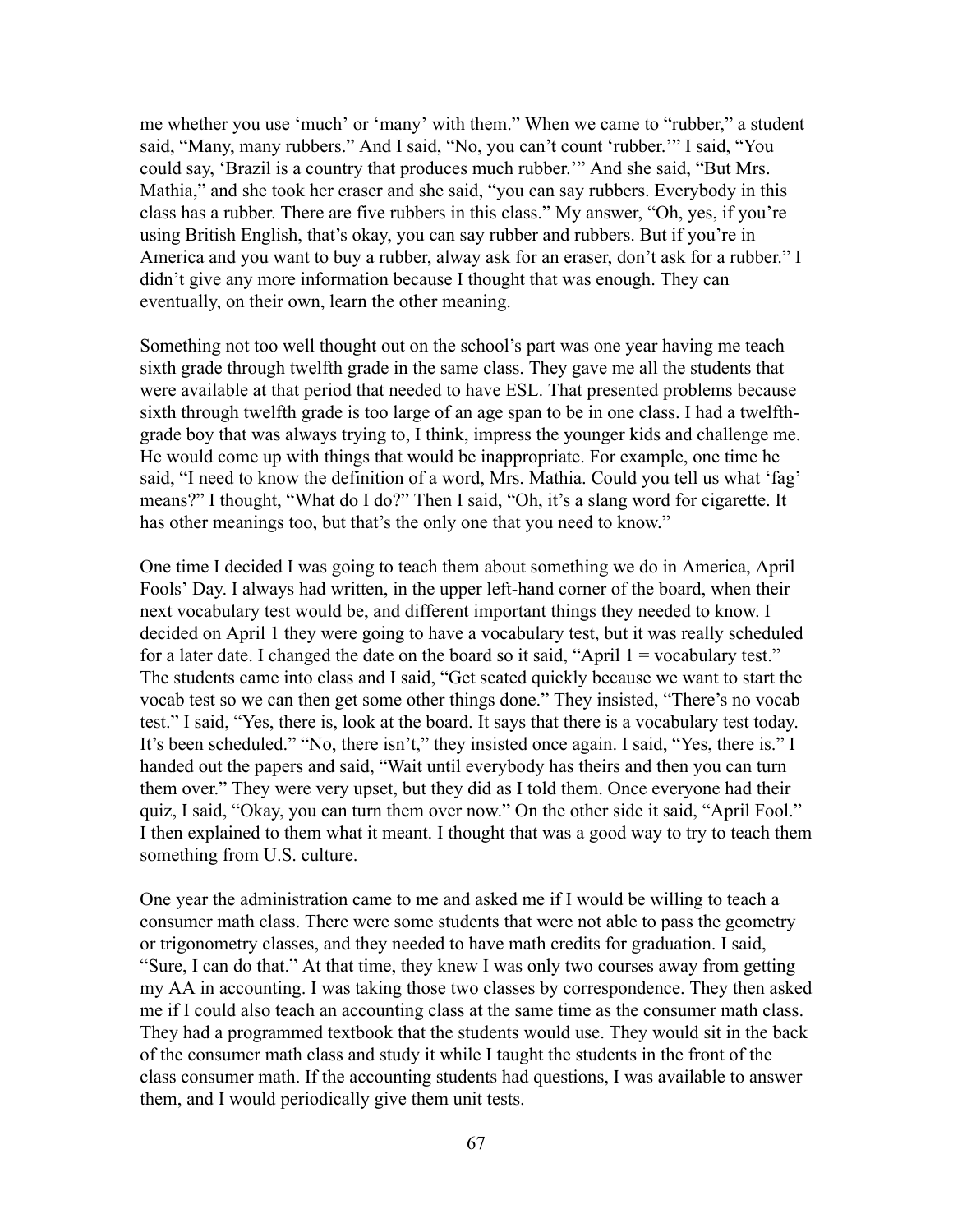In the consumer math class, I taught such things as how a mortgage works, how to write a check, how to balance a checkbook, how credit cards work, and what health and life insurance were. Some of the students that were taking accounting in the back of the room came up to me and said, "Can we take this class? It looks really useful." I told them I would see what the school administration thought. The students told me they were willing to study their accounting at home, so they could also have consumer math class. The school administration nixed it. They thought consumer math should only be for students who were having difficulty with higher math classes. The accounting students were disappointed, but some of them still listened to what was going on in consumer math and studied their accounting outside of class. At the end of the semester, I presented this whole case to the school board and said, "I think that this should be a class that's open to all students because the brighter students saw the efficacy of it, and they wanted to take it. I think you should offer it as an elective and also as a math class for students that need a math credit. They turned the idea down.

*Q: It sounds like what we would call a personal finance class now, right? You know.*

### MATHIA: Yes.

### *Q: And they're very, very useful. My son still complained that they didn't get one.*

MATHIA: Right. I complained that I didn't get one when I went to high school. I was glad I was teaching it. The administration didn't want to change the system. The accounting worked fine. I would just tell the students what day they would have a test, and they would take it in the back of the room. I would collect them, grade them, and go over them the next day in class while I gave the consumer math students a written assignment or free study hall which they appreciated.

I'm kind of slow to figure out when kids are cheating, maybe because I didn't do it as a student. But I finally realized by the last test of the semester that every time I gave an accounting test this one student didn't show up. He was always sick on that day. He'd come the next day and I'd have him, while I was going over the test with the other students, sit outside and take the test. He always got all of the multiple choice and true or false correct on them. But his journal entries were just horrendously not done correctly, and I thought, How can he get all these questions that have concepts about journal entries correct, but then he can't do the journal entries? Then I realized, "Oh gosh, somebody's been feeding him the answers."

It took me until the last test of the semester to figure that out. I gave the last test of the semester and true enough, he didn't show up for the test. The next day he came. In the meantime, that night I changed all the true and false questions—the order of them—so that if he memorized the answers his friend gave him, he would get them wrong. I did the same thing with the multiple-choice questions. He ended up getting forty-some percent. And he was very upset with me. He said, "That's not fair." I said, "It's the same test. It's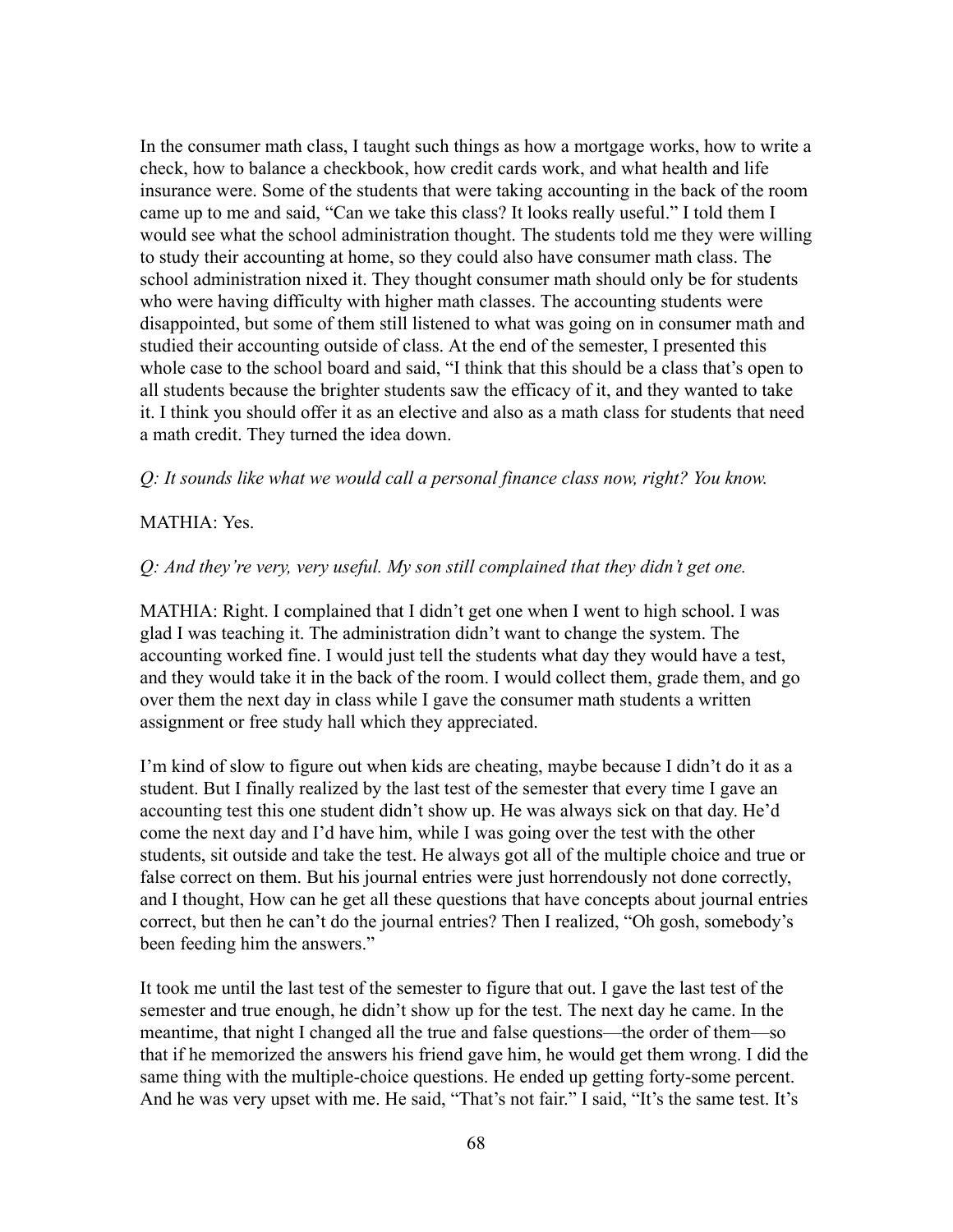the exact same test that everybody else had. It's just that the order was different." He said, "But that's not fair, you can't do that." He just was very, very upset. and I offered, "Should we go to the administration? To the principal and talk to him about it?" He said, "Yes, we'll do that."

### *Q: So, he had no shame or trepidation about the fact that he had been cheating?*

MATHIA: No, he felt that I cheated him. That I wronged him. He felt that when we went to this meeting, he was going to be able to present his case and I was wrong and he was going to be, you know, exonerated. We went to the meeting where I told the principal beforehand what had happened. The young man right away presented his case, "She tricked me, it's not fair. She tricked me." The principal was really good. He told him, "She didn't really trick you because she used the same test. It's just that it was in a different order. There's nothing wrong with doing that. She has every right to do that." I think he was very surprised. He thought that he was going to come out winning in that situation, and he didn't.

### *Q: Was he Pakistani?*

### MATHIA: Yes, he was.

### *Q: So, sort of entitled—entitlement.*

MATHIA: Yes. I was at a cocktail party one time and was talking to a person that worked for the United States Information Service [USIS]. I told him the story about this boy and how self-righteous he felt. He told me the same thing happened with adults. They gave them national ESL tests that were based on readings they had done in their courses. One time a test was given in which a good number of the students answered a literature question saying a man was unable to do a certain thing because "he had married the window." The correct answer was "widow." They realized you could buy cheat sheets for the test at the market, and this cheat sheet had a typo of "window" for "widow." It happens with adults too.

Another time that I saw a difference in their culture was in relation to lying. It was not seen as such a bad thing as it is in our culture. I do think it's becoming less looked down upon here in the States too because I can remember teaching at a public school in Goshen, Indiana. I was in my classroom after school one day, and I heard these two students walking down the hall. One said to the other, "It's not cheating if you don't get caught." And I thought, "Oh, it's happening here too."

Anyway, I was at the Friday market with my husband, and we were looking at carpets. I usually didn't do any carpet shopping. My husband was the real carpet shopper but I was with him that day. We stopped by and saw this one carpet that I thought was nice and I asked, "What's the size of this carpet?" The salesman said, "It's six by eight." I thought it didn't look that large. I always carry a tape measure in my purse, so I got it out and I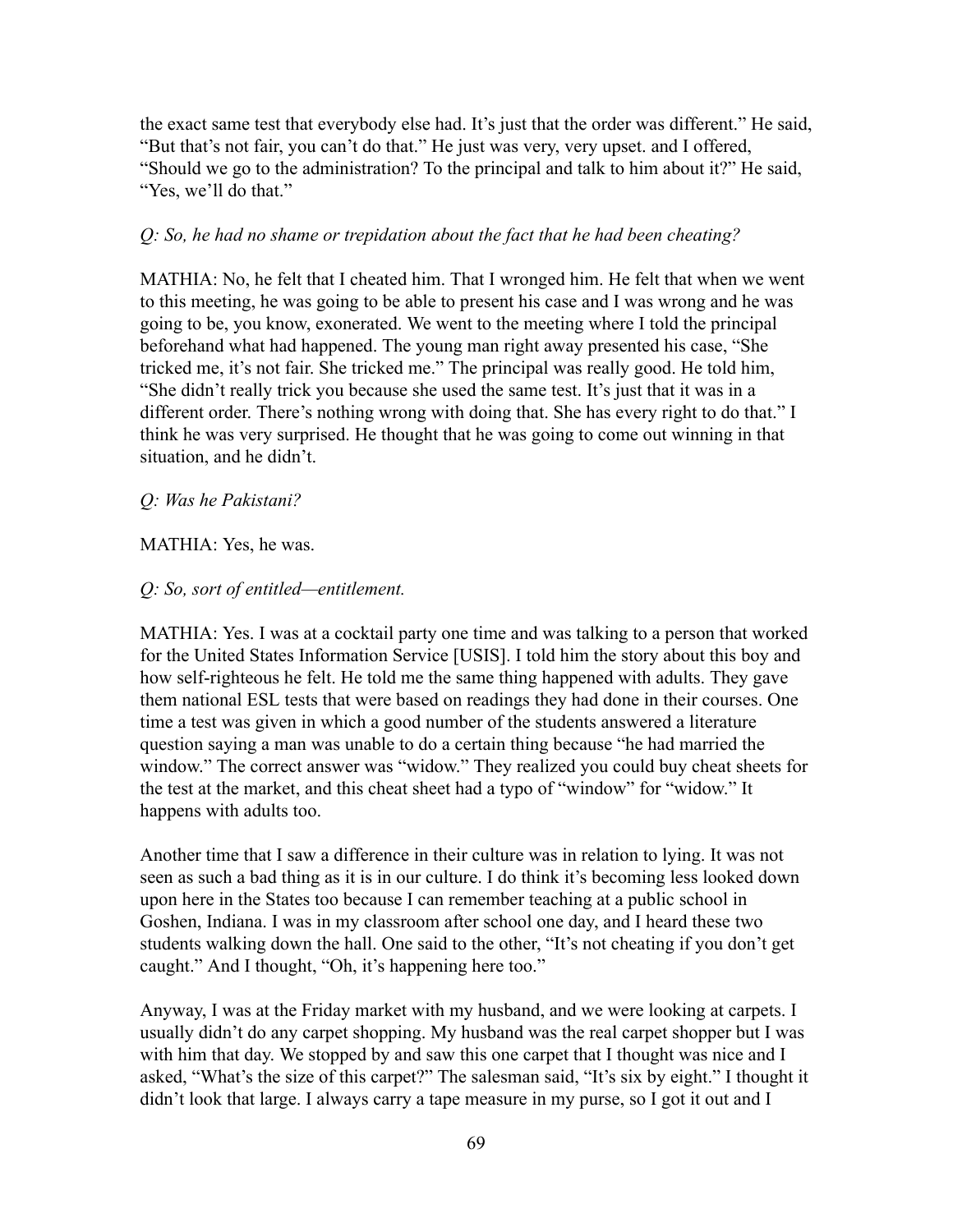measured it and said, "It's not six by eight. It's smaller than what you said. Why would you tell me it's six by eight when it's much smaller?" With the straightest face and no sign of embarrassment, he said, "Oh, but *memsahib* [ma'am], I gave you the flattering figures." And I thought, "Well, that's a nice euphemism." But it was just their culture.

The first time I taught typing, it was my very first class in the very first year teaching in Pakistan, and I had students from all different countries. I had one boy named Jibber, and another one named Zibril. They were from different countries, and I thought, I've got to be really careful because I don't want to accidentally switch the first letters of their names and say, "Jibril" and "Zibber" because those names don't mean anything to me. I have to be really careful with their names. Especially since as an ESL teacher I always felt it was very important to pronounce their names correctly. So, I thought, I've got to make sure I do this right. So, that part was a little bit of a challenge too.

When I "taught" accounting, the kids were in the back of the room. They were supposed to be quietly studying. I had a Canadian girl in the class. Her father was—I think he was from an NGO, but they had just come that year. She had graduated from high school in Canada the previous year. She was going to go on to university in Canada, but then her father got this assignment to Pakistan. Her parents felt that she was too young to be left in Canada going to school while they were in Pakistan. They decided to have her come with them and repeat her senior year. She already had a high school diploma, but they made her go to school at ISI. Consequently, she didn't have that much incentive since she already had her diploma. She didn't need to really study or pass her courses. She would come to class and talk to everybody in the back of the room who were supposed to be quietly studying their accounting. I would say, "It's not time to do that. Leave them alone, they need to get their studying done and you're disturbing the class up front taking consumer math, too." She'd apologize and get on task, but she disrupted quite frequently. Sometimes she would sit there filing her nails. She just was not the student she should have been. At the end of the semester, I think she made it all worthwhile with a comment she wrote. On their last test of the semester, I told them, "You can make comments about the class if you'd like." On her exam she told me she was sorry for how terrible she sometimes acted in class. She then added, "but I think that senioritis is like hepatitis and it's worse the second time around."

### *Q: Aw.*

MATHIA: I thought it was worth all the trouble she gave me just to read that comment. I burst out laughing and showed it to some of my fellow teachers.

To be able to stay abreast of what was happening in ESL and in reading, I joined the International Reading Association and tried to go to conferences if there were any in the area. I once went to one in India.

One year I helped a small group of students who were taking history in a regular class. The history teacher asked me if he could send them to me for extra help, and I consented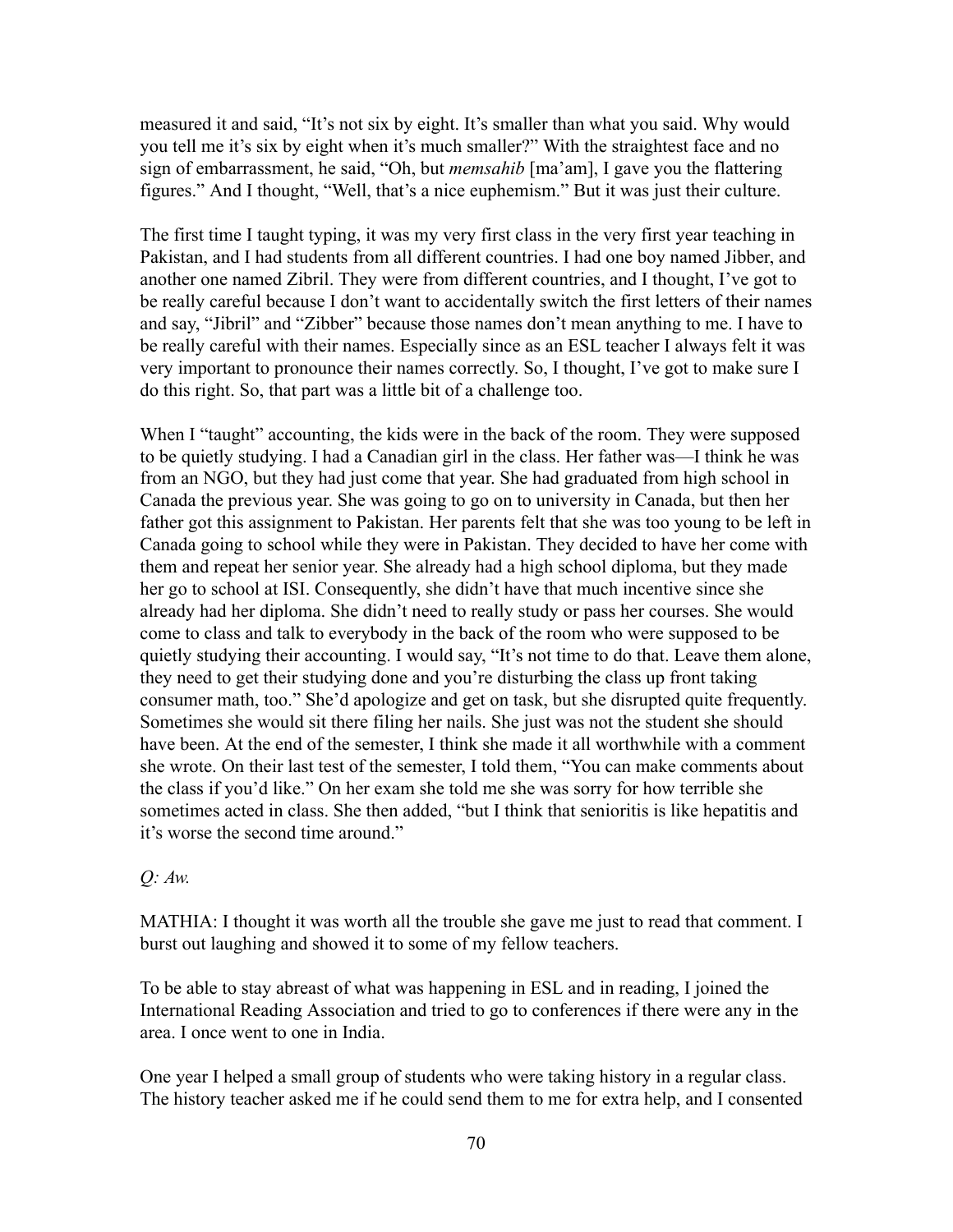since I had a free period at the time he wanted them to come. We worked on the exercises at the end of a chapter, and we found that some of the questions we just could not answer. The question and/or its answer was written, so that we could not understand. I knew that they had a different textbook than the rest the class had. It was supposed to be an easier textbook with less complex sentences and easier vocabulary. I realized the textbook was written with such easy vocabulary and such non-complex constructions that it ended up being more difficult for them to understand.

I had just read an article in an issue of the *Journal of Reading*, a publication of the International Reading Association. It dealt with how to evaluate the reading difficulty of textbooks. Most texts were evaluated by figuring the average number of syllables per word or looking at the number of complex sentences with the belief that texts that used smaller words and/or less complex sentences would be easier to read. The article disagreed with these methods and presented another method which they called Sentence Verification Technique [SVT]. This method had the student read a short selection from a textbook. Then they would read sixteen sentences and decide whether each sentence was old, an actual sentence or a paraphrase from the original reading, or new, a distractor sentence or a sentence from the original reading but changed so that its meaning was incorrect. I obtained a copy of the regular history text and copies of some textbooks used in the high school's basic and regular English classes. From those textbooks and the easier history textbook I already had, I developed SVT tests for each textbook. This took quite a bit of my time! I had my special history students take the "tests." If they answered around 75 percent of the sentences correctly, it meant that the text was not too difficult for them to understand. The results showed that the easier history text was really more difficult for the students to comprehend than the regular history textbook. I presented my findings at a school board meeting where they decided that the basic history text should be eliminated and all students should use the regular history textbook.

#### *Q: Well, that's good.*

MATHIA: Since we found out it really didn't help them.

#### *Q: That's good.*

MATHIA: Pakistan was the first post in which our daughter who had dyslexia would be in a situation with no special ed help. I made sure to let her teachers know that she was dyslexic. One year she was taking Spanish. She had taken a test that asked, *"¿Cuántos años tienes?*" How old are you? But in Spanish it literally means how many years do you have? Michelle's answer was, "*No tengo asnos porque vivo en la ciudad.*" I don't have donkeys because I live in the city. Her Spanish teacher came to me after school, and she said, "I've got to show you something. It's a good thing I know your daughter's dyslexic. At first when Michelle answered 'How old are you?' with 'I don't have donkeys because I live in the city,' I could not understand why she would give that answer. But then I realized that 'How many years do you have?' *'¿Cuántos años tienes?*' if it was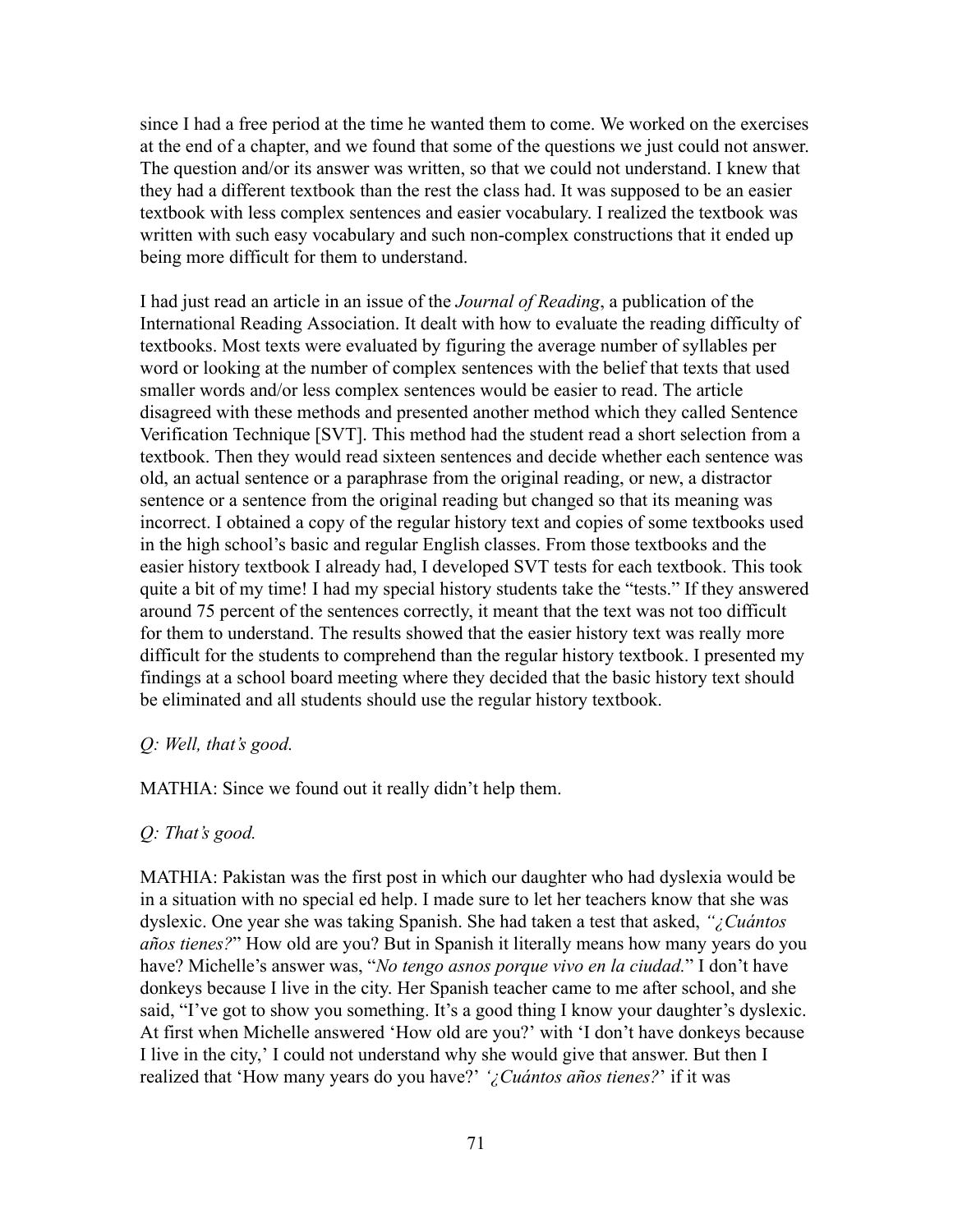'*¿Cuántos asnos tienes?*' it's 'How many donkeys do you have?' and so she read *años*, years, as *asnos*, donkeys."

### *Q: Case proven.*

MATHIA: Yes. She said she gave her partial credit for answering the question the way she thought it was. And I thought, "You should have given her full credit. I thought that was really good and creative."

# *Q: And showing how to understand the language.*

MATHIA: So, it's a good thing that the teacher knew she had dyslexia.

# *Q: Yes. So, what kind of house did you have when you were in Pakistan?*

MATHIA: When we came from the airport, they took us to a house and told us if it met our approval we could stay there. If not, we could look for another. It was a huge house. It had two stories. There were two bedrooms on the first floor and then two bedrooms on the second floor. I think it was made for a Pakistani family and then they decided to rent it out to the embassy. The reason I thought it was for a Pakistani family is that the bathrooms had spigots next to the toilet in addition to toilet paper holders. There was a spigot because in Pakistan they don't use toilet paper. They use their left hand and they clean themselves with just their left hand with water from the spigot. Since they clean themselves that way, they only eat with their right hand.

The master bedroom had an adjoining sitting area. The other upstairs bedroom our daughters shared. It also had an additional sitting area. And there was a big living area just as you went up the steps that led to both bedrooms with their individual sitting areas. In Islam since a man can have up to four wives, we thought the house was made with that in mind. The upstairs could accommodate two wives. The two bedrooms downstairs had a sitting area off of each of them, and each also had their own full bathroom just like upstairs.

*Q: So, that would be common if—you know, for you to live in a house like that in Pakistan because that was the tradition. And maybe the house was built some time ago. But did you know a lot of Pakistani families, at that time in the 1980s, where people had multiple wives in the same household?*

MATHIA: No, the only one we knew was our first servant who had had two wives. He had an older wife. I don't think she ever bore him any children, so he took a second, younger wife, and she bore him a little boy. In Pakistan most of the American ex-patriots who had servants had them stay in live-in quarters. They would get off one weekend a month when they would go home to their village to be with their family. That's what Rahim, our first servant, was doing. Then one Saturday morning we heard all this noise in the yard, and we didn't know what it was. We discovered that Rahim had brought his two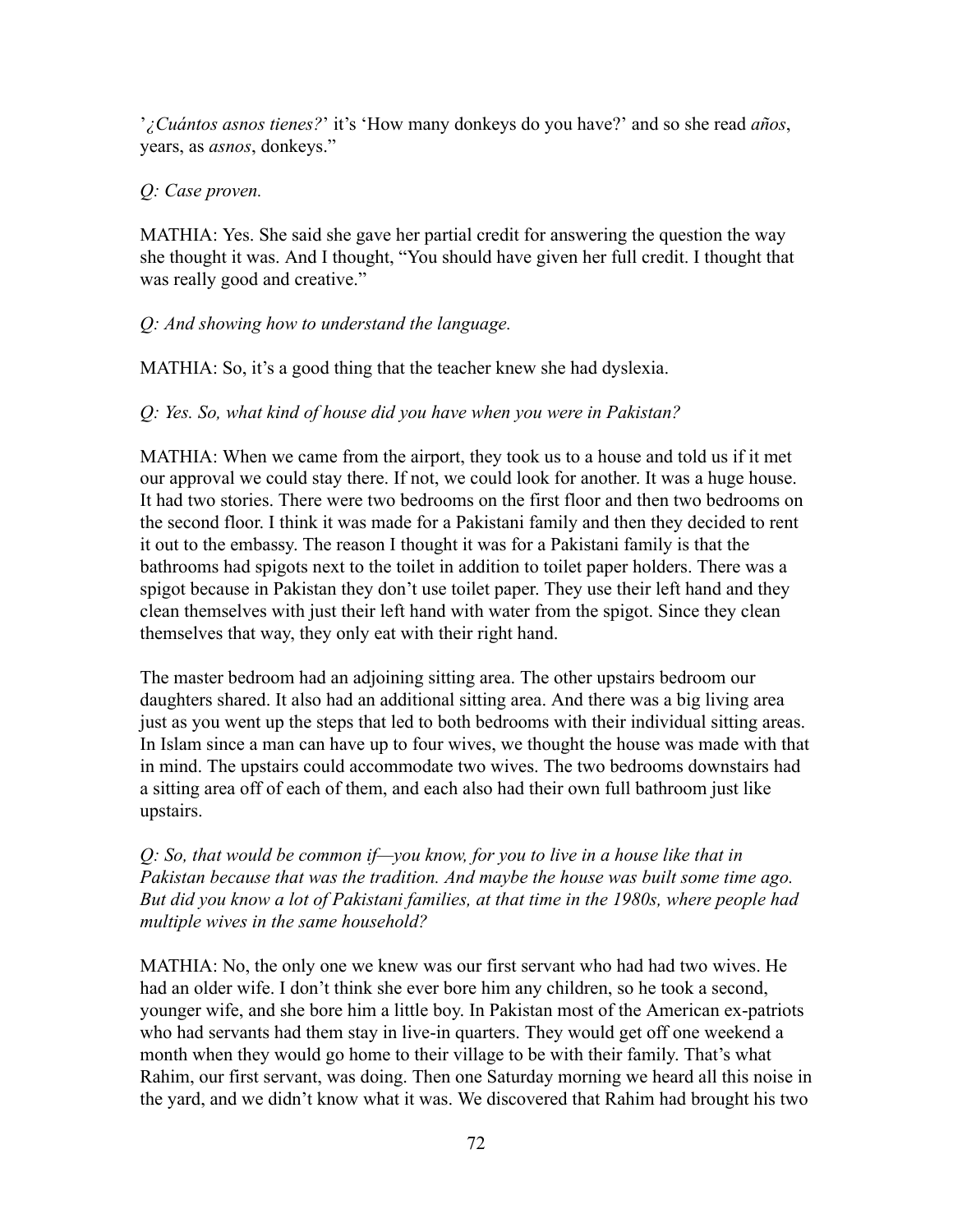wives and his son, who was just a toddler at the time, to live with him in his quarters, a very unusual situation. Early Friday morning, they were all out in our yard making noise. We didn't say anything at first, but then he let his son come into the house. The wives did not. They were out in our yard, but they never came into the house. Their custom with children that were not yet toilet trained was to let them go naked from the waist down. That's the way his son was the first time we saw him in our house. We found it disruptive to our lifestyle to find his wives in our yard at any time of the day, and his son walking around our house naked from the waist down. We told Rahim he had to choose. Either he found another job where the employers let him have his wives and son with him or he live by himself in his quarters.

He chose to leave us, so we had to get another servant. We had some friends, a Dutch man and his girlfriend, Fazi, who was a Pakistani woman who taught horseback riding. We took horseback riding lessons from her. Through her we met Case, her future husband, the Dutch man. Since he was going to marry Fazi, and he knew that we needed a servant, he told us we could have Stephen. We took him over once Case married Fazi. He was a Christian, which was very unusual for Pakistan. Stephen thought he was special because he was Christian. He assumed we would prefer him because of this. We let Stephen know that we considered all our servants [houseboy, gardener, *chowkidar* (guard)] equal, that his being Christian did not afford him any special privileges.

Stephen did not live in. He would go home to his family every evening. When he showed up each morning, he brought his crucifix with him and made a big show of leaning against a wall in the kitchen. He would tell our *chowkidar* and the gardener that we preferred him since he was a Christian, and they were Muslims.

He was working out okay, except that he was not very good at following instructions. His way was the right way. I taught him how to make meatloaf one evening after we got home from school. I had all the ingredients out, and I had him make it and bake it. It turned out fine. The next time we were going to have meatloaf I told him, but I asked him to wait for me to cook it one more time with him. On his own he decided not to wait. He had it already made. When we ate it for supper, it did not taste right. We had two dogs at the time, and we gave it to our dogs because it just didn't taste right.

The third time we were going to have meatloaf, I once again asked him to wait till I got home to help him make it. But once again, he proceeded without me and once again we had to feed it to the dogs. The fourth time, I asked him to have all the ingredients ready for us to make together when I got home. I said if he did not wait, there would be consequences. That time he had all the ingredients out for making the meatloaf. We realized that he was putting graham crackers instead of soda crackers in the meatloaf. That's what made it taste like dog food. I told him he was using the wrong kind of crackers. He answered, "Well, *memsahib* [ma'am] you only said crackers."

*Q: He was cheeky, huh?*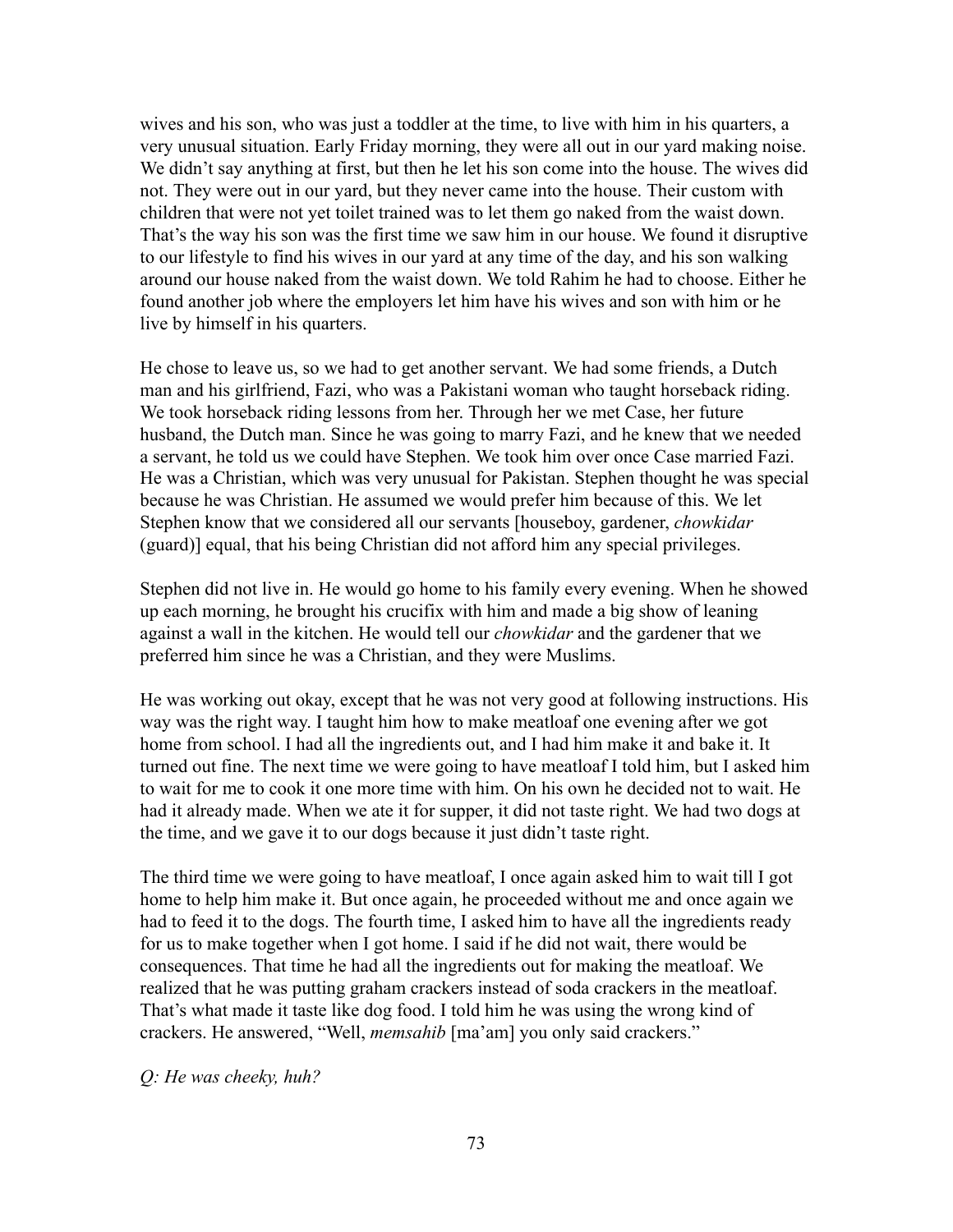MATHIA: Yes, he was, and even more than cheeky. As I said before he did not live in like most servants. He lived in the city and he would ride his bike to work and back home in the evening. After supper he cleaned up the kitchen and then rode home after the evening meal. I was teaching Stephen my recipes to make. They always contained enough ingredients to supply two family meals. I liked for us to have a newly cooked meal on Monday with leftovers on Wednesday and a newly cooked meal on Tuesday with its leftovers on Thursday. But the Monday and Tuesday meals were no longer large enough to have leftovers on Wednesday and Thursday. At first, I thought since the girls were getting older, they were eating more. So, I increased the amounts of ingredients, and we still did not have enough leftovers for second meals. Then one evening we stayed in the dining room for longer than normal talking to our daughters, and we saw Stephen through the dining room riding his bicycle home. On the back of his bicycle was strapped the soup pot from the soup that we had had that day. Then I realized why we didn't have enough leftovers. He was taking them to his family. We finally let him go and were once again without a servant.

#### *Q: It gets a little complicated.*

MATHIA: Yes, we finally got a third servant who worked out very, very well. A husband and wife who were teachers at ISI were going to be leaving post. They had a servant and I asked if we could take him over once they left. They consented, and the saying, "Third time's a charm" rang true in this case. His name was Abdul, and he was just a divine man. He was able to cook my recipes and other American recipes he learned from working with other Americans. He even offered to make us Pakistani food but much less spicier than normal since he knew we couldn't eat it. After that, we usually ate a Pakistani meal once a week. The first time he cooked a Pakistani meal for us, I told him not to make it so spicy, and I gave him my tin of curry from the States. He smiled politely and said, "Oh, no *memsahib* [ma'am] I won't use your curry. I want to use my curry." He did and the food was just right for us.

He made some very, very good meals for us. And he was really good with the girls. Sometimes we'd have to go to a cocktail party at night. Instead of going to his room, he would stay and watch the girls. We'd come back many times, and he and our youngest daughter were playing cards. She taught him how to play some card games, and they would be playing cards together. He was just a very nice man. When he first started working for us, he had nine children. He told us that his wife was having medical problems. We had a USAID friend who had married a Pakistani doctor. We had Abdul bring his wife back from the village, and I took her to the doctor. The doctor told Abdul's wife that she was going through menopause, and she prescribed some vitamins for her to take.

Later on, I asked Abdul how his wife was doing and he said, "Oh, she's fine, and we just had our tenth child." The doctor was mistaken. Abdul's wife wasn't missing her periods because she was going through menopause. She was pregnant with their tenth child. When it was soon time for us to leave post, we decided to take a trip to Abdul's village.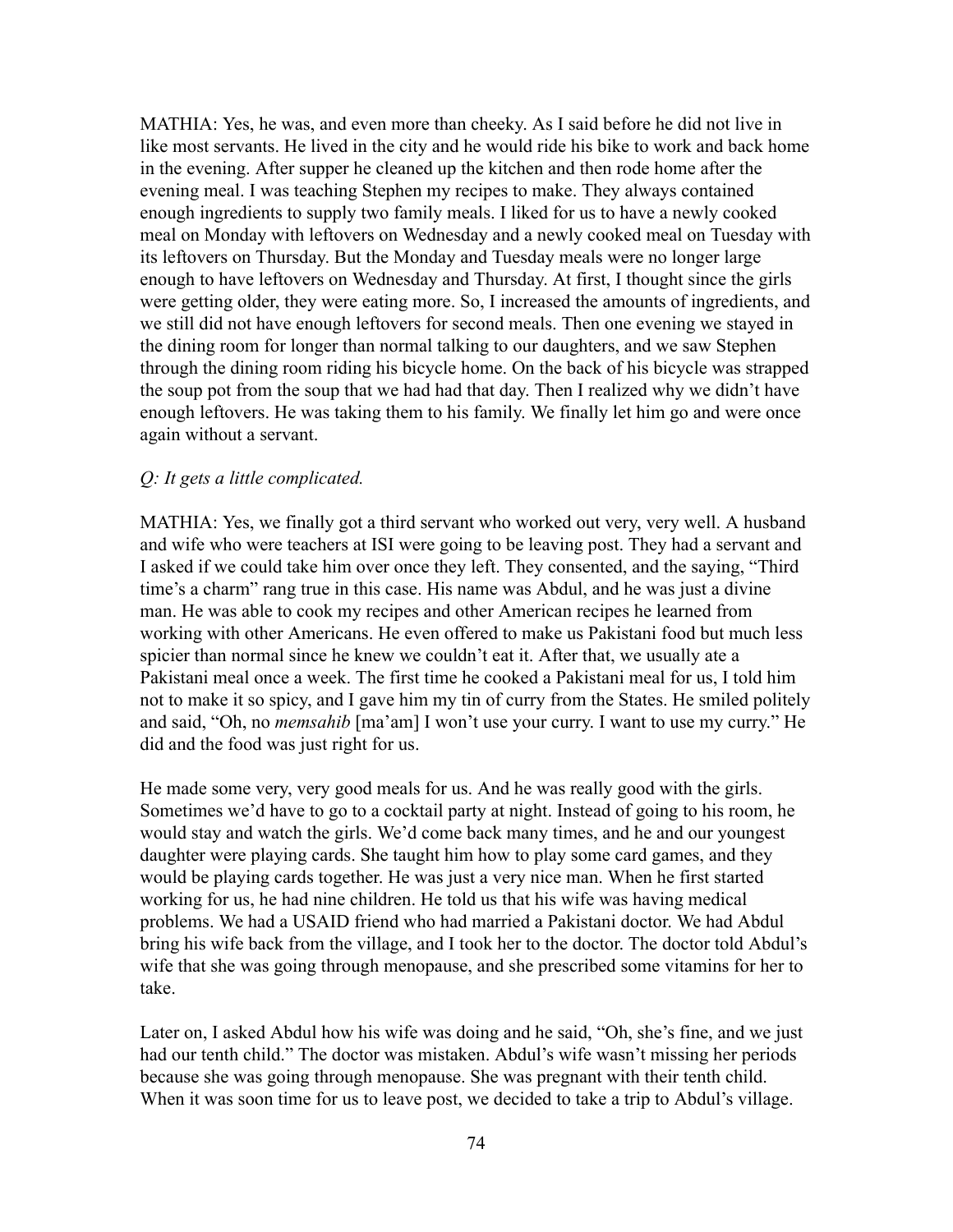Oftentimes, he had asked us to make a trip to his village. We thought it would be a good thing for the girls [and Bob and me] to experience, so we got a four-wheel drive from the embassy and drove up to his village. We even had to ford a stream to get there, and the thought went through my mind, "He does this once a month on a bus? This trip is really something." It made me appreciate him even more.

When we got to the village, he was so happy to see us. He lived in a compound along with some of his sons and daughters who were already married and had children of their own. We went around meeting all of them, being introduced to them. He took us into his home and proudly showed us his living quarters. In one corner he had a TV, but it had a cloth over it to protect it. It was a TV that we had given him when we came back from one of our home leaves. He was very proud of it and said, "I take very good care of it." The girls got to meet some of his daughters and granddaughters. Some were wearing clothes that our girls had outgrown and given to Abdul for them. They also saw some of the toys they had given Abdul. It was a good experience for the girls to see how humbly Abdul lived and how they had helped him and his family.

# *Q: Now Islamabad, it was a pretty big city, right?*

MATHIA: Yes, it was. In fact, that mission was the largest mission in the world at the time. Only Egypt was a larger mission. The main reason the U.S. had such a big presence in Pakistan at the time was due to the war in Afghanistan next door. We wanted the Pakistanis to help us out with that. USAID was not responsible for any military assistance [forbidden by U.S. law] but it was giving Pakistan a lot of economic aid. The U.S. government was supplying the Mujahideen with weapons and Pakistan was a good place to store them before they were needed.

#### *Q: Was AID helping with the refugees?*

MATHIA: The USAID Pakistan mission did not directly help the Afghan refugees in Pakistan. We did have a man in the mission, Larry Crandall, who was stationed in Pakistan due to the war but he was giving aid to Afghanistan. Probably some of that aid went to refugees.

#### *Q: Was AID—*

MATHIA: AID in Pakistan was building schools and giving other types of aid. One of Bob's projects was to get some farmers to stop growing poppies—to replace the crop with tomatoes or potatoes. The project was successful. Once when visiting a potato farm, Bob took a picture of one of the proud potato farmers. That picture was published in an Urdu newsletter.

USAID projects were done in hopes that Pakistan would be willing to take in the Afghan refugees and stockpile U.S. weapons for the mujahideen.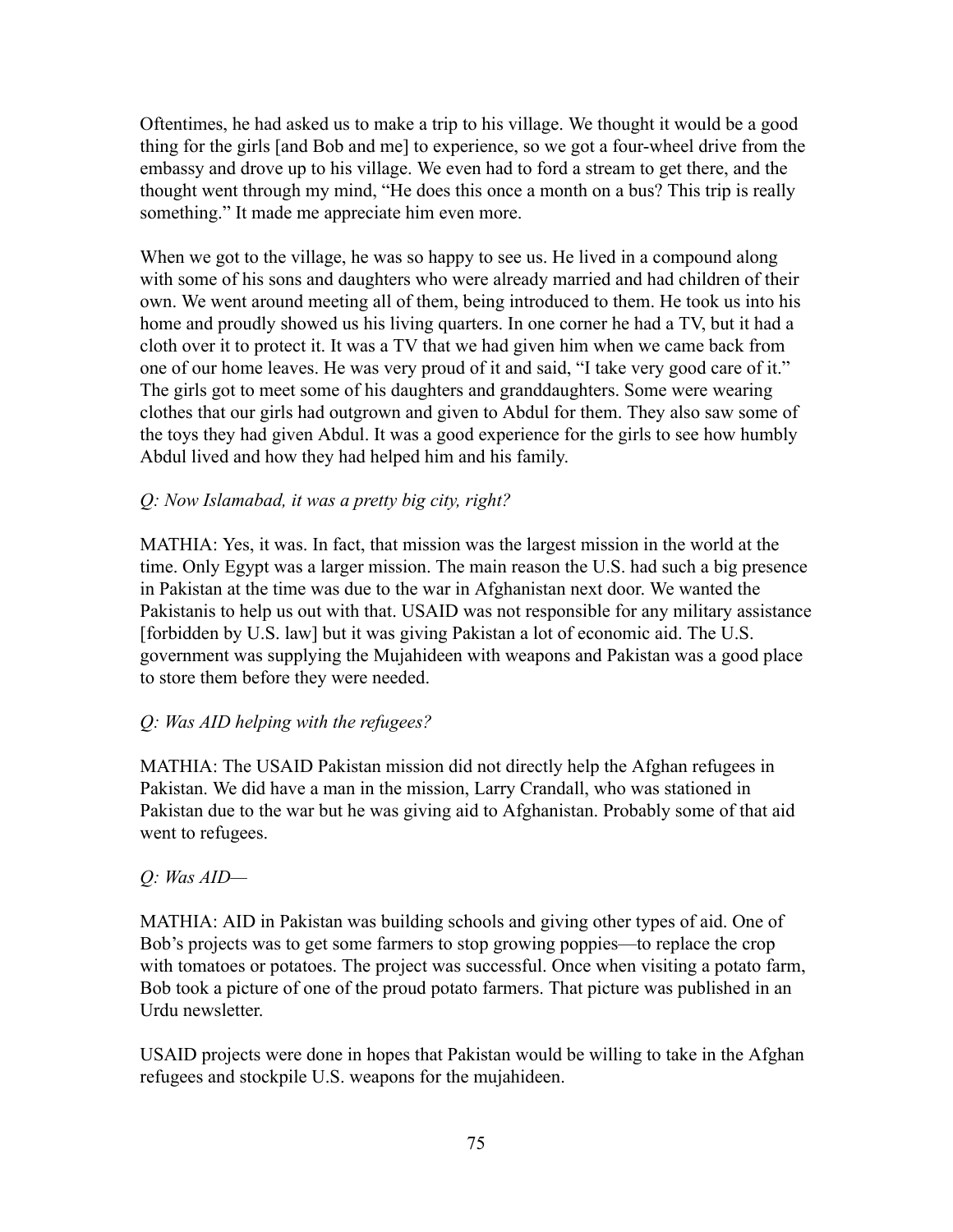*Q: No, but with the refugees. Were they able to help with the refugees?*

MATHIA: Not directly.

*Q: I was reading one of your stories, and it talks about wild boars, geckos, wasps, and snakes. But you were in the middle of the city?*

MATHIA: Yes. Because Muslims don't eat pork, the boars ran wild. Once a friend had an encounter with a boar and her car. It ruined her car. Bob went wild boar hunting once with some Pakistanis and other Americans. Sometimes when you went to the market to get your meat, the butcher would say, "Do you want bacon? I have bacon if you want bacon." They knew that the Americans ate pork.

Once I was giving a dinner party and I asked the butcher for some beef, so I could serve roast beef. I thought he gave me beef, but it was really buffalo. I was very upset that my dinner party was ruined.

*Q: Water buffalo, right?*

MATHIA: Yes. And it was awful.

*Q: Was it different? Was it gamey?*

MATHIA: Yes, it just did not have the right flavor at all. I went back the next day with it and said, "I served this to my guests and you told me that it was beef, and it was not beef."

*Q: Uh-oh.*

MATHIA: That reminds me. Some of the people in the mission bought raw milk from a man that would deliver it to them by motorcycle. They would boil it before drinking it since it was unpasteurized. They preferred that to having powdered milk from the commissary or getting milk in town. But one time a friend told us he was at the market early one morning and saw the man who delivered the raw milk. He saw him walk into the market, buy some milk in cartons, and then go outside and empty the cartons of milk into the container he had on his motorcycle. So, his customers were not really buying raw milk.

*Q: Another cultural thing, yes.*

MATHIA: Yes.

*Q: Some of these countries—maybe not so much Pakistan, I think about it with Iran sometimes—with Persians—sometimes they talk about how everything's a negotiation*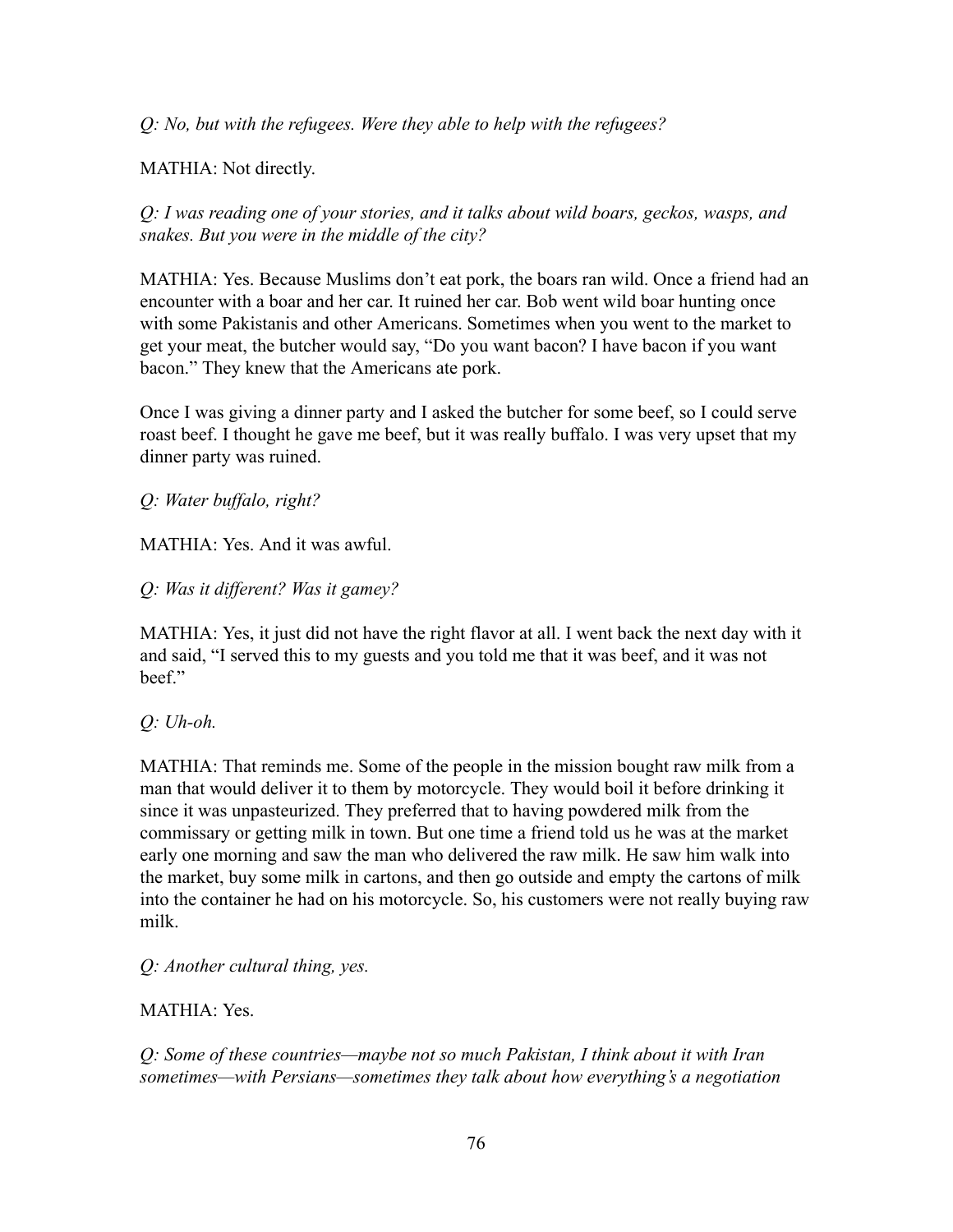*and everything's a haggle. And when you reach an agreement, that's just the beginning of the negotiation. So––*

# MATHIA: Yes.

*Q: But you also wrote that your husband liked to shop for rugs.*

MATHIA: Yes, he did.

# *Q: Did he like that whole bargaining—*

MATHIA: He liked that very much, yes. He liked spending a whole day talking about, looking at, and haggling for rugs. He would have tea with the merchant, chat about this and that, talk about prices, and then finally make a purchase. And sometimes not make a purchase. He thought that was fun to do. It did not interest me at all, so he would go "rugging" with another friend in the embassy, a woman. Once his friend—the woman—and another woman were looking at rugs in a merchant's house. The man said he had an errand to do, but they could stay if they wanted to keep looking at his rugs. So, the two women stayed. They then decided they were ready to leave before the merchant returned, but when he left the house, he had locked them in. It was the custom for men to lock the females in the house when they left it. These two women had to wait until he came back to let them out.

# *Q: And that was just the custom.*

# MATHIA: Yes.

*Q: Nothing nefarious, I guess. Something you wrote got me thinking. You said there were no safe restaurants to eat in.*

# MATHIA: Yes.

*Q: So, you meant safe in terms of the quality of the food, or safe in terms of security?*

MATHIA: The sanitation. Once, I was sitting in the car waiting for Bob. It was near a Pakistani restaurant. I saw a man come out of the restaurant to wash some dishes. He went to this area that was just a tub with water in it. He went there and rinsed the dishes off and then took them back into the restaurant to be used again. I am sure the bucket of water was filthy. The only place we ate besides our house was other expatriate's houses and the American compound. There it was okay to eat.

There was not that much entertainment-wise to do in town. Pakistan was a dry country. If you wanted alcohol, you bought it from the commissary and consumed it in your home. Because of this we ended up having dinner parties and after the dinner party we played games like Trivial Pursuit. I remember one time we had some friends over and we were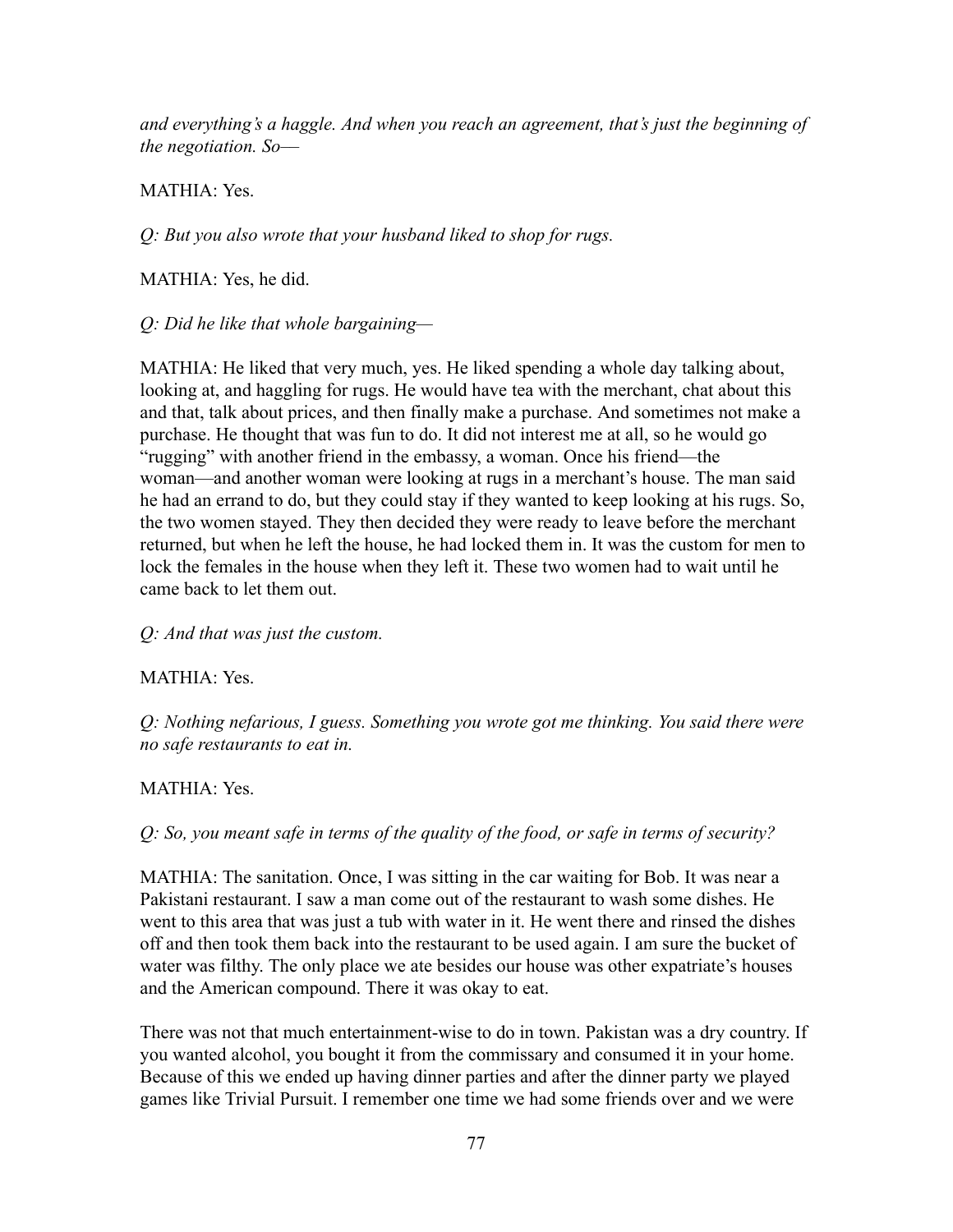eating pizza that Abdul had made. He made really good pizza. He had the dough on the cookie sheet with the sauce and cheese already added. Then each person put extra ingredients like olives, mushrooms, or pepperoni on their portion then Abdul put the trays in the oven to bake. After we ate our pizza, we played Trivial Pursuit. Virtually the only time I drank beer back then was when I had pizza. So, I had had a beer that evening. Afterwards, when we were playing Trivial Pursuit, the first question I got was, "Which one of the Wright brothers was the first to fly?" And I said, "Well, it's either Frank or Lloyd." Because I was thinking of Frank Lloyd Wright, the architect instead of Orville and Wilbur Wright, the aviators.

#### *Q: It was Wilbur, right?*

MATHIA: No, it was Orville. I thought one of the men at the house that night was going to fall off his chair laughing when I gave that answer. I had the wrong Wright. Anyway, he got a good laugh because of it.

We had some really good get-togethers. For Thanksgiving we had a lot of people over potluck. At our house one time we provided the turkey, and everyone else brought something for a complete dinner. After we ate, Stan Stanfield, an elderly bachelor working at the mission, suggested we hold a badminton tournament. We had a badminton court set up in our side yard. He picked different adults and kids and got them all together as teams, so that it would be an adult and a child playing against another adult and a child. Everyone played in that tournament. I don't remember anyone sitting out. It was just so much fun. Everybody had a good time. I don't even remember who won, but it turned out to be a very nice spur of the moment thing. It was nice making our own fun. Sometimes I think that is why we consider Pakistan our most rewarding post.

#### *Q: Did AID folks stick to themselves or did you have a lot of friends with the embassy and State Department and other agencies?*

MATHIA: We had friends from the State Department also and then from the school too since I taught there. I taught with Laura Byerlee, an American, who was a high school science teacher at ISI. We became good friends. Her husband, Derek [an Australian] worked for the International Maize and Wheat Improvement Center [CIMMYT]. It's based in Mexico. They work with maize and promote good agriculture throughout the world. They had a daughter and a son about the same ages as our daughters. They liked to travel. One time we traveled in two separate cars to the Swat Valley [where Malala Yousafzai is from]. I think Derek had some meetings up in Swat, and we went with them and stayed a couple days. They stayed a little bit longer, so we had to drive back to Islamabad without them. It was a little bit scary driving back home because we didn't speak Urdu. In that area, people didn't speak any English like they did in Islamabad. The signs were also all in Urdu in Arabic script, no English like in Islamabad, so we had to follow the paper directions we had. No GPS [Global Positioning System] back then, so we had to follow our written directions to get home. If we had gotten lost, we didn't even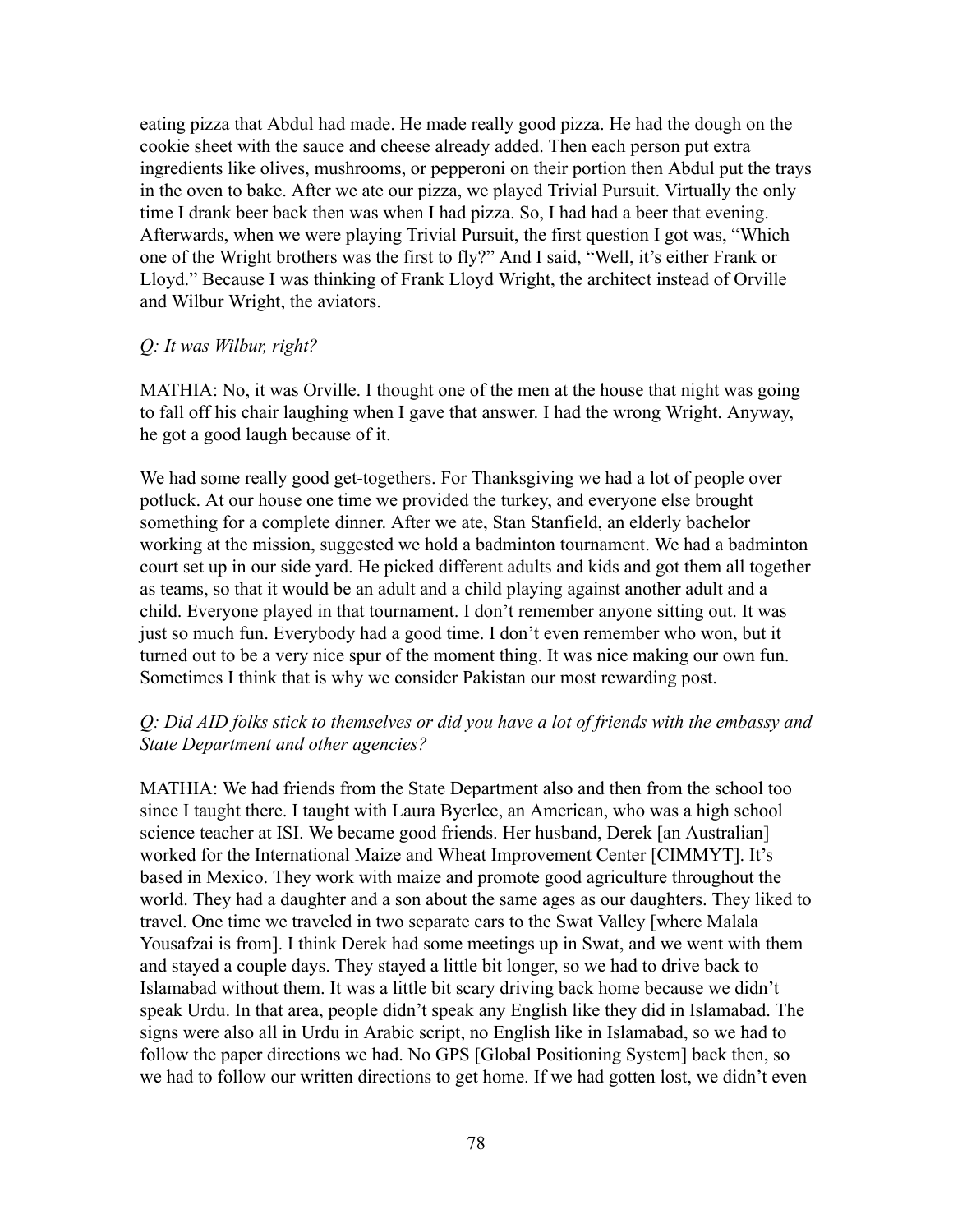have a way of explaining who we were or where we wanted to go. It was a little scary driving back alone, but we did okay.

*Q: In April 1988 there were bomb attacks on the school that you worked at. Is that right?*

### MATHIA: Yes.

### *Q: Did you find out who had done it?*

MATHIA: No, we don't really know. When we were in Pakistan, we were able to save a lot of money because we got 5 percent Sunday pay. Since it was an Islamic country, Friday was their holy day. So, we got off on Friday and Saturday, and Sunday through Thursday was our work week. Because of that supposed inconvenience, they gave Bob a 5 percent premium on his pay. Also, because Pakistan was considered a hazardous duty post he got an additional 15 percent premium. At first, I thought, "I'm happy to have that, but I don't really see why we need it." We did have a *chowkidar* that was there for twelve hours a day guarding the house. He would sit in a chair in front of the house. What he did best was open the driveway gate. When we got home from work, we honked our horn, in case he was asleep. That way he knew it was time to come and open the gate for us. They were our automatic gate opener.

While we were at post, the guard service changed from twelve to twenty-four-hours because of incidents that had happened while we were there. The first reason was that on April 14, 1986 the United States bombed Libya since Libya had been sponsoring terrorism attacks on both American citizens and troops. Those of us living in Pakistan were a little worried about Libyan retaliation. In Pakistan our license plate revealed what country we were from. For example, the United States was 64 and Libya was 52. We even had a list in our glove compartment that showed which numbers represented which country. When the American teachers at ISI were told of the U.S. attacking Libya, we were a little worried about driving home in cars that identified us as being from the United States. We cut out pieces of cardboard the size of our license plates, wrote "Applied For" on the cardboard and tied them around our license plates. We found out a couple days later that the Libyans in the country were a little worried about the Americans, and they had been covering up their plates to hide the 52s that designated them as Libyans.

On August 17, 1988, another incident happened. U.S. Ambassador Raphel and President Zia-ul-Haq along with twenty-nine other people were flying back to Islamabad after a visit to a village in Pakistan. The plane they were in blew up. It was never determined what caused the explosion. There were investigations by both Pakistan and the United States. One of the theories posited by Pakistan was that the people in the village had given a basket of mangoes to the president as a gift and that there was a bomb in it that was set to go off.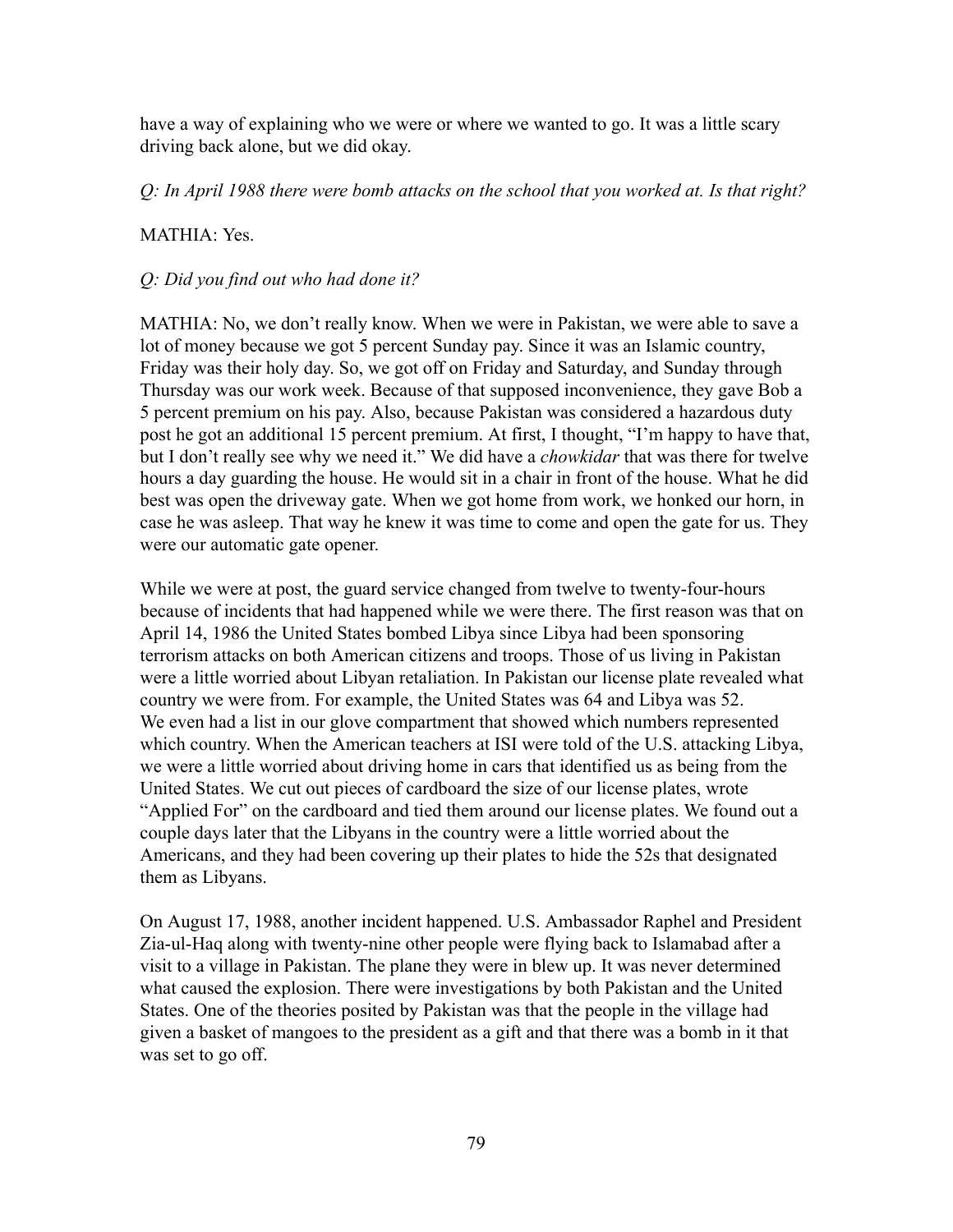We had a memorial service for Ambassador Raphel on the U.S. embassy grounds. I went to the service. The next day at school some of my students said, "Mrs. Mathia I saw you on TV." Local reporters/photographers had come and filmed the ceremony.

A very well attended funeral was held for President Zia in a mosque that was close to our house. It was a huge mosque, still in the process of being finished, financed by Saudi Arabia for Pakistan. We were watching the procession of mourners on the way to the mosque on TV. It was estimated there were probably about a million people in the procession.

I told Bob I thought we should join the procession of mourners at this historic occasion. I put on a *shalwar kameez* (traditional attire), and we soon joined the procession of mourners since they were so close to our house. As we were walking along, some of the men started making comments in English such as, "Why is this woman here?" I then realized there weren't any women among the mourners. Bob and I decided to leave the procession and head back home, not wanting to start an international incident.

*Q: Obviously, it was really tough to have the ambassador killed in a plane crash along with the president of the country.*

### MATHIA: Yes.

*Q: Was there any draw-down? Did the State Department take any families out?*

MATHIA: I don't believe so, no.

*Q: And was there any counseling and resilience training?*

MATHIA: I think the fact that both an American and a Pakistani were killed helped the situation. But, yes, it was very shocking to have happened.

Right before that in April—that happened in August—on April 10, 1988, we were in school, and I was teaching an ESL class when all of a sudden, I heard some explosions. I looked out the window, and I saw these flashes of what looked like fire. I thought, "I don't know what this is but it sounds and looks pretty bad." One of my students in that class was an Afghan boy whose father was one of the Mujahideen leaders fighting in Afghanistan. The boy had lived in Lahore which was on the border with Afghanistan where there were often bombs going off. The Mujahideen leader thought it was not safe for his son to be in Lahore. He was probably twelve or thirteen. They thought it wasn't safe for him because there had been instances where the children of Mujahideen leaders had been kidnapped.

To remedy this situation, they put him in a vegetable cart. They drugged him so he'd be sleepy and quiet and put him in a vegetable cart. He was taken from Lahore to Islamabad, hidden in the vegetable cart. When he came to Islamabad, he was enrolled in ISI, and he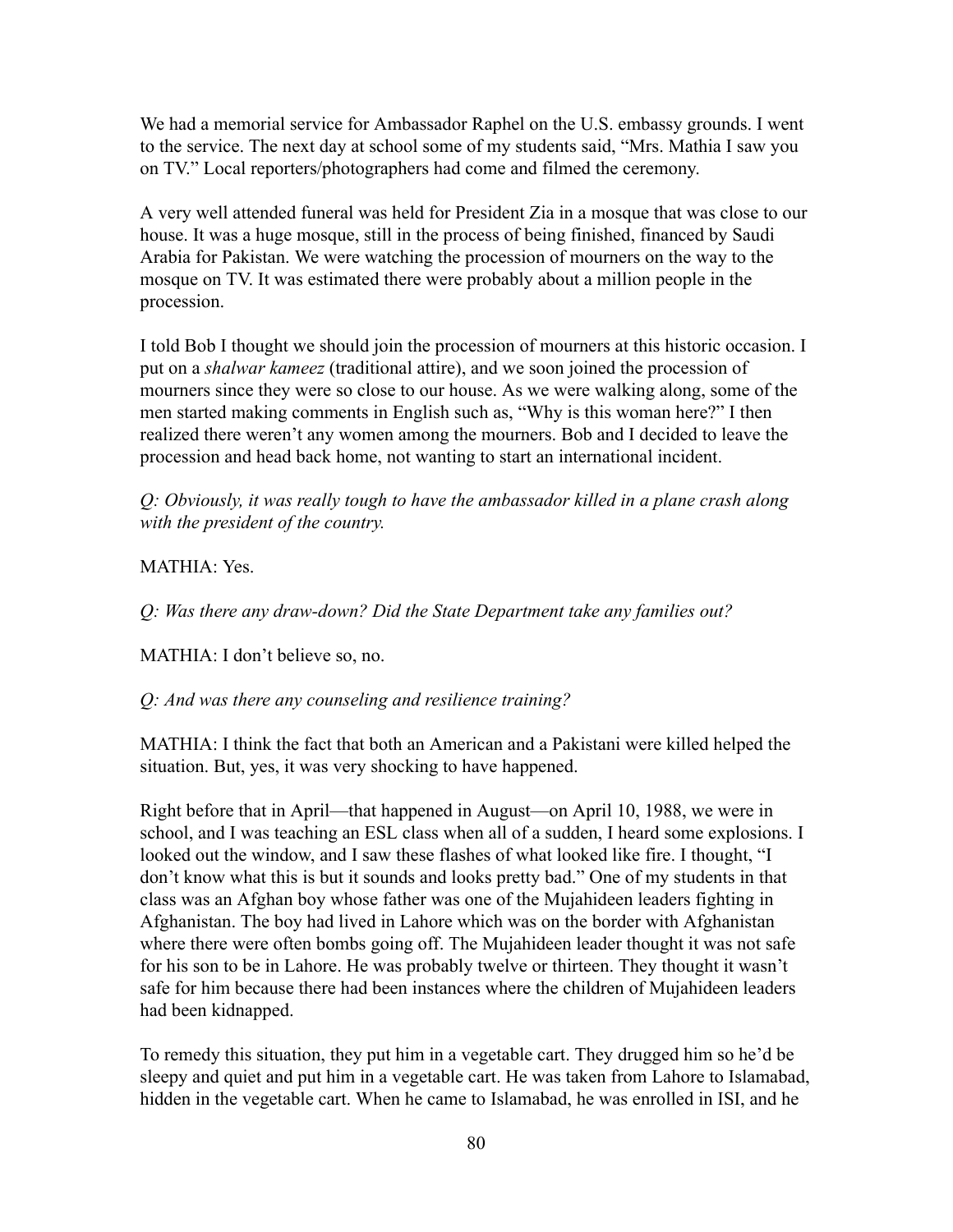became one of my students. There was a German girl also in this class. When I said, "I think they might be bombs," the Afghan boy agreed, "Yes, I think they are, too." The German girl started to cry, and he said, "Don't worry, it's okay. You hear bombs all the time, but it's okay." And he tried to calm her down. We had done evacuation drills because back in '71, I think, the school had been attacked by Pakistanis. Because of that we had practiced drills where we all proceeded to our safe haven which was the school auditorium where we had assigned areas.

Having done these drills, we knew how to proceed when over the loudspeaker we were told to go to our safe haven. My class and I proceeded to the auditorium. As we were going, you could still hear bombs. I thought, This sounds like a video game, but it's real. It's really happening. If one of them hits me, I hope it kills me instantly. I don't want to just lay around in pain. I just want to be killed instantly. That's what went through my mind.

Once we got to the auditorium, my students dispersed to their assigned areas, the ones learned from previous drills. Once we were all assembled, the principal of the high school said, "We're going to change over to the emergency generator, so it's going to be a little bit dark in here for a bit. You older kids, would you please help the younger kids in case they are scared. But remember this is the safest place you can be." As he said that, a phosphorus missile went through the back of the auditorium along the back of the stage and spewed fire and then smoke. Then we had to leave the auditorium, and lie down in a prone position outside. I found myself lying down consoling a fifth-grade girl. I could feel her rapid heartbeat. She told me she had been outside for PE [physical education] class when the missiles first started coming at the school.

We were very fortunate because nobody got hurt. There were some elementary students that were assigned to sit on the stage, but luckily a couple weeks before they had performed *Seven Brides for Seven Brothers,* and they had extended the stage. By extending the stage, the children, assigned to the area where the missile entered, were not there. They were slightly forward. The missile did go through the wardrobe room. All the costumes and other props that they had been saving for years from the different plays were destroyed. But no lives were hurt.

A missile also hit the school library. Another hit a teacher's classroom in such a way that the door got jammed and couldn't be opened. I had powder burns on my car. A bus parked near my car had a missile enter through a rear window and cause some damage inside.

Parents drove to the school to see how their children were and to bring them home. When we were finally released and I drove the girls home, there were three lanes of traffic on a normally two-lane road. Two lanes were leaving the area while one lane was leading toward the area.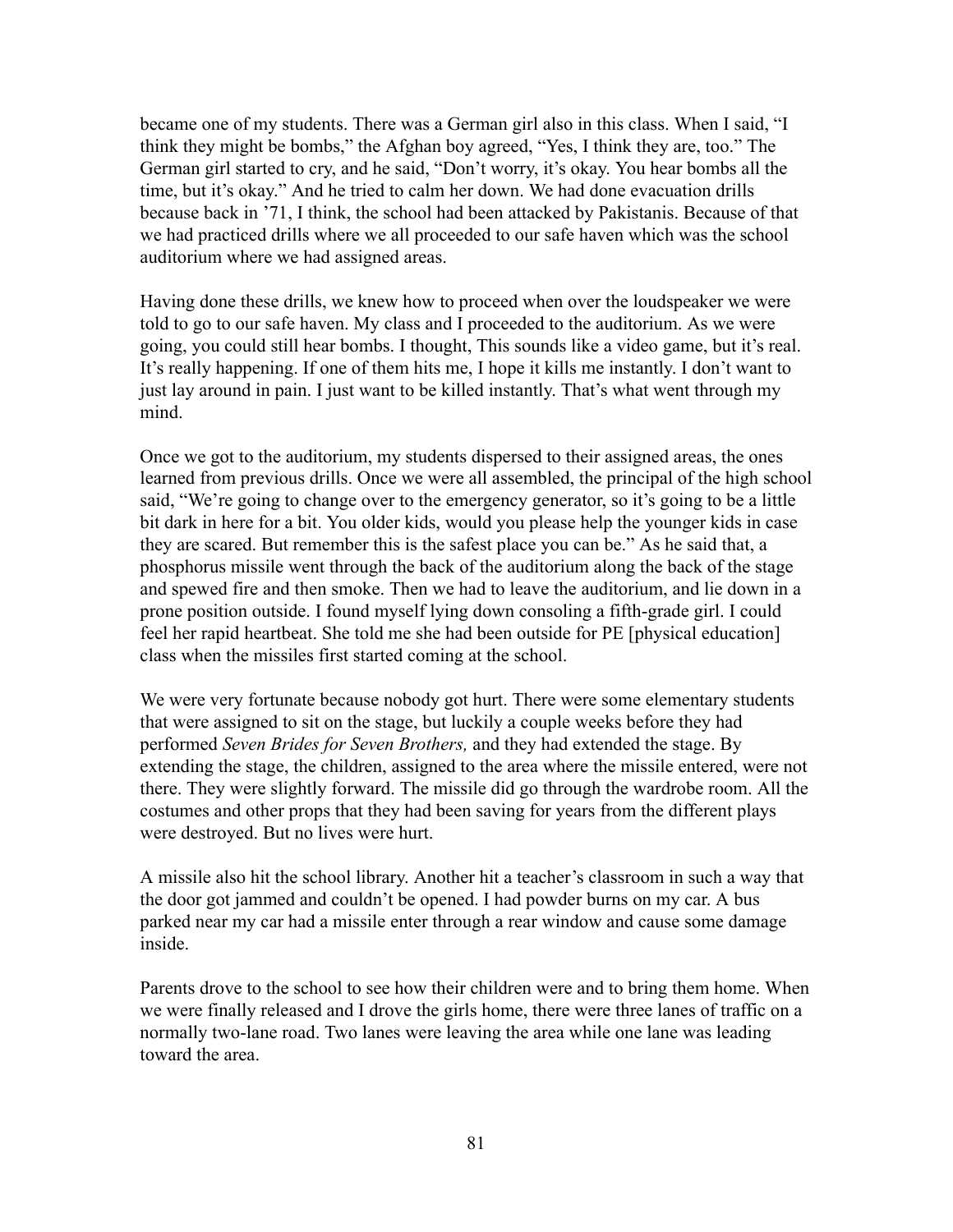School was cancelled for about two weeks while experts on bomb disposal [I think they were Seabees] combed the school grounds to remove any missiles that were still there.

*Q: Was everybody—*

MATHIA: —bomb days.

*Q: Oh my goodness. And how did the kids react?*

MATHIA: I think they behaved admirably. I think the fact that we'd had drills previously helped a lot. For the most part the kids were very good, even the young ones.

*Q: Okay. I'm going to pause the recording. Well, it sounds like you all were taking a lot of security situations in stride. I mean those are pretty traumatic, to have the school attacked, and then not close for very long after that. Things like that.*

MATHIA: Yes. The effect of the Afghans and the war going on next door to Pakistan affected the school. We had my Afghan student who was so kind to the German girl when she was frightened. Another time I was teaching a class and I had an Afghan boy that was related to some Mujahedeen. He was in class when I was teaching them two-word verbs. I told the class, "You look, but you look at a picture. You look into a room. The preposition you add to the verb changes its meaning." I then asked, "Can anyone give me another example?" The Afghan boy right away said, "Yes, you shoot, but you shoot at a Russian." That was always on his mind for him to use that as his example.

I had another Afghan boy. His father was also a Mujahideen leader and an older brother was a Mujahideen fighter. The older brother had come to school to see how his younger brother was doing. The guidance counselor sent me a note telling me that after school I should come to the guidance office to meet with this boy's brother to discuss his school work. She hadn't given me any warning. When I walked into the meeting and the brother stood up to shake my hand, I was shocked and hoped it didn't show. His right hand had been shot off. He had a prosthetic hand. Since it was the hand you usually shake, I was not sure what to do.

We had a bicycle club at the school. Mostly elementary and middle school students participated in it. I, along with a few other teachers, were sponsors of the club. We would ride around different parts of the outskirts of Islamabad. One of the elementary students that was in the bicycle club was an Afghan refugee boy whose father also was an important leader in one of the Mujahideen groups. They were always worried about him being kidnapped, so he came to school in a Jeep with a guard. This Jeep with a driver and a guard went with us on our bicycle tours. On one of our tours another little boy crashed on his bike. The bike was ruined, and he was pretty skinned up. We were able to put the boy and his bike in the Jeep. If we didn't have the Jeep with us on the tour, the boy's accident would have been a lot more difficult to handle.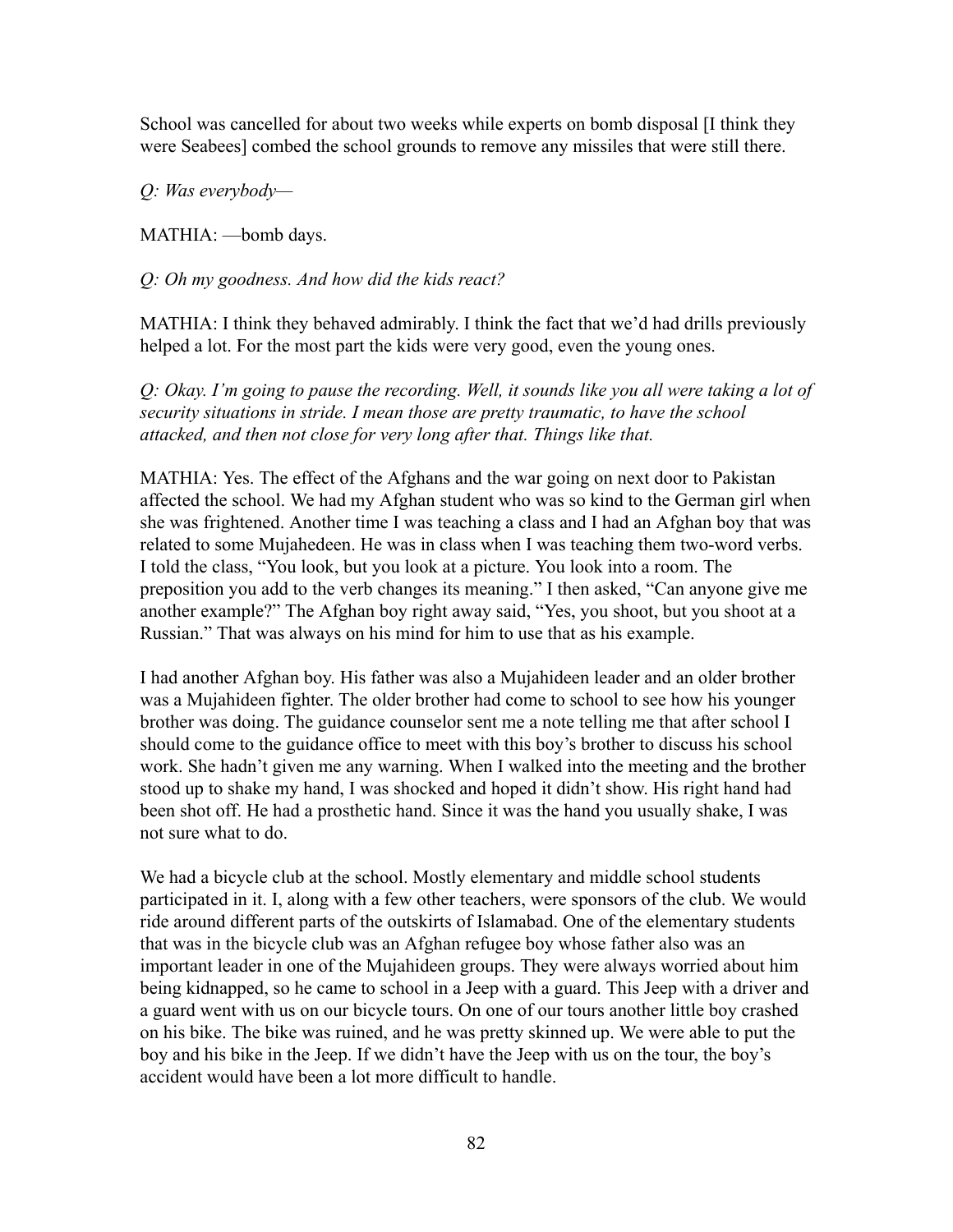### *Q: But you did get to travel around the country and in the region?*

MATHIA: Yes, we were able to do both. We went to Tarbela Dam a number of times. At the time—I don't know if it still is—but it was the largest earthen dam in the world. We went there a number of times. We also went to Murree, which was a hill station during the time that Pakistan was part of India and India was a British colony. Our U.S. ambassador had a house up there that we could sign up for and use. We went there a number of times with friends and walked around Murree, roasted marshmallows in the fireplace, and hiked. I am currently reading Jonathan Addleton's oral interview, and he talks about Murree. His parents were missionaries, and he went to Murree Christian School. He talks about being born on a kitchen table in Murree. On reading this I thought, "I know where that is because I've been there." I was reading Jonathan Addleton's oral interview because I recognized his name. He and Bob overlapped for part of our tour in Pakistan.

We also visited Taxila.

#### *Q: Ruins?*

MATHIA: Yes, ruins. They're not nearly as important as Mohenjodaro, which was much further away. Taxila is only about a half-hour, forty-five minutes away from Islamabad. One of ISI's history teachers would take her students to Taxila for a field trip, and we went along on one.

We also went to Lahore a number of times. The first time we went it was my husband and I with another couple, but the second time Bob and I and the girls went. That second time he brought rupees with him because he wanted to go rug hunting in Lahore. The first day we were there he did a little bit of rugging, but he didn't buy anything. He was waiting until the next day. That afternoon we went to the Lahore zoo, and Bob decided that he wanted to take a ride on an elephant with the girls. I had already been on an elephant in India, but he hadn't. So, I stayed back to take pictures of the three of them riding an elephant. Besides taking a ride on the elephant, you could put a rupee in his trunk, and the elephant would hand it up to the driver.

Bob told me to keep the camera out since he planned to give the elephant a rupee when he got off. Back on the ground, he reached in his pocket for his wallet to get a rupee when he realized it had been stolen. There were quite a few other people on the elephant when Bob and the girls rode it. Bob thinks his wallet was stolen while he was on the ride.

#### *Q: Oh.*

MATHIA: We got a local AID employee that was in Lahore to interpret for us, and we reported the stolen wallet to the head zookeeper. Something Bob emphasized was that he didn't care about the money in the wallet, but he was concerned about his credit cards and IDs. A couple of weeks later the wallet showed up at the embassy. Bob said that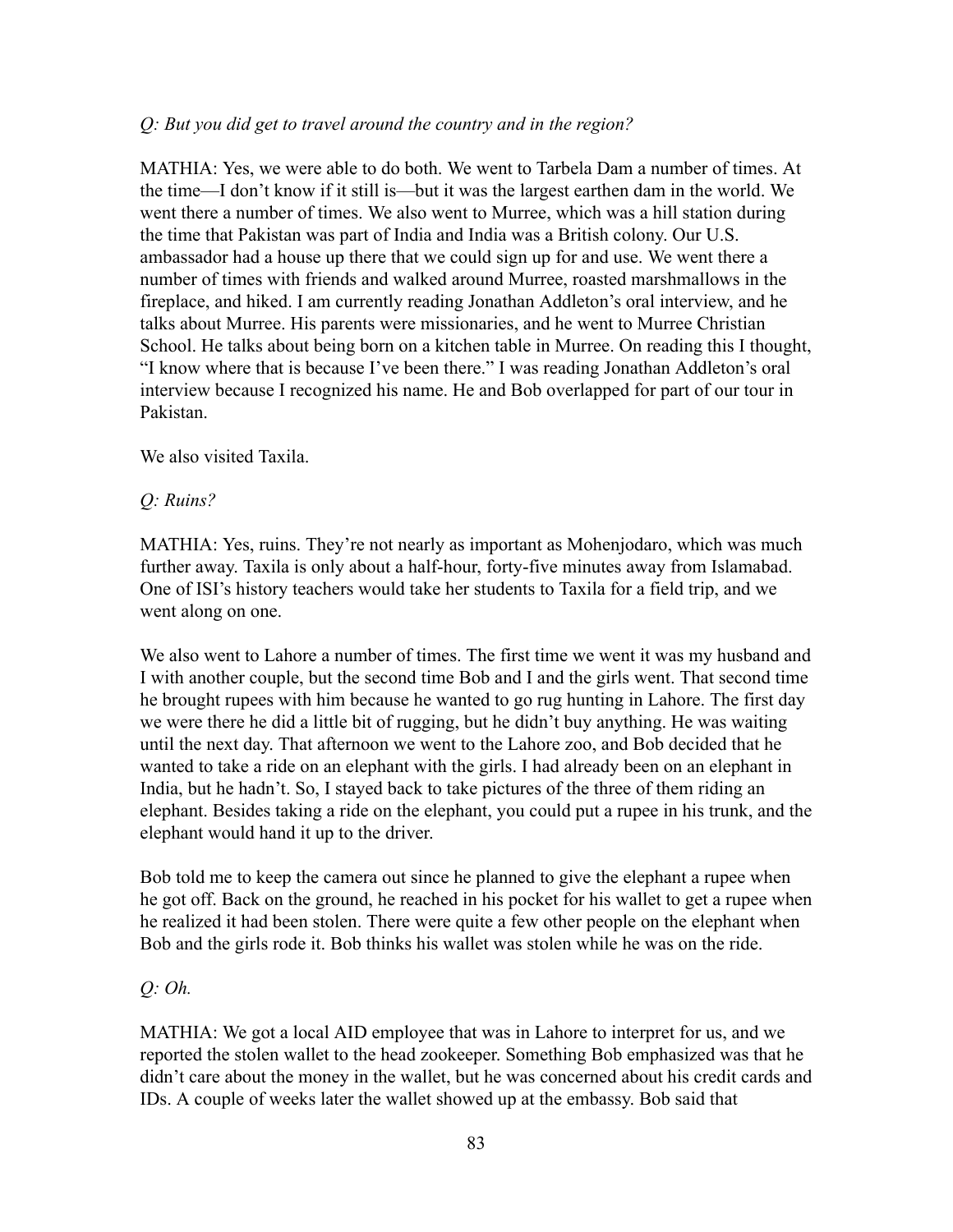everything was there that he said he hoped would be there. He forgot to say he would like the photos he had in the wallet. They were not returned.

*Q: Oh, that's too bad. It's not as if they needed them.*

MATHIA: Of course, he no longer had any rupees to buy carpets.

*Q: Oh, well. I was just looking up some—Ambassador Raphel was your ambassador for almost all your time there. Is that right?*

MATHIA: Yes, he was. Because we left in '89 and he was killed in '88.

*Q: But when you got there, Ambassador Deane Hinton was already gone?*

MATHIA: I think he was there at the very first.

*Q: Okay. He was a legend. One of the old crusty types.*

MATHIA: Yes. I think he was the ambassador in El Salvador when we moved to the Dominican Republic and I became the AID mission director's secretary. I would take phone calls sometimes from him and have to tell my boss that Mr. Hinton was on the line. He was very gruff, even then. One time I had him on hold because my boss was talking to someone else. When I finally took him off hold, he was angry with me for putting him on hold for so long.

*Q: So, and then after Salvador he went to Costa Rica. That was his last tour. And I met him there on my second tour. I went into the staff meeting the first day and my boss gave me a lovely introduction.*

MATHIA: He was. Oh, go ahead.

*Q: When we came around the room to me at the end he said, "So what else do you have to say?" And I said, "Nothing today, sir." And he said, "You will never do that again! If you come to a meeting you must have something to say." That was my very first time in a country—*

#### MATHIA: Oh.

*Q: But I don't know, I kind of got used to those kinds of––crusty but smart and—*

MATHIA: Yes.

*Q: —you know, they did care about people. They just kind of had a gruff exterior.*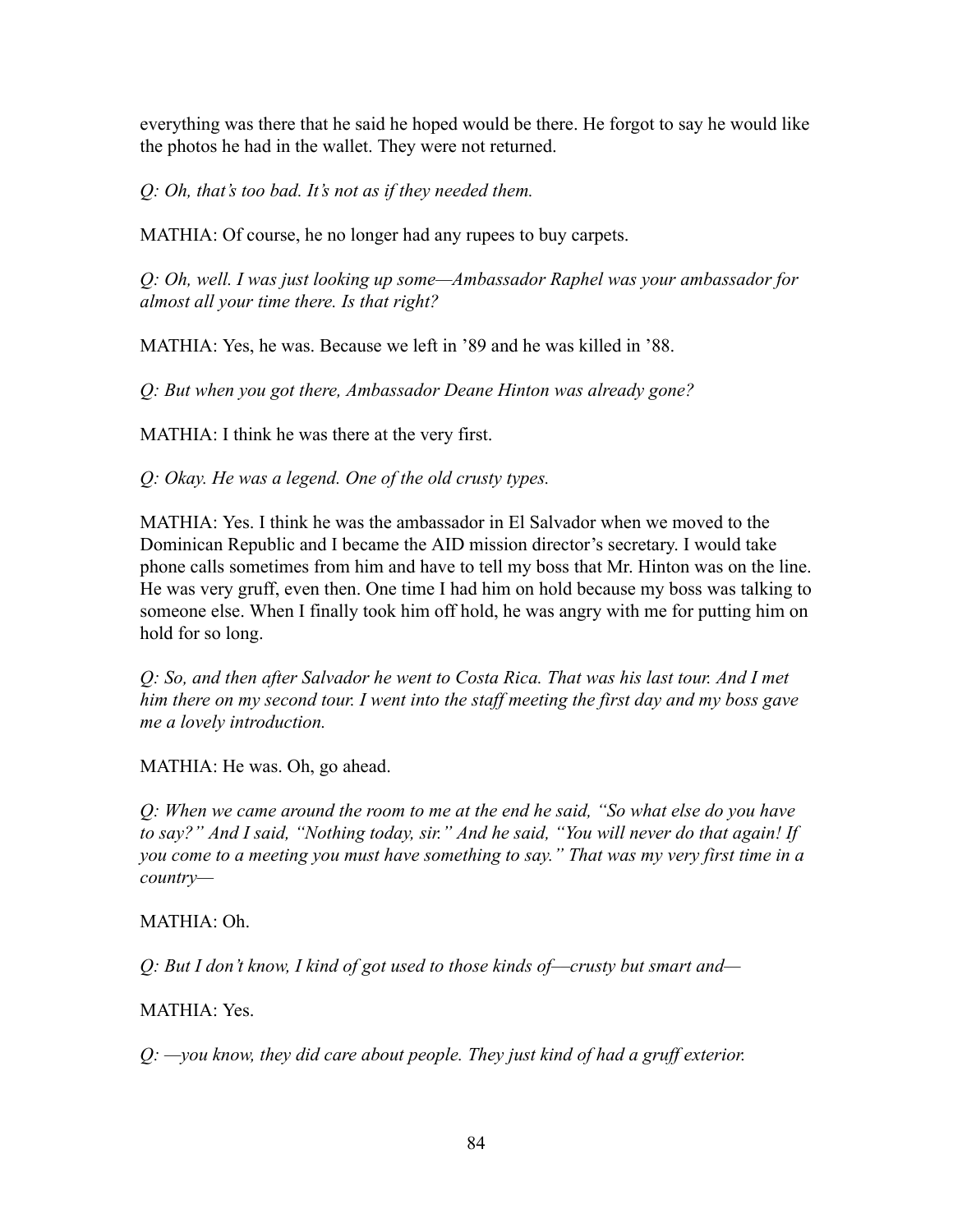MATHIA: Yes. Well, yes, he was there at first. I remember going to the pool that's on the compound and his wife, Patricia, was there with her son from a previous marriage. He met her, I think, in El Salvador, and she was Salvadoran, and he married her.

*Q: He had a few wives. He wrote a memoir. He wrote a memoir and it was one of the books that ADST [Association for Diplomatic Studies and Training] edited and helped distribute. And the woman who does the editing said, "All those wives!"*

MATHIA: Oh, interesting. I'll have to read that.

#### *Q: But your girls had a good time in Pakistan?*

MATHIA: Yes. In fact, one thing that was really good about the school were their sports competitions. Since they were the only American school nearby it was very difficult to compete in the normal way by visiting other schools. Instead, the surrounding American and/or international schools would get together at one school for a weekend of competing. Our daughters were on the swim team. The swimming and track competitions were held on the same weekend. They would practice for the swim team, but they also made them do track since there weren't enough students for track. One year swim and track met in Islamabad, so Bob and I could help out. I was one of the judges who made sure the swimmers made proper turns during their race.

We had other schools from Pakistan such as Murree Christian School and the school in Lahore. Also, there were schools from Sri Lanka and India. The kids from Sri Lanka were really good. They practiced their swimming in the ocean rather than in a pool. The ISI parents offered their homes as a place for the visiting students to stay. We hosted students who were competing against our own children. This didn't phase me as being unusual, but recently I had a friend post on Facebook his displeasure with the fact that his daughter was going to a state swim competition where her team was going to be transported in the same bus with a competing school's team. I wonder how he would feel if he knew we hosted children in our homes who would be competing against our own children.

One year the swim competition was held in Delhi, India. The ISI coaches and chaperones for this meet decided to take the students on a side trip to the Taj Mahal. Our daughters had already been to the Taj Mahal a number of times. When they found out about this side trip, their reaction was, "Not again. We're going to have to take off our shoes, and our feet are going to be hot on the marble. We have to go to the Taj Mahal again!" I thought, Only a Foreign Service kid would say something like that.

We did travel to India a number of times. Bob and I went once with the Asian study group, where we took the "golden triangle tour" visiting Delhi, Agra [with the Taj Mahal], and Jaipur [with the Pink Palace where we lodged].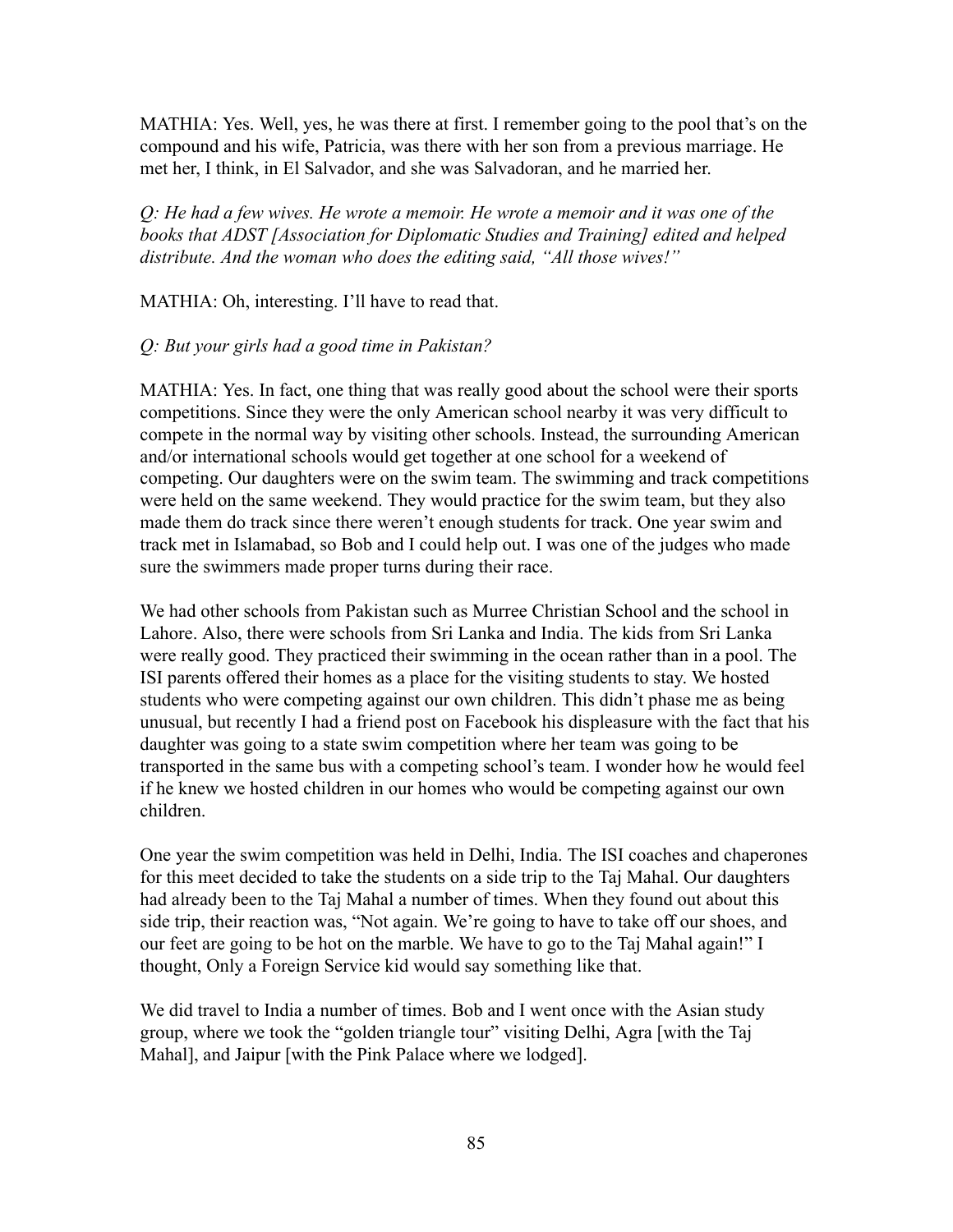We went to Thailand a couple times. We went for one Christmas season. While there we consented to taking the girls to an American-style fast-food place where we ran into a few expatriate families also stationed in Pakistan who were in Thailand for the holidays! On this same trip, we went to a combination amusement/water park in Bangkok. There was hardly anyone at the park since it was considered winter and too cold for the local Thais to attend. We didn't have to wait long in any line for any of the amusement rides. A few times the kids would get off a ride they had just enjoyed and get right back on without waiting in line.

We also took a trip to Thailand with the Byerlee family, the family that we had previously gone with to the Swat Valley in Pakistan. Derek, the husband, loved to try every food he could. There wasn't an outdoor food stall he could pass up without sampling something.

We took a boat trip with them on the Mae Ping River from Chiang Mai to Chiang Rai. We got to Chiang Mai by rickshaw. In Chiang Mai, we boarded an Asian style boat. It was long and narrow. The pilot sat in the back near the motor to steer the boat.

Right towards the end of our tour in Pakistan, the Khunjerab Pass was opened. Construction of the road was finally finished from Islamabad all the way up to the border with China. The Asian Study Group offered a trip along the pass up to China. We went with our daughters. Enough people went on the trip that we took two buses. The girls had to miss some days of school, so they made up all the schoolwork they would miss before the trip. [We were lucky that our daughters were always conscientious about school.] Getting there took two days and then two days to return. We knew the places where we would eat would have food too spicy for us, so we took along some vegetables and fruits for us to eat. Fortunately, at the meals the rice was served separately. We would eat the rice at the restaurant and then go back to our lodging for some of our own vegetables and fruits.

It was very cold during the trip, and the hotels were not heated. We didn't take our clothes off the whole time we were there. We slept in them and never bathed the entire four days. When we got to the Chinese border, our bus driver warned us to take it easy once we left the bus. He warned us that we would have to get acclimated to the higher altitude. A few younger children did not heed his warning and ended up getting sick. A German couple on the trip brought some wine with them to drink when they reached the border. Pakistan is a dry country, so I was surprised that they had done so. They drank their wine and soon also got sick like the children who had been running around.

#### *Q: How high is it?*

MATHIA: Over fifteen thousand feet. I think it is the highest border town in the world.

*Q: Very, very high.*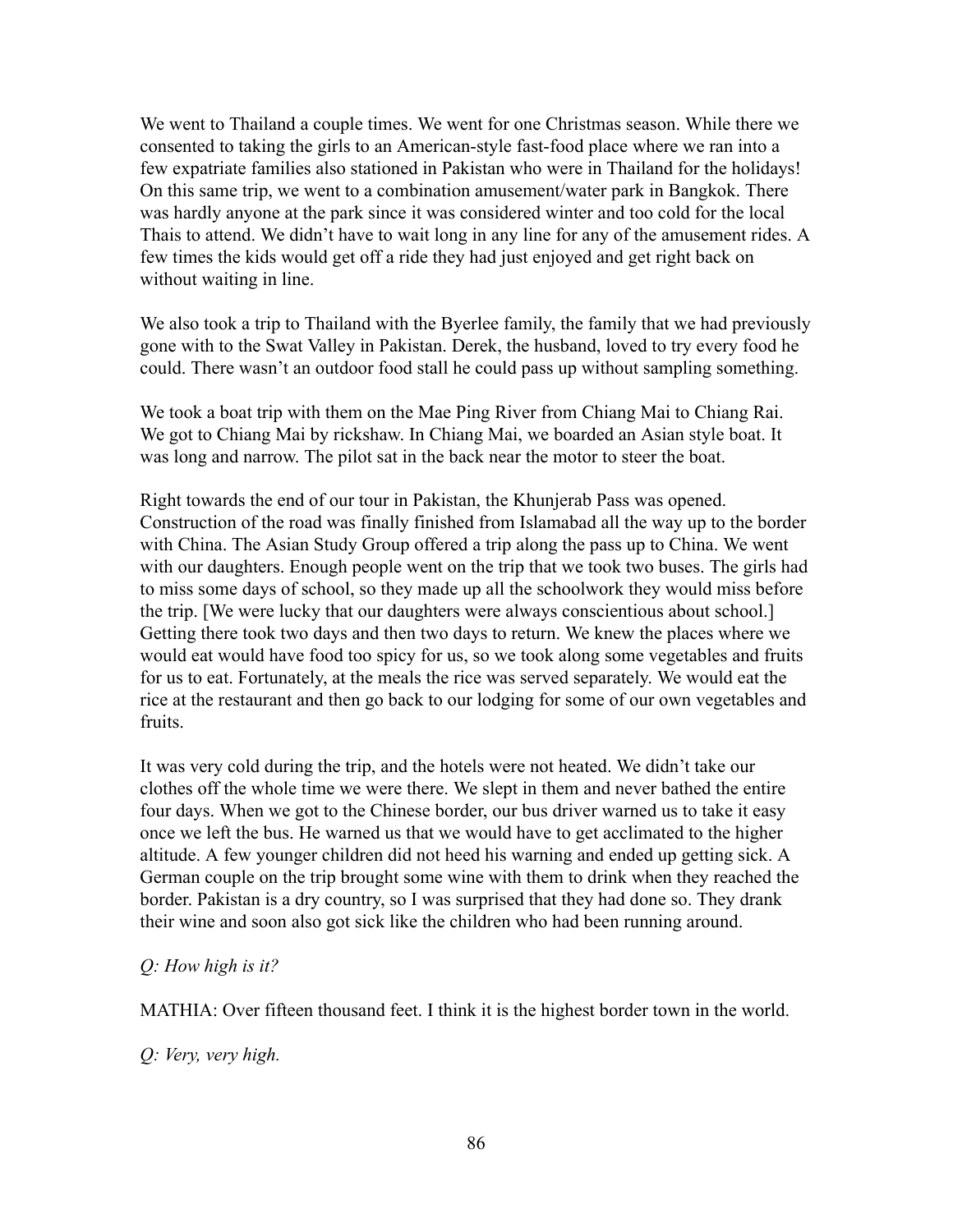MATHIA: Yes. On the way back we were in the lead bus. We stopped at a restaurant to eat, but the second bus didn't show up. It had been following us but experienced an avalanche on a part of the road our bus had already passed. We had to wait for the second bus until they cleared away the avalanche and it could catch up with us. It was an exciting trip, but the first thing we all did when we got back to Islamabad was to take showers. We hadn't bathed for four days and felt very grungy. But it was a good experience.

*Q: That's good.*

MATHIA: I'm not a camper, so that was a lot for me.

*Q: Alright. Well, are you ready to move on to the next tour?*

MATHIA: I think so, yes.

*Q: Okay. So, how did it come about that you got assigned to the Dominican Republic?*

MATHIA: It was an unexpected assignment because it was in the middle of the school year. We found out in October or November that we were being reassigned to the DR [Dominican Republic]. We left Pakistan in December, went back to Indiana for Christmas, and then on to the DR in January.

### *Q: You had another near miss on the security side.*

MATHIA: Yes. We were flying from Islamabad to London, then London to Detroit, and finally from Detroit to South Bend, Indiana. We were scheduled to fly from London on December 21, but when I realized I had a final exam in one of my classes that would conflict, we re-scheduled to December 22. That date change proved to be serendipitous. We got to London fine. At Heathrow airport waiting for our flight from London to Detroit, we visited the duty-free store. In order to purchase an item, I had to produce my plane ticket. When the woman waiting on me saw my ticket, she commented, "You're on the flight that crashed yesterday." On December 21 the flight we would have been on from London to Detroit never made it. It crashed in Lockerbie, Scotland.

# *Q: Lockerbie, Scotland. Right. And that was Pan Am 103.*

MATHIA: Yes, it was. Changing our flight by one day saved us from being on the plane that crashed. My brother-in-law in Maryland knew we were flying in soon. He was listening to the radio in the morning and heard about the Pan Am flight. He ran downstairs to ask my twin sister if she knew the details of our flights. We were lucky. We were very lucky.

# *Q: That must have given people nightmares.*

MATHIA: Yes, since they didn't know exactly which flight we were on.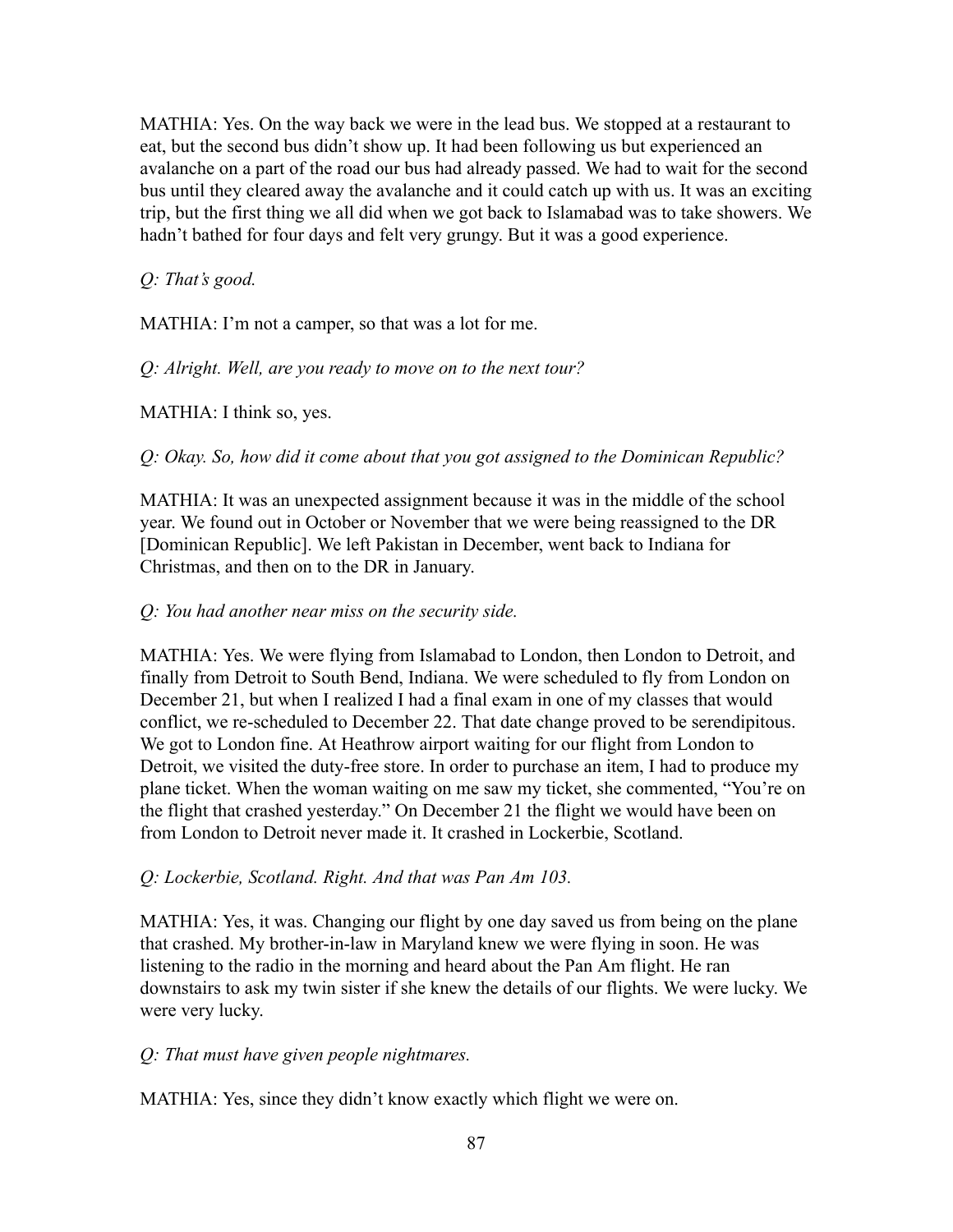*Q: So, you had like a home leave—*

MATHIA: Yes, a home leave.

# *Q: —and then you arrived in the DR [Dominican Republic] in early 1989.*

MATHIA: Right. The girls had to enter a new school, the Carol Morgan School [CMS], in the middle of the year. For Michelle it was the second half of tenth grade, and for Jennifer, the second half of eighth grade.

It was difficult for them because the school was very different from what they were used to. They were used to going to school with classmates from many different countries [more than fifty]. At CMS, most students were either Dominican or American. The school also was not nearly as academically challenging as ISI had been.

It was difficult for our daughters to make friends with the Dominican girls. They did make friends with a neighbor, a Dominican girl, but the ones at the school were mainly from wealthy Dominican families, and Michelle and Jennifer did not fit in.

Here's an example of one difficulty Jenny had. She had fairly light brown hair back then from all our years of year-round tropical sun. One of the Dominican girls came up to Jenn and asked her what color dye she used on her hair. When Jenn told her that she didn't dye her hair, the girl would not believe her. She insinuated that Jenn was lying because she did not want to give away her secret for her beautiful hair.

#### *Q: So, they were in high school?*

MATHIA: Jen was in eighth grade, and Michelle was in tenth grade. Michelle graduated from the Carol Morgan School. Jen was in tenth grade when we left the Dominican Republic. We were only in the DR for two years.

*Q: So, those were hard years in the DR. I don't know too much about it, but I remember a friend of mine went off on his first tour as a consular officer, and it may have been '88 that he went. And there were outages of all types. Right? There were electricity outages and gasoline and water outages.*

MATHIA: Yes. The gas shortages got so bad that the embassy imported gas and rationed it out to both the local AID employees and to us. Locals without this advantage would hire people to wait in line at gas stations to have their tanks filled.

The electrical outages were so frequent that the embassy issued us generators and kept them filled with gas. The neighbors all around us were Dominicans. They did not have generators. When there was an outage and we used our generator for electricity, it was very noisy, smelly, and caused a black film to build up on items in our house. We at least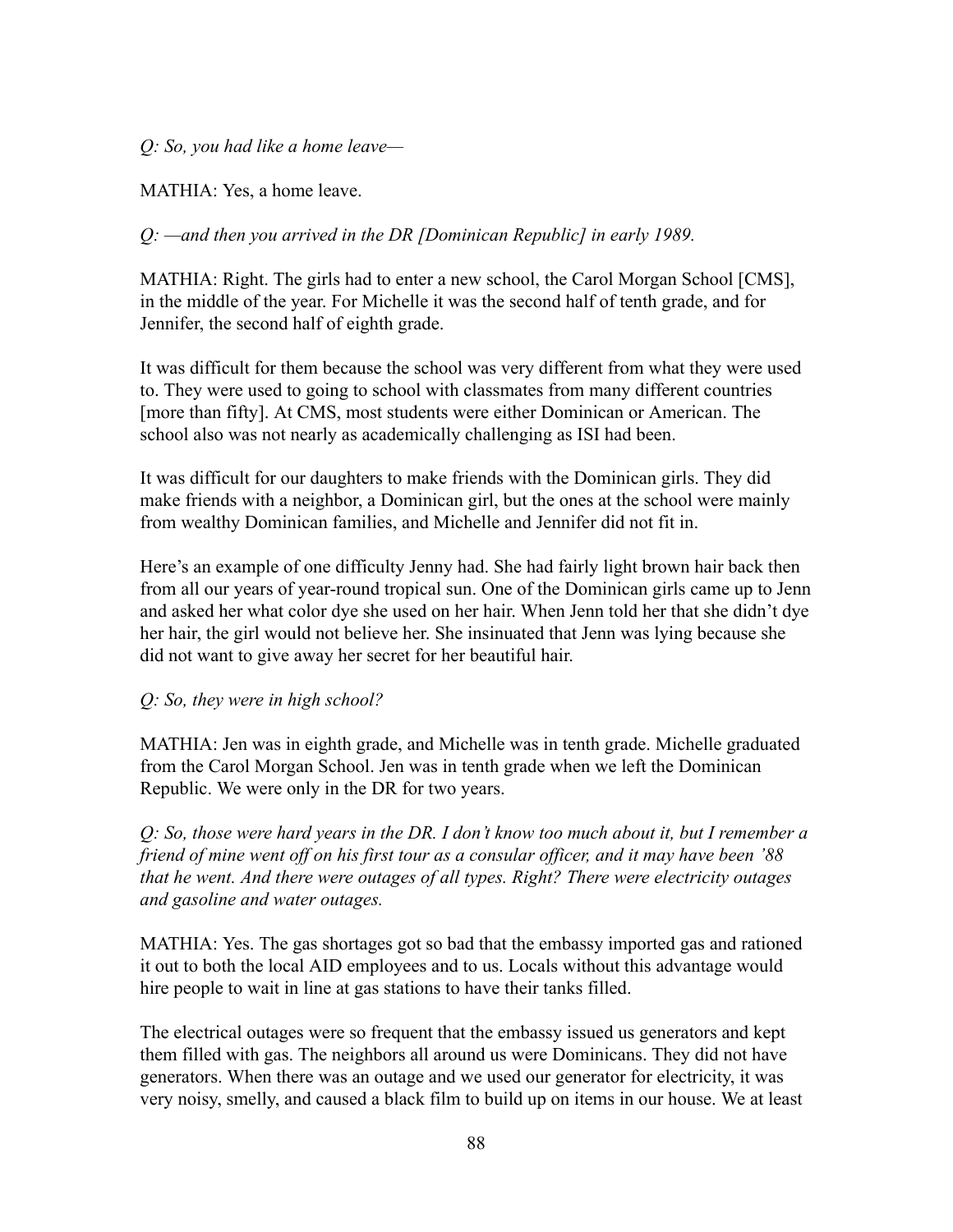had electricity for these inconveniences, but our Dominican neighbors also experienced the noise, smell, and dirt without the electricity. They eventually encased the generators in little houses to cut down on the noise, but they were still fairly noisy and still left a sooty mess. We tried not to run ours unless we absolutely had to since we knew it was a sore point with the neighbors.

### *Q: But you had a house. You weren't in an apartment.*

MATHIA: Yes, we had a house. In the morning I would wake up to the alarm. The first thing I did was turn on my bedside lamp to determine whether or not we had electricity. If the bulb didn't light up, I took the flashlight I had on the nightstand and used it to guide me from the bedroom to the kitchen where the switch was to turn on the generator. In that way we had electricity to help us get ready for work.

The DR was our most difficult post comfort-wise. It was very hot and humid there. When there were outages, you didn't have electricity for the air conditioning, so we would get very uncomfortable.

*Q: I made a list of some of the things that you wrote about in your story—your essay. Problems with the school, water problems, dog mishaps, expensive housing, electrical outages, gas shortages, food shortages—*

MATHIA: Yes.

*Q: —sugar and things, termites and rats, a maid who stole from you—*

MATHIA: Yes.

*Q: —and a man with a gun on the beach.*

MATHIA: Yes.

*Q: So, it sounded like the third-world finally.*

MATHIA: Yes, it was very challenging. Then unexpectedly there was an opening in Panama, and it was offered to Bob. We gladly took it because we really did not want to stay in the DR. We were happy to leave.

*Q: Okay, I'm sorry. There was one point where one of your daughters asked to finish up high school in the States, is that right?*

MATHIA: Yes, when we moved to Panama our older daughter was ready for college. She was going to go to Ball State University in Muncie, Indiana. On one of our home leaves when the girls were in high school, we took them on tours of the public universities in Indiana. We had told them we would pay for their college as long as they went to an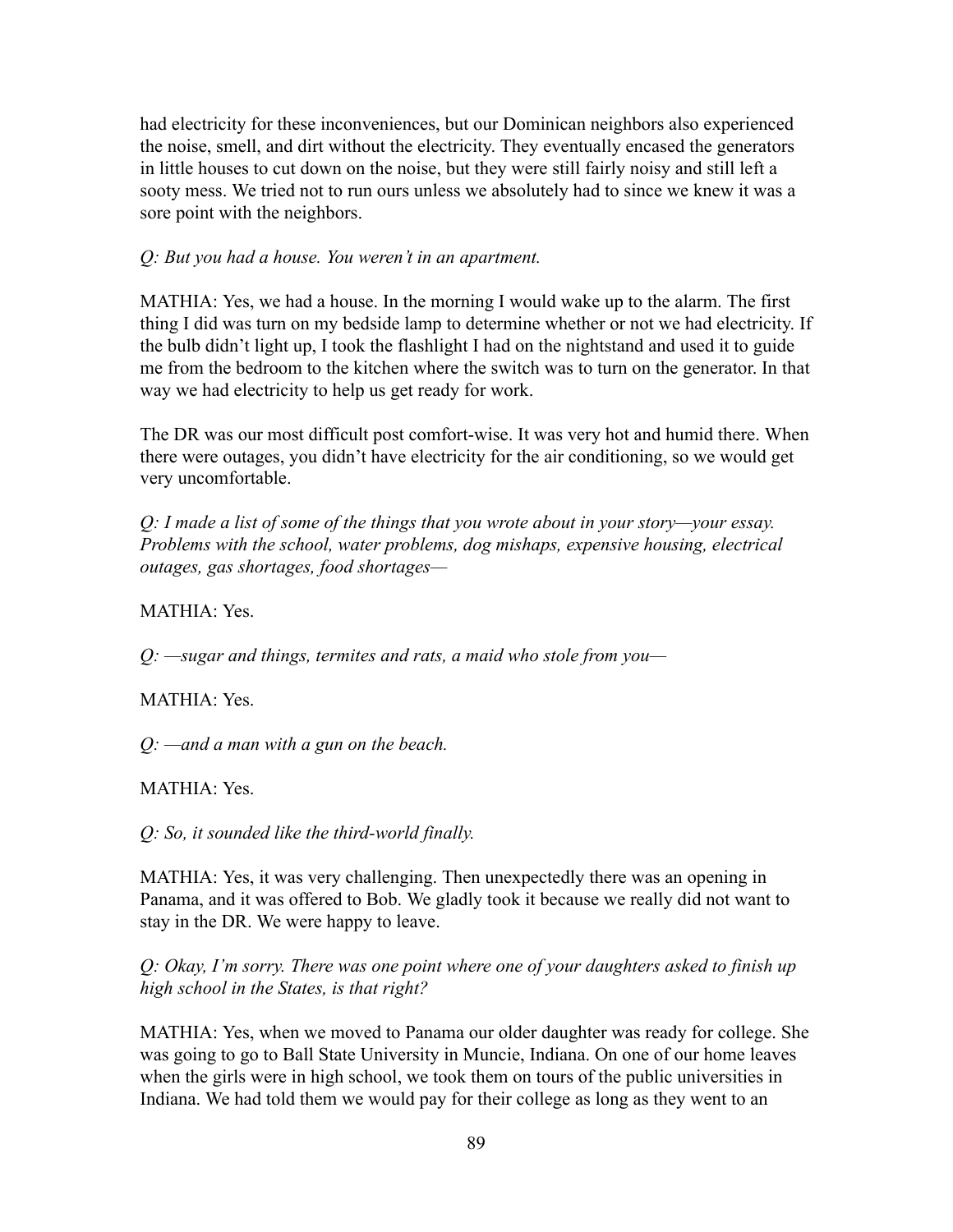Indiana land grant college. Michelle knew she wanted to major in architecture, so she applied to Ball State, the only one that offered architecture.

While doing the summer tour of universities, we discovered that the state of Indiana had started a school called the Indiana Academy for Science, Mathematics, and Humanities. It covered a student's junior and senior years of high school. Two students from each of the ninety-two counties in Indiana were selected to attend along with a few extras. The state paid the student's tuition and room and board. This honors high school was located on Ball State's campus.

When we moved to Panama, Michelle was ready for college and Jennifer would be a junior in high school. Jenn had been very unhappy at CMS and insisted that what helped her get through was the fact that her sister also attended CMS. She was afraid to attend high school without her sister who would be away at college. The high school she would be attending in Panama was Balboa High School, a DOD school.

I suggested we visit Balboa High School [BHS], take a tour, and talk with the principal and/or a guidance counselor to learn more about the school. I warned her in advance that if she were reluctant to attend BHS, we would not be sending her to any expensive, private high school. After the tour she was convinced that she would not fit in at BHS and it did not have a challenging enough curriculum.

I was not sure what to do. Then I remembered the Indiana Academy we had toured along with our tour of Ball State in Muncie. We contacted them and were told she was eligible to apply since she still had relatives [my mom and her husband] living in Indiana. Jennifer applied with excellent grades. I also think the fact that the Indiana Academy could say one of its students was from overseas helped. She was accepted, so both Michelle and Jennifer left that fall for Muncie, Indiana. Bob and I had become empty nesters with our daughters far away from home.

#### *Q: They were in the same town on the same campus?*

MATHIA: Yes, both were in Muncie, Indiana.

*Q: Oh, how nice. They had gotten used to traveling the world together.*

#### MATHIA: Yes.

*Q: But I think a couple years earlier you had talked your older daughter out of going to live with your sister. Is that right?*

MATHIA: Oh, no, that was the younger one. The older one was always much more adaptable than the younger one. When we were in the Dominican Republic, the first summer that we went home, she asked my twin sister, without our knowledge, if she could stay with her and go to high school in Maryland. My sister agreed if it was okay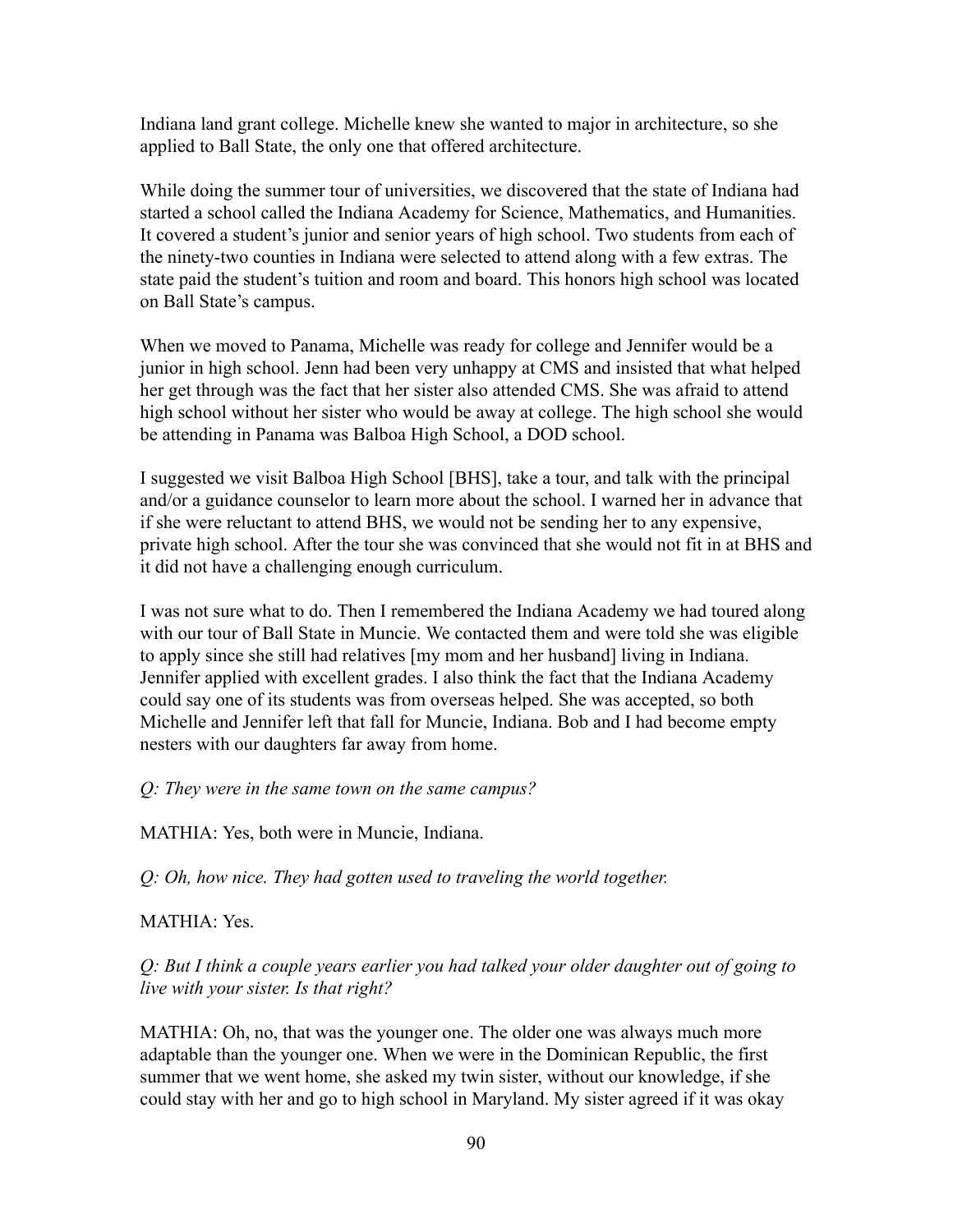with Bob and me. When Jenny approached us with this plan, we told her we were a family and we stayed together. She was very upset. She told us she couldn't return to CMS, that her Spanish teacher was horrible. He made fun of students when they made mistakes. It upset her. She said sometimes he was so mean to a fellow student that she would almost cry, and then he would make fun of her for almost crying.

I offered her a compromise. Since I was a certified Spanish teacher, I could help her if she took her Spanish by correspondence. We could see if CMS would let her take her Spanish by correspondence, so she wouldn't have to have the horrible Spanish teacher. The first thing we did when we got back to the DR was to visit the school to see if she could. At first, they refused saying that students could not take courses by correspondence if they were already taught at CMS. I told them I didn't think it was right to make my daughter attend a class where she had to experience fellow classmates being made fun of by the teacher. And I reminded them that I was a certified Spanish teacher. They finally consented but warned us not to tell other parents or students because they didn't want to set a precedent. Later on, I found that there were other students taking courses by correspondence in other subjects.

*Q: Wow.*

MATHIA: I think CMS was not meeting the requirements of quite a few of the people.

# *Q: So, the school was problematic in a few ways, and you didn't actually teach there during your time there. Is that right?*

MATHIA: Yes. I was offered a job at the school, but the pay was much lower than what I had been getting in Pakistan. I decided not to take it. The Peace Corps director at post had a daughter that was learning disabled. She needed extra help, and his wife asked me if I would tutor her. I went to CMS the first hour in the morning and met with her at the library for tutoring.

Then a job opening came as the AID mission director's secretary. The current secretary was leaving. Normally, someone already working as a direct hire in the State Department gets the job. But there was nothing that prevented me from applying for the position, so I applied. I think they were happy to get me since it saved the mission monetarily. My housing and transportation to and from post was already taken care of through Bob. I was hired. It was very different from teaching, but it was a nice change. I still got to do some teaching. The girls would bring home friends that would want help with the papers they were writing.

*Q: So that was your first time really working inside the mission, right?*

MATHIA: Yes, it was the very first and only time. It was a little scary at first. When the phone rang, I hoped the person at the other end would speak English because I was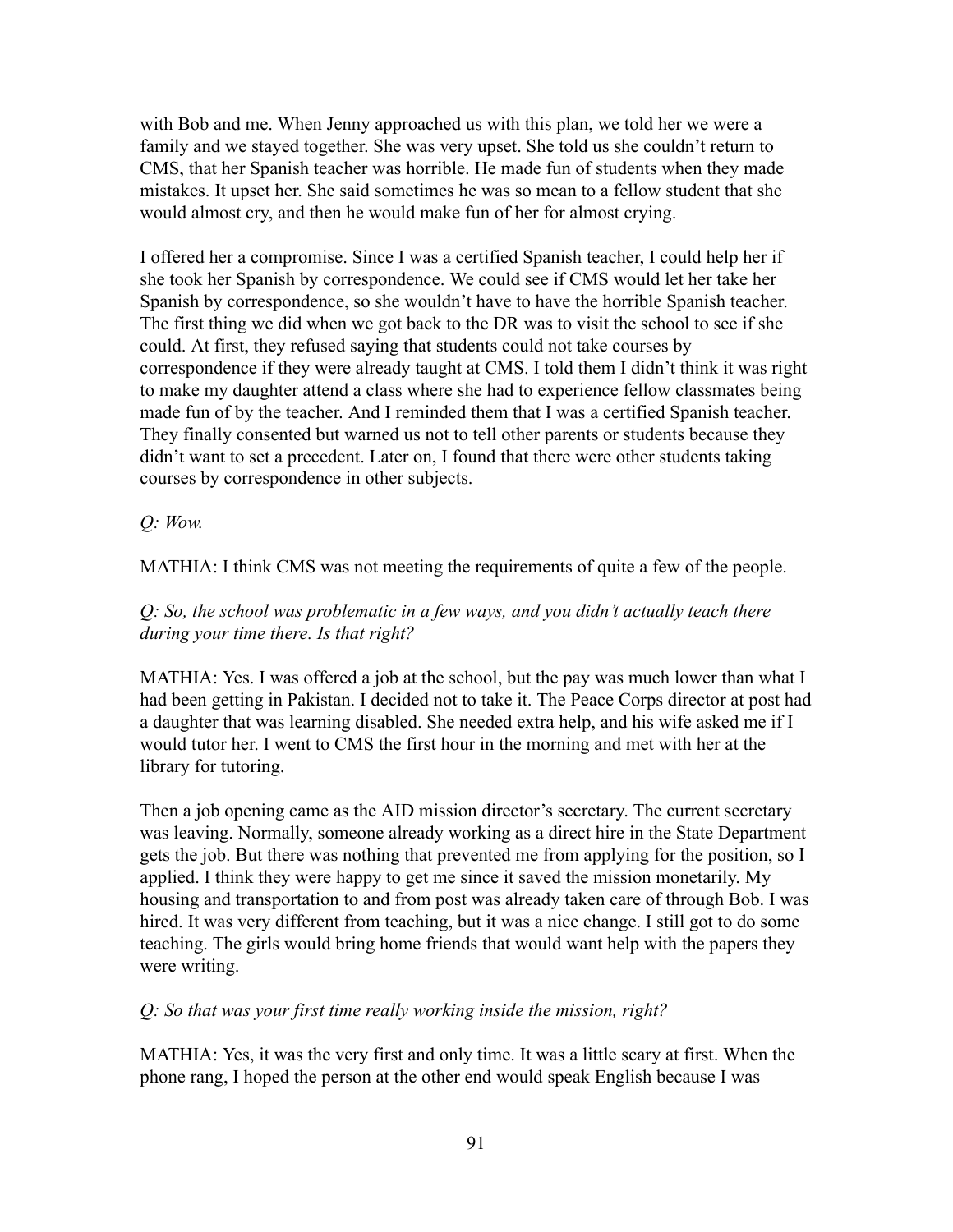unsure of my oral Spanish since it had been quite a while since I used it. It got easier as time went on.

The most difficult part of the job was meeting certain requirements such as how to handle classified documents. In 1989 there was no internet. I typed classified cables on typewriters that had a film ribbon that recorded every letter typed. When you typed a classified document, you typed it using a tape that was dedicated to classified documents and was supposed to be stored in a vault with a combination when it was not being used.

We had really good marine guards that would come through the building, usually at night, to make sure that you were doing what you were supposed to. They would actually take the ribbon out of my typewriter and unwind it to read it and make sure I had not left the classified ribbon in the machine.

In the DR, the AID mission was located in three different buildings with the U.S. embassy within walking distance of all three. I had to do what was called a cable run. I walked to the embassy. Inside I went to the mailroom where I had to know the combination to enter the gated area. I then went to the AID mailbox where there was another combination to get in. This was due to the fact that some of the mail might be classified. Once I got the mail, I kept any classified material to take back to the main AID office to place in a secure spot. Then by reading the cables, I determined which ones went to which of the three AID buildings and took them there.

# *Q: Combinations.*

MATHIA: Yes, I needed to have four combinations memorized. We had a secure vault in our office. I needed to know the combination to enter it. One, once inside there was a secure file cabinet. I had to know its combination in order to store the classified cables there. Two, at the embassy, I had to know the combination to get into the mailroom. Three, once in the mailroom, I had to know the combination to get into the USAID mailbox. Four, once I was back in my office, I would store any classified cables in the vault in the file cabinet. I would note who needed to read what cable. For example, there might be a cable that had something to do with agriculture. I would then call the head of agriculture and tell him he needed to come to the main office to read a classified cable. When the officer showed up, I retrieved the cable from the file cabinet in the vault. He had to sit right there and read the cable. When he was finished, he gave it to me to return to the file cabinet in the vault.

I am ashamed to say I got a few security violations while I worked there. Our oldest daughter was getting braces. Every Friday she would come to the office after school. I would take off to take her to the orthodontist. When her visit was over, I came back to the office to finish up the workday. Sometimes when I got ready to leave the office to take her to the orthodontist, I had a classified document I was working on. I was supposed to lock it up before I left. Once or twice I simply slipped it inside my desk drawer, so it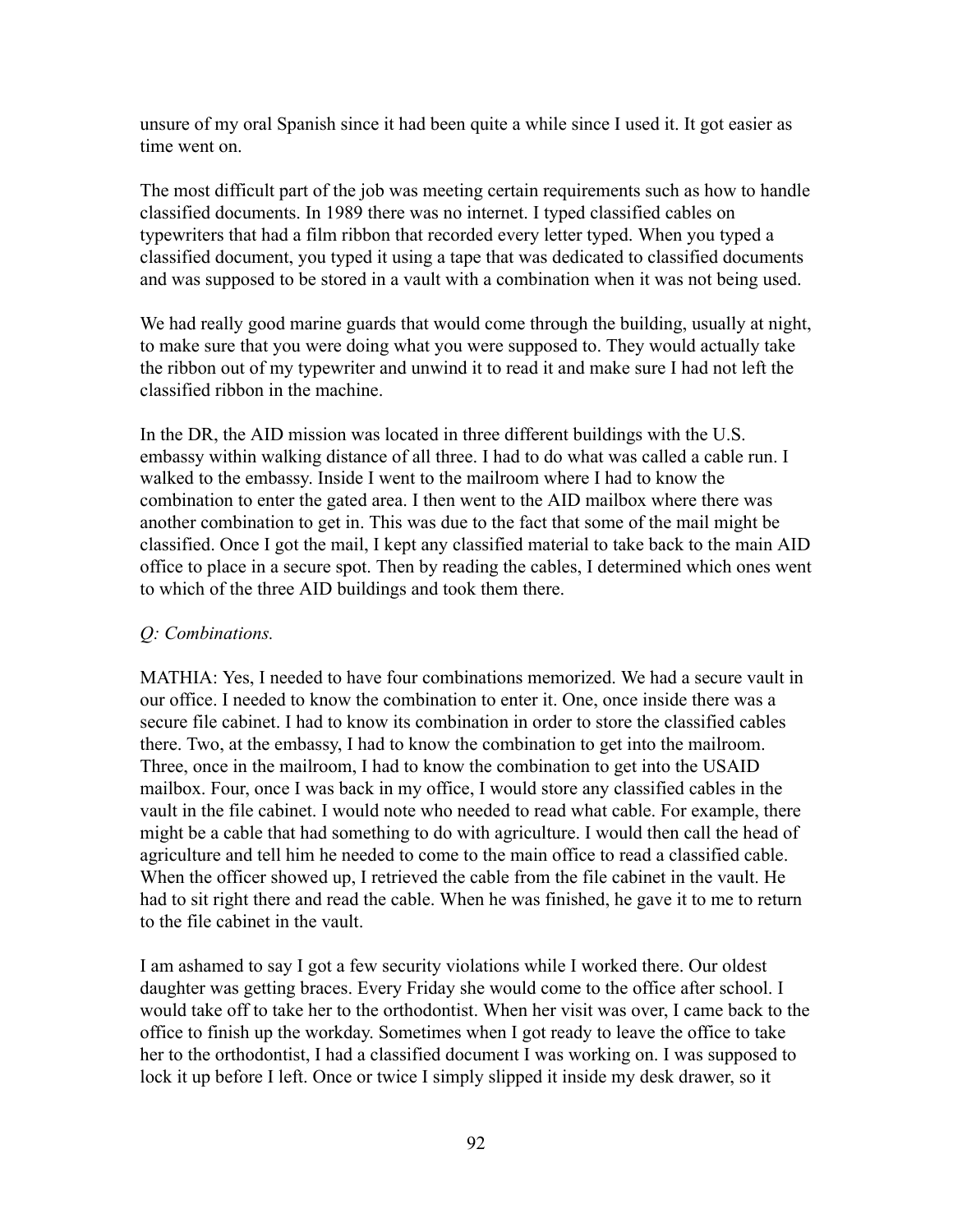would be handy to continue working with once I returned to the office. A marine guard caught me doing this.

*Q: But you must have heard a few things that you could alert your husband about. Things coming down the pipe, visitors, or whatever. Because you were the director's assistant?*

MATHIA: There really wasn't—not really.

*Q: It wasn't that interesting.*

MATHIA: No, I had to read enough of the cable to know what division chief [or sometimes the AID director himself] to call and come read it. I don't ever remember reading anything that I thought should be classified. I remember speaking with a woman who worked at an embassy and telling her this. She said she read the local newspapers and showed her boss items that might be of interest to the mission. Sometimes her boss would then ask her to classify some of the articles. I thought it was strange to classify something that had been in a newspaper that anyone could read. She said sometimes the mission did not want the host country to know what they thought was important, so they classified it.

# *Q: Alright.*

MATHIA: Another difficult part of my job was due to the fact that I was the only American secretary. All the other secretaries, even the deputy chief of mission's secretary, were Dominicans. A lot of the typing the division secretaries did was contracts between the host government and the U.S. They were bilingual contracts, one column was in Spanish, and the other column was in English. They sent these contracts to the main office, and I had to read them and have any corrections made before I took them in to the mission director. I had to make sure that both the English and the Spanish were done correctly. Sometimes the Spanish had to be changed. It was difficult to have to tell a native speaker of Spanish that I found an error in her own language. They never seemed to mind if I corrected the English side, but when I corrected the Spanish, a few secretaries were not too happy. I had to be very diplomatic about it.

# *Q: Alrighty. Would you like to stop here?*

MATHIA: We can, yes.

*Q: Or keep going?*

MATHIA: We have the Dominican Republic and then Panama again, right?

*Q: You went to Panama. After that—you retired after that—or he did.*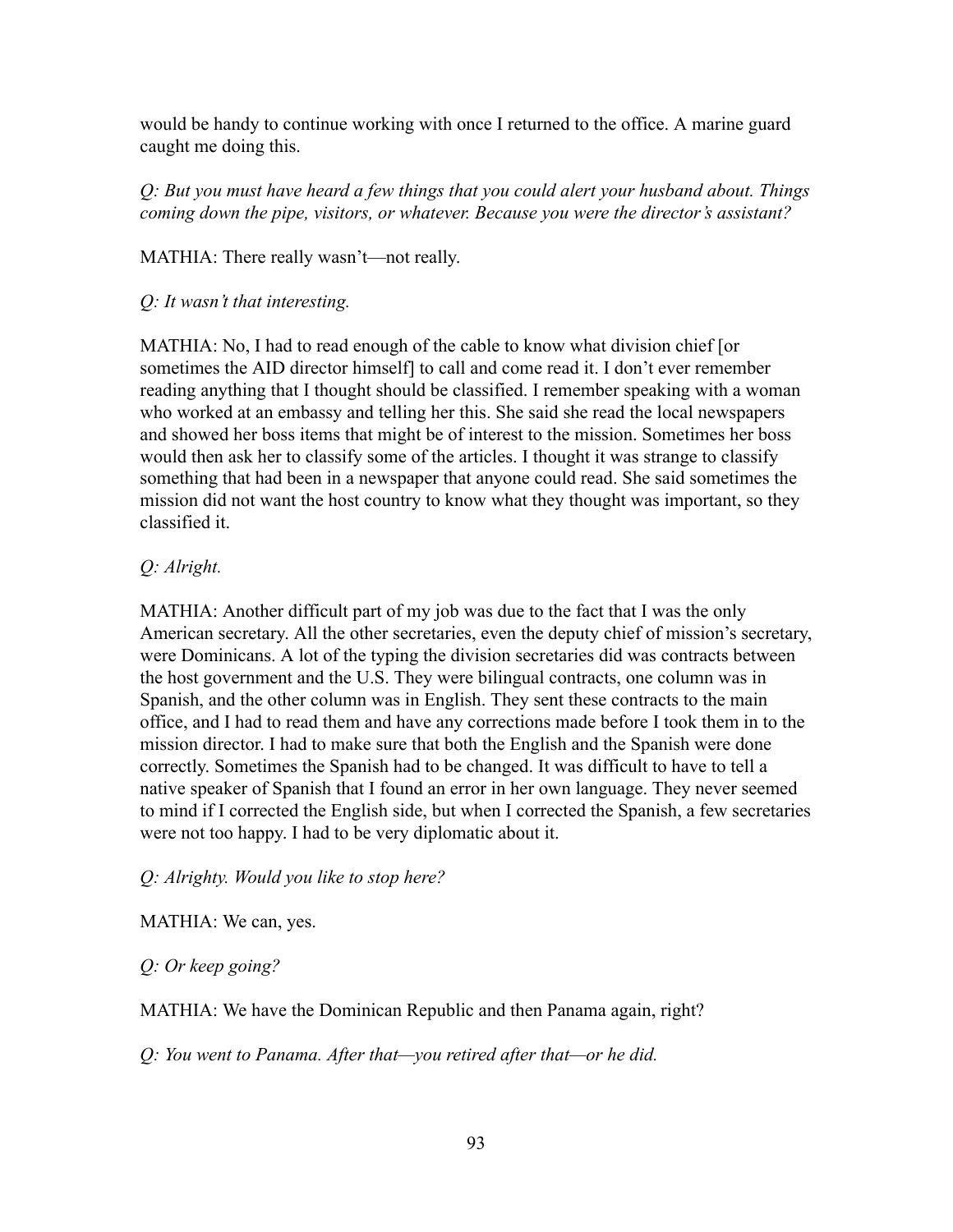MATHIA: When we were in Panama the second time, I was there the first two years of his tour. [He did four years there in all.] After that I went back to the States since I got a job teaching. I knew Bob would be retiring soon back in Indiana. When a position teaching high school ESL opened up in Goshen, Indiana after I had been at post for two years, I took it. I left for Indiana, but Bob stayed in Panama for two more years.

*Q: Okay.*

MATHIA: He retired after that. So, he was there for four years, but I was there for only two.

*Q: So, we can do one more session where you talk about Panama.*

MATHIA: Okay.

*Q: Then whatever you want to talk about at the end. Maybe a little sum up about the joys and challenges of being a spouse of the Foreign Service at that time. Or things you've seen that have changed.*

MATHIA: A lot.

*Q: One more session, does that sound good?*

MATHIA: That sounds great.

*Q: Alright, very good, I'm going to stop the recording.*

*Okay. Good afternoon, it's July 14, 2021. We're continuing our conversation with Carol Mathia. Carol, we went a little quickly last time, so was there anything you wanted to add on your time in Pakistan?*

MATHIA: Just some observations I made between Pakistan and India. Before we went to the post, I read *Freedom at Midnight* in order to know more about the area that we were going to live in. One of the things that impressed me was the reason for the title of the book, *Freedom at Midnight.* The book dealt with the history of India during the time of the partition. When India had been a British colony, it consisted of what is now India, Pakistan, and Bangladesh. The British wanted to give India its independence but knew it would be best to divide it into two countries based on religion––Hindu and Islam. This was nearly impossible to do. The solution was to form India [Hindu] with East and West Pakistan [Islam] on either side of India. Those who drew the map determined that the majority of people in the new India were mainly Hindu while those in the new East and West Pakistan were mostly Muslim. This was virtually impossible to do. Once the Hindus and Muslims knew how the old India was to be divided, chaos ensued. There were many trains full of Muslims leaving India for either East or West Pakistan. There were also many trains full of Hindus leaving East and West Pakistan for India.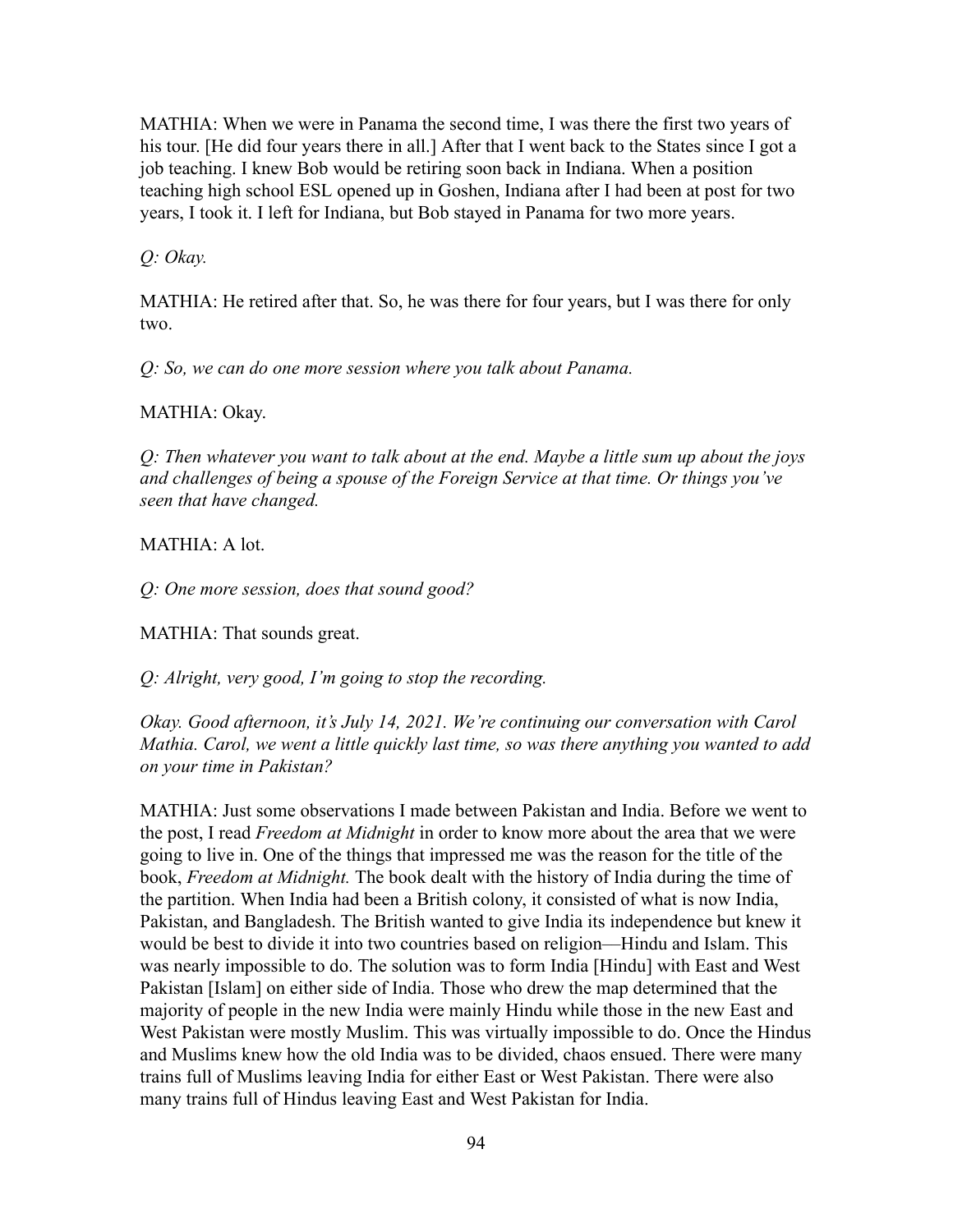The book was called *Freedom at Midnight* because the day, August 15, was chosen for independence. The two Pakistans thought that the fourteenth would be better while the new India thought that the fifteenth was better. Therefore, it was decided to grant the countries their freedom at midnight so that both Muslim and Hindus would be satisfied since each group could then say independence came on the day they preferred.

I noticed when we were in Pakistan and were talking to Pakistani friends, we would be told that their ancestors were from what is now India and they had come to Pakistan during the Partition. But when we traveled in India and talked to any Indians, they would say that they originally lived in Pakistan, but their ancestors moved to India during the Partition.

The Pakistanis and the Indians really did not get along. When we flew from Pakistan to India, there was a half hour time difference. They didn't even want to have the same time, so they had this strange half hour time difference.

Whenever we flew from Pakistan, we had to go through a pat down before entering the plane. There were no X-ray machines, so we actually had to get patted down. The girls and I would enter a tented area in the airport where a woman would pat us down. One time the girls and I were in the tent for our pat downs. It was Michelle's turn to be patted down, but they first looked in her backpack. Inside she had a box of sixty-four crayons. The woman that was examining the box accidently dropped it, and her crayons fell all over the floor. Michelle had quite a look of anger on her face. I said, "Michelle, just pick up the crayons, put them back in the box. Everything's okay."

Another time I was going to India for a conference with some other teachers. We were going through the airport in Pakistan to get on the plane. The person that was checking our items was curious about a bag of M&M's that I was taking as a gift to the people I was going to stay with. He took the bag, looked at it and then decided to open it to see what was inside. I didn't say anything and let him continue. The woman behind me was a history teacher at ISI. She was an American, but she didn't have diplomatic privileges like I did since my husband worked for the embassy. She got very upset about their handling of my M&Ms and said, "That woman has a diplomatic passport, you let her alone, you're not allowed to touch her things." I hoped she wouldn't start an international incident. Fortunately, everything turned out okay. I just had to explain to the family I stayed with why their bag of M&Ms had already been opened.

The worst was when we flew from India back to Pakistan. Inside the Indian airport we had our pat downs. Then when we boarded the Pakistani plane, the men would have to ascend the left-hand stairway while the women ascended the right-hand side stairway. As we entered, the men had a male attendant pat them down and the women had a female attendant pat them down. The Pakistanis did not trust the Indians to have done the pat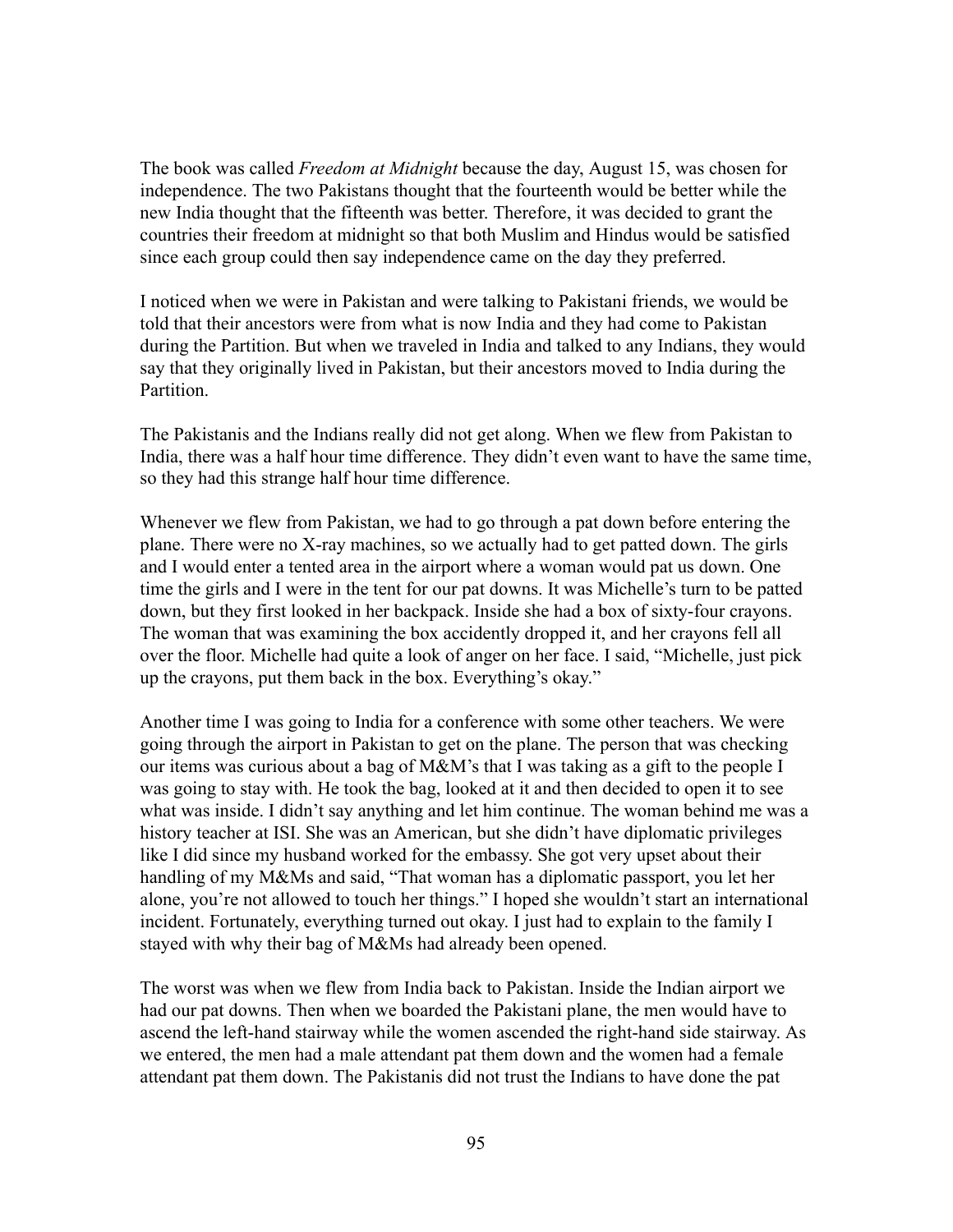down correctly, so they performed their own. This was just another example of how the Pakistanis and Indians did not get along.

*Q: So, you must have learned a lot about Muslim culture during that time.*

# MATHIA: Yes.

*Q: And did you feel—coming back to the States later—that there were tremendous misunderstandings of Islam in the United States?*

MATHIA: Yes, especially after 9/11, I spent a lot of time explaining to people that Islam is not a violent religion, that the perpetrators of 9/11 were extremists. I tried to liken it to the Klu Klux Klan. The KKK considered themselves a Christian group, but most Christians will readily say the KKK does not represent traditional Christianity.

*Q: And generally, were people that you knew in Pakistan more conservative—more religious? Did they pray several times a day? Did they always observe Ramadan or fast?*

MATHIA: Most of them did, yes. I think most of them in Islamabad were faithful Muslims, yes.

# *Q: And did it interfere with women's rights a lot?*

MATHIA: When we were there Benazir Bhutto became president. Islamabad itself was more progressive than the small towns. You could see some Pakistani women in public. But compared to the States, women were more inferior to men. It made our daughters appreciate that they were Americans.

Once I was teaching a class and one of my male Pakistani students was talking about the treatment of women. He was from another area of Pakistan and he told me, "Our women like being in the house and not ever coming out. That's fine with them."

*Q: Pakistan also has a reputation—the country, not the people—but the government of a lot of corruption, especially among the elites. Did that touch you at all?*

MATHIA: Not really. You mean me, personally?

*Q: No, your family or your lifestyle. It was more of a governmental level or a regulatory level.*

MATHIA: There was a small market close to our house. We would give our daughters some rupees to go to it and buy candy. As they got older and more developed, they went one time and the storekeeper told our eldest daughter to give him a kiss. Jennifer was with her. I believe Michelle was slightly shocked by the request. Jennifer convinced her to just get out of the store as quickly as possible. They came home in a very flustered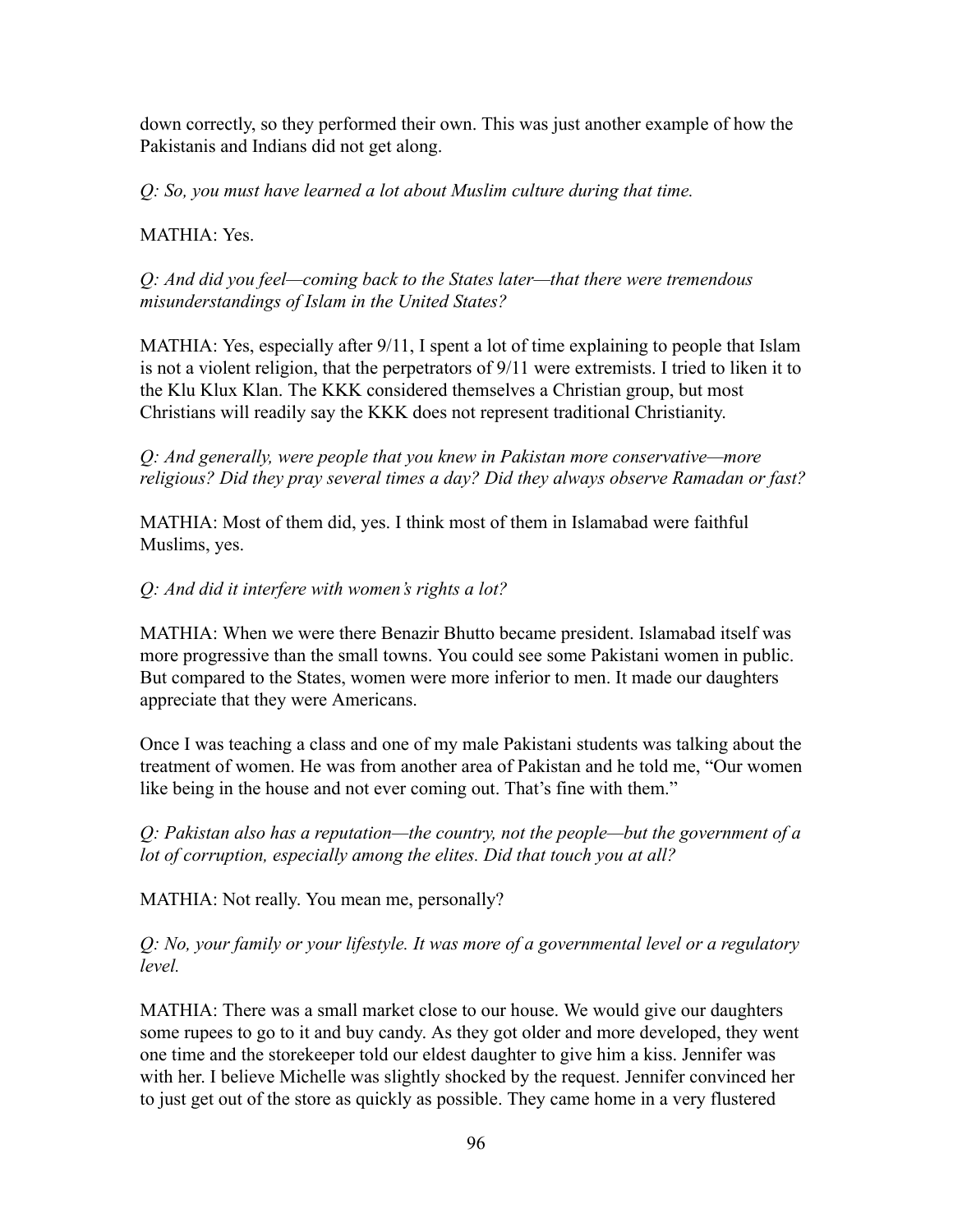state. A neighbor on the other side of this market was a Christian missionary. Our daughters knew his two daughters and son and played with them. I told him what had happened to Michelle. He spoke Urdu and volunteered to go to the shopkeeper and let him know he should never repeat such a request. But, of course, we never let the girls go unaccompanied to that market again.

*Q: They were a bit of a target just because of the—because of the difference in the cultures of the two countries, then Muslim men might think that they were looser or––targets.*

MATHIA: Right. The missionary friend let the storekeeper know that our daughters were not loose. After we left the post there were some unfortunate incidents that happened in Islamabad. On graduation night from ISI a daughter of two American teachers at the school was with some other girls and some Pakistani boys. They were in a car after a graduation party. They were stopped by a group of Muslim men who made them get out of the car. They raped the girls and beat up the Pakistani boys because they, evidently, didn't approve of Pakistani boys dating American girls.

*Q: But then they raped them? Oh, my.*

MATHIA: Yes, they did.

*Q: Well, I didn't— With my questions about corruption I didn't mean to be judgmental. It's everywhere.*

MATHIA: Yes, unfortunately, rape occurs worldwide.

*Q: Okay, so we talked about—from Pakistan you had gone to the Dominican Republic, which had not been the best of the experiences for your family. And then I think last time we had gotten up to the point where you and your husband were off to—back to Panama for the second—*

MATHIA: Yes, this was going to be our second time.

*Q: Was he in a higher position now in Panama?*

MATHIA: He became the head of his office when he came to Panama, yes.

*Q: Okay.*

MATHIA: Yes. The mission had us live in the very apartment that the person he was replacing had lived in. The person he replaced had a problem with drug addiction. By then our government was very understanding about addictions. There was no stigma like in the past. They were mostly interested in getting the man back to the States for help. Bob came and took his place. The apartment we lived in was on the fourteenth floor. Our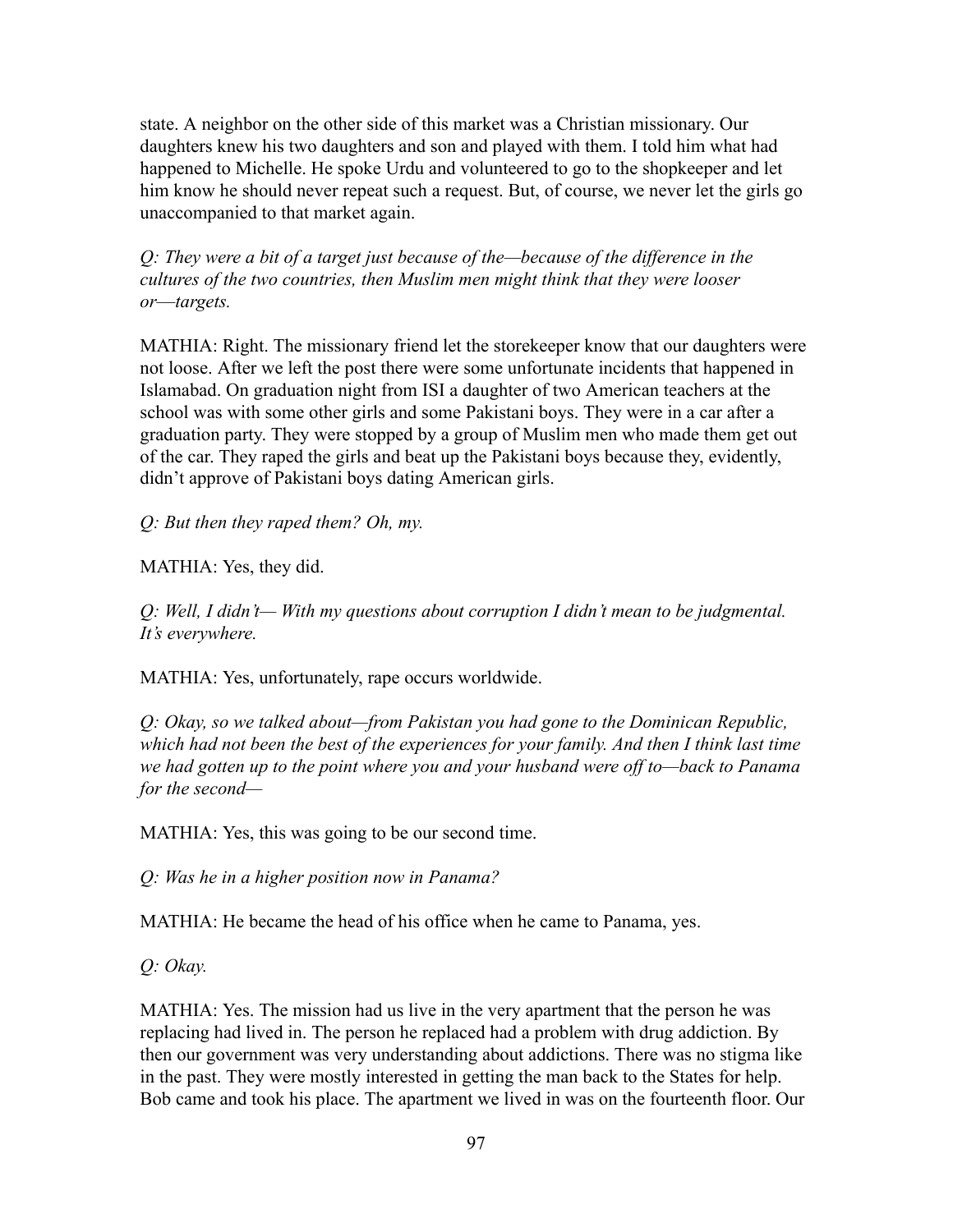first time in Panama, we lived in a duplex with a yard. The girls were one and three our first time in Panama. They were now a college freshman and a high school junior. So, it was very different. As I stated in the last interview Michelle left for Ball State University in Muncie, Indiana and Jenny went to the Indiana Academy as a junior. The academy was on Ball State's campus, so the girls were together.

I started looking for work and found a job working for the British ambassador. I wasn't really happy because I wanted to go back to teaching. I worked for him for about four months. Then an opening came up at the International School of Panama [ISP], so I resigned and went to ISP. It was really my favorite—of all my teaching jobs—it was my favorite job because I was teaching elementary students English as a second language or Spanish.

One fourth grade boy I taught both English as a second language and Spanish because he had come in the middle of the year. He was a German boy, and I had him in a class of one for English. I also had him in the fourth-grade class with all the expatriates learning Spanish. He was having to learn both English and Spanish since he only knew German. One day in his English class of which he was my only student, he sneezed, and I said, "Gesundheit." He got so upset with me. He said, "You know German and you haven't been speaking any German to me to help me out?" I had the most difficult time convincing him that that was the only German I knew. I told him that in America we say "Gesundheit" when someone sneezes even though it is German.

#### *Q: So, anything else unusual?*

MATHIA: I was teaching ESL to a Japanese boy. Later in the semester a Korean boy joined the class. It was just the two boys in the class. Everything was fine until they knew enough English. Then they started fighting with each other about their countries, each saying their country was better than the other. I'm sure they were bringing ideas from home about Japan versus Korea. I had to stop it. I said, "We don't do that. We tolerate each other. What you learn at home, doesn't enter the classroom. You have to get along here."

The Japanese boy finally knew enough English that he left the class. He became a little stinker, I think. He was misbehaving in his regular classroom. He was so bad one day that they decided to send him home for the day. He was in the office waiting for his father to come and get him when he decided to run away. It was a planning period for me when I heard some ruckus. I went outside to see what was going on when I saw the principal of the elementary school running around very upset. I asked her, "What's wrong?" She said, "Your old student ran away. His father is coming to take him home, but he ran away. It's all your fault because you taught him English, and now he's bad." They found him before the father arrived. Later on, the principal came back and apologized. She said, "In the heat of the moment. I was very upset and very worried. I'm very sorry I said what I did to you."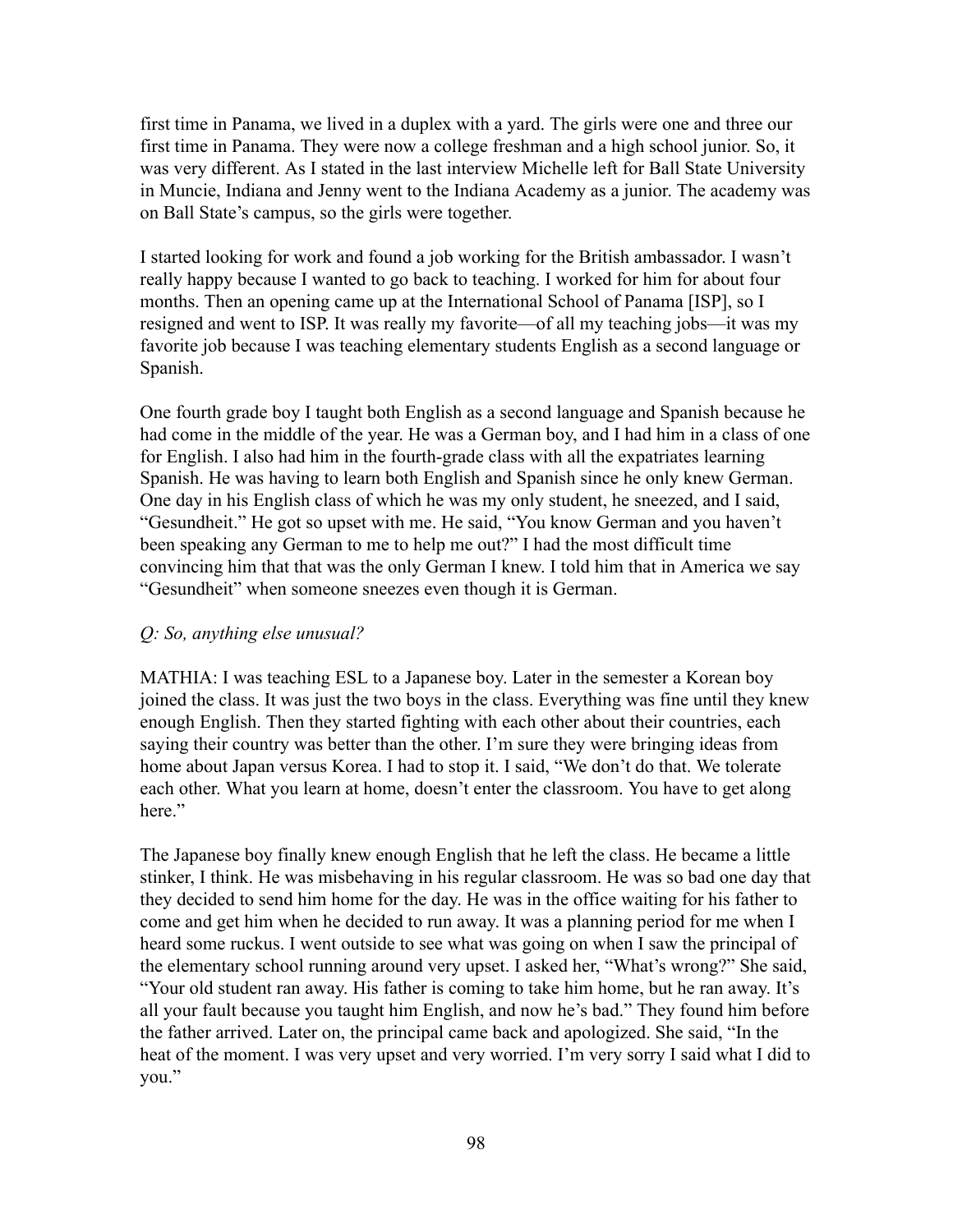*Q: I always felt for—we met Japanese kids, not so much Koreans, I don't think—and the elementary school that my kids went to in Honduras, and you could see how much more work the Japanese students had because they had to start from scratch on all these languages. And they could be very, very smart, but you don't have any vocabulary to be able to speak.*

MATHIA: Right. Also, the Japanese children at most posts also had to go to Saturday school in Japanese. I know it was that way in Pakistan.

*Q: It's very hard, but for us it looked like—I mean, we were very much admiring the young boy that we met as a first-grader.*

MATHIA: Most of the Japanese children, at least when we were in Pakistan, went to ISI, but they also went to Saturday school. The Japanese always had their Saturday school where they taught them Japanese and tried to keep them ready for when they went back to Japan. When we were in Pakistan, the Japanese finally got their own school, and all our Japanese students left ISI. Shortly before they all left ISI, the Japanese embassy had a dinner for all the teachers at ISI. It was as a thank you to all of us for helping their children until they could have a school of their own.

# *Q: That's kind. So, tell me, what are some of the most important things to keep in mind if you're teaching English to elementary school kids? What are the keys to success?*

MATHIA: When I taught elementary ESL in Panama, I found games in English, kits with instructions in English on how to make things. I mainly let them learn English by playing. They seemed to really like that. It also helped that when they left my class they went back to a classroom where only English was spoken. I felt like I didn't need to be as formal in teaching them their English as I was when I taught older kids in the classroom. I helped them learn English in a fun way. After all, the English in their classroom was for learning math, science, and other academic subjects. I wanted them to be able to do some non-academic things in English too.

*Q: And do you find that unlike older kids and adults, they didn't really worry about the grammar, they just wanted to have enough to say?*

MATHIA: I think somewhat so, yes, that they're not as shy about it. Right? They don't worry as much about making mistakes.

But it always depends on the student and their learning style. When I taught Spanish in the elementary classes, I had an American friend whose husband also worked for AID. They had a daughter and a son. At home they knew Spanish. The mother told me she knew that they knew Spanish because they'd talk to the maid sometimes, but they weren't eager to try to speak Spanish in any other situations. Her two children came to me for Spanish class where I did use a textbook that was written for elementary English-speaking students learning Spanish. After her children had been in my class for a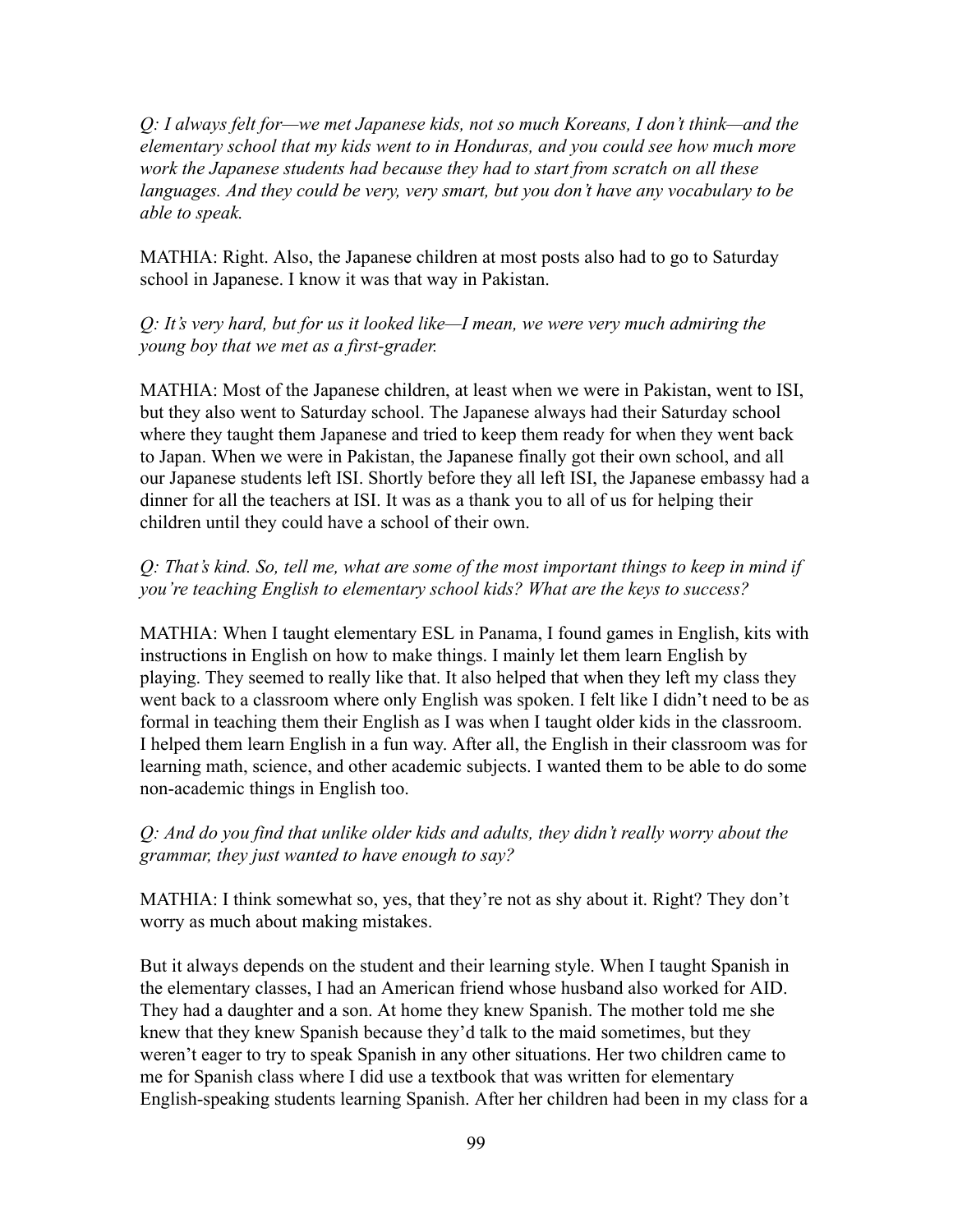while, we were at a party, and she came up to me and said, "You know my kids would never really speak Spanish, but now that they took your class, they'll speak it." She said she thought they were old enough that they wanted some structure which I provided, and it finally made them feel confident to speak Spanish. I think maybe her children were the type that didn't like making mistakes, and once I showed them the patterns of the language, it gave them more confidence. She told me, "They're speaking it now that they've taken class with you."

*Q: Yes.*

MATHIA: So, they knew it. They just needed to have a little bit of confidence.

*Q: My younger son would not speak it for years and years. Even in high school he ended up taking Advanced Placement [Advanced Placement] here in Virginia, and the teachers were so shocked when he did really well—pretty well—on the AP exam. They had no idea that he had it—that he had absorbed that much.*

MATHIA: Right. When we were in Honduras and our oldest daughter was born, she was hearing the maid speak Spanish and then Bob and I speak English, and she was really slow to speak.

*Q: Right.*

MATHIA: But once she did speak, she pronounced everything perfectly in both languages. Somebody would ask her, "What's your name?" And she'd say, "Michelle [pronounced me-shell]." But if they'd say, "¿*Cómo te llamas*? (what is your name?)" she'd say, "*me chel.*" That's how the maid pronounced her name. She just knew to do that. At the age of three she left Honduras for Panama where our maid spoke only English. Her parents were originally from Barbados. When Michelle took Spanish in high school, she had very good pronunciation. I think it's because when she was little, she had to make all those sounds that you make in Spanish and she remembered them. You know, her tongue had remembered how to trill the r's and so on. So, she always had very good pronunciation.

*Q: So, for the two years that you were in Panama this time, what years were this you're talking about?*

MATHIA: Ninety-three to '97 was for my husband, and for me it was '93 to '95.

*Q: Right. So did you do anything else? Or you taught younger children the whole time?*

MATHIA: I taught at the International School of Panama for about a year. They were in the process of building a school outside of town. They finally had it finished and were going to move out there. Originally, ISP consisted of three different houses in town made into classrooms. Now that the school building was finished, they were going to move out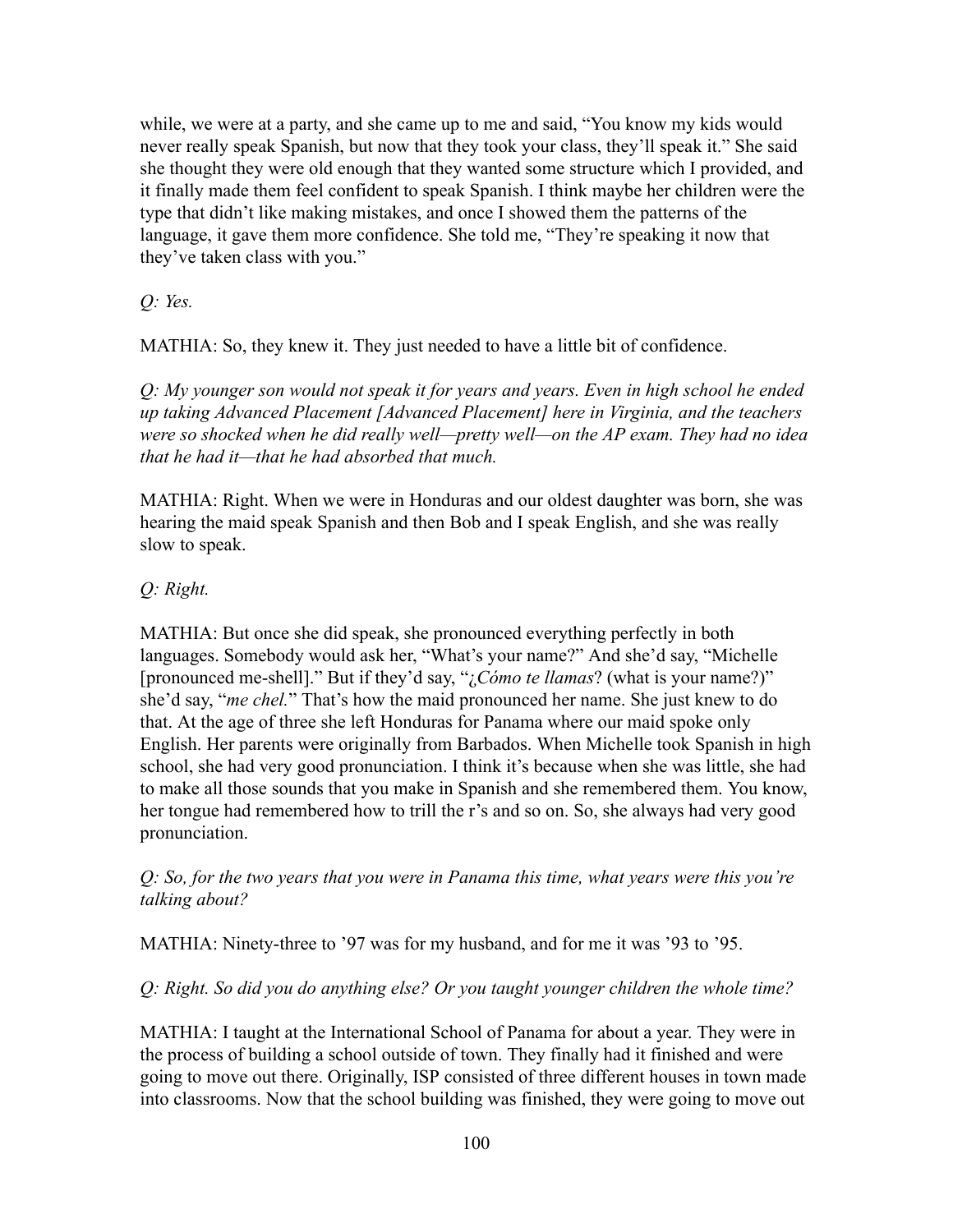of town. I didn't want to do that. I also knew this was going to be our last post, that Bob was going to retire from Panama. I knew that when we returned to the States, I wanted to continue teaching. At the time I didn't realize they had a need for ESL teachers in the States. I thought I needed to get certified in another area, so I decided to go to the Panama Canal College and take a math class and work towards getting certified in math. I was virtually the only female there except for the teacher, Mrs. Baka. Most of the students were young enlisted U.S. military. One day after class I was talking to her and mentioned that I had taught ESL there years ago when it was known as the Canal Zone College. With a surprised look, she said, "You did? My husband's the head of the ESL department, and he needs teachers. Would you want to teach?" Since I was only taking the one math class, I told her I would. I then started teaching ESL again, but this time the school was called Panama Canal College, not Canal Zone College.

The math class was very good. The woman was an excellent teacher. Her philosophy was everybody can learn, and you just have to make sure that you know that they're learning. She had her room set up so that there were blackboards on three of the walls and she would have everybody go up to the board and do problems. Then she could see who was having difficulty with their problems and help them. After we had our problems put on the board, we would go over each one individually. Many times our problems involved math that you could do in your head. A lot of my classmates would use their calculators instead to speed it up. I would just do it in my head and work on it.

One day in class she said, "I want everybody to go to the board, and I want you to figure out what two to the twenty-sixth power is. But don't use your calculators. You just have to use your head." I did a lot of the preliminary calculating in my head and wrote the rest on the board. We had been told to sit down once we had solved two to the twenty-sixth power. I was the first to sit down. Everyone else continued working for quite a bit longer. When everyone was finally seated, Mrs. Baca said, "I want you to know that Carol Mathia was sitting here for at least five minutes before anybody else sat down. It's because she could do so much in her head while you rely on calculators." I felt complimented but at the same time I felt old. I had learned my math facts before calculators. That's why I could do it so fast.

*Q: We were just talking the other day—on the Fourth of July we had a few people over—and we were talking about how our brains are being rotted by—*

MATHIA: Too much help.

*Q: —GPS, right? Instead of learning how to get around a city without some voice telling you.*

MATHIA: Yes.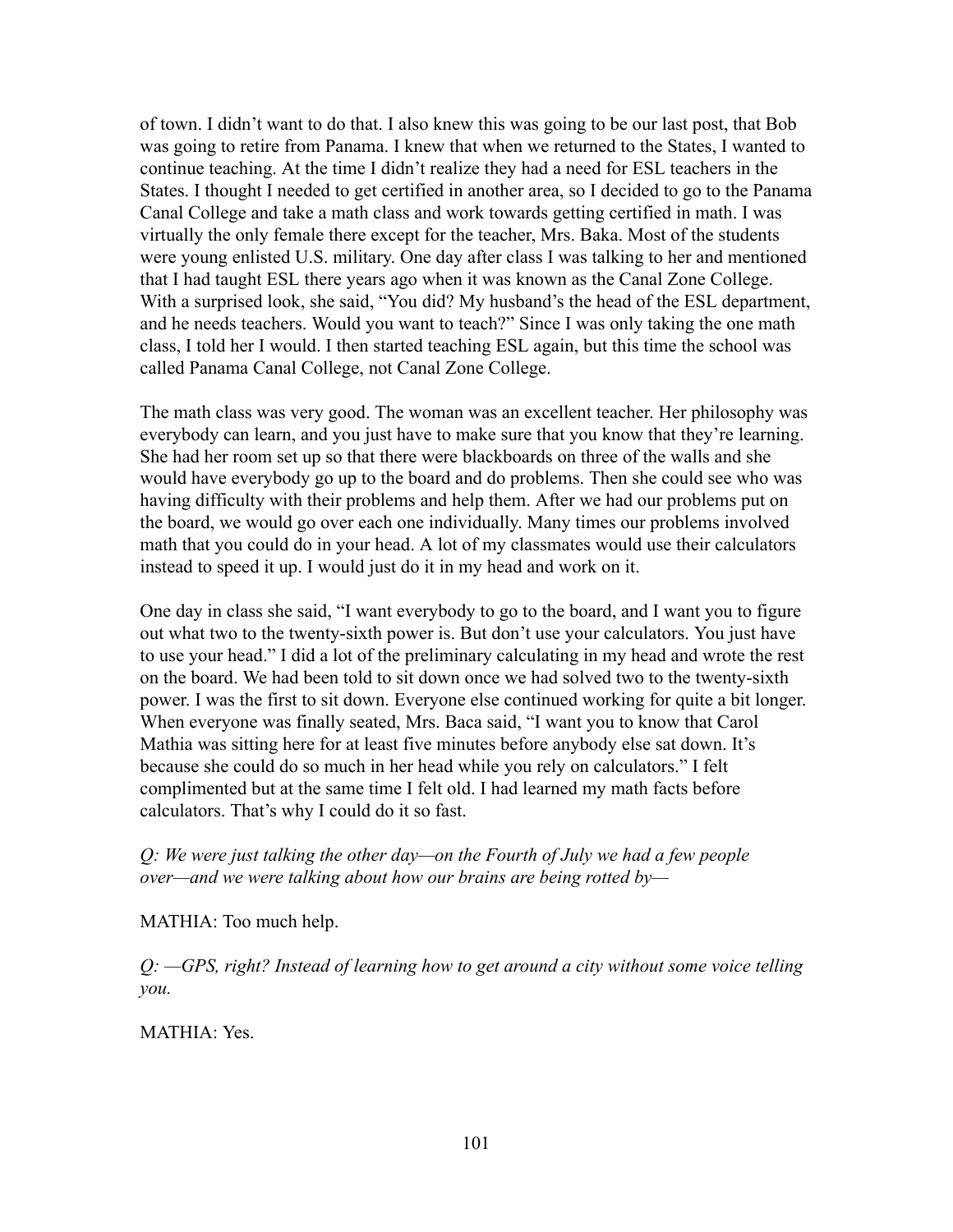*Q: Or knowing how to use maps. Yes, I think she was making a good point. So, in this last tour did you get more involved with the American embassy or the mission, the AID mission?*

MATHIA: No, I was working, and I was only there for two years. Then we went home for the summer and I started looking for a job. I found one in Goshen, Indiana. We had bought a home in Syracuse, Indiana on a lake the year before. It was a twenty-minute drive to Goshen High School [GHS]. When Bob went back to Panama, I stayed in Syracuse and started teaching at GHS. One summer break, I went back to Panama to be with Bob. That summer, my twin sister and her husband came to visit too.

We had quite an adventure that summer in Panama. The mission had built a bridge over the Tulum River. There were kids on either side of the river, and the school was only on one side. It was difficult for the kids to get to school some days because the river was not passable, and there was no bridge. AID built a bridge. Some AID employees, local and American, were going to surprise the AID mission director, Kevin Kelly. It had been decided to name the bridge after him. There was going to be a dedication of the bridge and at that time Kevin would see that they had named it after him.

One of our FSNs [Foreign Service national], José Sánchez, decided that he would get a group of people to go on this trip to Boca de Tulum. It was not an easy place to get to. The four of us decided we wanted to be a part of that trip. We started out from the embassy in four-wheel drives and got far enough on the first day to stay at a hotel and continue our trip the next day. They had an electrical outage when we first got there, so we had to wait till the lights came back on to take our luggage in. The next day we continued taking the four-wheel drives. It was very muddy in some places, and sometimes we had to use chains and connect to a tree with a winch to help pull us out of the mud. Finally, we got to an area where we had to change from vehicles to boats. We went in *cayucos* (canoes), along the river until we reached Boca de Tulum.

*Q: And did you say that your sister was visiting?*

MATHIA: Yes.

*Q: Okay.*

MATHIA: My husband and I and my twin sister and her husband were all on the trip. We finally got to Boca de Tulum for the ceremony. On the way, we had to get out of the *cayucos* and ford part of the river because parts were too shallow and/or too rocky for the *cayucos*. When we finally got there, we were all wet, we were a mess, but we were ready for the ceremony. They started the ceremony, and José Sánchez, the FSN who had planned the trip, was speaking in Spanish. He was telling the audience, the citizens of Boca de Tulum, that the bridge was a gift from the U.S. taxpayers. He then asked Karen and Vernon to come up. He said they were examples of U.S. taxpayers from the state of Maryland, and their taxes helped make the bridge possible.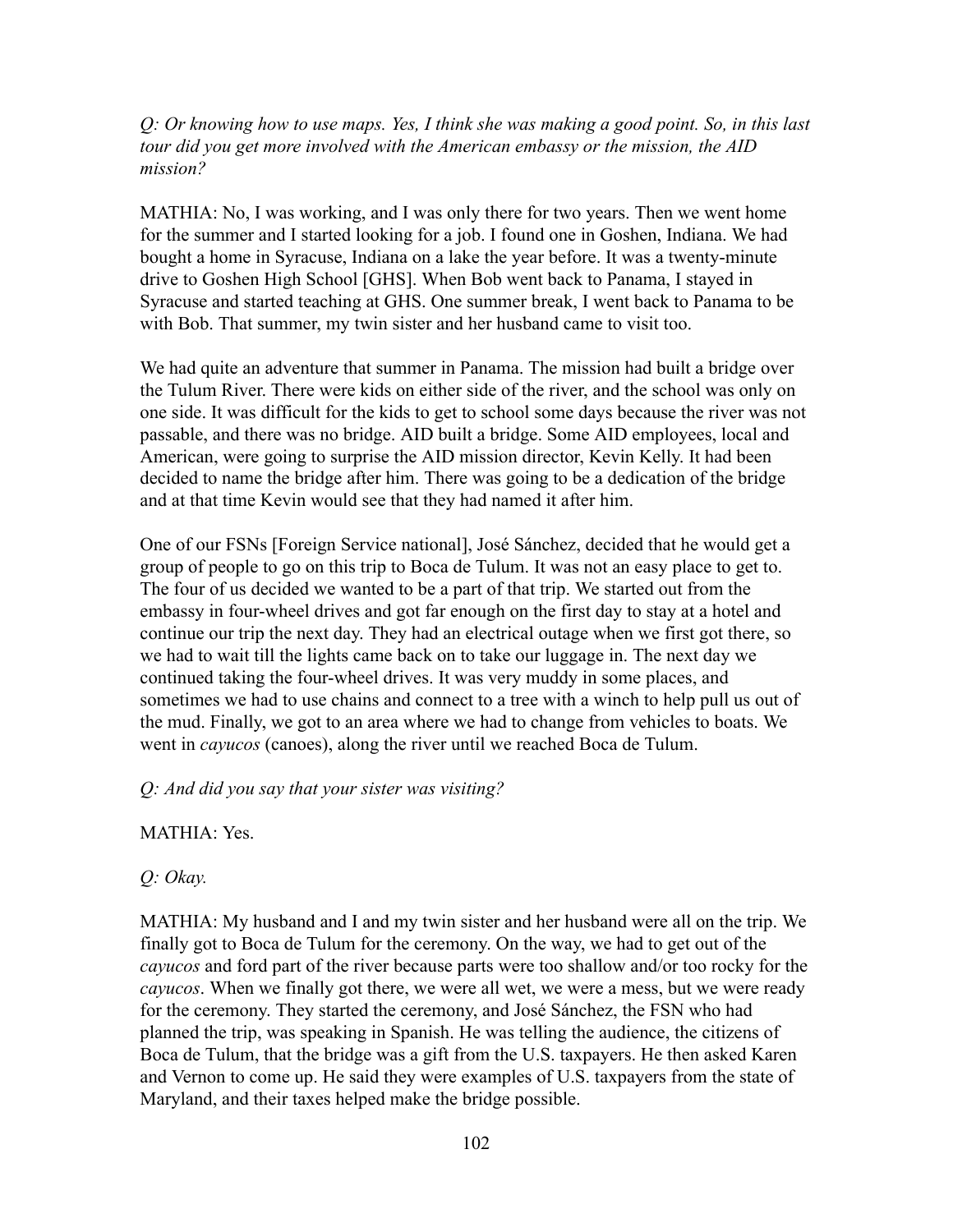I knew what they were saying, and Karen understood a little bit. I told her and Vernon that Jose wanted them to go up front where he could thank them for their taxes that helped make the bridge possible. Shortly after, Kevin realized that the bridge was named after him. The people started transiting the bridge for the first time. Jose made Karen and Vernon lead the way.

*Q: Oh, that's really nice.*

MATHIA: When Karen and Vernon led the way, Vernon jokingly said, "They have us going first to check out if the bridge is trustworthy."

*Q: What kind of community was it? Was it an indigenous community?*

MATHIA: No, they were *campesinos* (country folk), humble farmers.

*Q: One of my favorite photos—I don't know if you can see this—is of a little indigenous girl in Costa Rica, on a very rickety looking rope bridge.*

MATHIA: This bridge was bigger than that. It was a little bit scary but it was well-made.

*Q: It was well-built to avoid that kind of problem.*

MATHIA: Right. There were some government officials that had come in for the ceremony too. They came by helicopter. They were going to stay for a meal after the ceremony. Jose must have told them what we had gone through to get to Boca de Tulum. The government officials offered us the use of their helicopter for our return part of the trip by *cayuco*. We happily accepted the offer but had to forgo the meal the villagers had provided.

Karen and Vernon have a son, Kris, two years younger than Jennifer. They had offered for him to come on the trip but he declined. Many times during their two week stay Vernon would say, "Kris is going to be sorry he didn't take this trip. He really missed a neat adventure."

On Karen and Vernon's first day in Panama City, we were driving up the road leading to our apartment. I pointed out a hotel and told them that there were casinos in it. I told them Panama City was loaded with casinos. Vernon expressed an interest in visiting a casino, so we went to the one on the way to the apartment. The four of us went, and Vernon kept winning and winning. I won quite a bit too. We both had beginners' luck.

*Q: Very good. And so, why did you go back two years early?*

MATHIA: Because I got a job teaching at Goshen High School in Goshen, Indiana.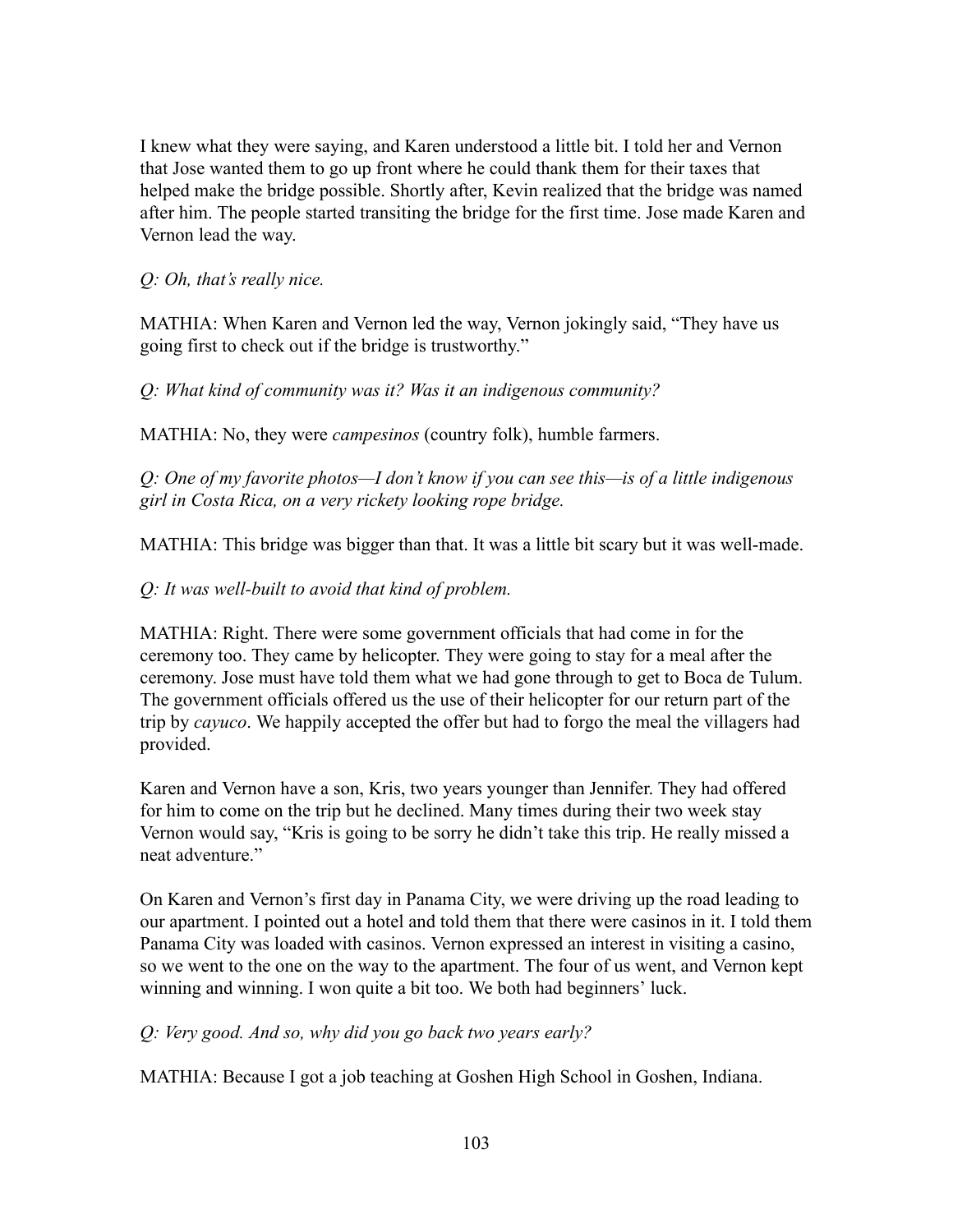*Q: Okay.*

MATHIA: We knew that Bob would be retiring back in Indiana, and since the teaching opportunity came along, I stayed. It was teaching English as a second language at the high school. All my students the first few years were ESL students. It was only four classes that first year but eventually they offered me the opportunity to teach ESL in some of the elementary schools in the system.

# *Q: And how long did you teach there?*

MATHIA: How long did I teach?

# *Q: In Indiana.*

MATHIA: My second year I told the administration that I would only stay if I could be full-time. To do so, they offered me four ESL and one Spanish class. I ended up teaching there for fifteen years. By the time I retired I was teaching all Spanish.

# *Q: I'm sure you were a beloved teacher.*

# MATHIA: Depends on the student.

# *Q: And your husband when he came back, did he choose another career or did he relax and go fishing?*

MATHIA: He came back two years later. His first year back, he worked for H&R Block during the tax season. He did not like it. They wanted him to persuade his clients, usually poor clients, to use a quick return they were offering. For a fee, H&R Block let them walk out the door with their return money. But the fee they charged for this Bob felt was high. Bob would get a commission for every quick return he got a client to take. Bob refused to do so and did not work for them the following tax season.

Bob eventually became a contractor for AID and went to Ukraine. This was shortly after the Soviet Union had split apart. He was there helping with their constitution and privatization. He would go for three months, and then come back for three months, and then go for three months. He did that for about three years. After that he got a job with the City of South Bend, Indiana in economic development doing a lot of the same things he did when he was overseas. He did that for ten years.

# *Q: Was it satisfying work?*

MATHIA: Yes, working for the City of South Bend. It wasn't as much fun as living in foreign countries and doing the same kind of work, but he did enjoy it, yes.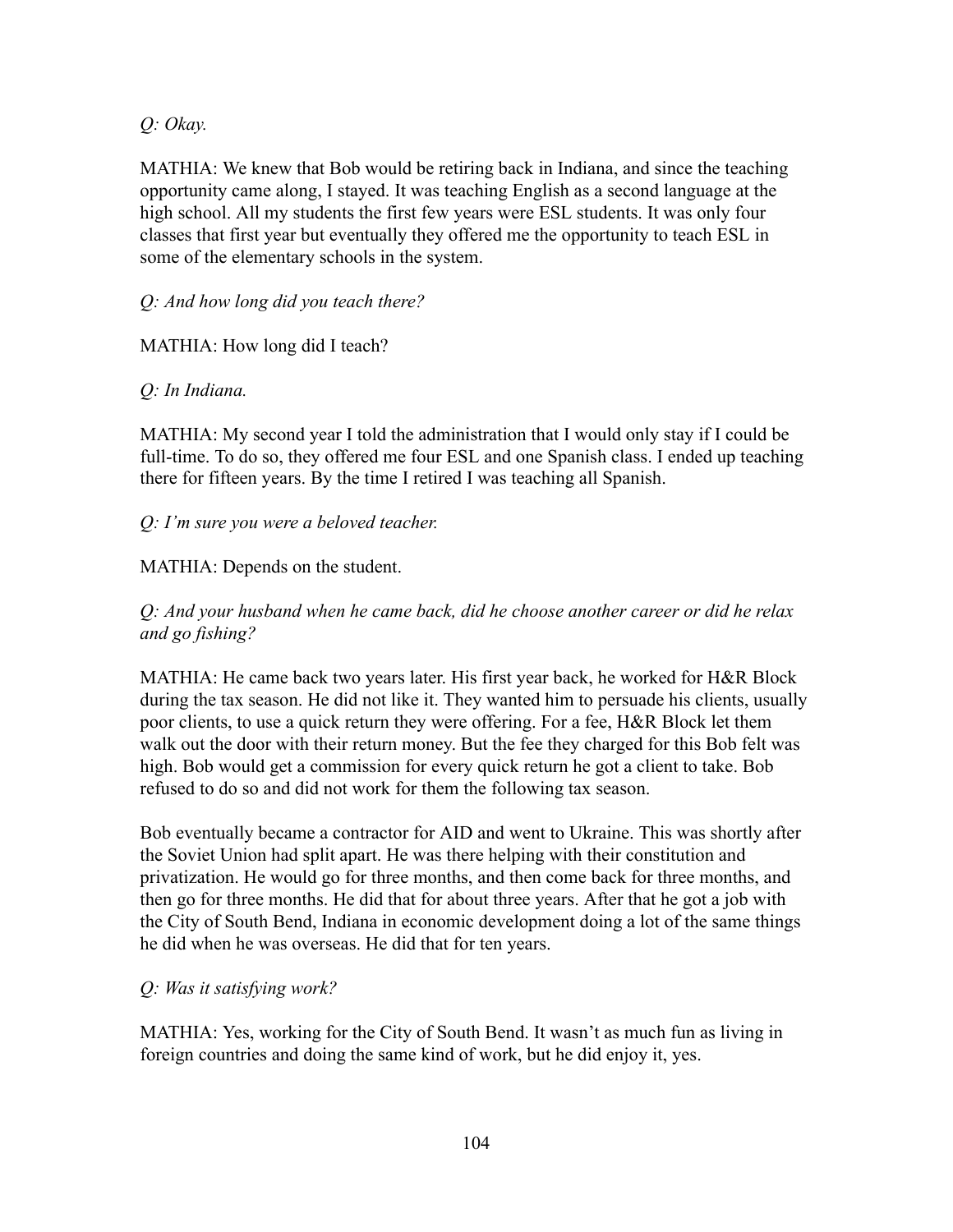*Q: Well, I skipped over. Is there anything else about your last tour in Panama that you want to mention?*

MATHIA: When we first arrived in Panama the second time, it was shortly after Noriega had been ousted. The U.S. military caught Noriega and brought him to the States to stand trial for drug trafficking.

*Q: Oh. So, then I know people who were there. John Dawson was the economic counselor in the embassy. He went there in December or January after Noriega left, and then Dean Hinton. He left Costa Rica where I was on my second tour and he went over December or January of that year to be the ambassador.*

MATHIA Right. Noriega at first took refuge in the papal nuncio which was right down the street from the apartment that we lived in.

*Q: Oh my.*

MATHIA: We would sometimes walk from our apartment into town and went right by the papal nuncio. On the curb you could see the marks from the tanks that had come in by the papal nuncio when they were coming to try to get him.

# *Q: Remind everybody what a papal nuncio is.*

MATHIA: It's an embassy for the Vatican. Noriega had taken refuge there, so our military could not touch him. He eventually gave himself up.

*Q: I visited Cantadora Island with my parents during that period, and we were a little critical about certain aspects of the hotel and the resort. And then we were at dinner, and after my dad had talked to a couple of people who said, They've put on quite a stiff upper lip, Rob. This is their first real, you know, opening since Noriega started. And so, they never once made an excuse like, Oh we're sorry because we are just opening for the first time. They just took any kind of mild criticism and just ran with it and tried to make us comfortable.*

*Alright, well I think Carol, I'm interested in your views of your time as a family, a spouse with AID, with the U.S. missions around the world. It was exciting. Any of your perspectives on how the U.S. government, the embassy supported its mission members. How the experience of having to move around so much affected your family positively. Anything you want to talk about.*

MATHIA: Yes, I think over time AID and the State Department became more and more amenable to helping out the families. The 1972 Directive was just the beginning. After that came tandem couples, the Community Liaison Office, and even help at the overseas schools for children with learning disabilities.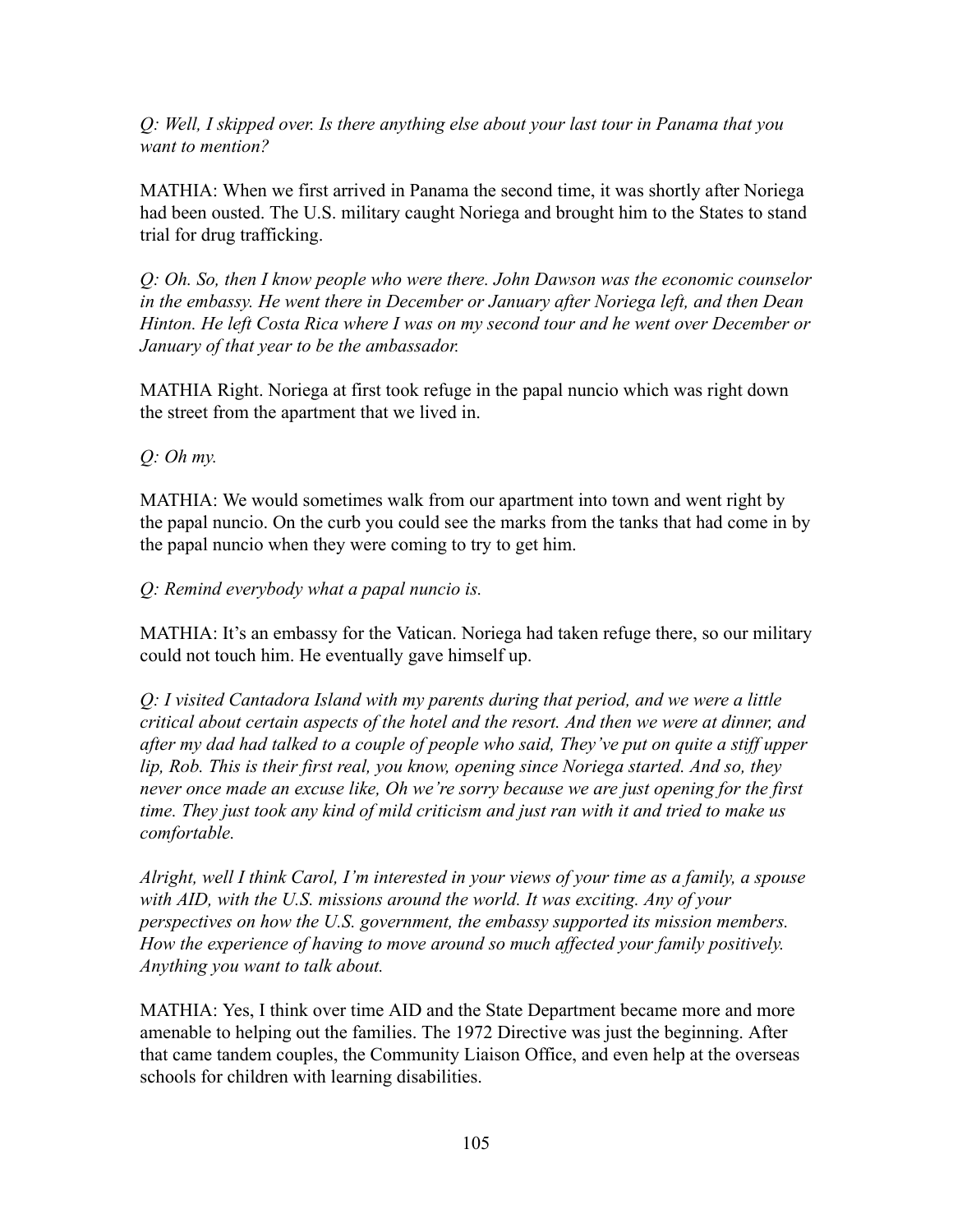# *Q: The Community Liaison Office developed over time. They were usually spouses—eligible family members.*

MATHIA: So, they did try to help. I think I was lucky because I knew Spanish. I think that helped me a lot because most of our beginning posts were in Spanish-speaking countries and that made it easier for me to adjust.

I think one of the best things about being in the Foreign Service was what it did for our children. I think it made them a lot more accepting and tolerant of differences. Our older daughter got her degree in architecture and worked in Chicago for about five years. She then decided to go to the University of London to get her master's. While in London, she met an Australian who she eventually married. She now lives in Australia with her husband and two children.

# *Q: Oh, far away.*

MATHIA: Yes, she's very far away and because of COVID we have not been able to visit her nor have her family visit us. Fortunately, they came to Wyoming to visit us at Christmas 2019. They went back home to Australia in January of 2020, less than three months before our COVID lockdown. We FaceTime with them which is nice but not the same as being together.

I think the Foreign Service made our daughters a lot more accepting of different cultures and differences in people. In that respect, it was really good. The Foreign Service also was a cheap way for us to see the world. We were very lucky to do that.

For me the pluses well outweigh the minuses.

One minus, though, was the dangerous situations we sometimes found ourselves in at post, especially in Pakistan. We went to Disney World the summer after we experienced the missiles hitting our school. When our younger daughter got on some of the rides, the noise they made reminded her of the missiles and she was not too happy.

Jenny and I had the opportunity to take part in Story Corps when it came to Cheyenne, Wyoming. Jenny is a media specialist at a high school in Cheyenne. I think of the four of us, she was the one most affected by the missiles at ISI.

I asked Jenny if she would be a part of StoryCorps with me. When we were participating in the StoryCorps, one of the things I talked about was feeling guilty that as parents we forced our daughters to be part of the Foreign Service and be put in sometimes dangerous situations. Her reply to my concern was so touching. She said she realized that part of her dad's job caused the danger, but she and Michelle were fine. They learned a lot by living overseas and she was glad she had that experience. Taking part in Story Corps was really good for me because I had always felt guilty, and she relieved me of my guilt.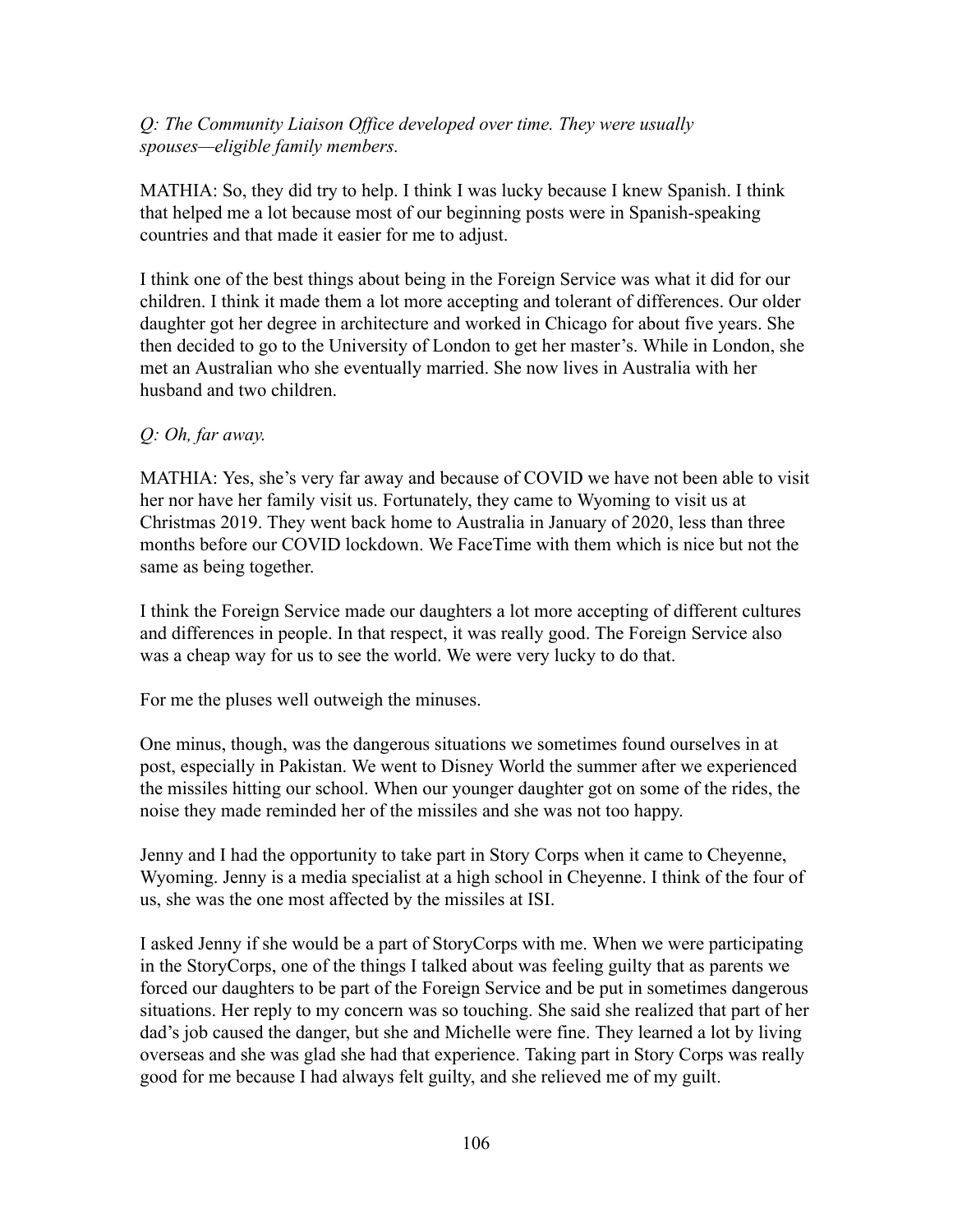*Q: Oh, that's a sweet story. Were you an outlier in terms of spouses that worked outside of the home, most of the time?*

MATHIA: At the beginning in my first post in Honduras I was. Also, in our second post in Panama, not many spouses worked. But by the time we were in Pakistan, there were a lot more working spouses. Really, Honduras was the only post where I felt out of place as a Foreign Service wife.

*Q: And your friends tended to be in the community, but did you feel like other people were perhaps not as happy or more frustrated with the small irritations and disadvantages of living overseas or in developing countries because they didn't have other things to fill their time? Or do you think they found—*

MATHIA: I didn't really have that many friends that were in that situation, and I don't really remember wives, especially complaining. Where people did complain was in the Dominican Republic where we had so many electrical outages. That was hard. And another reason that the Dominican Republic was hard was that in all the other missions that we were in, I felt like the mission people stuck together and helped each other out. Especially in Pakistan, we really were like a family in doing things together like our special Thanksgiving Day badminton tournament.

But in the Dominican Republic it was almost like every family was on its own. You had to find your own housing there, and you had to pay for your housing yourself. If you were outside your housing allowance, you just had to pay the extra. There were cases where people would find a house and then somebody else that was looking for a house would offer the landlord even more rent because they were looking for a house too. They would just steal the house away from you. There wasn't community spirit in the DR.

*Q: It was dog eat dog, huh?*

MATHIA: Yes, it was very much so.

*Q: You know, I've been deputy chief of mission and a consular general three times. So, I was sort of in a leadership position overseas, and the biggest challenge for me wasn't AID, because they took good care of their family, but some of the military missions were not able to buy into the housing pool services. So, if something went wrong with their elevators or power or water pipes or anything, they were outside of this embassy safety net. And they were so angry about it, even though it was usually their agency who had made these decisions not to support these services. Sometimes spouses in the Foreign Service are resentful of the interruption in their careers—in their working careers. I'm interviewing someone who was an officer, and she said her male spouse, she felt with male spouses it was harder somehow. But I think you found teaching to be portable and very rewarding.*